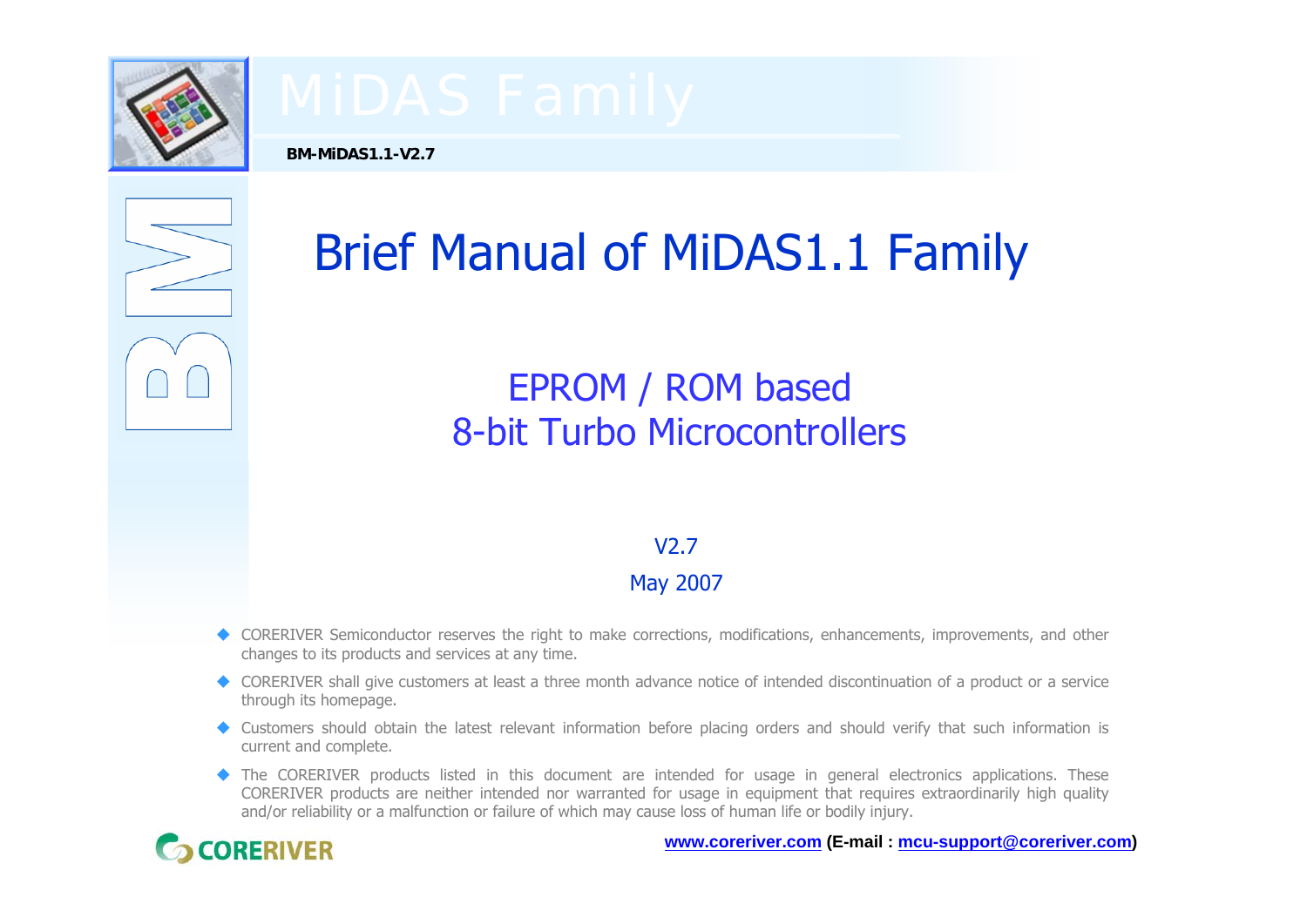## **Contents**

- 1. Product Overview
- 2. Features
- 3. Block Diagram
- 4. Pin Configurations
- 5. Pin Descriptions
- 6. Function Descriptions
	- $\checkmark$  CPU Descriptions
		- Memory Organization
		- SFR Map and Description
		- Instruction Set Summary
		- CPU Timing
	- $\checkmark$  Peripheral Descriptions
		- I/O Ports
		- The ESD Structure of Pads
		- LVD (Low Voltage Detector)
		- WDT (Watchdog Timer)
		- Timer0/1
		- UART (Universal Async. RX/TX)
		- PWM (Pulse Width Modulator)
		- ADC
		- Interrupt
		- Reset Circuit
		- Clock Circuit
		- Power Management
- 7. Strong Points Compared to Conventional 80C52
- <mark>8.</mark> Recommended Power Slope
- 9. Absolute Maximum Ratings
- 10.DC Characteristics
- 11.AC Characteristics
- 12.ADC Specifications
- 13.Package Dimensions
- 14.Product Numbering System
- 15.Supporting Tools
- 16.Appendix
	- A. Instruction Set
	- B.**SFR Descriptions**
	- C. Update History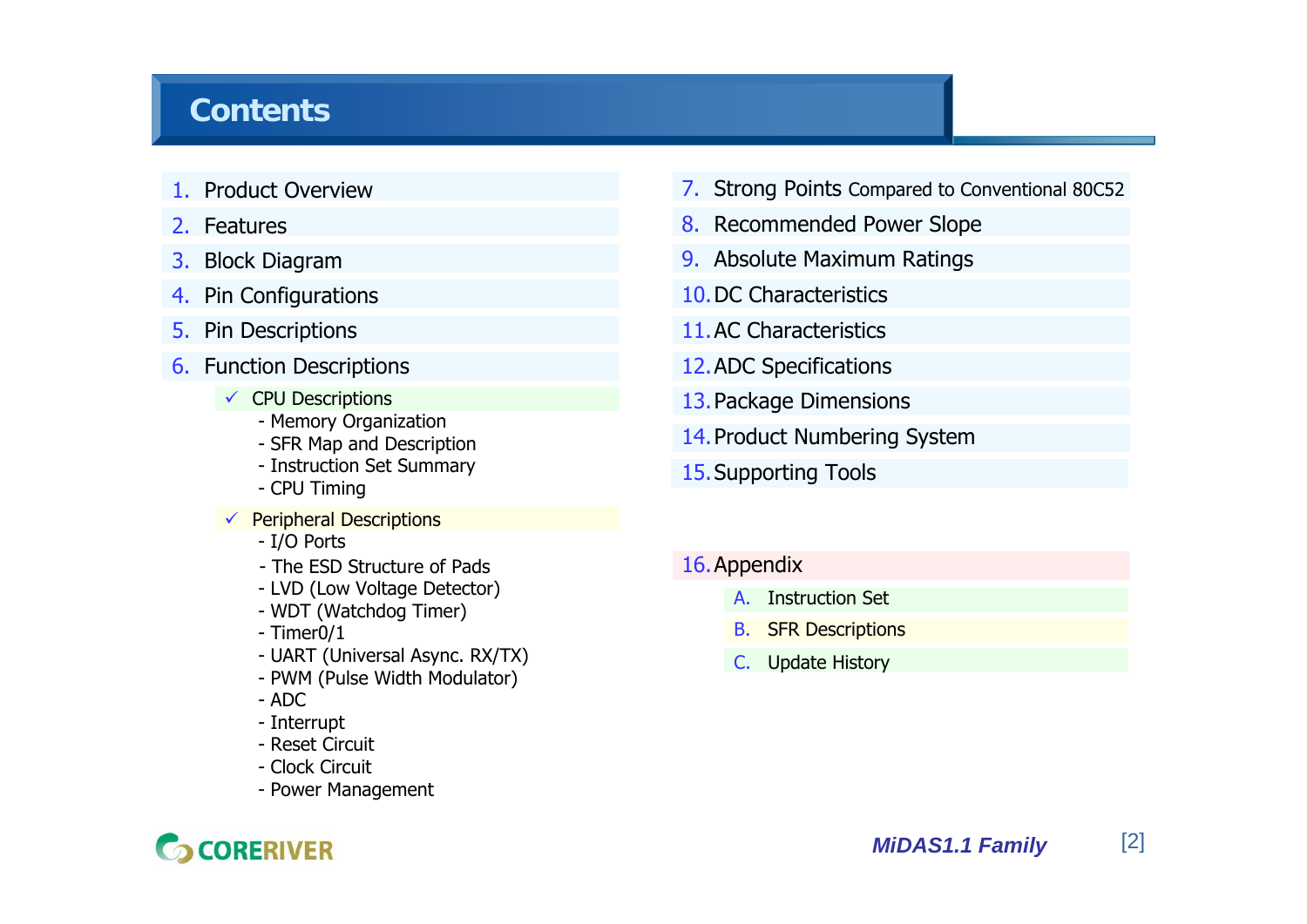## **1. Product Overview**

- ♦ **CORERIVER's MiDAS1.1 Family is a group of fast 80C52 compatible microcontrollers.**
- ♦ **The instruction execution of MiDAS1.1 Family is max. 3 times faster than that of traditional 80C52.**
	- 9 **1 machine cycle = 4 clocks vs. 12 clocks**
- **Additional peripherals of MiDAS1.1 Family:**
	- 9 **10-bit ADC / 8-bit PWM / WDT / LVD / POR.**
- **Power saving modes**
- ♦ **Noise tolerant scheme**
- **Provides User-Friendly MDS environment**
- **Provides Easy-to-Use training-kit system**
- ♦ **The Brief Manual contents could be updated at any time. Please check update contents from CORERIVER Web Site (http://www.coreriver.com)**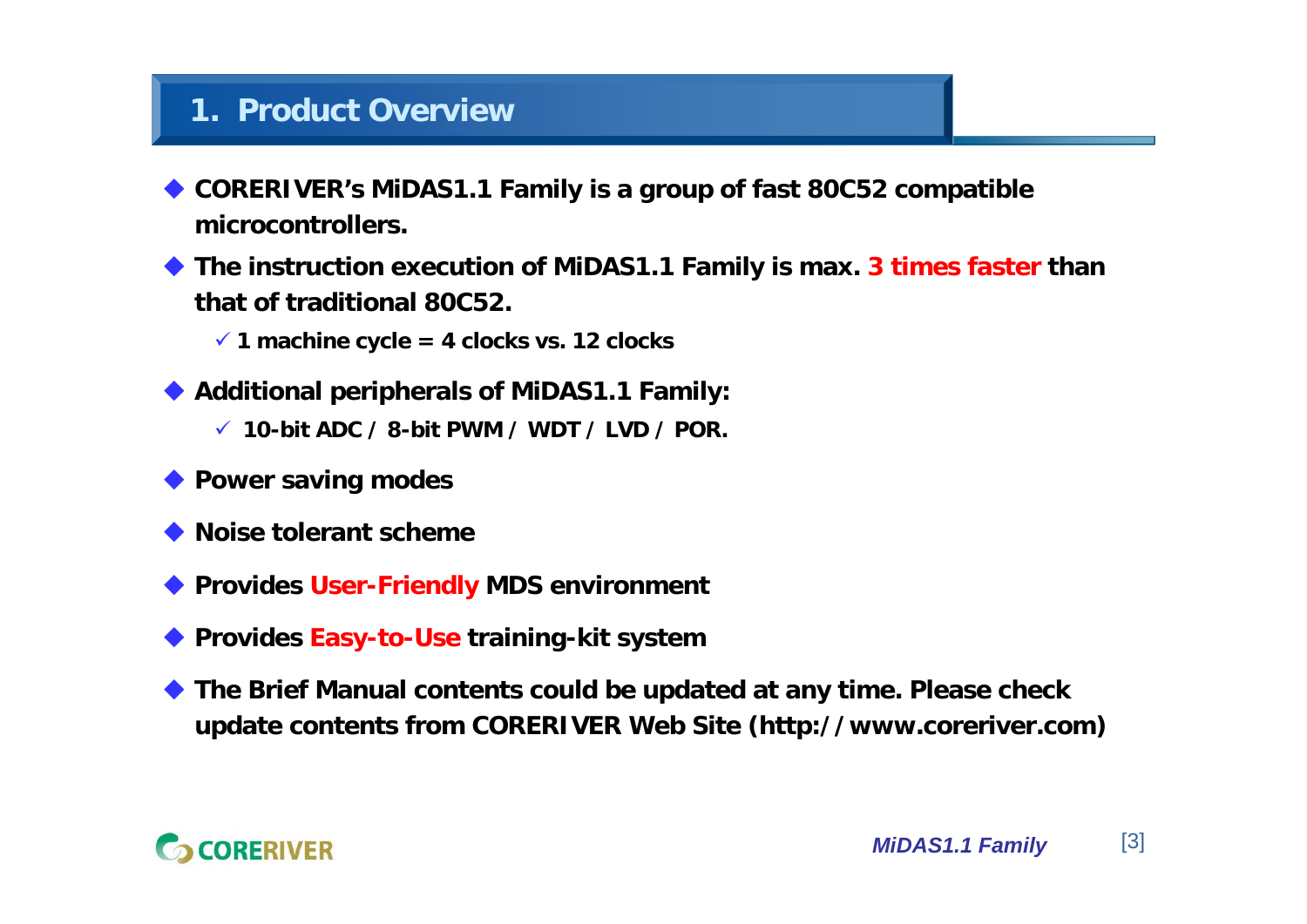### **MiDAS1.1 Family -GC80C510A Series (Low Cost ADC Application MCU)**

| <b>Product</b>                                                                                                                         | Mask-ROM<br>(byte) | <b>EPROM</b><br>(byte)   | <b>RAM</b><br>(Byte) | Volt<br>(V)      | Freq.      | T/C<br>$(MHz)$ $(16bits)$ | Serial<br>I/O | <b>WDT</b>   | <b>ADC</b>                                             | <b>PWM</b><br>$\left \left(\text{bit } x \text{ ch}\right)\right  \left(\text{bit } x \text{ ch}\right)\right $ | I/O<br>Pins                          | Package                                                                     | <b>Others</b>                               | Available<br>Time                                                                              |
|----------------------------------------------------------------------------------------------------------------------------------------|--------------------|--------------------------|----------------------|------------------|------------|---------------------------|---------------|--------------|--------------------------------------------------------|-----------------------------------------------------------------------------------------------------------------|--------------------------------------|-----------------------------------------------------------------------------|---------------------------------------------|------------------------------------------------------------------------------------------------|
| GC87C510A0-SP20I<br>GC87C510A0-SO20I<br>GC87C510A0-SP16I<br>GC87C510A0-SO16I<br>GC87C510A0-TS16I<br>GC87C510A0-SP8I<br>GC87C510A0-SO8I |                    | 4K                       | 128                  | $2.4 \times 5.5$ | 20<br>(10) | $\overline{2}$            | UART<br>I1    | $\mathbf{1}$ | 10x12<br>10X12<br>10X8<br>10X8<br>10X8<br>10X2<br>10X2 | 8x1                                                                                                             | 18<br>18<br>14<br>14<br>14<br>6<br>6 | 20-SPDIP<br>20-SOIC<br>16-SPDIP<br>16-SOIC<br>16-TSSOP<br>8-SPDIP<br>8-SOIC | <b>LVD</b><br><b>POR</b><br><b>Ring OSC</b> | <b>Now</b><br><b>Now</b><br><b>Now</b><br><b>Now</b><br><b>Now</b><br><b>Now</b><br><b>Now</b> |
| GC87C510A1-SO8I<br>GC87C510A1-SP8I                                                                                                     |                    | 4K                       | 128                  | $2.4 \times 5.5$ | 20<br>(10) | $\overline{2}$            | 1 UART        | $\mathbf{1}$ | 10X3<br>10X3                                           | 8x1                                                                                                             | 6                                    | 8-SOIC<br>8-SPDIP                                                           | <b>LVD</b><br><b>POR</b><br><b>Ring OSC</b> | <b>Now</b><br><b>Now</b>                                                                       |
| GC81C510A0-SP20I<br>GC81C510A0-SO20I<br>GC81C510A0-SP16I<br>GC81C510A0-SO16I<br>GC81C510A0-TS16I<br>GC81C510A0-SP8I<br>GC81C510A0-SO8I | 4K                 | $\overline{\phantom{a}}$ | 128                  | $2.4 \times 5.5$ | 20<br>(10) | 2                         | 1 UART        | $\mathbf{1}$ | 10x12<br>10X12<br>10X8<br>10X8<br>10X8<br>10X2<br>10X2 | 8x1                                                                                                             | 18<br>18<br>14<br>14<br>14<br>6<br>6 | 20-SPDIP<br>20-SOIC<br>16-SPDIP<br>16-SOIC<br>16-TSSOP<br>8-SPDIP<br>8-SOIC | <b>LVD</b><br><b>POR</b><br><b>Ring OSC</b> | <b>Now</b><br><b>Now</b><br><b>Now</b><br><b>Now</b><br><b>Now</b><br><b>Now</b><br><b>Now</b> |
| GC81C510A1-SO8I<br>GC81C510A1-SP8I                                                                                                     | 4K                 |                          | 128                  | $2.4 \times 5.5$ | 20<br>(10) | $\overline{2}$            | 1 UART        | $\mathbf{1}$ | 10X3<br>10X3                                           | 8x1                                                                                                             | 6                                    | 8-SOIC<br>8-SPDIP                                                           | <b>LVD</b><br><b>POR</b><br><b>Ring OSC</b> | <b>Now</b><br><b>Now</b>                                                                       |

\* Operating frequency of MiDAS1.1 family is 20 MHz at 5.0 voltage.

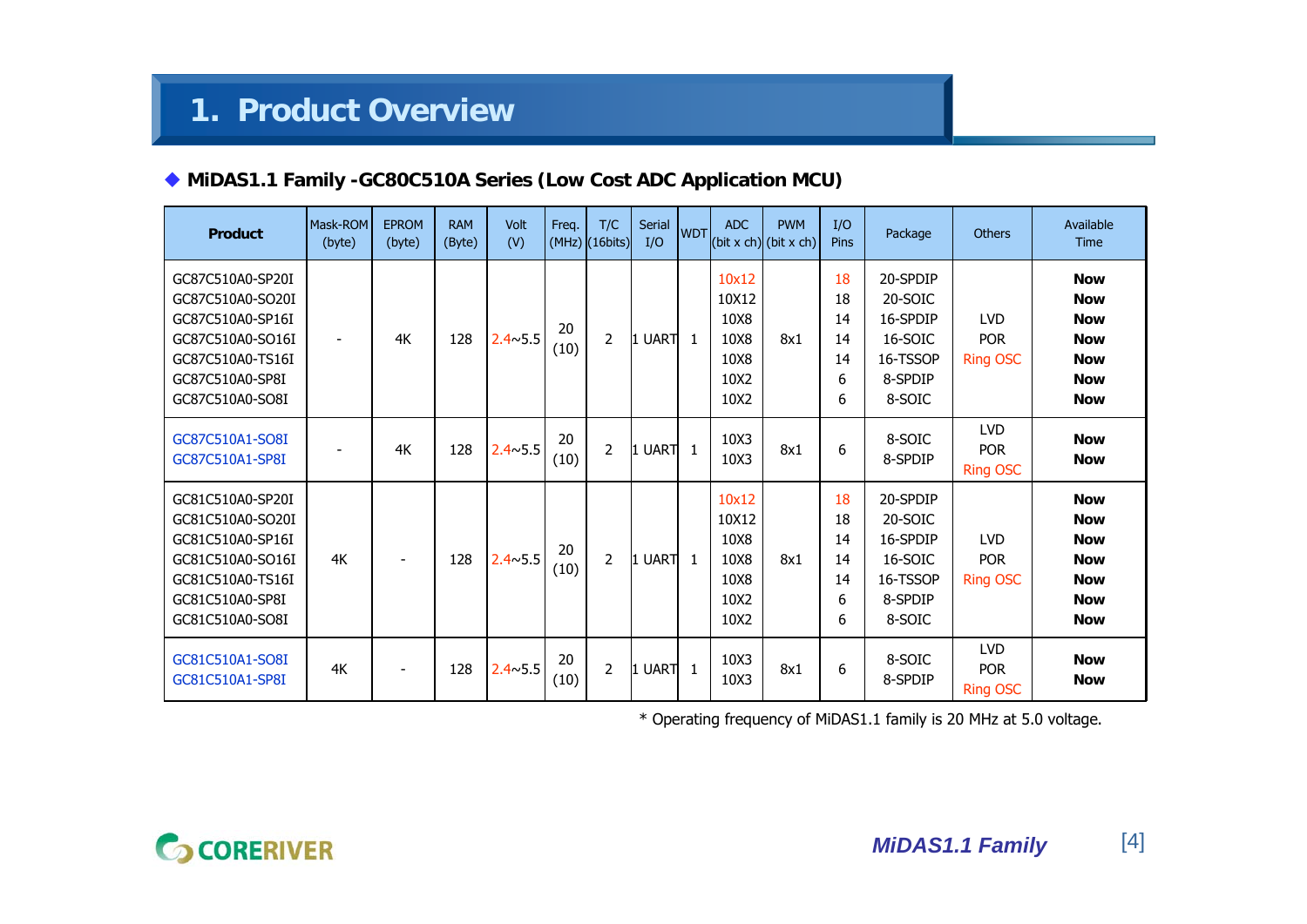# **2. Features**

### ♦ CPU

- $\checkmark$  8-bit turbo 80C52 architecture
- $\checkmark$  4 cycles/1 machine cycle
- $\checkmark$  Instruction level compatible with Intel 80C52
- ◆ 4Kbytes EPROM
- ♦ 128bytes RAM
- ♦ Supply voltage:  $2.4V \sim 5.5V$
- ♦ Operating Frequency
	- $\checkmark$  Max. 20MHz @4.5V  $\sim$  5.5V
	- $\checkmark$  Max. 10MHz @2.4V  $\sim$  3.3V
- $\blacklozenge$  -40 °C to 120 °C operating temperature
- ♦ Fully programmable 18 I/O pins
	- $\checkmark$  Pull-up controlled by S/W
	- $\checkmark$  Push-pull output
- ◆ Low Voltage Detector
- ♦ Internal Ring OSC. : 3.6MHz@5V (±15%)
- ♦ 16-bit Programmable Watchdog Timer
- ♦ Two 16-bit Timer/Counters
- ♦ Full-Duplex UART
- ♦ 1-channel 8-bit high speed PWM
- ♦ 12-channel 10-bit ADC
	- $\checkmark$  Max 100KSPS (@Fadc = 8 MHz)
	- $\checkmark$  Programmable input clock frequency
- ♦ 10 interrupt sources
	- $\checkmark$  Timer0/1, UART, ADC, PWM, WDT, & 4 External
	- $\checkmark$  Two-level interrupt priority
- ♦ Reset scheme
	- ✓ On-chip Power-On-Reset
	- $\checkmark$  External reset
	- $\checkmark$  Low voltage detector reset
	- $\checkmark$  Optional Watchdog timer reset
- ♦ Power consumption
	- $\checkmark$  Active current : Max 10mA @5V, 20MHz
	- $\checkmark$  Stop current : Max 1uA
- ◆ E.S.D. protection up to 2,000V
- ♦ Latch-up protection up to  $\pm 200$  mA
- ♦ Package
	- $\checkmark$  8/16/20-SPDIP and  $-$ SOIC
	- $\times$  16-TSSOP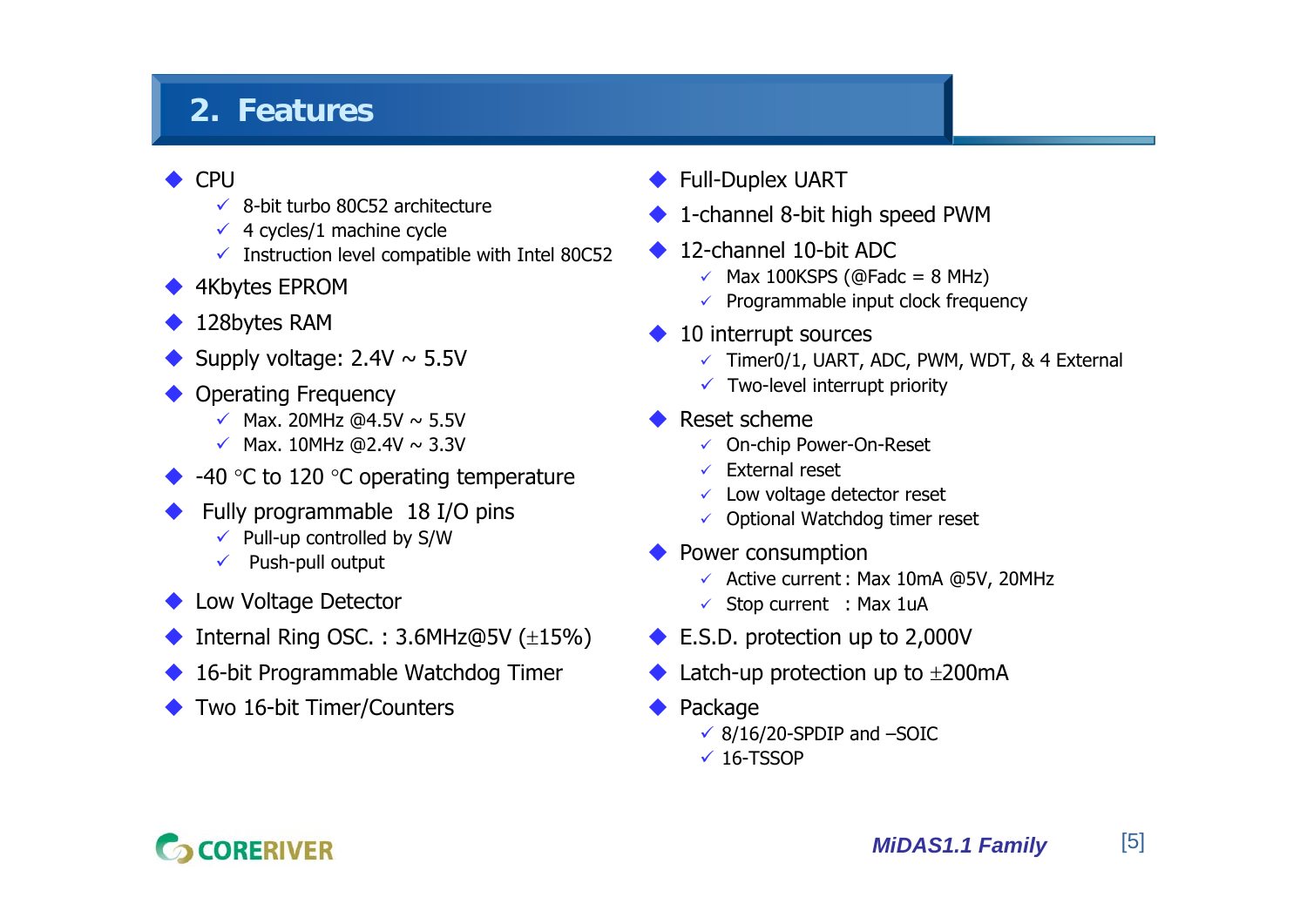**3. Block Diagram**



**G** CORERIVER

*MiDAS1.1 Family* [6]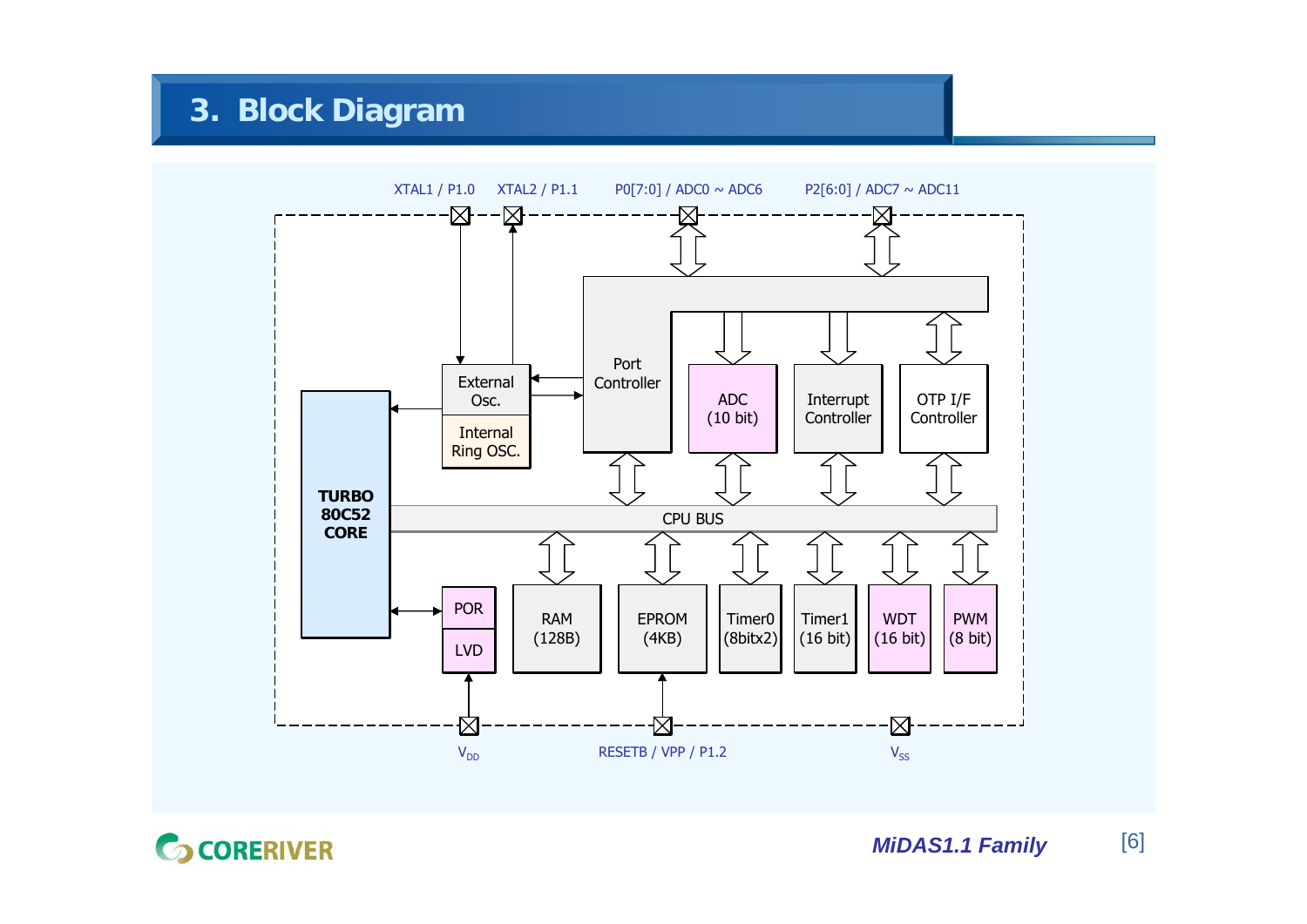# **4. Pin Configurations**

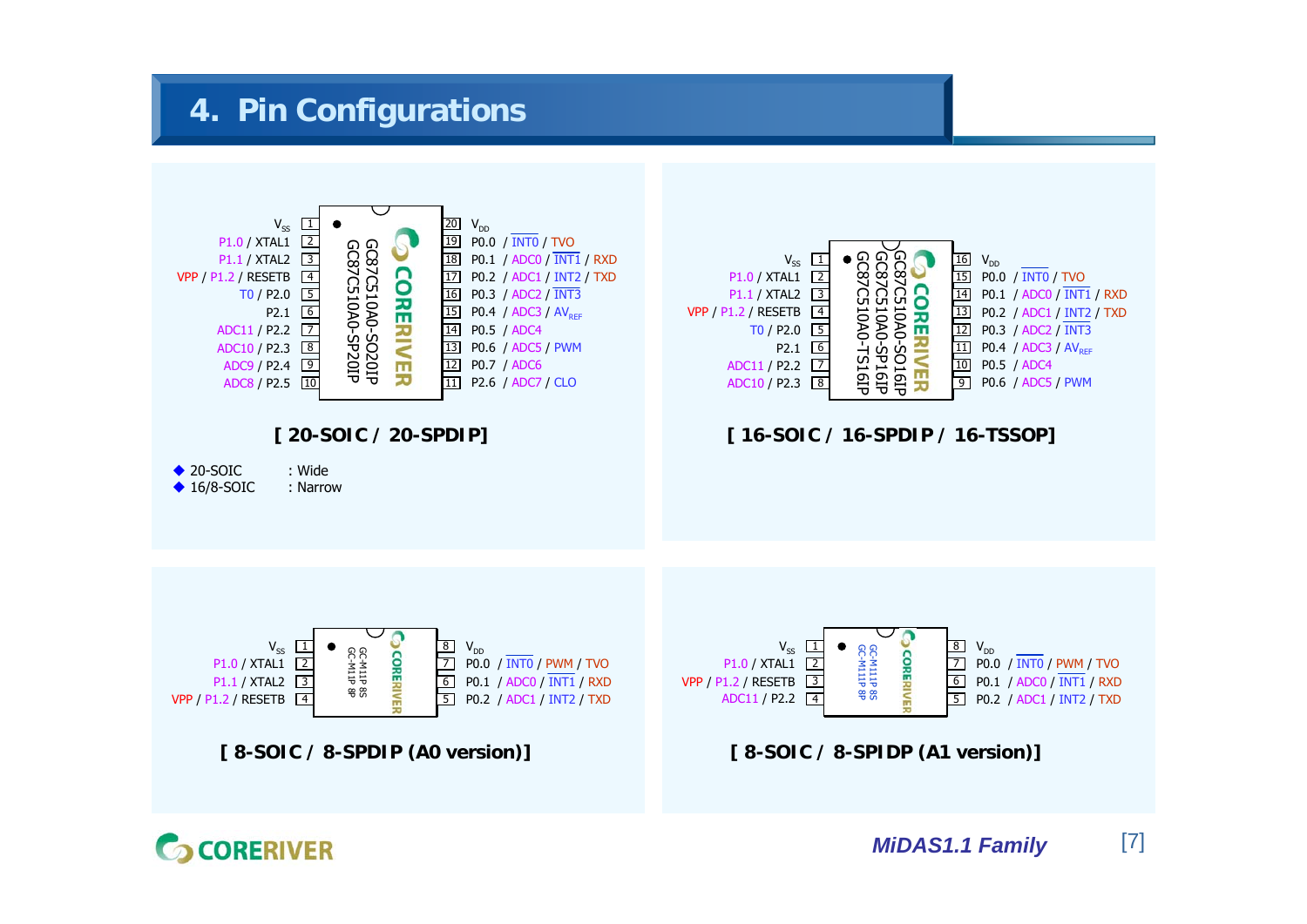| Symbol              | <b>Direction</b> | <b>Description</b>                                                                                           | <b>Share Pins</b>                                                                        |
|---------------------|------------------|--------------------------------------------------------------------------------------------------------------|------------------------------------------------------------------------------------------|
| $V_{DD}$            | Input            | <b>Voltage Power Source</b>                                                                                  |                                                                                          |
| $V_{SS}$            | Input            | Voltage Power Ground                                                                                         |                                                                                          |
| RESETB / VPP / P1.2 | Input/Output     | • External Reset Input Signal (Default)<br>• Bit Programmable                                                | VPP (11.5V)                                                                              |
| <b>XTAL1 / P1.0</b> | Input/Output     | • Crystal Input/Output (Default)<br>• Bit Programmable with Schmitt Trigger                                  | Crystal Input                                                                            |
| <b>XTAL2 / P1.1</b> |                  | - Optional Pull-up Control Enable<br>- Push-pull Output                                                      | Crystal Output<br>(only A0 version)                                                      |
| PO[7:0]             | Input/Output     | • Bit Programmable with Schmitt Trigger<br>- Optional Pull-up Control Enable<br>- Push-pull Output (Default) | RX, TX, TVO<br>$INT0 \sim INT3$<br>$ADC0 \sim ADC6$ ,<br><b>PWM</b><br>AV <sub>REF</sub> |
| P2[6:0]             | Input/Output     | • Bit Programmable with Schmitt Trigger<br>- Optional Pull-up Control Enable<br>- Push-pull Output (Default) | ADC7 $\sim$ ADC11<br><b>CLO</b><br>T0                                                    |

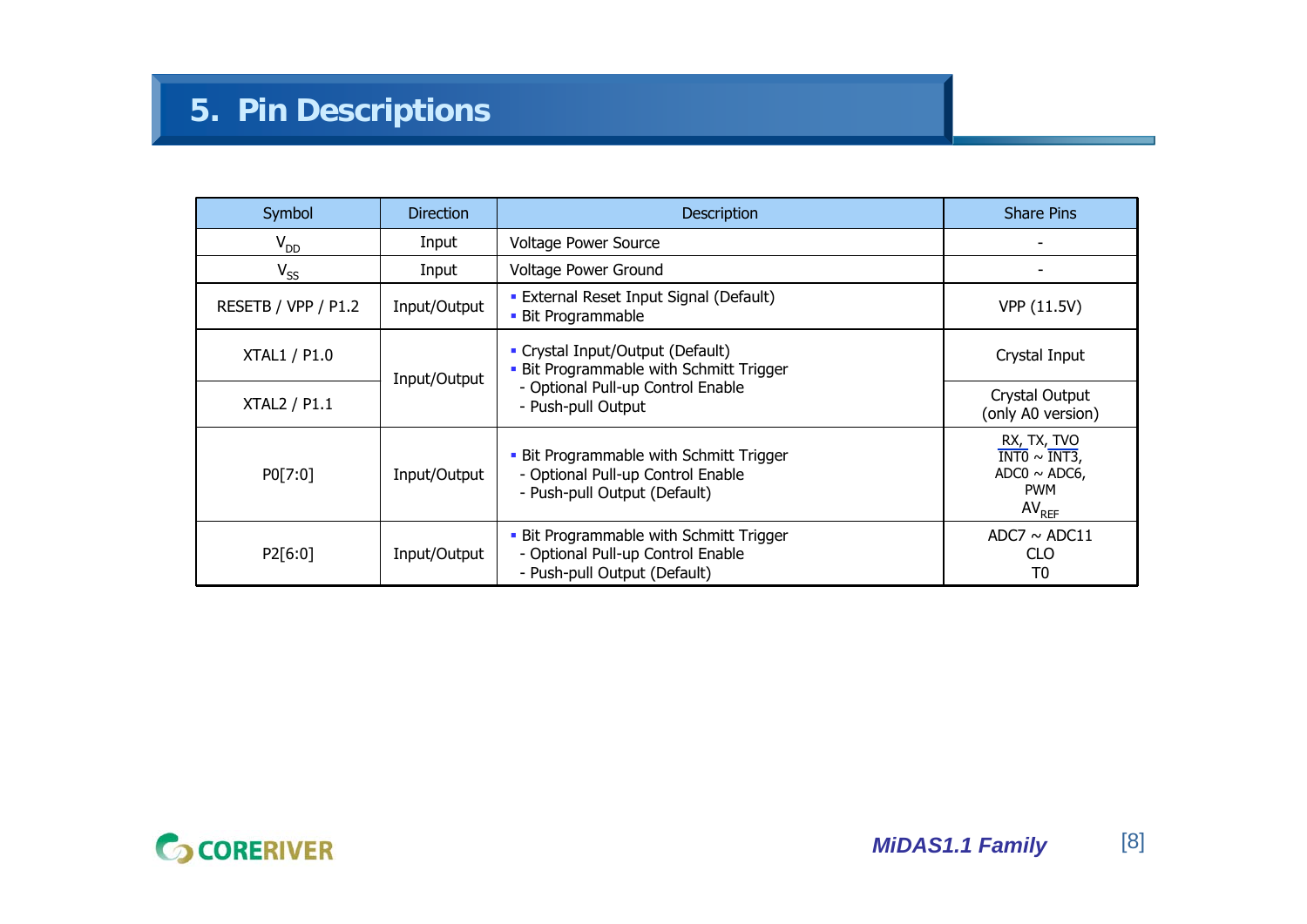# **6.1. Memory Organization**

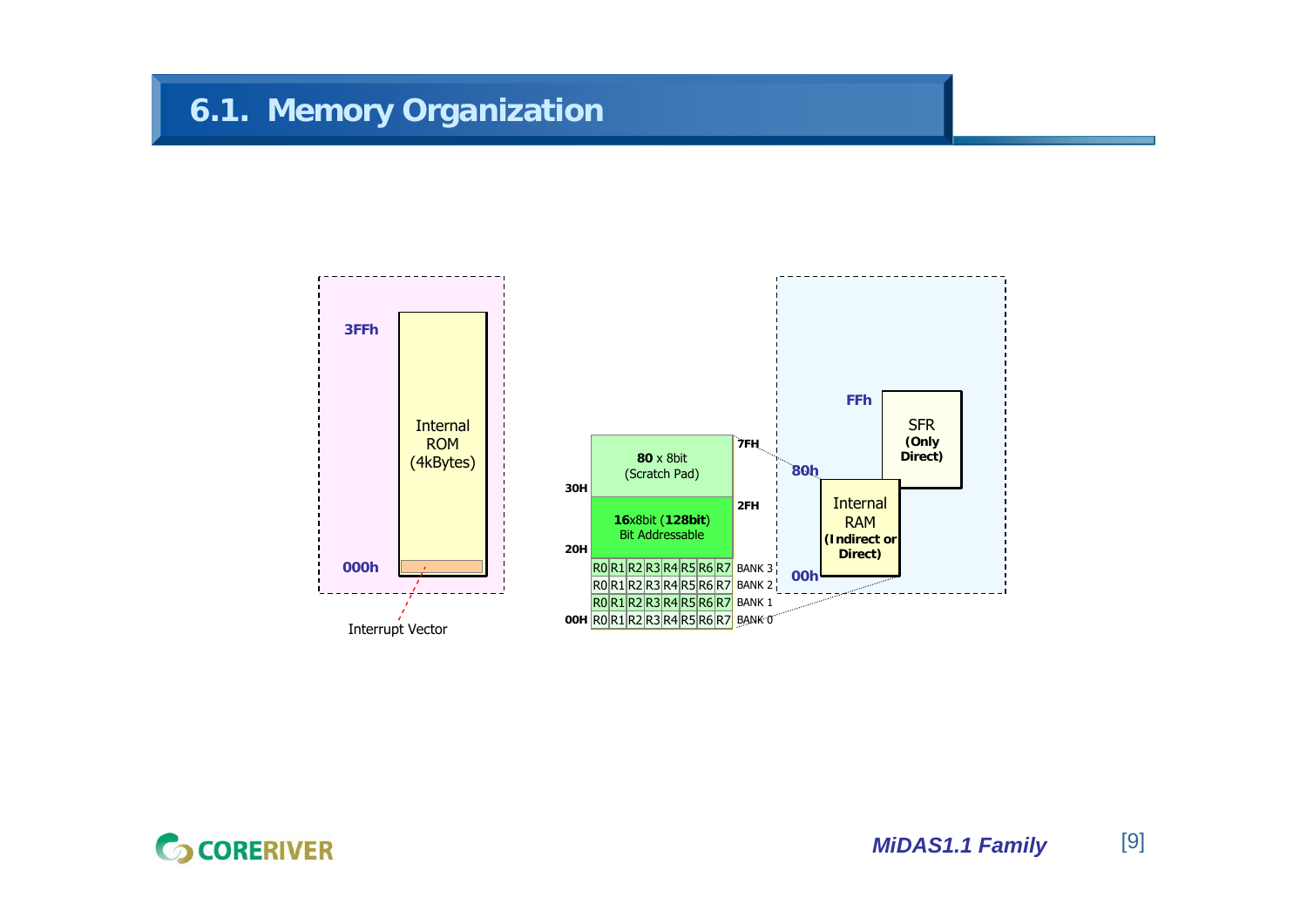# **6.2. SFR (Special Function Register) Map**



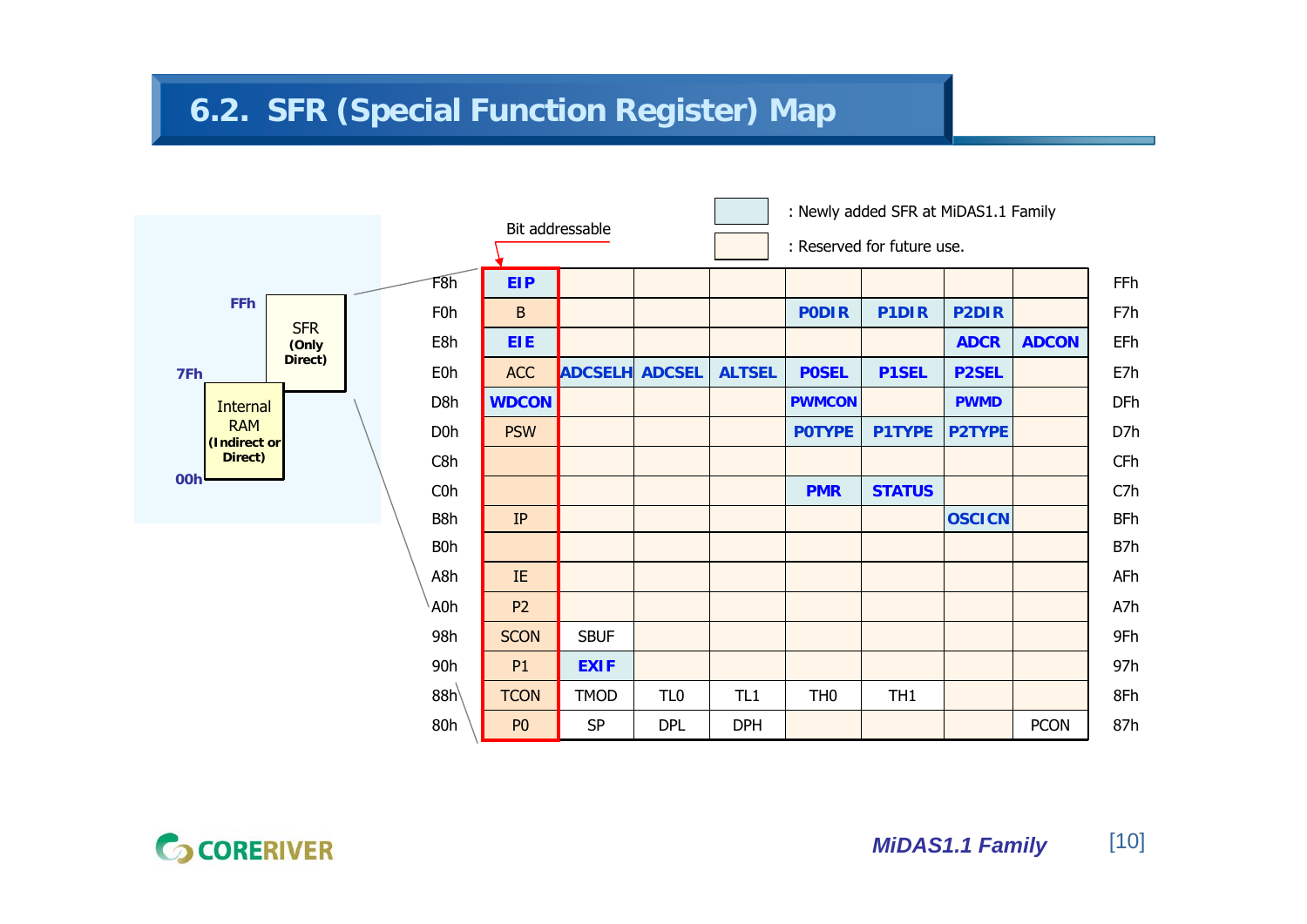# **6.2. SFR Brief Description**

### ◆ 80C52 SFR Registers

| <b>Register</b>                         | <b>Name</b>                                     | <b>Reset Value</b>      | <b>Register</b>                                   |
|-----------------------------------------|-------------------------------------------------|-------------------------|---------------------------------------------------|
| <b>ACC</b>                              | Accumulator                                     | 00000000                | <b>POSEL</b>                                      |
| R                                       | в                                               | 00000000                | <b>P1SEL</b>                                      |
| <b>PSW</b>                              | Program Status Word                             | 00000000                | <b>P2SEL</b>                                      |
| <b>SP</b>                               | <b>Stack Pointer</b>                            | 00000111                | <b>POTYPE</b>                                     |
| <b>DPTR</b><br><b>DPL</b><br><b>DPH</b> | Data Pointer (2 bytes)<br>Low Byte<br>High Byte | 00000000<br>00000000    | <b>P1TYPE</b><br><b>P2TYPE</b><br><b>PODIR</b>    |
| P <sub>0</sub>                          | Port 0                                          | 11111111                | P <sub>1</sub> D <sub>IR</sub>                    |
| P <sub>1</sub>                          | Port 1                                          | *****111                | P <sub>2</sub> D <sub>IR</sub>                    |
| P <sub>2</sub>                          | Port 2                                          | *1111111                | <b>ALTSEL</b>                                     |
| IP                                      | <b>Interrupt Priority</b>                       | 10*00000                | <b>PWMCON</b>                                     |
| ΙE                                      | Interrupt Enable Control                        | $00*00000$              | <b>PWMD</b>                                       |
| <b>TCON</b>                             | Timer/Counter 0/1 Control                       | 00000000                | <b>ADCON</b>                                      |
| <b>TMOD</b>                             | Timer/Counter 0 Mode Control                    | $***0000$               | <b>ADCR</b>                                       |
| TH <sub>0</sub>                         | Timer/Counter 0 High Byte                       | 00000000                | <b>ADCSEL</b>                                     |
| <b>TLO</b>                              | Timer/Counter 0 Low Byte                        | 00000000                | <b>ADCSELH</b>                                    |
| TH <sub>1</sub>                         | Timer/Counter 1 High Byte                       | 00000000                | <b>WDCON</b>                                      |
| TL <sub>1</sub>                         | Timer/Counter 1 Low Byte                        | 00000000                | <b>PMR</b>                                        |
| <b>SCON</b><br><b>SBUF</b>              | Serial Control<br>Serial Buffer                 | $***0***00$<br>00000000 | <b>EXIF</b><br><b>EIP</b><br>EIE<br><b>STATUS</b> |
| <b>PCON</b>                             | Power Control                                   | $0***10000$             | <b>OSCICN</b>                                     |

### ♦ Newly added SFR Registers in MiDAS1.1

| Register                       | <b>Name</b>                                 | <b>Reset Value</b> |
|--------------------------------|---------------------------------------------|--------------------|
| <b>POSEL</b>                   | Port 0 Pull-up Control                      | 00000000           |
| <b>P1SEL</b>                   | Port 1 Pull-up Control                      | ******11           |
| <b>P2SEL</b>                   | Port 2 Pull-up Control                      | *0000000           |
| <b>POTYPE</b>                  | Port 0 Type Control                         | 00000000           |
| <b>P1TYPE</b>                  | Port 1 Type Control                         | $******00$         |
| <b>P2TYPE</b>                  | Port 2 Type Control                         | *0000000           |
| <b>PODIR</b>                   | Port 0 Input/Output Control                 | 11111111           |
| P <sub>1</sub> D <sub>IR</sub> | Port 1 Input/Output Control                 | *****111           |
| P <sub>2</sub> D <sub>IR</sub> | Port 2 Input/Output Control                 | *1111111           |
| <b>ALTSEL</b>                  | Alternative Function Control                | $000000**$         |
| <b>PWMCON</b>                  | <b>PWM Control</b>                          | 0000*000           |
| <b>PWMD</b>                    | PWM Duty Data                               | 00000000           |
| <b>ADCON</b>                   | ADC Control & ADC Result Low                | 00100000           |
| <b>ADCR</b>                    | <b>ADC Result High</b>                      | 00000000           |
| <b>ADCSEL</b>                  | ADC Channel Selection Low and MUX Selection | 11111111           |
| <b>ADCSELH</b>                 | <b>ADC Channel Selection High</b>           | 11111111           |
| <b>WDCON</b>                   | Watchdog Timer Control                      | 11010000           |
| <b>PMR</b>                     | Power Management Control                    | $***()***$         |
| <b>EXIF</b>                    | Added External Interrupt and LVD Control    | **000101           |
| <b>EIP</b>                     | <b>Extended Interrupt Priority</b>          | $**00**00$         |
| EIE                            | <b>Extended Interrupt Enable</b>            | $***00***00$       |
| <b>STATUS</b>                  | Crystal Status                              | $***()***$         |
| <b>OSCICN</b>                  | <b>Internal Ring Oscillator Control</b>     | $****100$          |

**\* : Not Used Bit.**

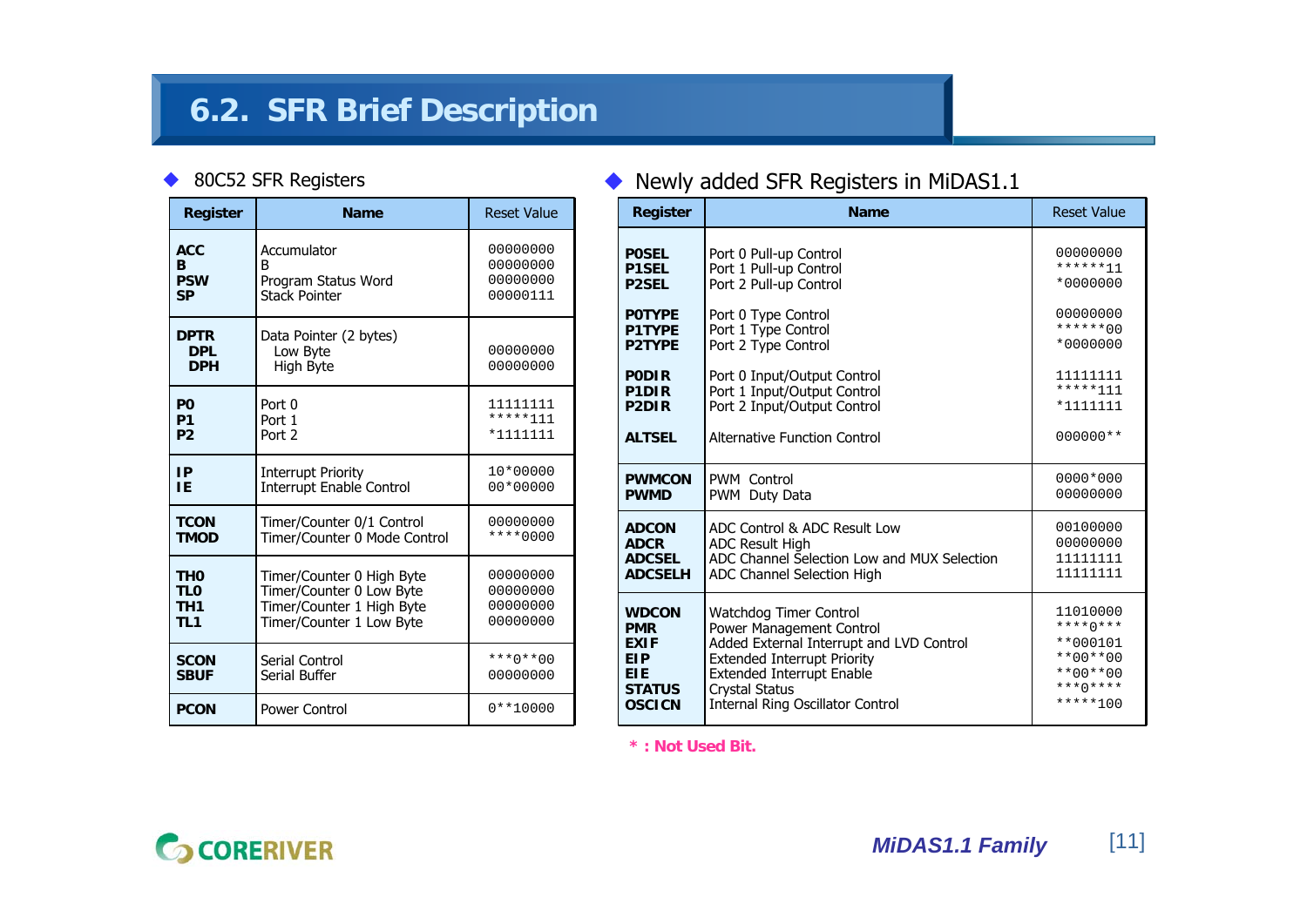### ◆ Refer to Appendix A (Instruction Set) for more details.

| <b>Type</b>          | <b>Instruction</b>                                                                                            | <b>Description</b>                                                                                                                             | <b>Type</b>    | <b>Instruction</b>                                                                                   | <b>Description</b>                                                                                                                                |
|----------------------|---------------------------------------------------------------------------------------------------------------|------------------------------------------------------------------------------------------------------------------------------------------------|----------------|------------------------------------------------------------------------------------------------------|---------------------------------------------------------------------------------------------------------------------------------------------------|
| <b>Arithmetic</b>    | <b>ADD</b><br><b>ADDC</b><br><b>SUBB</b><br><b>INC</b><br><b>DEC</b><br><b>MUL</b><br><b>DIV</b><br><b>DA</b> | Addition<br>Addition with Carry<br>Subtraction with Borrow<br>Increment<br>Decrement<br>Multiply<br><b>Divide</b><br>Decimal Adjust            | <b>Boolean</b> | <b>CLR</b><br><b>SETB</b><br><b>CPL</b><br><b>ANL</b><br>ORL<br><b>MOV</b><br>JC<br><b>JNC</b><br>JВ | Clear bit<br>Set bit<br>Complement bit<br>AND bit<br>OR bit<br>Move bit<br>Jump if Carry is set<br>Jump if Carry is not set<br>Jump if bit is set |
|                      | <b>ANL</b><br><b>ORL</b>                                                                                      | <b>AND</b><br><b>OR</b>                                                                                                                        |                | <b>JNB</b><br><b>JBC</b>                                                                             | Jump if bit is not set<br>Jump if bit is set & clear                                                                                              |
| Logical              | <b>XRL</b><br><b>CLR</b><br><b>CPL</b><br><b>RL</b><br><b>RLC</b><br>RR<br><b>RRC</b><br><b>SWAP</b>          | <b>Exclusive OR</b><br>Clear<br>Complement<br>Rotate Left<br>Rotate Left with Carry<br>Rotate Right<br>Rotate Right with Carry<br>Swap Nibbles | <b>Branch</b>  | <b>ACALL</b><br><b>LCALL</b><br><b>RET</b><br><b>RETI</b><br>AJMP<br>LJMP<br>SJMP<br><b>JMP</b>      | Absolute Call<br>Long Call<br>Return from Subroutine<br>Return from Interrupt<br>Absolute Jump<br>Long Jump<br>Short Jump<br>Jump with DPTR       |
| <b>Data Transfer</b> | <b>MOV</b><br>MOVC<br>PUSH<br>POP<br>XCH<br><b>XCHD</b>                                                       | Move Data<br>Move Code<br><b>PUSH</b><br><b>POP</b><br>Exchange<br>Exchange Low-digit                                                          |                | JZ<br>JNZ<br><b>CJNE</b><br><b>DJNZ</b><br><b>NOP</b>                                                | Jump if ACC is zero<br>Jump if ACC is not zero<br>Compare and Jump<br>if not equal<br>Decrement and Jump<br>if not zero<br>No Operation           |

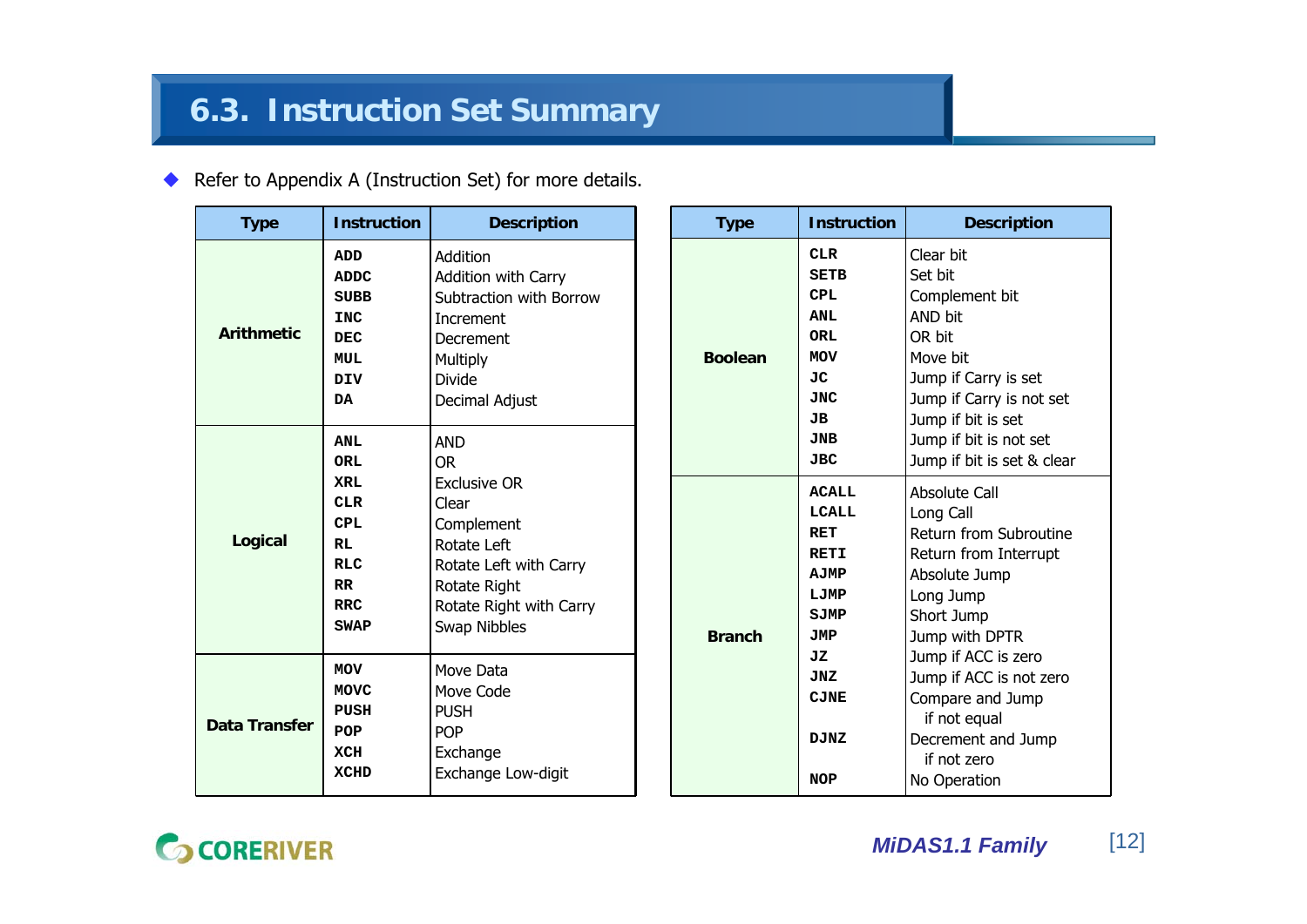# **6.4. CPU Timing**

◆ Comparative timing of the MiDAS1.1 family and Intel 80C52

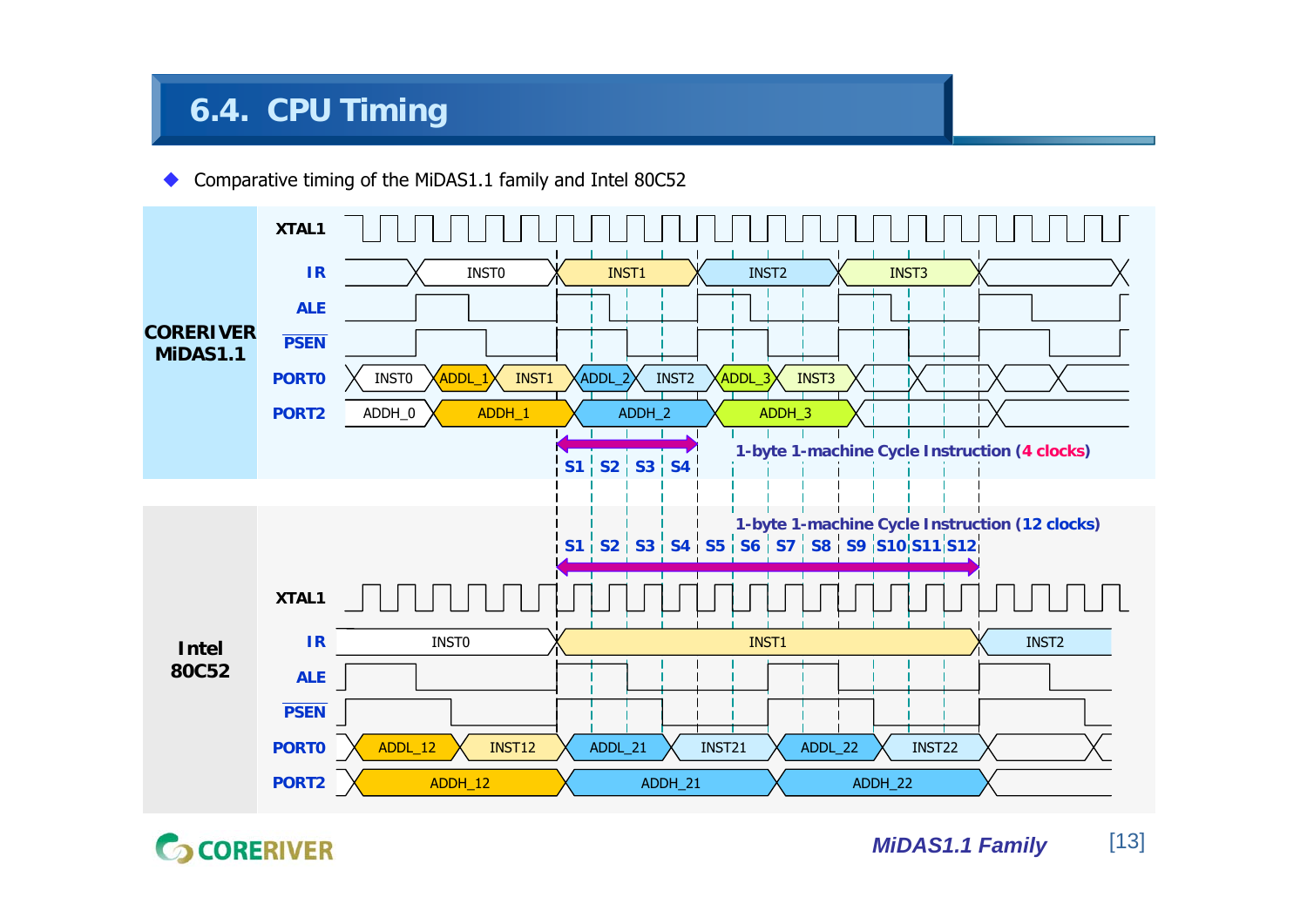◆ Fastest instruction execution time in the world

| <b>Instruction</b>               | MIDAS1.1<br>(CORERIVER) | W77C32<br>(Winbond) | <b>DS80C320</b><br>(Maxim) | 87C52<br>(Intel) |
|----------------------------------|-------------------------|---------------------|----------------------------|------------------|
| <b>MUL AB</b><br>DIV AB          | <b>12 clocks</b>        | 20 clocks           | 20 clocks                  | 48 clocks        |
| MOVC A, @A+PC<br>MOVC A, @A+DPTR | 8 clocks                | 8 clocks            | 12 clocks                  | 24 clocks        |
| <b>JMP @A+DPTR</b>               | 8 clocks                | 8 clocks            | 12 clocks                  | 24 clocks        |
| RET<br><b>RETI</b>               | 8 clocks                | 8 clocks            | 16 clocks                  | 24 clocks        |
| INC DPTR                         | <b>4 clocks</b>         | 8 clocks            | 12 clocks                  | 24 clocks        |
| Others                           | <b>Same</b>             | <b>Same</b>         | Same                       |                  |

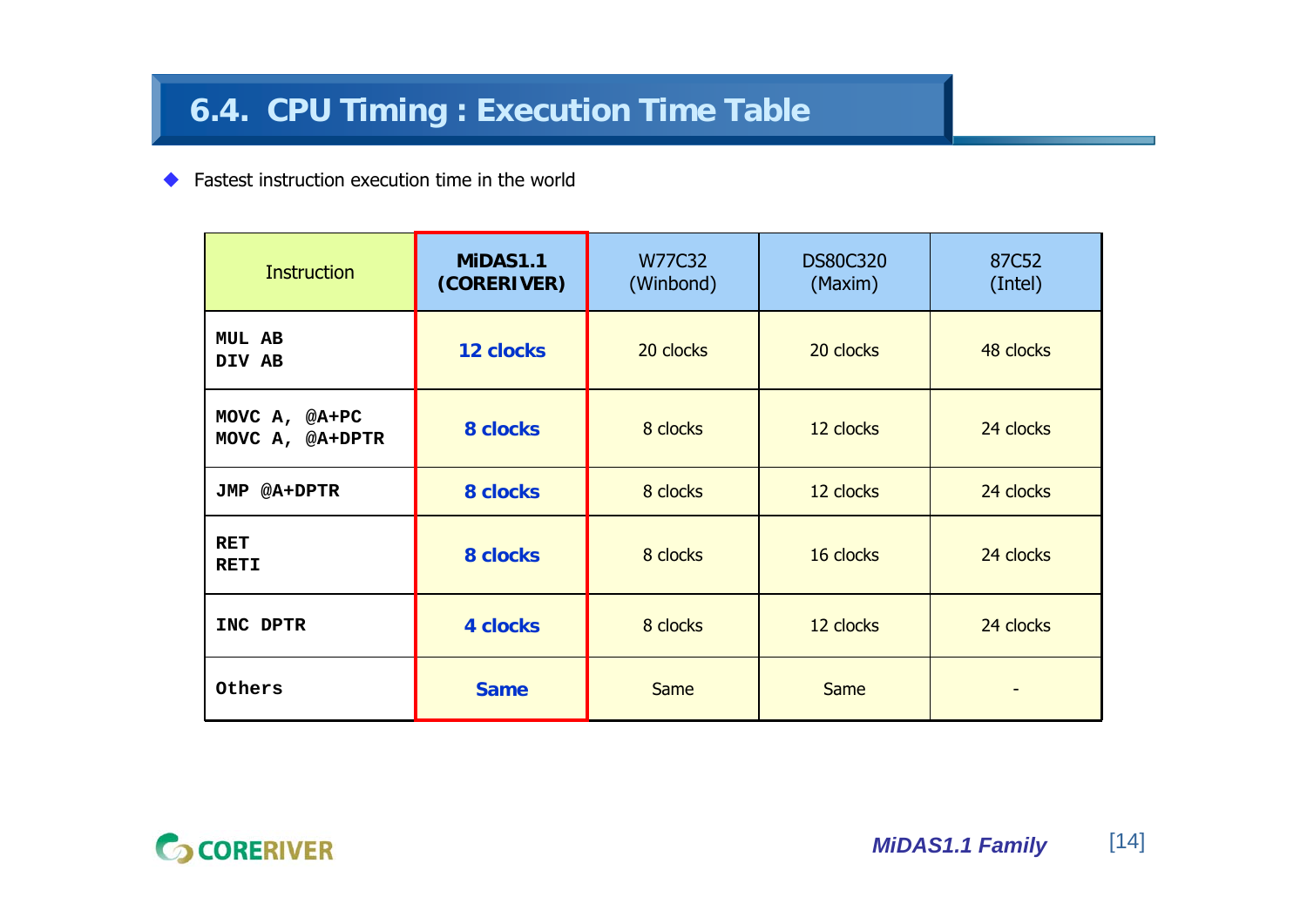# **6.5. I/O Ports : PORT0[7:0]**

- ◆ Pull-up enable with push-pull output type by default.
- ♦ P0[7:1] can be configured as ADC6  $\sim$  ADC0 input.
- ◆ Read-Modify-Write instructions do not read port pin but SFR register. 9 ANL / ORL / XRL / JBC / CPL / INC / DEC / DJNZ / MOV PX.Y, C / CLR PX.Y / SETB PX.Y
- 9 **ADCSEL** (E2h) : ADC Channel Selection Low & MUX Selection



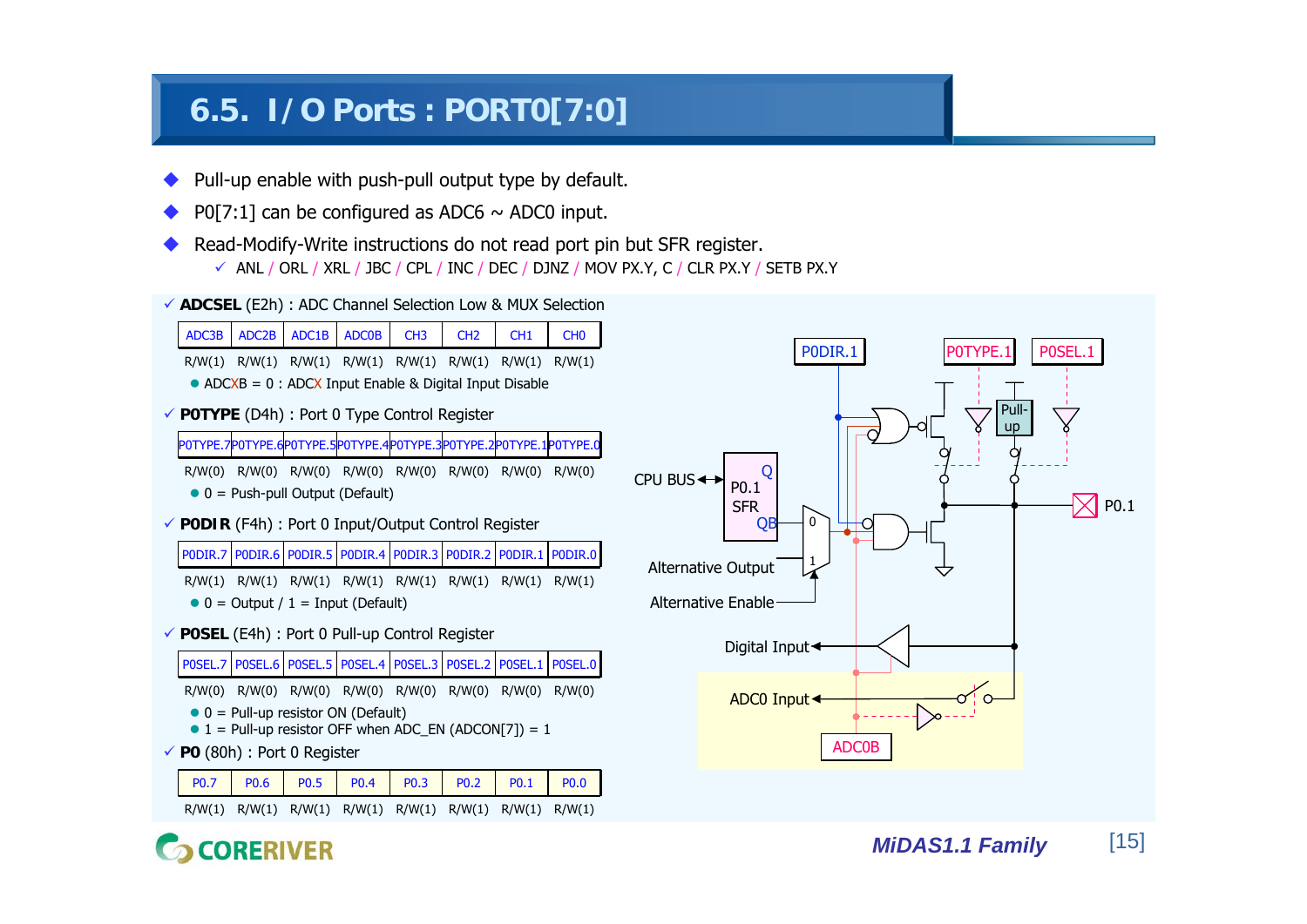# **6.5. I/O Ports : PORT1[1:0] (XTAL1/XTAL2)**

- ◆ XTAL1/XTAL2 can be configured as I/O port.
- ♦ Read-Modify-Write instructions do not read port pin but SFR register.
	- 9 ANL / ORL / XRL / JBC / CPL / INC / DEC / DJNZ / MOV PX.Y, C / CLR PX.Y / SETB PX.Y



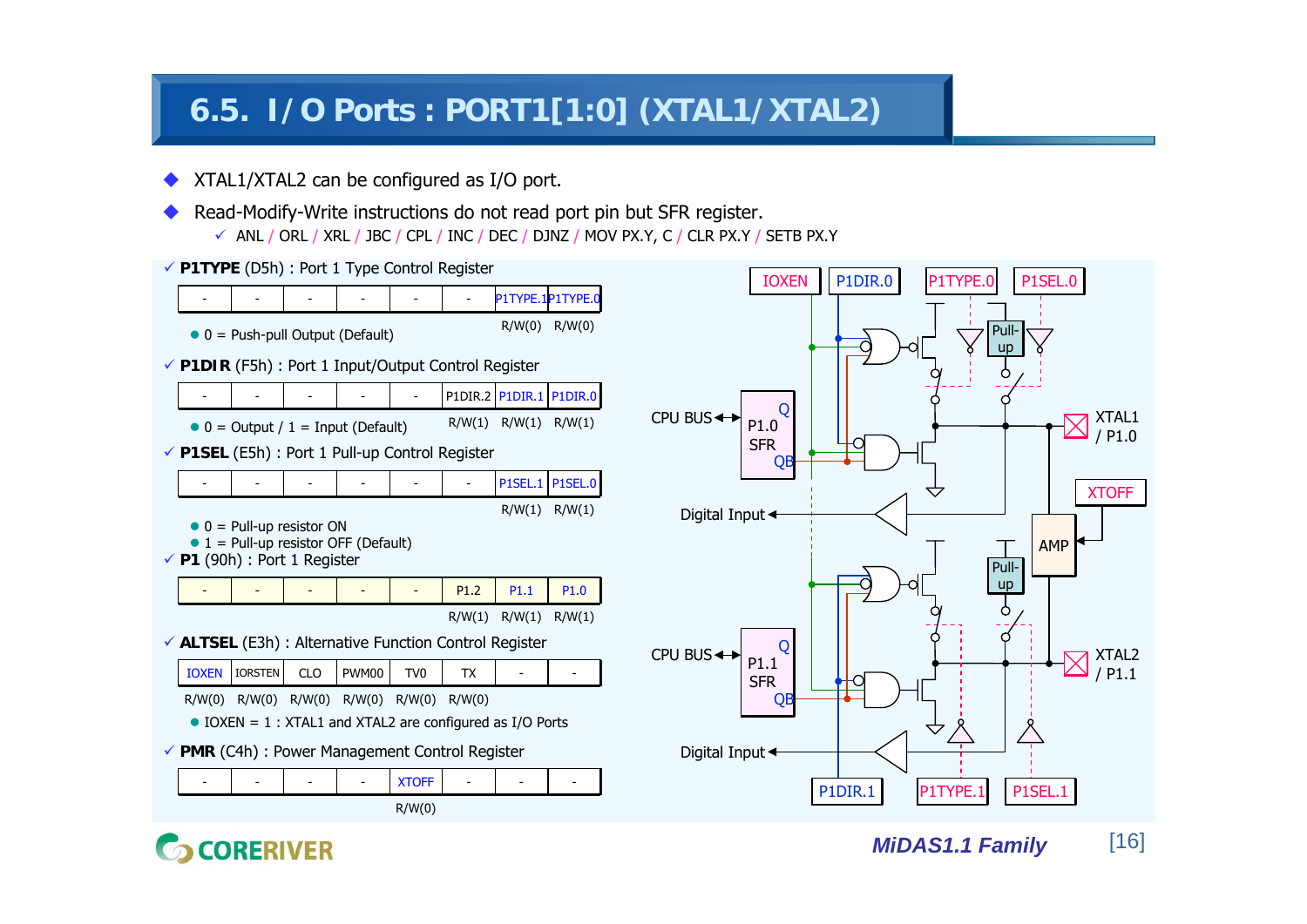# **6.5. I/O Ports : PORT1[2] (RESETB)**

- ◆ RESETB can be configured as I/O port.
- ♦ Read-Modify-Write instructions do not read port pin but SFR register.
	- 9 ANL / ORL / XRL / JBC / CPL / INC / DEC / DJNZ / MOV PX.Y, C / CLR PX.Y / SETB PX.Y

9 **P1DIR** (F5h) : Port 1 Input/Output Control Register



9 **P1** (90h) : Port 1 Register

| $\overline{\phantom{0}}$ | - | - | $\overline{\phantom{a}}$ | $\overline{\phantom{0}}$ | P1.2   | P <sub>1.1</sub> | P <sub>1.0</sub> |
|--------------------------|---|---|--------------------------|--------------------------|--------|------------------|------------------|
|                          |   |   |                          |                          | R/W(1) | R/W(1)           | R/W(1)           |

9 **ALTSEL** (E3h) : Alternative Function Control Register

| IOXEN IORSTEN CLO PWM00 TVO               |  |  | ۰ |  |
|-------------------------------------------|--|--|---|--|
| R/W(0) R/W(0) R/W(0) R/W(0) R/W(0) R/W(0) |  |  |   |  |

 $\bullet$  IORSTEN = 1 : RESETB is configured as I/O port.



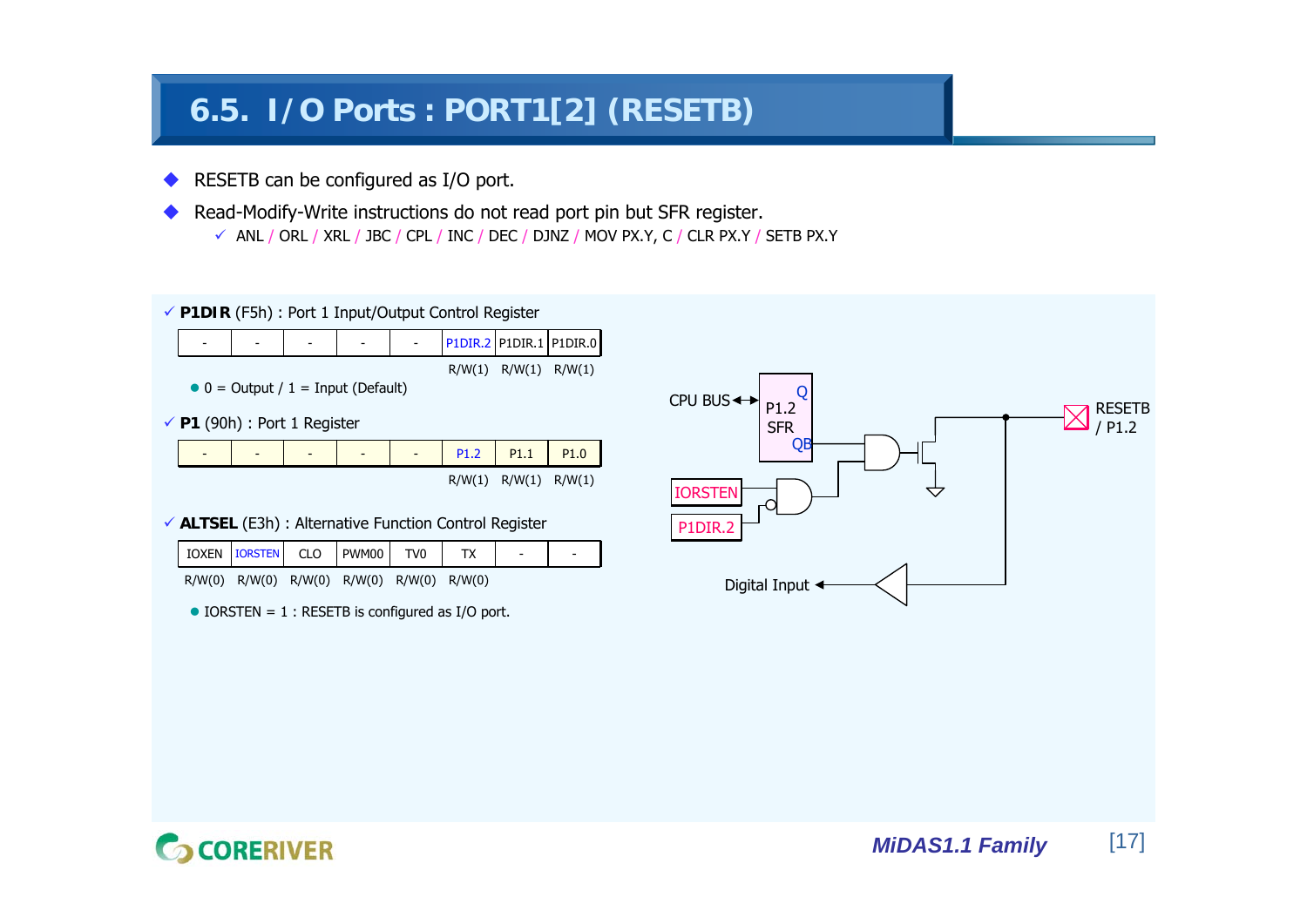# **6.5. I/O Ports : PORT2[6:0]**

- ◆ Pull-up enable with push-pull type by default.
- ♦ P2[6:2] can be configured as ADC11  $\sim$  ADC7 input.
- ◆ Read-Modify-Write instructions do not read port pin but SFR register. 9 ANL / ORL / XRL / JBC / CPL / INC / DEC / DJNZ / MOV PX.Y, C / CLR PX.Y / SETB PX.Y
- 9 **ADCSELH** (E1h) : ADC Channel Selection High Register



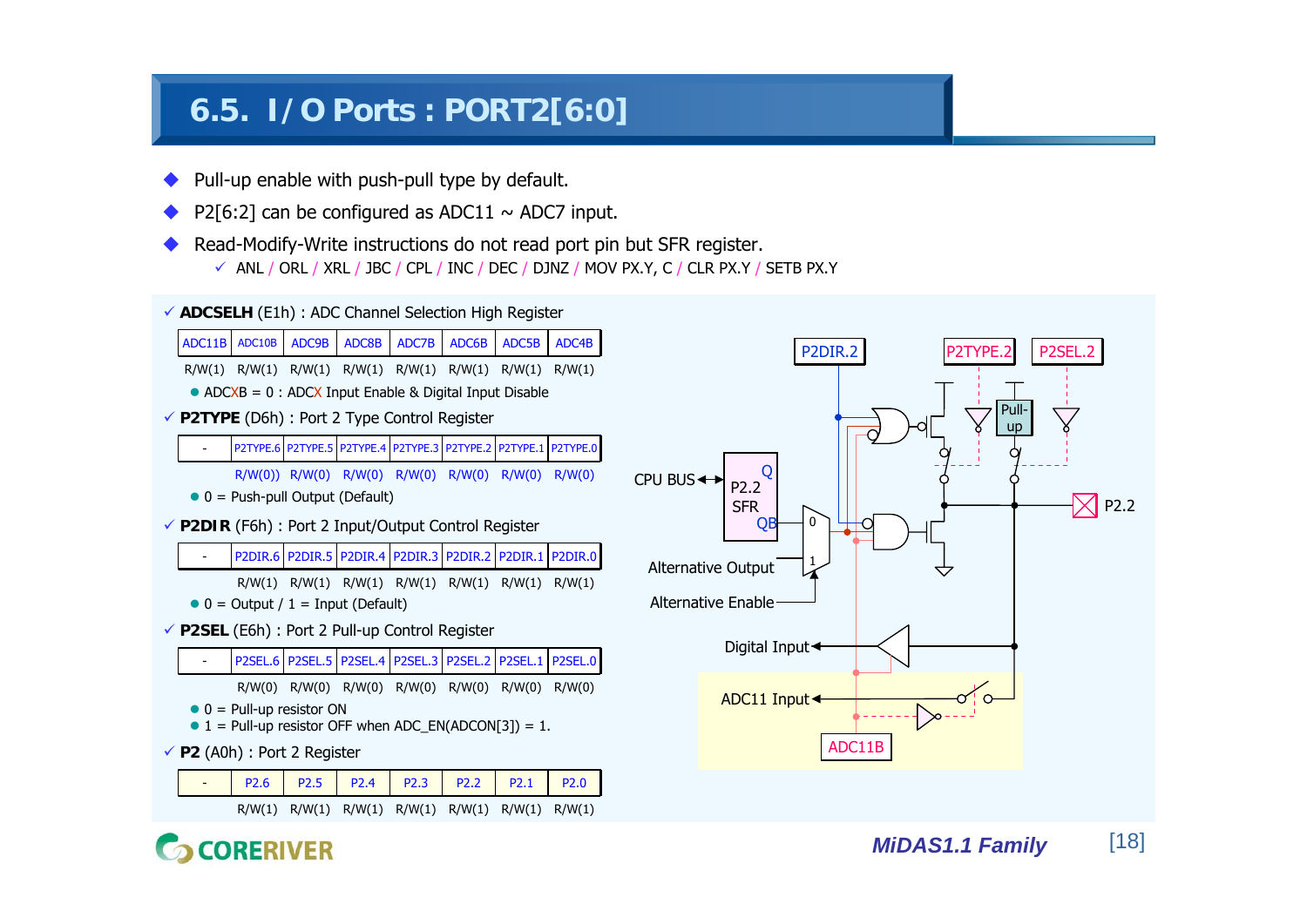# **6.6. The ESD Structure of Pads**

- ◆ Two ESD diodes and one ESD resister are contained in all pads except VPP/P1.2/RESETB.
- ♦  $\blacklozenge$  One ESD diode and one ESD resister are contained in VPP/P1.2/RESETB.



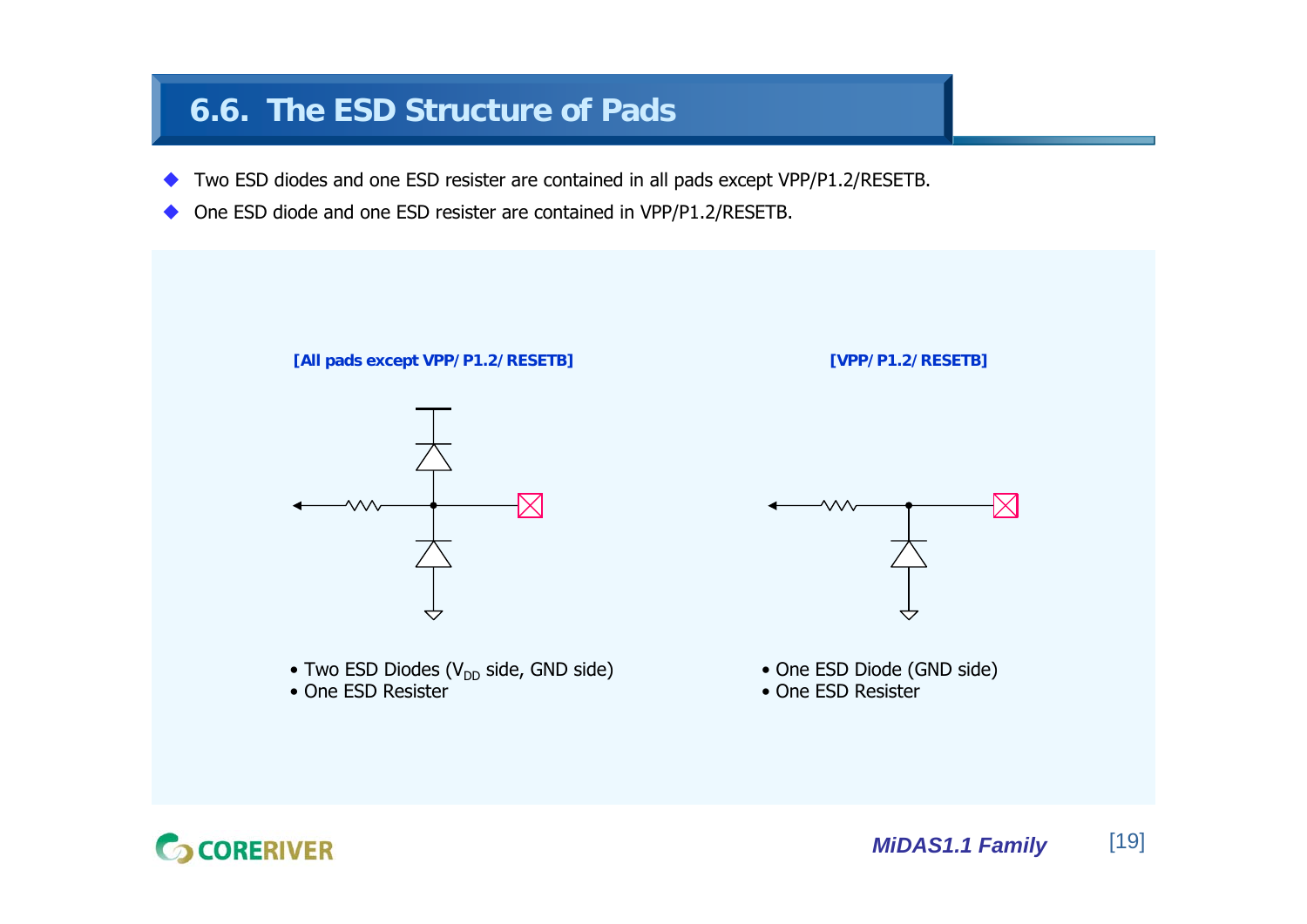# **6.7. LVD (Low Voltage Detector)**

- ◆ On-chip power-on reset : 2.3V
- ♦ On-chip power-fail reset : 2.3V

9 **EXIF** (91h) : External Interrupt Flag Register



- $\bullet$  POF  $\pm$ Power Off flag. When power-on,  $POF = 1$  by H/W.
- $\bullet$  PD : Power-down mode bit



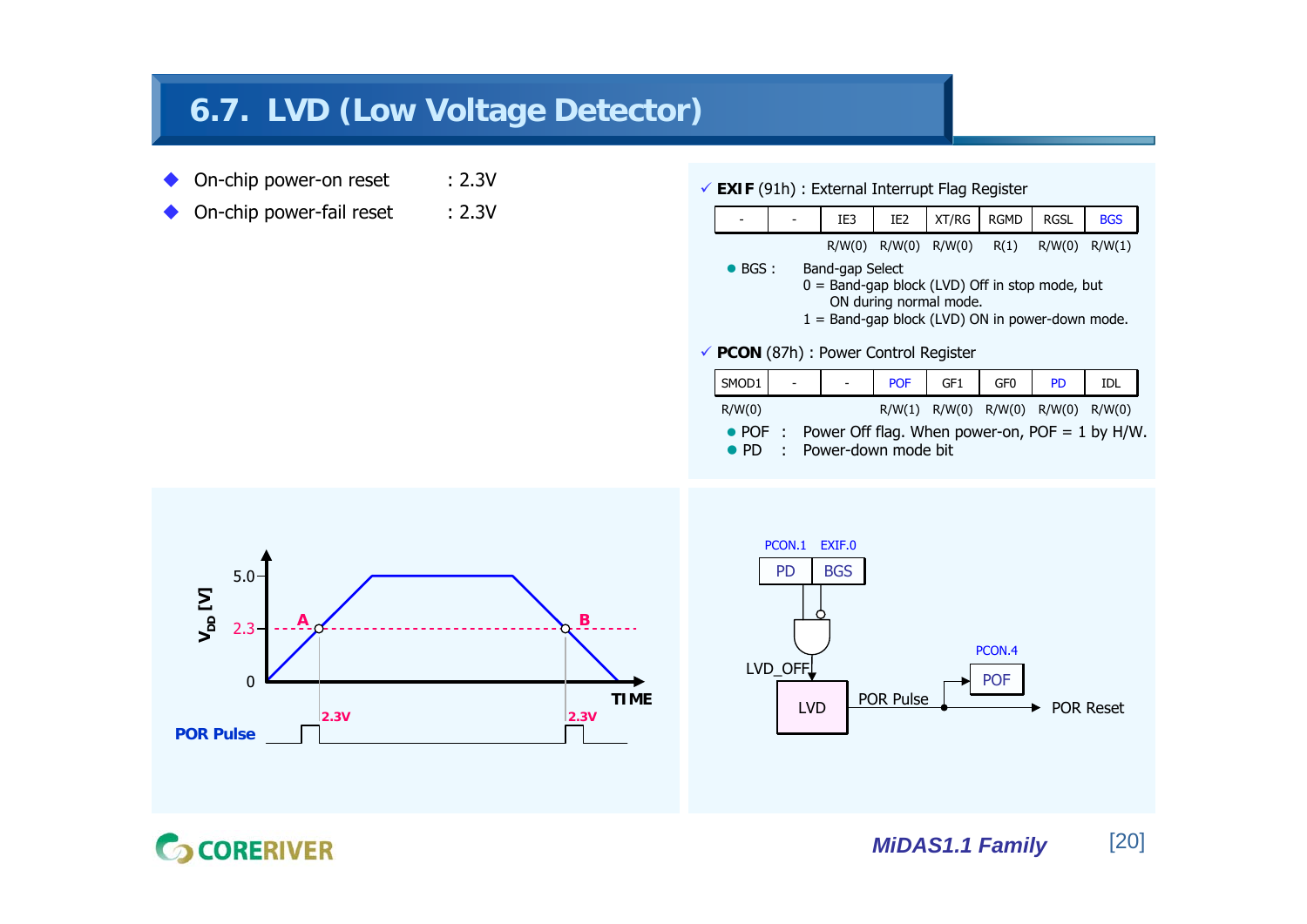# **6.8. WDT (Watchdog Timer)**

- ◆ Detect the malfunction of program due to external noise or other causes.
- ♦ Return the operation to the normal condition using WDT interrupt.
- ◆ If enabled, WDT interrupt or WDT reset makes MCU wake up from Stop Mode 2.
- ♦ Watchdog Time-out Values

|              |   | WD1 WD0 Interrupt Time-out (@4MHz) |           | Reset Time-out (@4MHz)   |           |  |
|--------------|---|------------------------------------|-----------|--------------------------|-----------|--|
| $\Omega$     | 0 | $1x2^{16}$ clocks                  | 16.38 ms  | $1x2^{16}$ + 256 clocks  | 16.45 ms  |  |
| $\mathbf{0}$ |   | $4x2^{16}$ clocks                  | 65.54 ms  | $4x2^{16} + 256$ clocks  | 65.60 ms  |  |
|              |   | $16x2^{16}$ clocks                 | 262.14 ms | $16x2^{16} + 256$ clocks | 262.21 ms |  |
|              |   | 32x2 <sup>16</sup> clocks          | 524.29 ms | $32x2^{16} + 256$ clocks | 524.35 ms |  |

9 **WDCON** (D8h) : Watchdog Timer Control Register

| WD <sub>1</sub>                                                    | W <sub>D</sub> <sub>0</sub>                                    |                          | <b>WDIF</b>                                                      | <b>WTRF</b>                                       | <b>EWT</b> | <b>RWT</b> |
|--------------------------------------------------------------------|----------------------------------------------------------------|--------------------------|------------------------------------------------------------------|---------------------------------------------------|------------|------------|
|                                                                    | $R/W(1)$ $R/W(1)$ $R/W(0)$ $R/W(1)$ $R/W(0)$ $R/W(0)$ $R/W(0)$ |                          |                                                                  |                                                   |            | R/W(0)     |
| $\bullet$ WDIF<br>$\bullet$ WTRF<br>$\bullet$ FWT<br>$\bullet$ RWT | $\bullet$ WD[1:0] : WDT Clock Divide(1/4/8/32)                 | : Restart Watchdog Timer | : Watchdog Timer Interrupt Flag<br>: Watchdog Timer Reset Enable | : Watchdog Timer Reset Flag. Only cleared by S/W. |            |            |



\* RWT is only used with WDT mode 0 (WD[1:0] = [0,0]) for MiDAS1.1 Family (Refer to Application Note #009 (AN009))

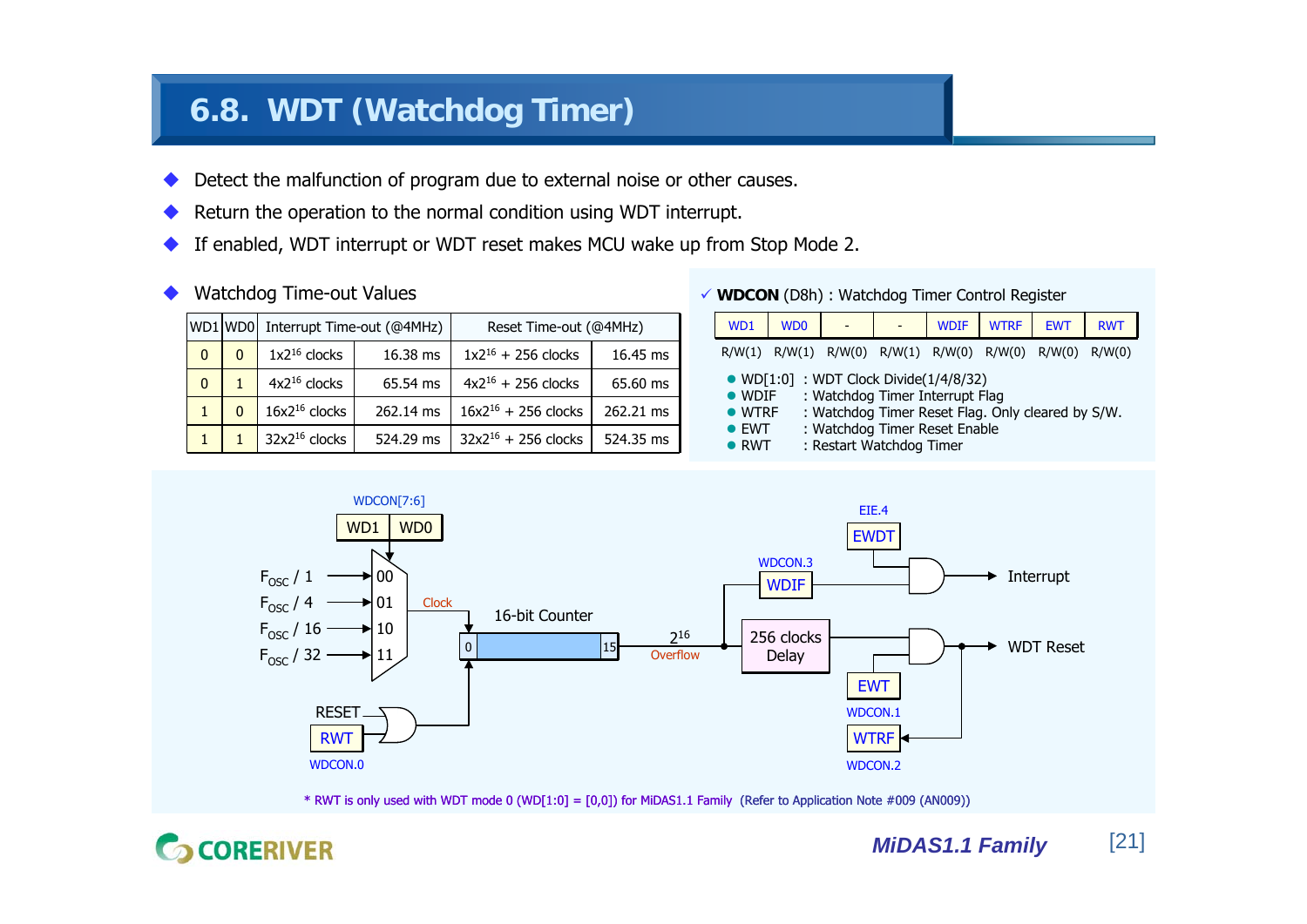# **6.9. Timer/Counter : Timer 0/1**

- ◆ Compatible with traditional 80C52 Timer/Counter function
- ♦ Time base is 12 clocks.

| Mode<br>Timer | Mode 0     | Mode 1<br>$(M1, MO=00)$ $(M1, MO=01)$ | Mode 2<br>$(M1, MO=10)$                                      | Mode 3<br>$(M1, MO=11)$                                                                                |
|---------------|------------|---------------------------------------|--------------------------------------------------------------|--------------------------------------------------------------------------------------------------------|
| Timer0        | 13-bit T/C | 16-bit T/C                            | 8-bit T/C<br>with automatic reload<br>$(TLO \leftarrow THO)$ | 8-bit T/C (TL0)<br>$\rightarrow$ Timer0 interrupt<br>8-bit T/C (TH0)<br>$\rightarrow$ Timer1 interrupt |
| Timer1        |            | Not Supported                         | 8-bit T/C<br>with automatic reload<br>(TL1 $\leftarrow$ TH1) | Not Supported                                                                                          |



9 **TCON** (88h) : Timer/Counter 0/1 Control Register

| TF <sub>1</sub>                                                                                                                             | TR <sub>1</sub> | TF <sub>0</sub>                                            | TR <sub>0</sub>                                                                                                  | TF <sub>1</sub>                                                                                                                                                              | IT1 | T <sub>F0</sub> | IT <sub>0</sub> |
|---------------------------------------------------------------------------------------------------------------------------------------------|-----------------|------------------------------------------------------------|------------------------------------------------------------------------------------------------------------------|------------------------------------------------------------------------------------------------------------------------------------------------------------------------------|-----|-----------------|-----------------|
| R/W(0)                                                                                                                                      |                 |                                                            |                                                                                                                  | $R/W(0)$ $R/W(0)$ $R/W(0)$ $R/W(0)$ $R/W(0)$ $R/W(0)$                                                                                                                        |     |                 | R/W(0)          |
| $\bullet$ TF1<br>$\bullet$ TF <sub>0</sub><br>$\bullet$ TR <sub>0</sub><br>$\bullet$ IE1<br>$\bullet$ IT1<br>$\bullet$ IEO<br>$\bullet$ ITO |                 | $\bullet$ TR1 : Timer 1 Run Enable<br>: Timer 0 Run Fnable | : Timer 1 Overflow Flag<br>: Timer 0 Overflow Flag<br>: External Interrupt 1 Flag<br>: External Interrupt 0 Flag | : External Interrupt 1 Type Select Flag<br>Edge Detect (IT1=1). Level Detect (IT1=0)<br>: External Interrupt 0 Type Select Flag<br>Edge Detect (IT0=1). Level Detect (IT0=0) |     |                 |                 |

9 **TL0** (8Ah) : Timer/Counter 0 Low Byte Register

| TLO.7   TLO.6   TLO.5   TLO.4   TLO.3   TLO.2   TLO.1   TLO.0 |  |  |  |
|---------------------------------------------------------------|--|--|--|
| R/W(0) R/W(0) R/W(0) R/W(0) R/W(0) R/W(0) R/W(0) R/W(0)       |  |  |  |

9 **TH0** (8Ch) : Timer/Counter 0 High Byte Register

| TH0.7 TH0.6 TH0.5 TH0.4 TH0.3 TH0.2 TH0.1 TH0.0         |  |  |  |
|---------------------------------------------------------|--|--|--|
| R/W(0) R/W(0) R/W(0) R/W(0) R/W(0) R/W(0) R/W(0) R/W(0) |  |  |  |

9 **TL1** (8Bh) : Timer/Counter 1 Low Byte Register

| TL1.7   TL1.6   TL1.5   TL1.4   TL1.3   TL1.2   TL1.1   TL1.0 |  |  |  |  |
|---------------------------------------------------------------|--|--|--|--|
| R/W(0) R/W(0) R/W(0) R/W(0) R/W(0) R/W(0) R/W(0) R/W(0)       |  |  |  |  |

9 **TH1** (8Dh) : Timer/Counter 1 High Byte Register

| $\boxed{\text{TH1.7}}$ TH1.6 TH1.5 TH1.4 TH1.3 TH1.2 TH1.1 TH1.0 |  |  |  |  |
|------------------------------------------------------------------|--|--|--|--|
| R/W(0) R/W(0) R/W(0) R/W(0) R/W(0) R/W(0) R/W(0) R/W(0)          |  |  |  |  |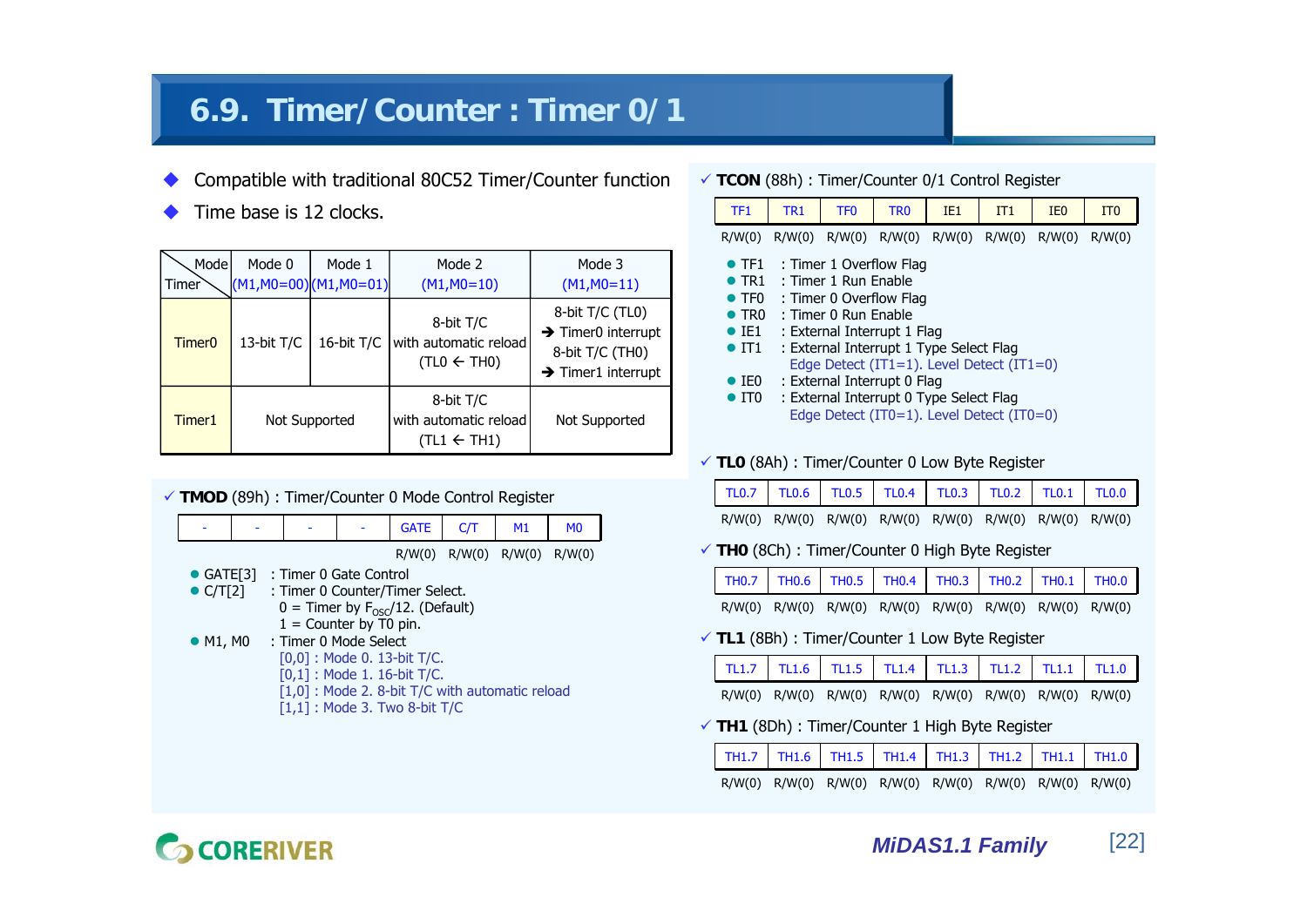# **6.9. Timer/Counter : Timer 0 Mode Description**





**[Mode 0]**





**CORERIVER** 

*MiDAS1.1 Family* [23]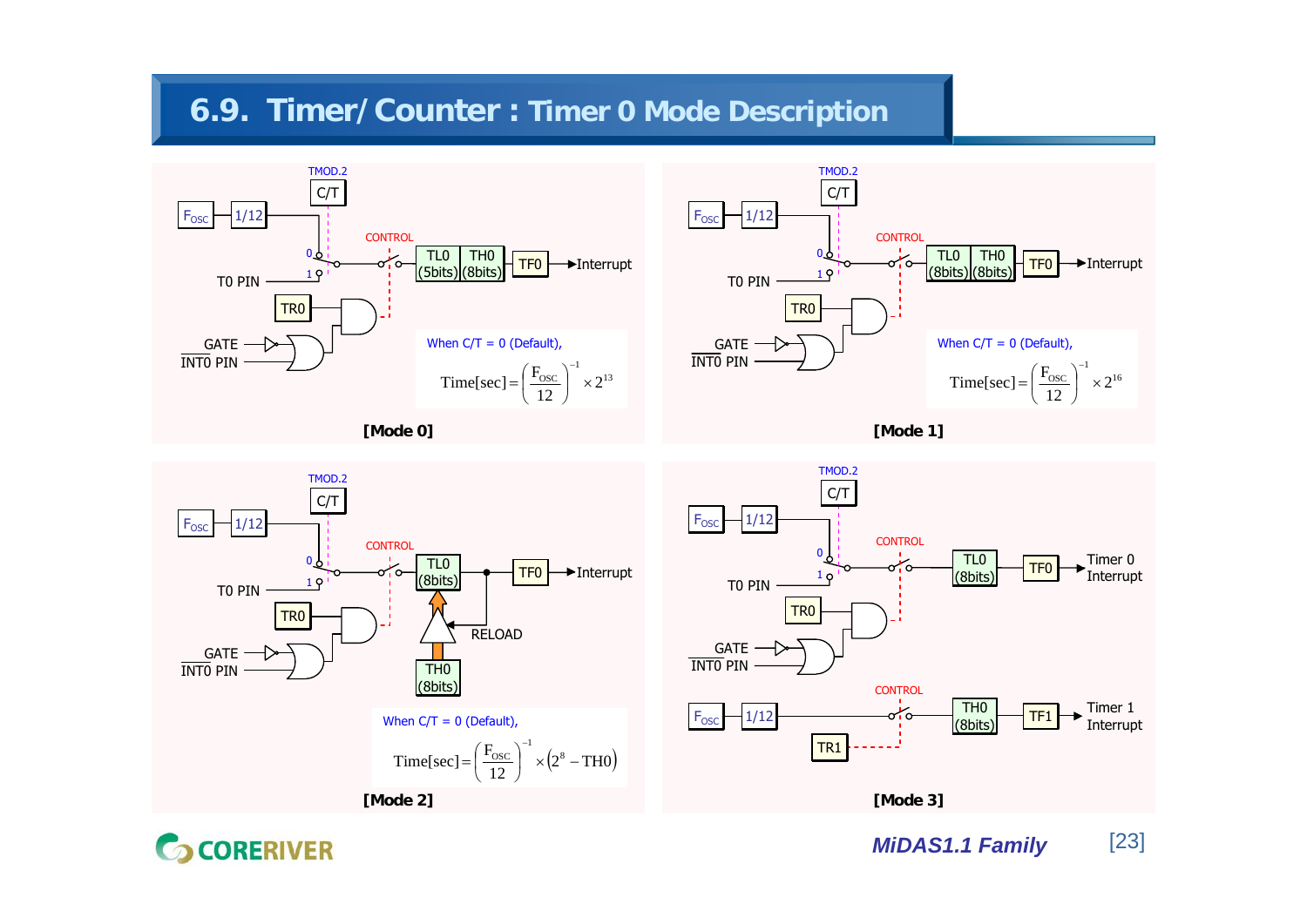# **6.9. Timer/Counter : Timer 1 Mode Description**



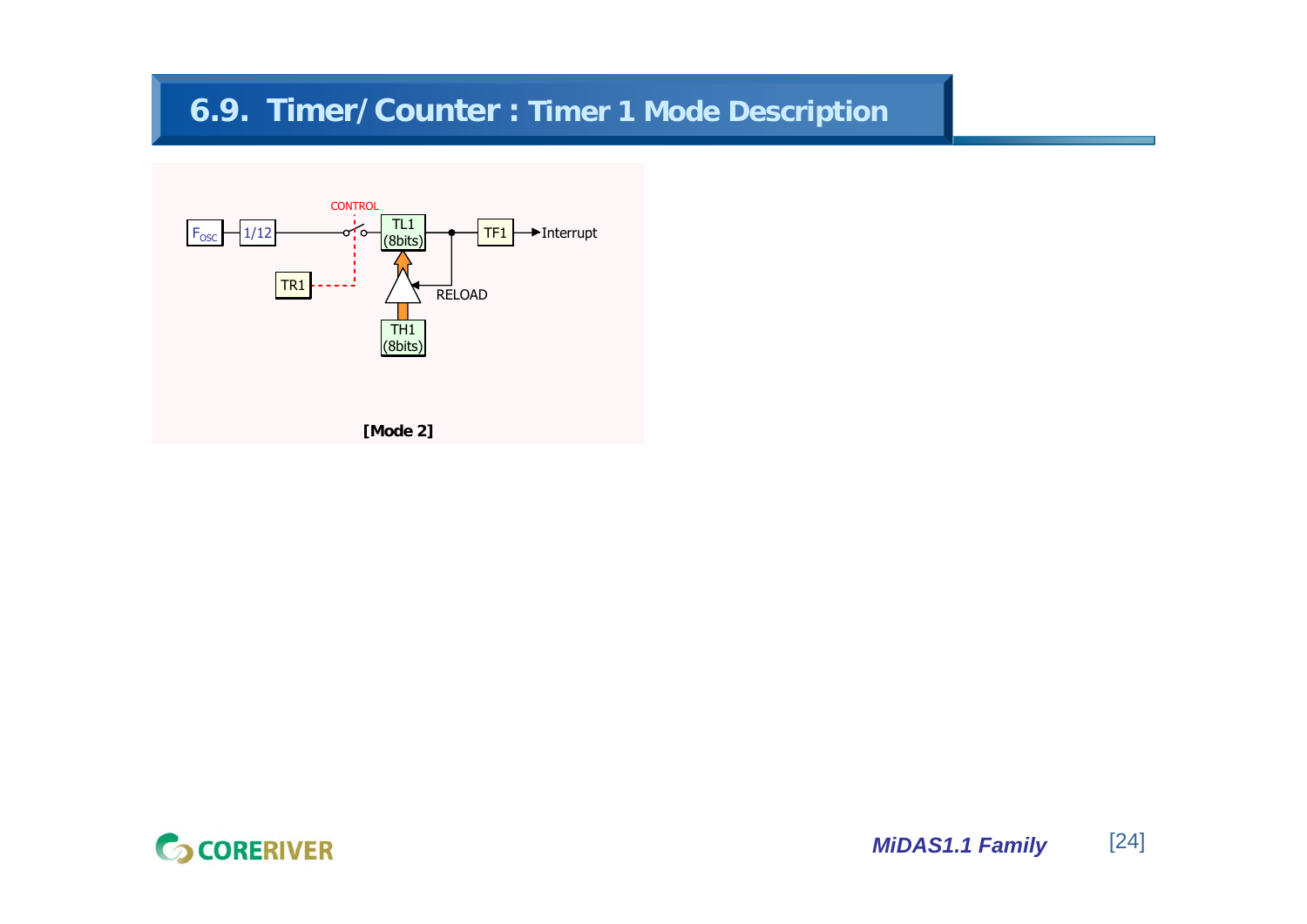# **6.10. UART**

### ◆ Simplified 8052 UART ( only UART Mode 1 is supported.)

|        |         | Data Size                                                                      | <b>Baudrate</b>                                                          |
|--------|---------|--------------------------------------------------------------------------------|--------------------------------------------------------------------------|
| Mode 1 | 10 bits | $\begin{cases} Start \; bit(0) \\ 8 \; data \; bit \end{cases}$<br>Stop bit(1) | 1/32 x Timer 1 Overflow (SMOD1=0)<br>$1/16$ x Timer 1 Overflow (SMOD1=1) |

♦ UART Mode 1

(Using Timer 1 Overflow)

Baudrate = 
$$
\frac{2^{SMOD1}}{32}
$$
 X F<sub>osc</sub> X  $\frac{1}{12 \times [256 - (TH1)]}$ 

|                 |                     |                     |       |     | Timer 1     |                          |
|-----------------|---------------------|---------------------|-------|-----|-------------|--------------------------|
| <b>Baudrate</b> | <b>UART</b><br>Mode | $F_{\rm osc}$ [MHz] | SMOD1 | C/T | Mode        | Reload<br>Value<br>(TH1) |
| 62.5 KHz        |                     | 12                  |       | 0   |             | <b>FFh</b>               |
| 19.2 KHz        |                     | 11.0592             |       | 0   | Mode 2      | <b>FDh</b>               |
| 9.6 KHz         |                     | 11.0592             | 0     | 0   |             | <b>FDh</b>               |
| $4.8$ KHz       | Mode 1              | 11.0592             | 0     | 0   | 8-bit       | FAh                      |
| $2.4$ KHz       |                     | 11.0592             | 0     | O   |             | F4h                      |
| 1.2 KHz         |                     | 11.0592             | 0     | O   | Auto-reload | E8h                      |
| 137.5 Hz        |                     | 11.0592             | 0     | 0   |             | 1 <sub>Dh</sub>          |
| 110 Hz          |                     | 6                   | O     | 0   |             | 72h                      |

**[Baudrate Examples]**

### 9 **PCON** (87h) : Power Control Register



 $\bullet$  SMOD1 : Timer 1 baudrate double in UART mode.

### 9 **SCON** (98h) : Serial Port Control Register



### • REN : Serial Reception Enable.

- $\bullet$  TI : Transmission Interrupt Flag. Must be cleared by S/W.
- $\bullet$  RI : Reception Interrupt Flag. Must be cleared by S/W.

### 9 **SBUF** (99h) : Serial Data Buffer Register

|  |  |  | SBUF.7 SBUF.6 SBUF.5 SBUF.4 SBUF.3 SBUF.2 SBUF.1 SBUF.0                 |  |
|--|--|--|-------------------------------------------------------------------------|--|
|  |  |  | $R/W(0)$ $R/W(0)$ $R/W(0)$ $R/W(0)$ $R/W(0)$ $R/W(0)$ $R/W(0)$ $R/W(0)$ |  |

**•** Transmission buffer and reception buffer are separated.

• Read and Write address are same.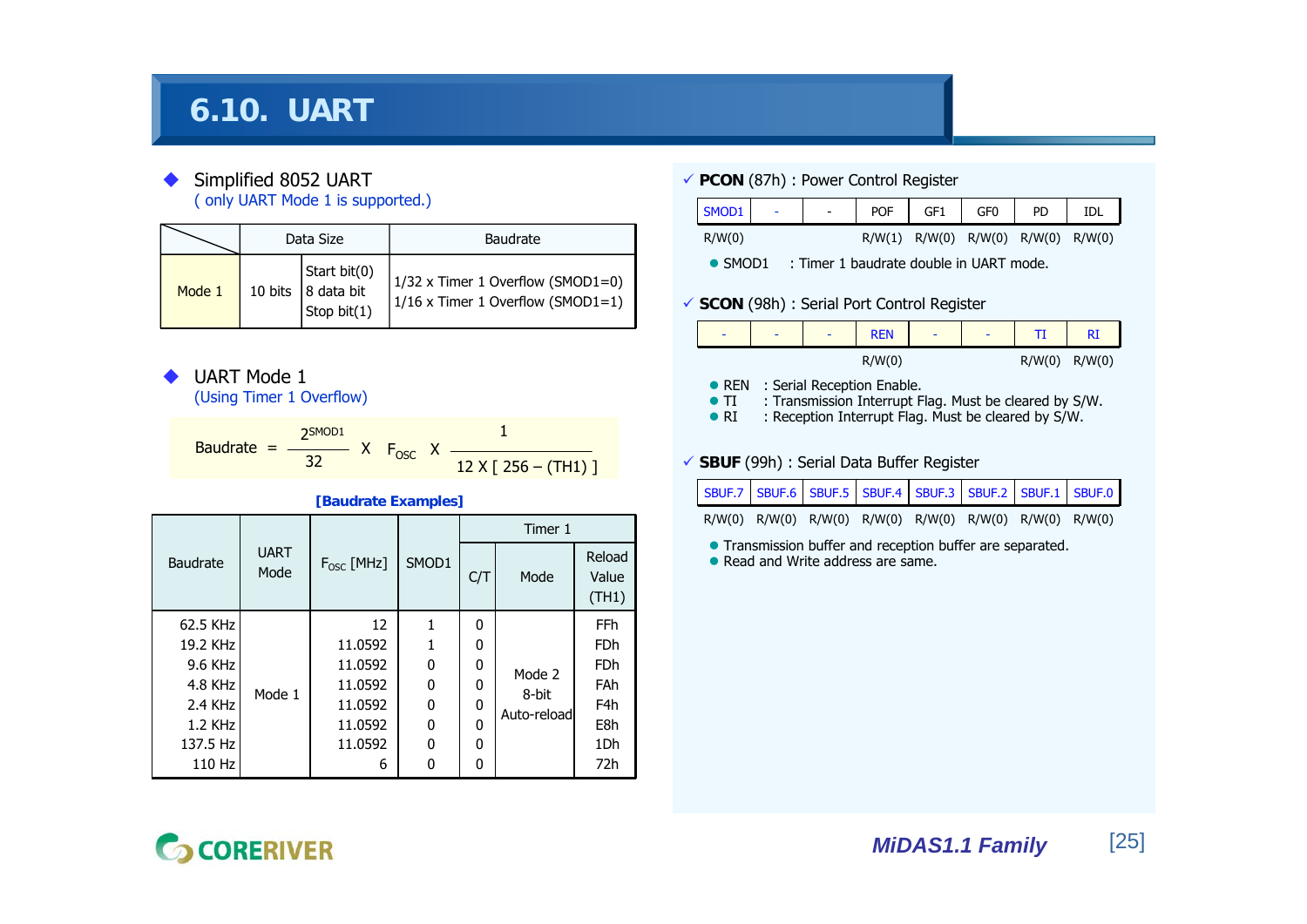# **6.10. UART : Mode 1 Function**



**GCORERIVER** 

*MiDAS1.1 Family* [26]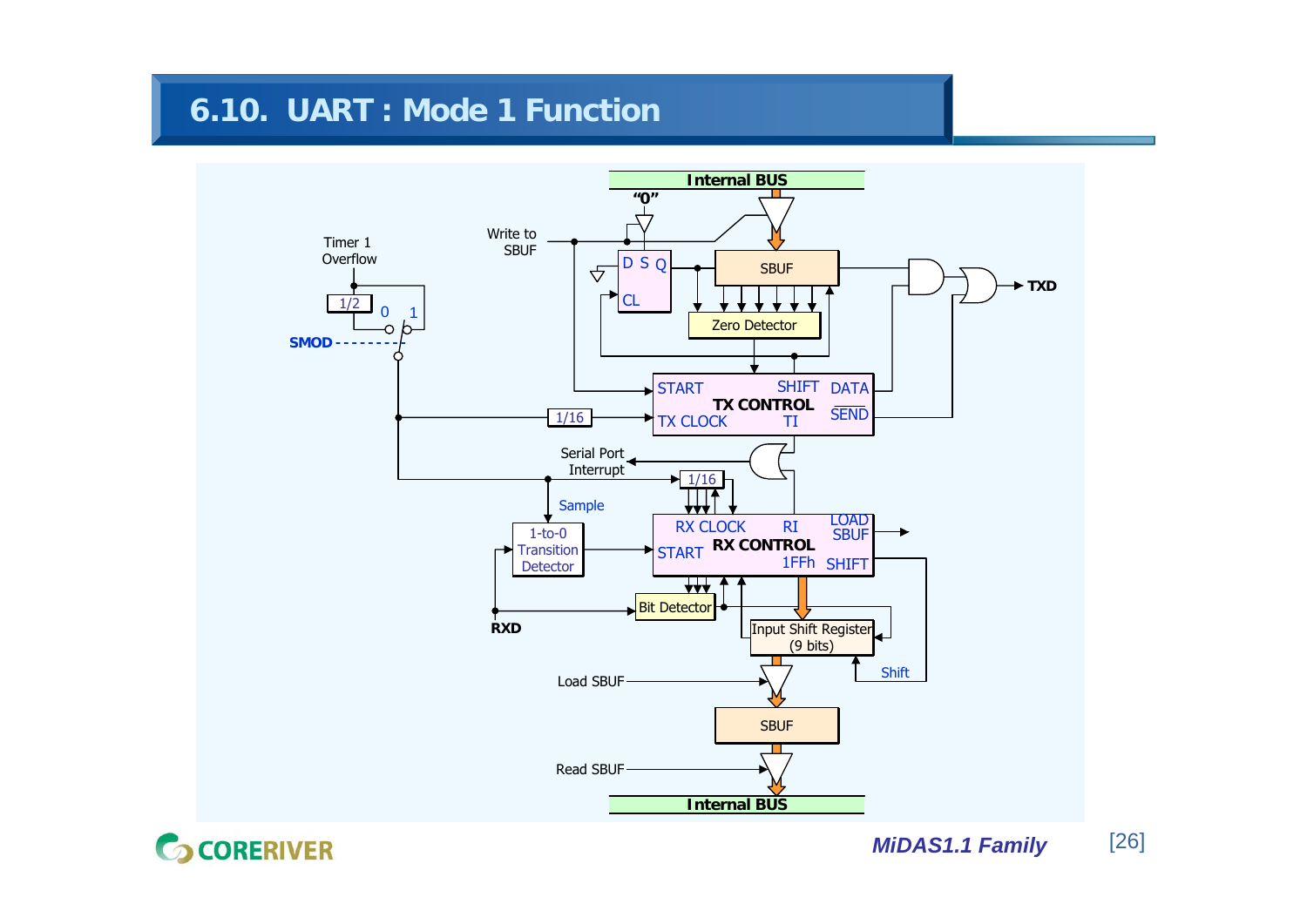# **6.10. UART : Mode 1 Timing**



**GCORERIVER** 

*MiDAS1.1 Family* [27]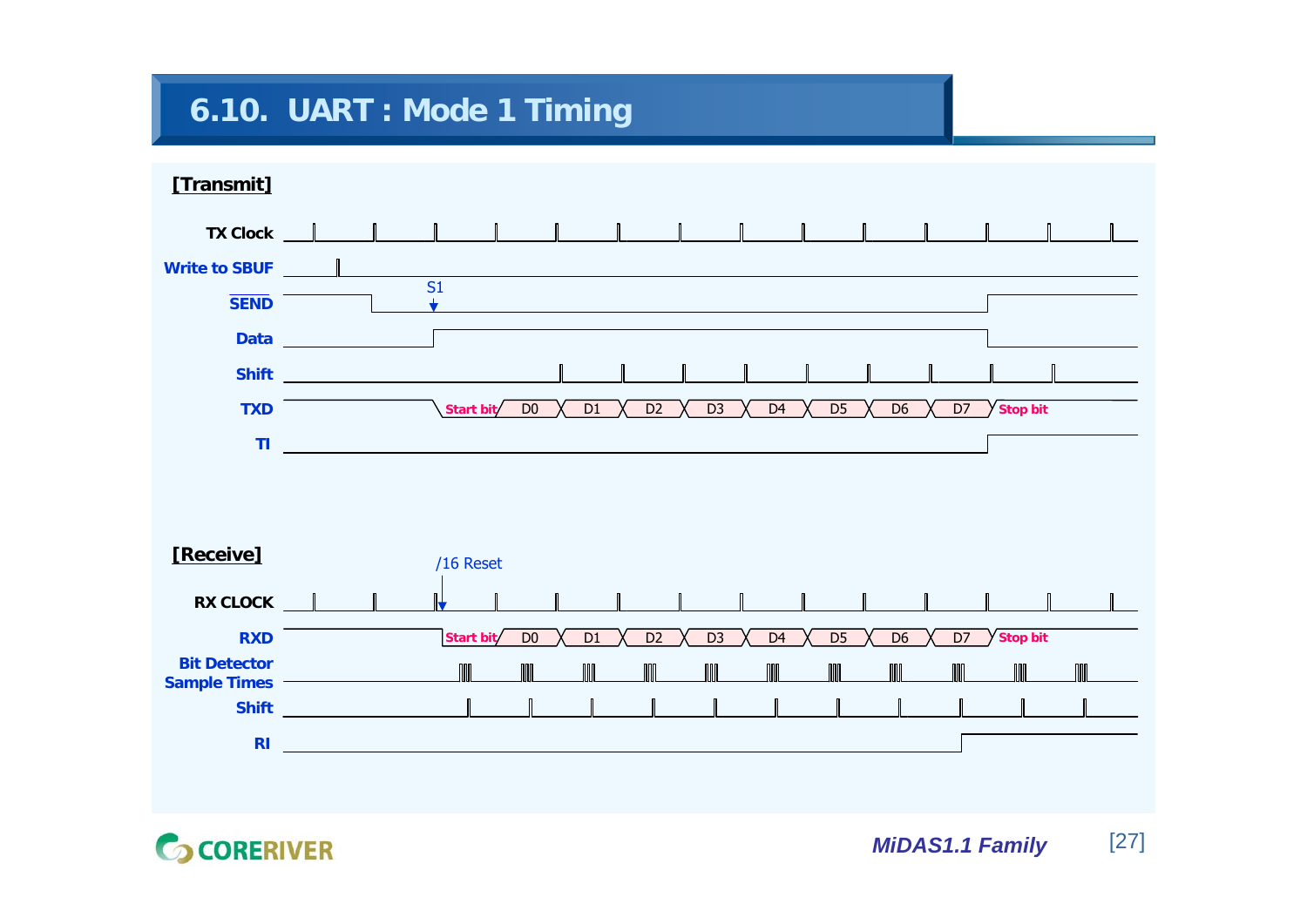# **6.11. PWM (Pulse Width Modulator)**

- ◆ Intelligent 1-channel 8-bit PWM
- ♦ PWM Counter Reload Mode (8-bit Counter Overflow Reload)
- ◆ PWM Counter can be cleared by S/W.
- ♦ PWM is stopped or started (resumed) by S/W.



9 **PWMCON** (DCh) : PWM Control Register

| <b>POSEL</b>                                                              |                | <b>PS2_P0   PS1_P0  </b>    | <b>PS0_P0</b>                                                                    |                 | <b>PWMF</b> | $CLR_P0$                   | <b>RUN_PO</b>                                                                                |  |  |  |
|---------------------------------------------------------------------------|----------------|-----------------------------|----------------------------------------------------------------------------------|-----------------|-------------|----------------------------|----------------------------------------------------------------------------------------------|--|--|--|
|                                                                           |                | R/W(0) R/W(0) R/W(0) R/W(0) |                                                                                  |                 |             | $R/W(0)$ $R/W(0)$ $R/W(0)$ |                                                                                              |  |  |  |
|                                                                           |                |                             | • POSEL : PWM Waveform Output Enable to P0.6                                     |                 |             |                            |                                                                                              |  |  |  |
| • PS2_P0, PS1_P0, PS0_P0 : Pre-scaled Clock Selection.                    |                |                             |                                                                                  |                 |             |                            |                                                                                              |  |  |  |
|                                                                           |                |                             |                                                                                  |                 |             |                            | $[0,0,0] = F_{\text{osc}}/1$ , $[0,0,1] = F_{\text{osc}}/2$ , $[0,1,0] = F_{\text{osc}}/4$ , |  |  |  |
|                                                                           |                |                             |                                                                                  |                 |             |                            | $[0,1,1] = F_{OSC}/8$ , $[1,0,0] = F_{OSC}/16$ , $[1,0,1] = F_{OSC}/32$ ,                    |  |  |  |
|                                                                           |                |                             | $[1,1,0] = F_{OSC}/64$ , $[1,1,1] = F_{OSC}/128$                                 |                 |             |                            |                                                                                              |  |  |  |
|                                                                           |                |                             | * PWM Clock (F <sub>PWM</sub> ) to ADC should not be set to F <sub>OSC</sub> /1. |                 |             |                            |                                                                                              |  |  |  |
|                                                                           |                |                             | • PWMF : PWM Interrupt Flag. Cleared by S/W                                      |                 |             |                            |                                                                                              |  |  |  |
|                                                                           |                |                             | • CLR_P0 : Counter Reset Enable. Cleared by H/W.                                 |                 |             |                            |                                                                                              |  |  |  |
|                                                                           |                |                             |                                                                                  |                 |             |                            |                                                                                              |  |  |  |
| • RUN_P0 : Counter Start Enable.<br>✔ PWMD (DEh) : PWM Duty Data Register |                |                             |                                                                                  |                 |             |                            |                                                                                              |  |  |  |
|                                                                           |                |                             |                                                                                  |                 |             |                            |                                                                                              |  |  |  |
|                                                                           |                |                             | PWMD.7 PWMD.6 PWMD.5 PWMD.4 PWMD.3 PWMD.2 PWMD.1 PWMD.0                          |                 |             |                            |                                                                                              |  |  |  |
|                                                                           |                |                             | R/W(0) R/W(0) R/W(0) R/W(0) R/W(0) R/W(0) R/W(0) R/W(0)                          |                 |             |                            |                                                                                              |  |  |  |
|                                                                           |                |                             | $\checkmark$ ALTSEL (E3h) : Alternative Function Control Register                |                 |             |                            |                                                                                              |  |  |  |
| <b>IOXEN</b>                                                              | <b>IORSTEN</b> | <b>CLO</b>                  | <b>PWM00</b>                                                                     | TV <sub>0</sub> | <b>TX</b>   |                            |                                                                                              |  |  |  |
|                                                                           |                |                             | R/W(0) R/W(0) R/W(0) R/W(0) R/W(0) R/W(0)                                        |                 |             |                            |                                                                                              |  |  |  |

### *MiDAS1.1 Family* [28]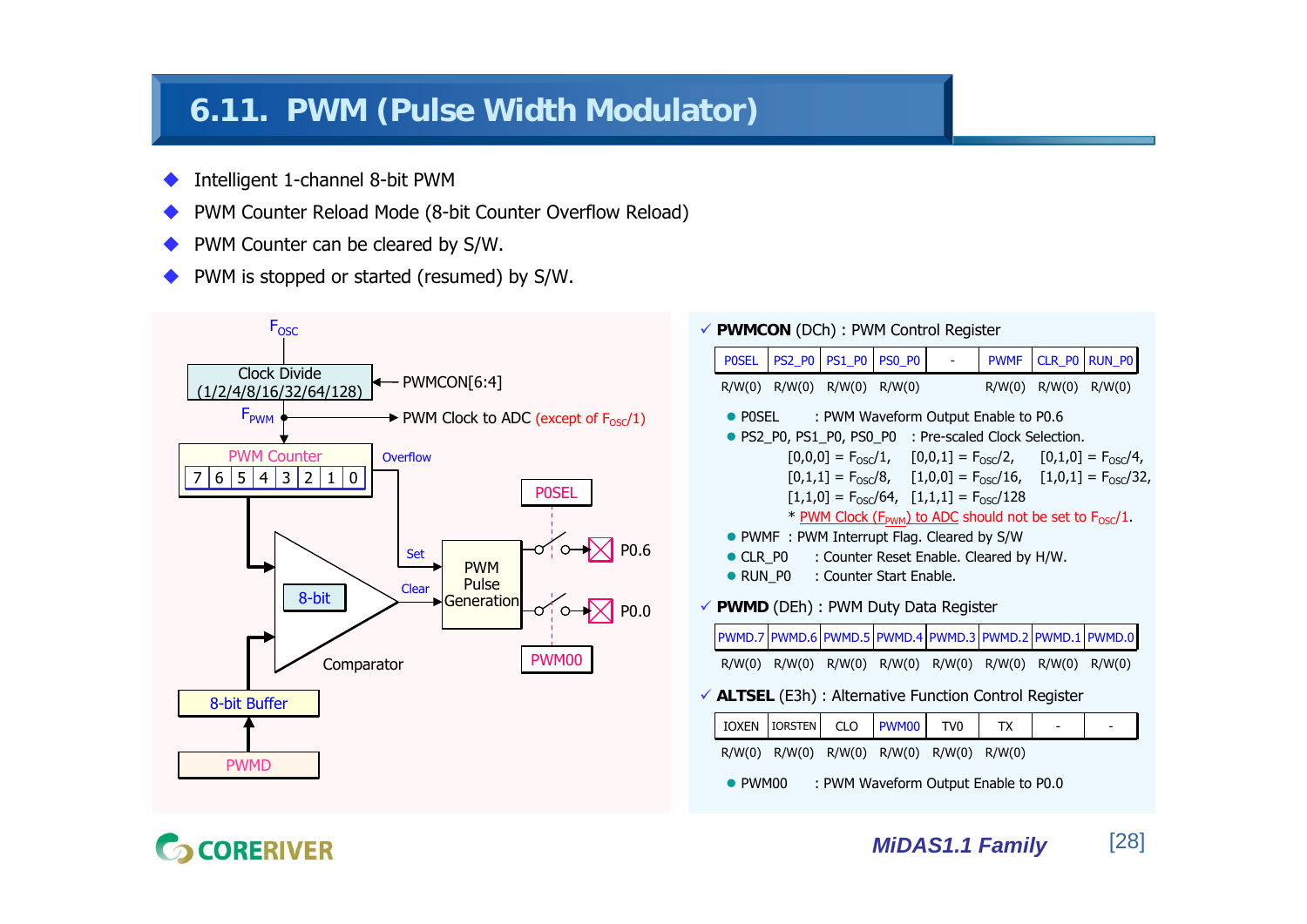# **6.11. PWM : Pulse Generation**



**CORERIVER** 

*MiDAS1.1 Family* [29]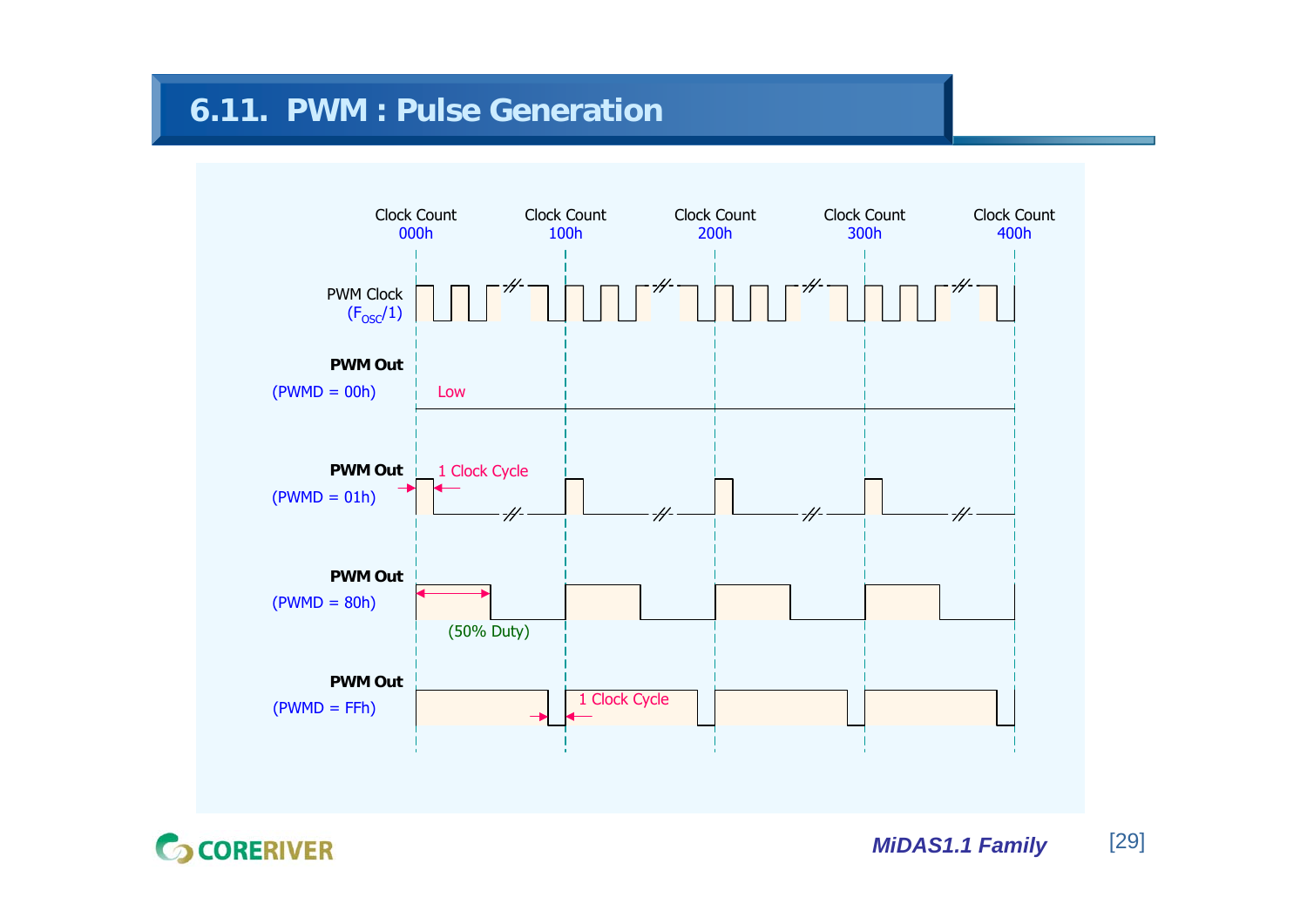# **6.12. ADC (Analog-to-Digital Converter)**

- ◆ 12-channel 10-bit ADC (SAR Type)
- ♦ • Max. 104ksps(samples per sec.) @  $F_{ADC}$  = 10MHz & 5V. (Max. 52ksps @  $F_{ADC}$  = 5MHz & 3V)
- 9**ADCSELH** (E1h) : ADC Channel Selection High Register

| ADC11B ADC10B ADC9B ADC8B ADC7B ADC6B ADC6B ADC5B ADC4B |  |  |  |  |
|---------------------------------------------------------|--|--|--|--|
|                                                         |  |  |  |  |

R/W(1) R/W(1) R/W(1) R/W(1) R/W(1) R/W(1) R/W(1) R/W(1)

9 **ADCSEL** (E2h) : ADC Channel Selection Low & MUX Selection Register

| ADC3B ADC2B ADC1B ADC0B CH3 CH2 CH1 CH0                 |  |  |  |
|---------------------------------------------------------|--|--|--|
| R/W(1) R/W(1) R/W(1) R/W(1) R/W(1) R/W(1) R/W(1) R/W(1) |  |  |  |

9**ADCON** (EFh) : ADC Control & ADC Result Low Register

|  | AD_EN AD_REQ AD_END ADCF AVREF ADIV SAR1 SAR0         |  |  |  |
|--|-------------------------------------------------------|--|--|--|
|  | R/W(0) R/W(0) R(1) R/W(0) R/W(0) R/W(0) R/W(0) R/W(0) |  |  |  |

### 9 **ADCR** (EEh) : ADC Result High Register

|  |  | SAR9 SAR8 SAR7 SAR6 SAR5 SAR4 SAR3 SAR2                                 |  |  |
|--|--|-------------------------------------------------------------------------|--|--|
|  |  | $R/W(0)$ $R/W(0)$ $R/W(0)$ $R/W(0)$ $R/W(0)$ $R/W(0)$ $R/W(0)$ $R/W(0)$ |  |  |



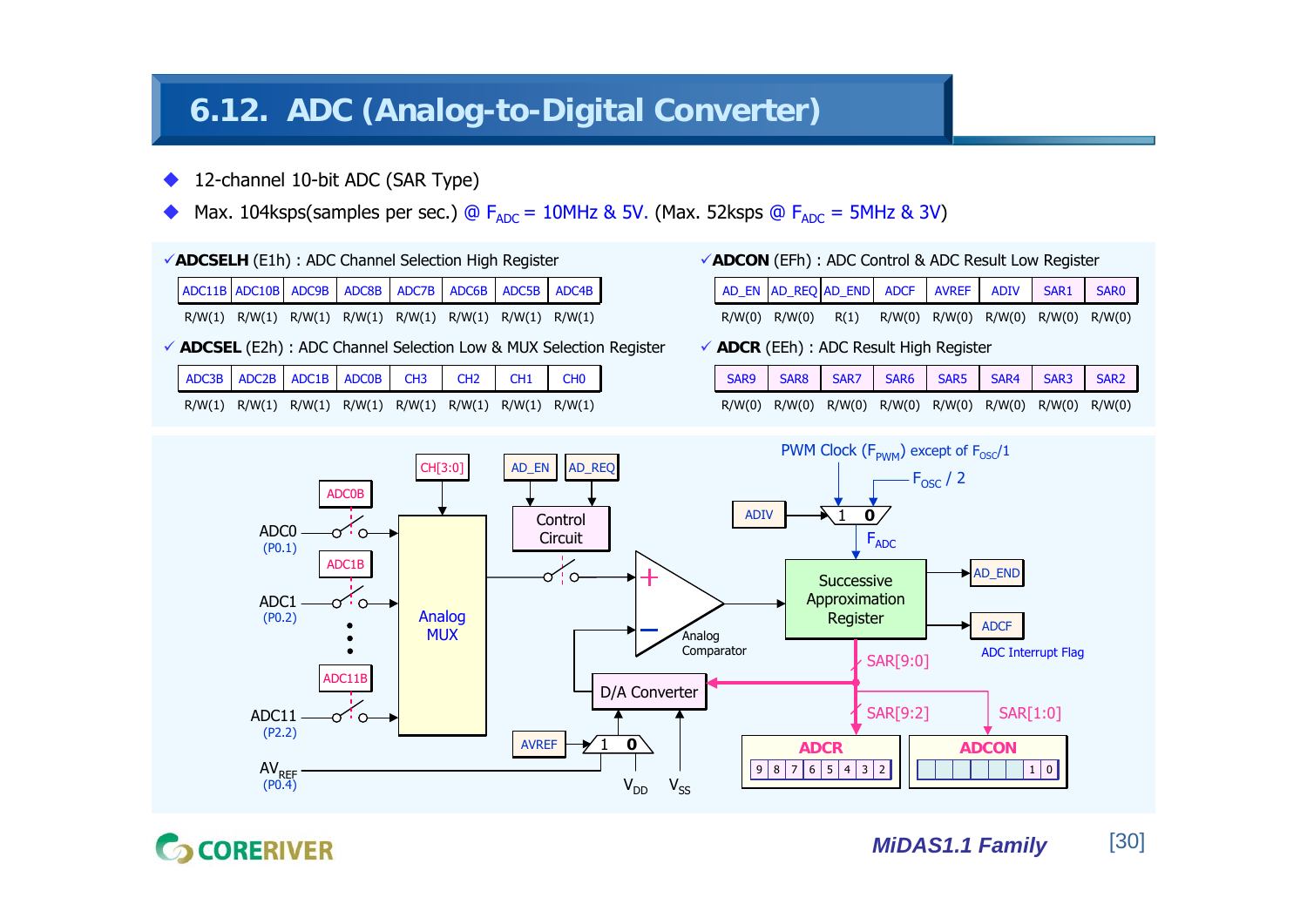# **6.12. ADC : Conversion Timing**



 $\checkmark$  AD EN **ADC Block Enable Signal.** Set or Cleared by S/W. 9 **AD\_REQ** : ADC Conversion Request Start Bit. Set by S/W and Cleared by H/W. This bit must be set at each sample conversion. ◆ **AD\_END** : Set or Cleared by H/W. Clear when Conversion started.Set when Conversion ended. $\checkmark$  ADCF **: ADC Interrupt Flag.** Set by H/W and Cleared by S/W.

### You should clear ADCF bit in ADC interrupt routine.

### **[An Example of ADC Conversion Table]**

| <b>System Clock</b><br>(F <sub>osc</sub> ) | <b>Divide</b><br>$(ADIV=0)$ | $F_{ADC}$ | $T_{ADC}$<br>$(1/F_{ADC})$ | 1 Sample<br><b>Conversion Time</b> |
|--------------------------------------------|-----------------------------|-----------|----------------------------|------------------------------------|
| 20MHz @ 5V                                 | $F_{OSC}/2$                 | 10MHz     | 100ns                      | 9.6 <sub>us</sub>                  |
| 10MHz @ 5V                                 | $F_{OSC}/2$                 |           | 200 <sub>ns</sub>          | 19.2us                             |
| 10MHz @ 3V                                 | $F_{OSC}/2$                 | 5MHz      | 200 <sub>ns</sub>          | 19.2us                             |
| 5MHz @ 3V                                  | $F_{OSC}/2$                 | $2.5$ MHz | 400 <sub>ns</sub>          | 38.4us                             |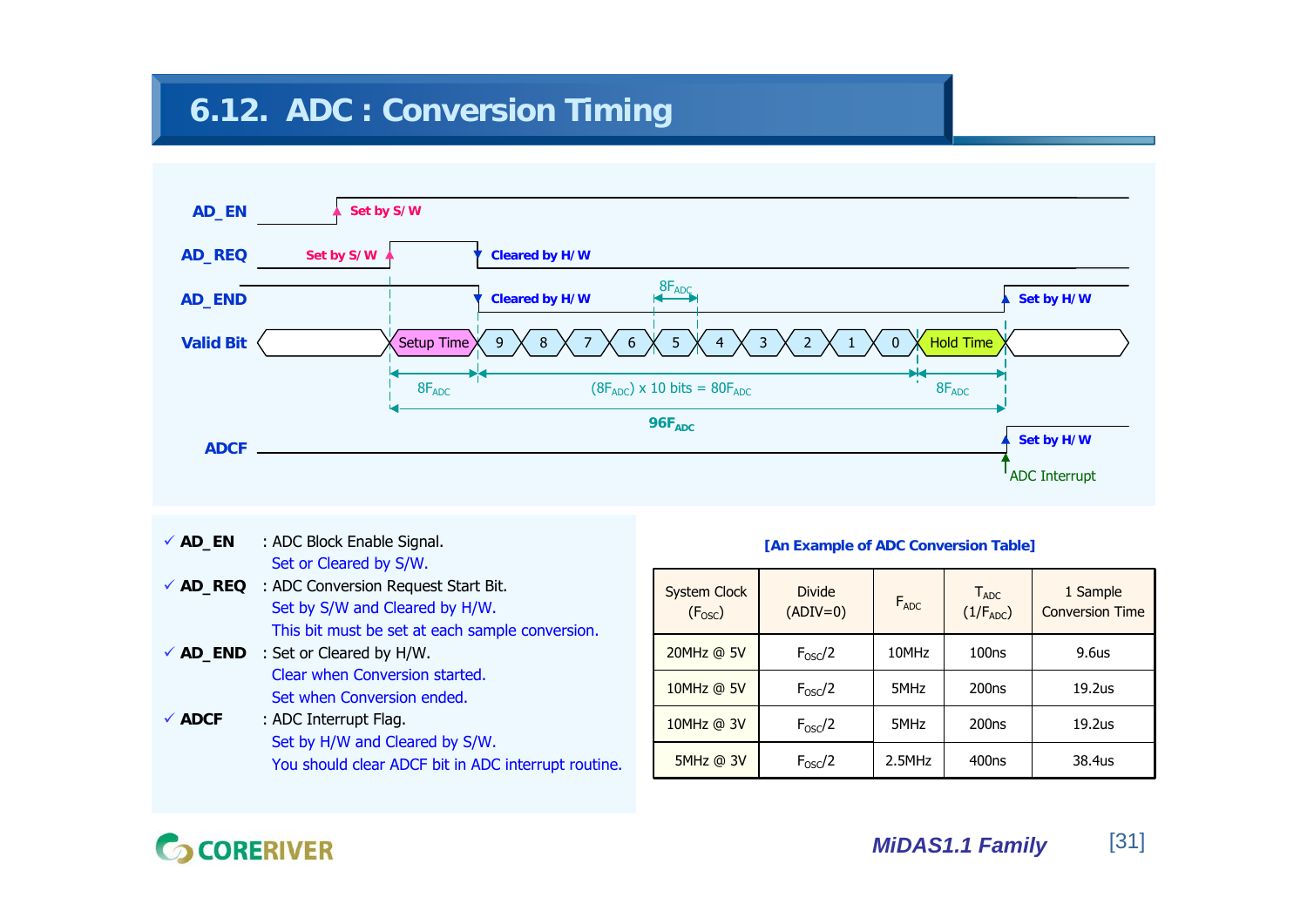# **6.13. Interrupt : 11 Sources / 2-level Priority**

- ◆ 10 Interrupt Sources
	- $\checkmark$  Timer 0/1, UART, ADC, WDT, PWM, 4 External.
- ♦ 2-level Interrupt Priority

### **[Interrupt Vector Address]**

| <b>HIGH</b>     | Interrupt<br>Sources | Address | Priority<br>Level |  |
|-----------------|----------------------|---------|-------------------|--|
|                 | INT <sub>0</sub>     | 0003h   | 2 Levels          |  |
|                 | TF0                  | 000Bh   | 2 Levels          |  |
| <b>PRIORITY</b> | <b>INT1</b>          | 0013h   | 2 Levels          |  |
|                 | TF <sub>1</sub>      | 001Bh   | 2 Levels          |  |
|                 | $RI+TI$              | 0023h   | 2 Levels          |  |
|                 | ADC.                 | 003Bh   | 2 Levels          |  |
|                 | INT <sub>2</sub>     | 0043h   | 2 Levels          |  |
|                 | INT <sub>3</sub>     | 004Bh   | 2 Levels          |  |
|                 | <b>WDT</b>           | 0063h   | 2 Levels          |  |
| ıο              | <b>PWM</b>           | 006Bh   | 2 Levels          |  |

### **\* Interrupt related to SFR (refer to Appendix B : SFR Description)**

| $\checkmark$ TCON (88h)  |       | TF <sub>1</sub> | TR <sub>1</sub>             | TF <sub>0</sub> | TR <sub>0</sub> | IE1             | IT1             | IE <sub>0</sub> | IT <sub>0</sub> |
|--------------------------|-------|-----------------|-----------------------------|-----------------|-----------------|-----------------|-----------------|-----------------|-----------------|
| $\times$ EXIF            | (91h) |                 |                             | IE <sub>3</sub> | IE <sub>2</sub> | XT/RG           | <b>RGMD</b>     | <b>RGSL</b>     | <b>BGS</b>      |
| √ IE                     | (A8h) | EA              | <b>EADC</b>                 |                 | <b>ES</b>       | ET <sub>1</sub> | EX <sub>1</sub> | ET <sub>0</sub> | EX <sub>0</sub> |
| $\checkmark$ IP          | (B8h) |                 | <b>PADC</b>                 |                 | <b>PS</b>       | PT <sub>1</sub> | PX <sub>1</sub> | PT <sub>0</sub> | PX <sub>0</sub> |
| $\times$ EIE             | (E8h) |                 |                             | <b>EPWM</b>     | <b>EWDT</b>     |                 |                 | EX3             | EX <sub>2</sub> |
| √ EIP                    | (F8h) |                 |                             | <b>PPWM</b>     | <b>PWDT</b>     |                 |                 | PX3             | PX <sub>2</sub> |
| $\checkmark$ WDCON (D8h) |       | WD1             | W <sub>D</sub> <sub>0</sub> |                 |                 | <b>WDIF</b>     | <b>WTRF</b>     | <b>EWT</b>      | <b>RWT</b>      |
| ✔ PWMCON (DCh)           |       | <b>POSEL</b>    | PS2_P0 PS1_P0 PS0_P0        |                 |                 |                 | <b>PWMF</b>     |                 | CLR_P0RUN_P0    |

### **[Interrupt Vector Generation Flow]**



**[Response Sequence]**



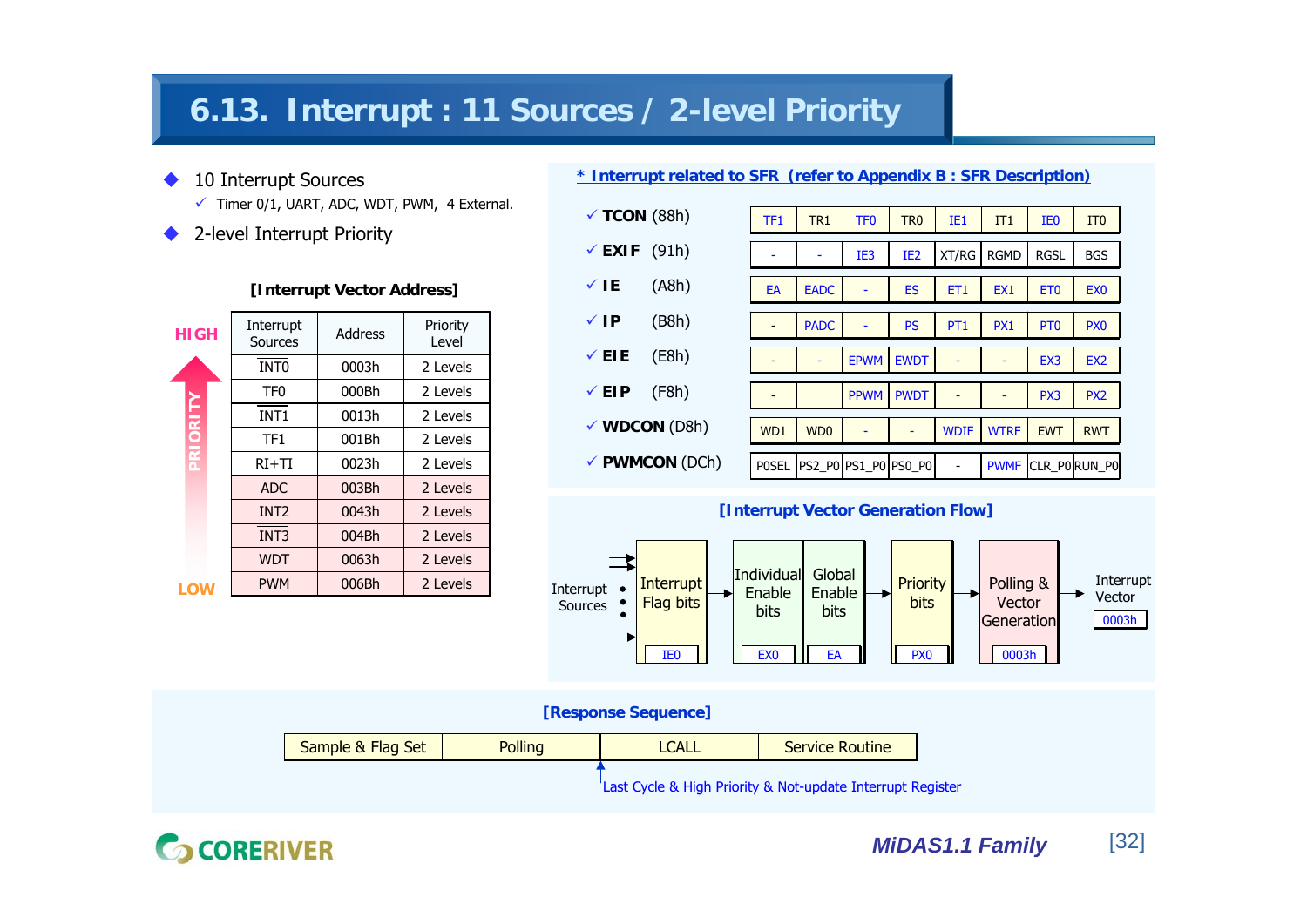# **6.13. Interrupt Functional Description**



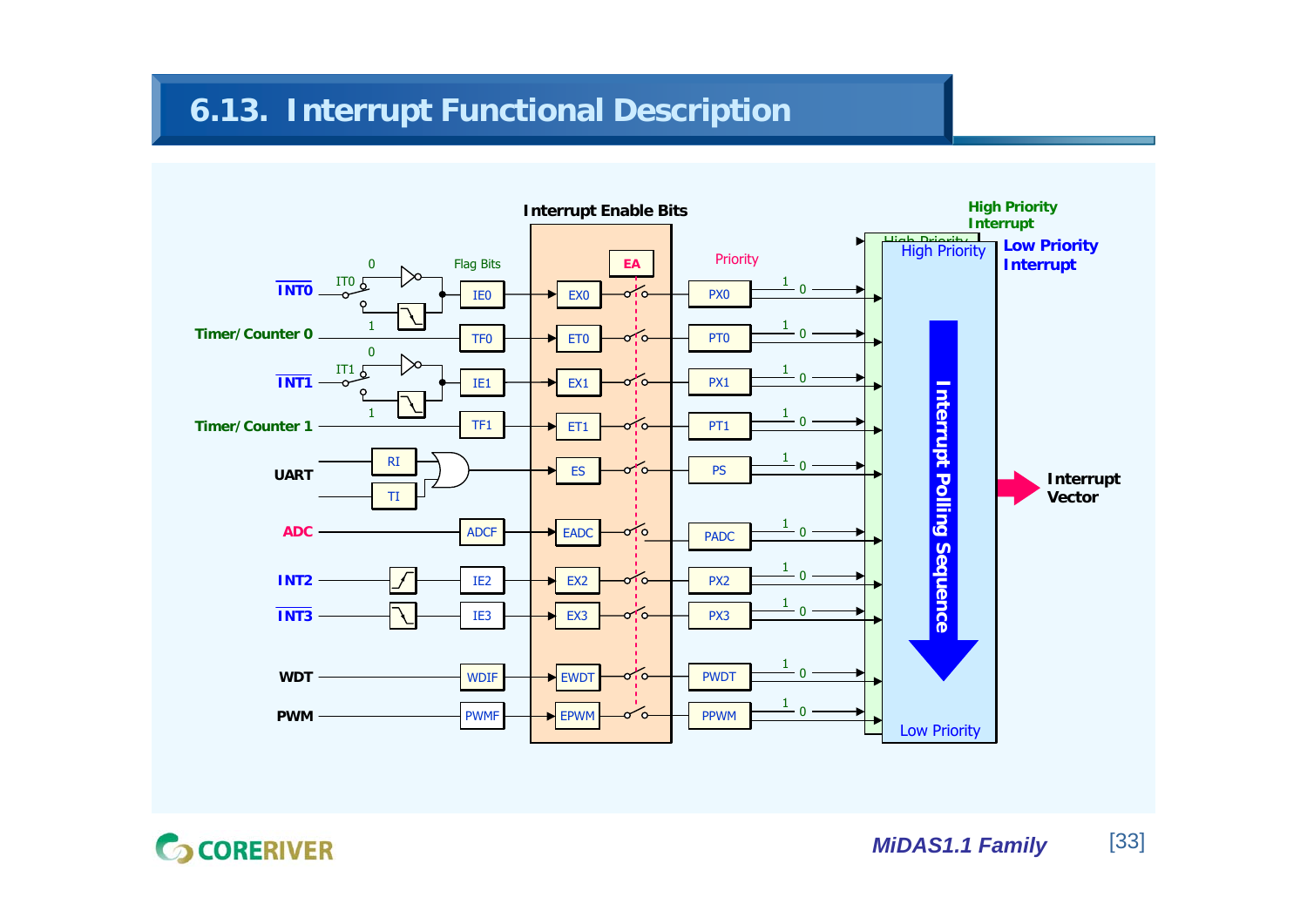# **6.14. Reset Circuit : Three Reset Sources**

### ◆ LVD(POR) Reset

- $\checkmark$  Power-on Reset when Power-Up.
- $\checkmark$  Power-fail Reset under V<sub>RST</sub>
- ◆ External RESET Pin
	- $\checkmark$  RESETB Pin must hold "L" for min. 24 clocks period.
	- $\checkmark$ Ring OSC. must be running.
	- $\checkmark$  Caution, Reset Signal not must be Glitch noise.
- ◆ WDT Reset : Optional Control by S/W

### 9 **WDCON** (D8h) : Watchdog Timer Control Register

| WD1                             | WD <sub>0</sub> |  |                                                                                     | WDIF WTRF EWT | <b>RWT</b> |
|---------------------------------|-----------------|--|-------------------------------------------------------------------------------------|---------------|------------|
|                                 |                 |  | R/W(1) R/W(1) R/W(0) R/W(1) R/W(0) R/W(0) R/W(0) R/W(0)                             |               |            |
| $\bullet$ WTRF<br>$\bullet$ FWT |                 |  | : Watchdog Timer Reset Flag. Only cleared by S/W.<br>: Watchdog Timer Reset Enable. |               |            |



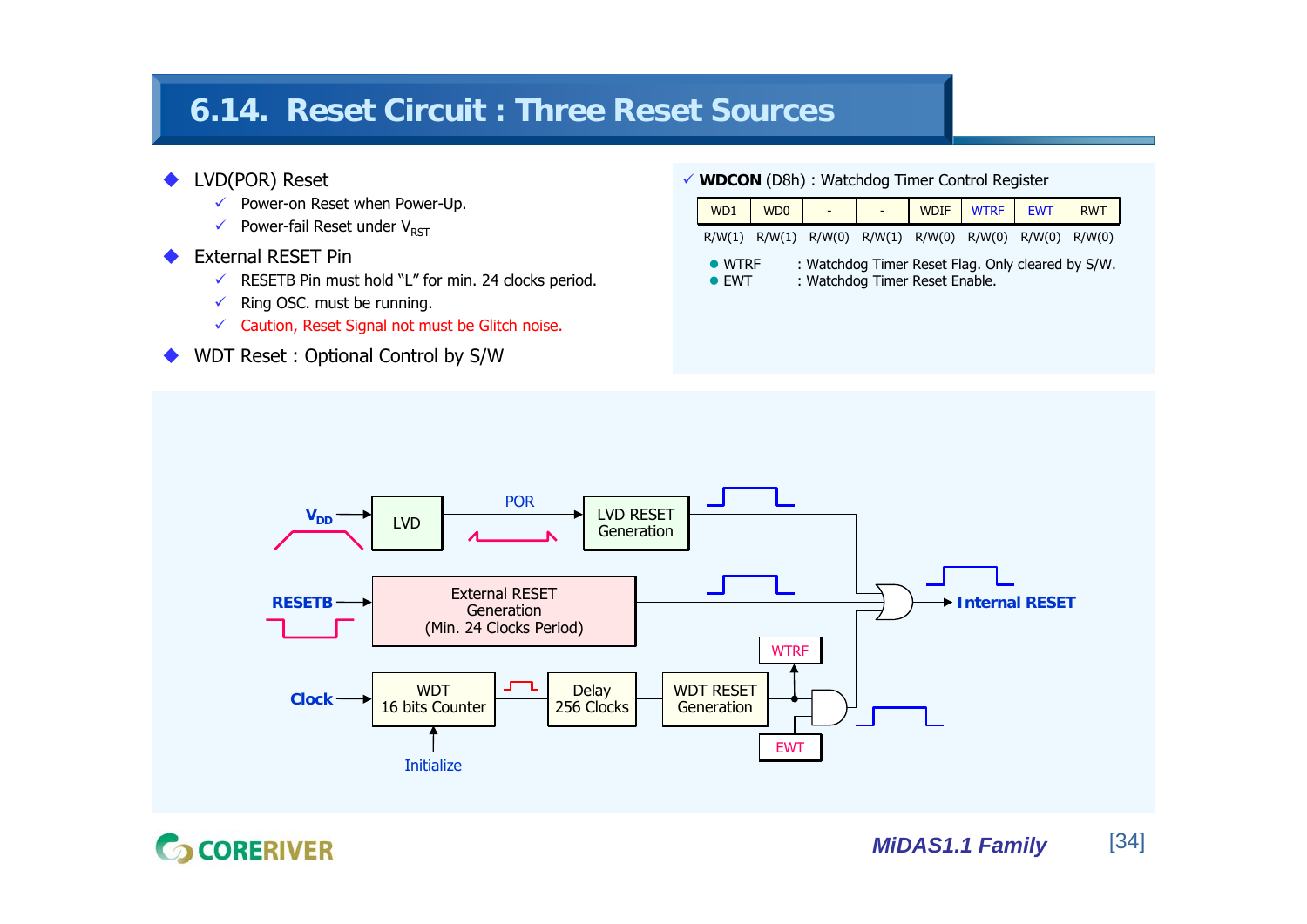# **6.15. Clock Circuit**

- ◆ 2 System Clock Sources : Ring OSC. or External Crystal
- ♦ Default System Clock is Ring OSC.
- ◆ Fast Wake-up from Power-down Mode using Ring OSC.

| Control Flag |              |               |              | System Clock                                | <b>Status Bit</b> |             |  |
|--------------|--------------|---------------|--------------|---------------------------------------------|-------------------|-------------|--|
| XT/RG        | <b>XTOFF</b> | <b>RINGON</b> | <b>RGSL</b>  |                                             | <b>RGMD</b>       | <b>XTUP</b> |  |
| 1            | $\mathbf{0}$ | X             | X            | Crystal OSC.                                | 0                 |             |  |
| $\mathbf{0}$ | X            |               | X            | Ring OSC.                                   | 1                 | 0/1         |  |
| $\mathbf{1}$ | $\mathbf{0}$ | X             | $\mathbf{0}$ | Crystal OSC.<br>(during Power-down Wake-up) | 0                 | ŋ           |  |
| $\mathbf{0}$ | X            | 1             | 1            | Ring OSC.<br>(during Power-down Wake-up)    | 1                 | 0           |  |

9 **EXIF** (91h) : External Interrupt Flag Register

|                                                         |  | IE3    | IE <sub>2</sub>                          | <b>XT/RG</b> | <b>RGMD</b>                                                | <b>RGSL</b> | <b>BGS</b>       |  |  |
|---------------------------------------------------------|--|--------|------------------------------------------|--------------|------------------------------------------------------------|-------------|------------------|--|--|
|                                                         |  | R/W(0) | R/W(0) R/W(0)                            |              | R(1)                                                       | R/W(0)      | R/W(1)           |  |  |
|                                                         |  |        |                                          |              | √ OSCICN (BEh) : Internal Ring Oscillator Control Register |             |                  |  |  |
|                                                         |  |        |                                          |              | <b>RINGON</b>                                              | DIV1        | DIV <sub>0</sub> |  |  |
|                                                         |  |        | ✔ STATUS (C5h) : Crystal Status Register |              | R/W(1)                                                     | R/W(0)      | R/W(0)           |  |  |
|                                                         |  |        | <b>XTUP</b>                              |              |                                                            |             |                  |  |  |
| R(0)<br>✔ PMR (C4h) : Power Management Control Register |  |        |                                          |              |                                                            |             |                  |  |  |
|                                                         |  |        |                                          | <b>XTOFF</b> |                                                            |             |                  |  |  |
| $\checkmark$ PCON (87h) : Power Control Register        |  |        |                                          |              |                                                            |             |                  |  |  |
| SMOD1                                                   |  |        | <b>POF</b>                               | GF1          | GF <sub>0</sub>                                            | <b>PD</b>   | <b>IDL</b>       |  |  |

R/W(0) R/W(1) R/W(0) R/W(0) R/W(0) R/W(0)

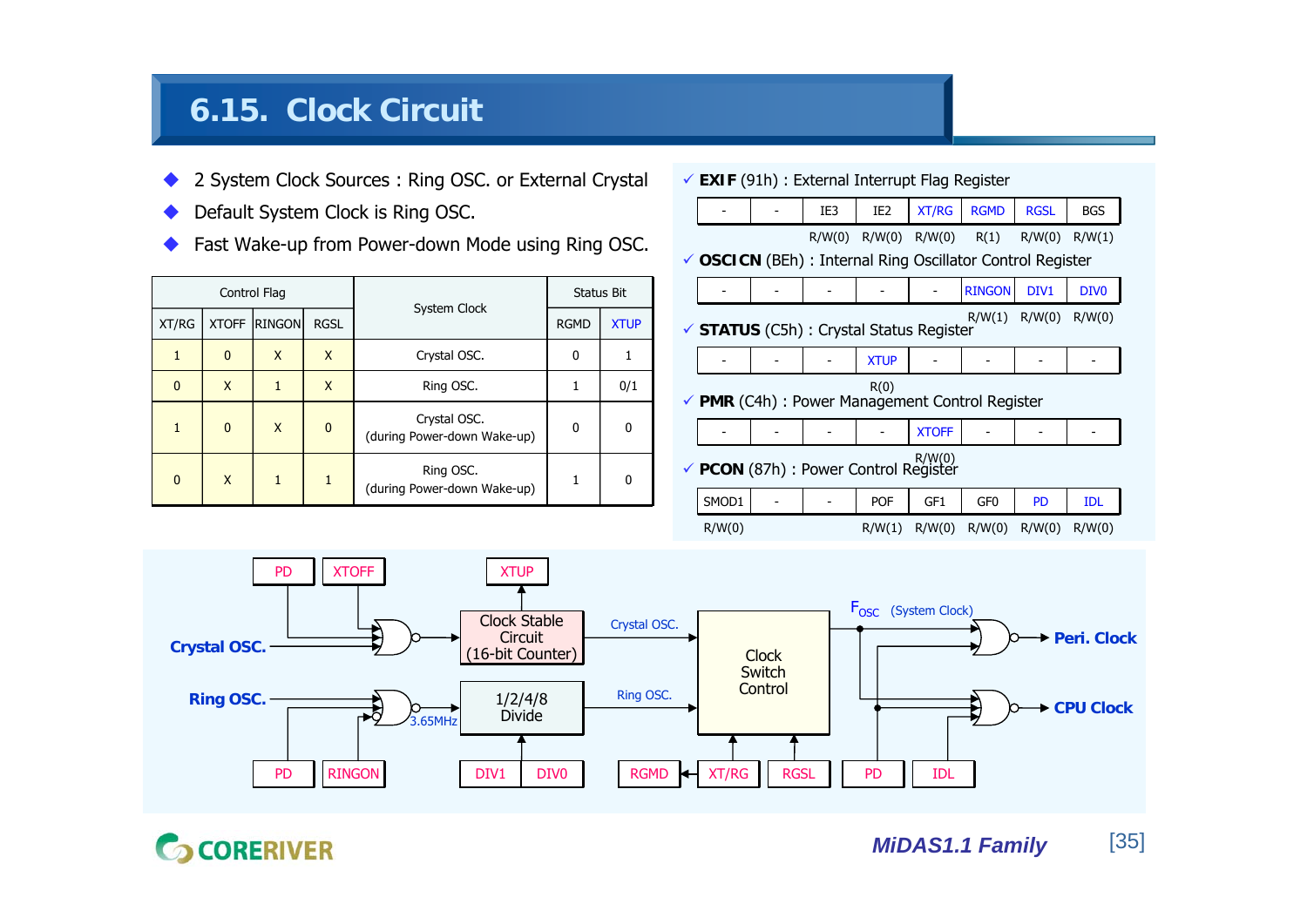# **6.15. Clock Circuit : Guideline for Configuration**

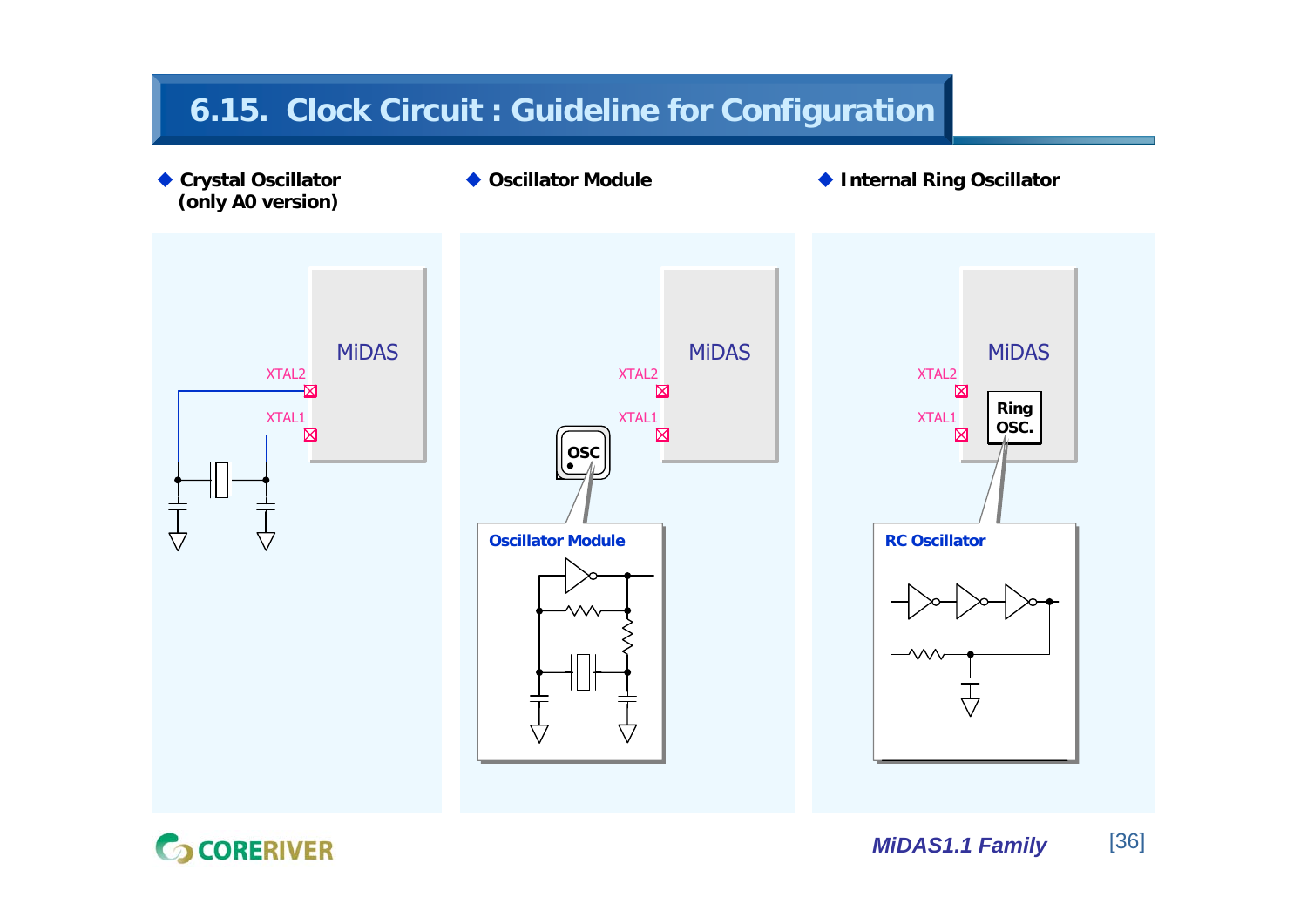# **6.15. Clock Circuit : Guideline for Crystal Usage**

- ◆ **Crystal Oscillator & Load Capacitors (only A0 version)**
- **Graph for Load Capacitor & Frequency**





| Recommended $C_i$ (Load Capacitor) |                  |                                 |  |  |  |  |  |
|------------------------------------|------------------|---------------------------------|--|--|--|--|--|
|                                    |                  | <b>Crystal Oscillator [MHz]</b> |  |  |  |  |  |
|                                    | $\sim 11.0592$   | 20.0000                         |  |  |  |  |  |
| Load Cap. $C_L$                    | 47 <sub>pF</sub> | 20pF                            |  |  |  |  |  |

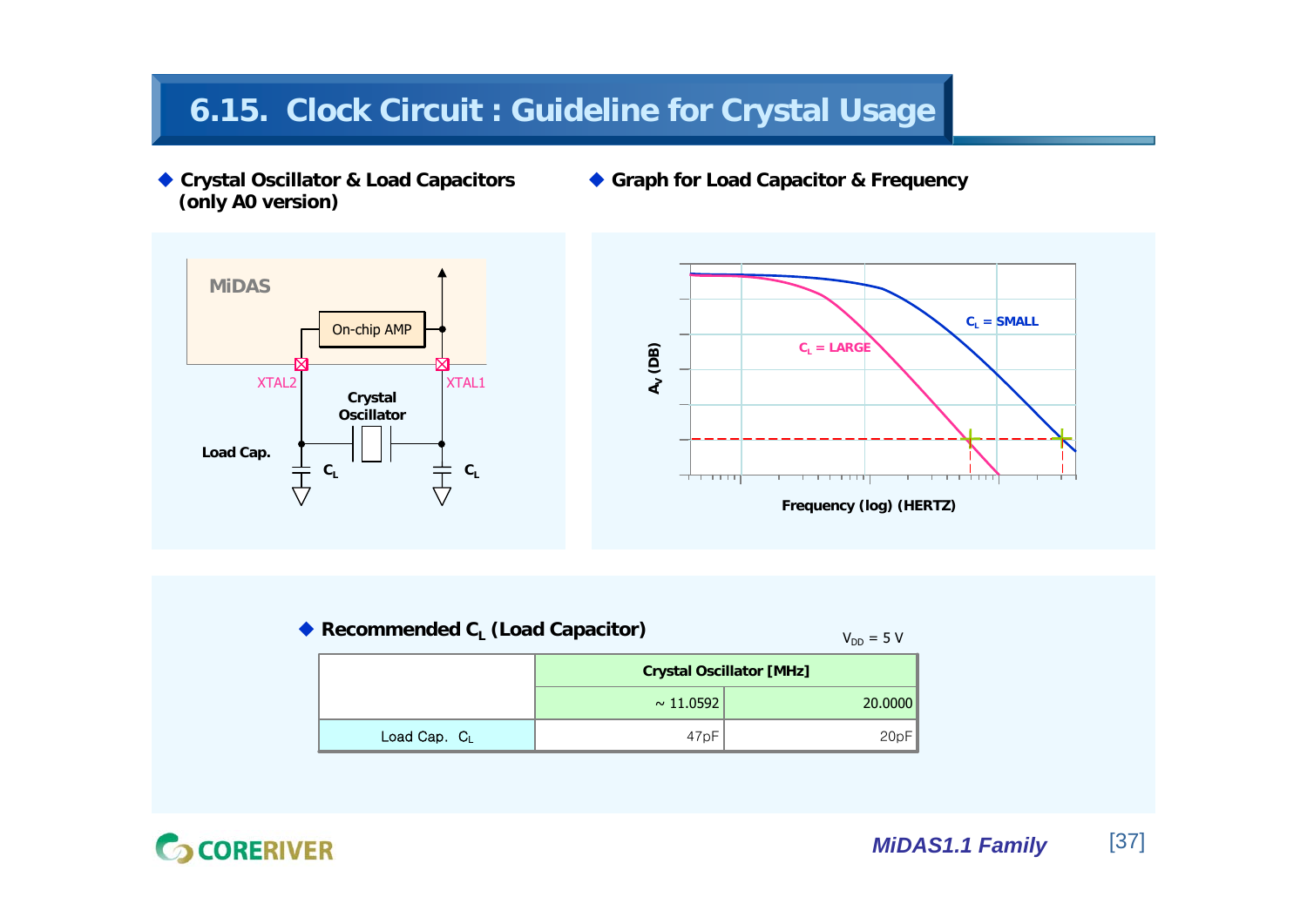## **6.16. Power Management : 3 Modes**

- ◆ **Active Mode** : CPU and Peripheral are running.
	- **Idle Mode** : Only Peripheral is running.
		- $\checkmark$  Wake-up from any kinds of interrupts. CPU continues. But, WDT and Level Interrupt are not allowed.
		- $\checkmark$  Wake-up from all kinds of resets. CPU restarts.
- ♦ **Stop Mode 1/2** : CPU and Peripheral will stop.
- ◆ **Stop Mode 1** : When WDT is off

♦

- $\checkmark$  Wake-up from external interrupt INT0/INT1 (level detect).  $\rightarrow$  MCU continues.
- $\checkmark$  Wake-up from all kinds of resets. (ex: RESETB, LVD. etc)  $\rightarrow$  MCU restarts.
- ◆ **Stop Mode 2** : When WDT is on
	- $\checkmark$  Wake-up from external interrupt INT0/INT1 (level detect), or WDT interrupt.  $\rightarrow$  MCU continues.
	- $\checkmark$  Wake-up from all kinds of resets. (ex: RESETB, LVD, .etc)  $\rightarrow$  MCU restarts.

#### 9 **PCON** (87h) : Power Control Register

| SMOD <sub>1</sub>                                                       |  |  | <b>POF</b> | GF <sub>1</sub>                              | GF <sub>0</sub> | <b>PD</b> |  |  |
|-------------------------------------------------------------------------|--|--|------------|----------------------------------------------|-----------------|-----------|--|--|
| R/W(0)                                                                  |  |  |            | $R/W(1)$ $R/W(0)$ $R/W(0)$ $R/W(0)$ $R/W(0)$ |                 |           |  |  |
| : Stop Mode (Power-down) Enable.<br>$\bullet$ PD<br>: IDLE Mode Enable. |  |  |            |                                              |                 |           |  |  |



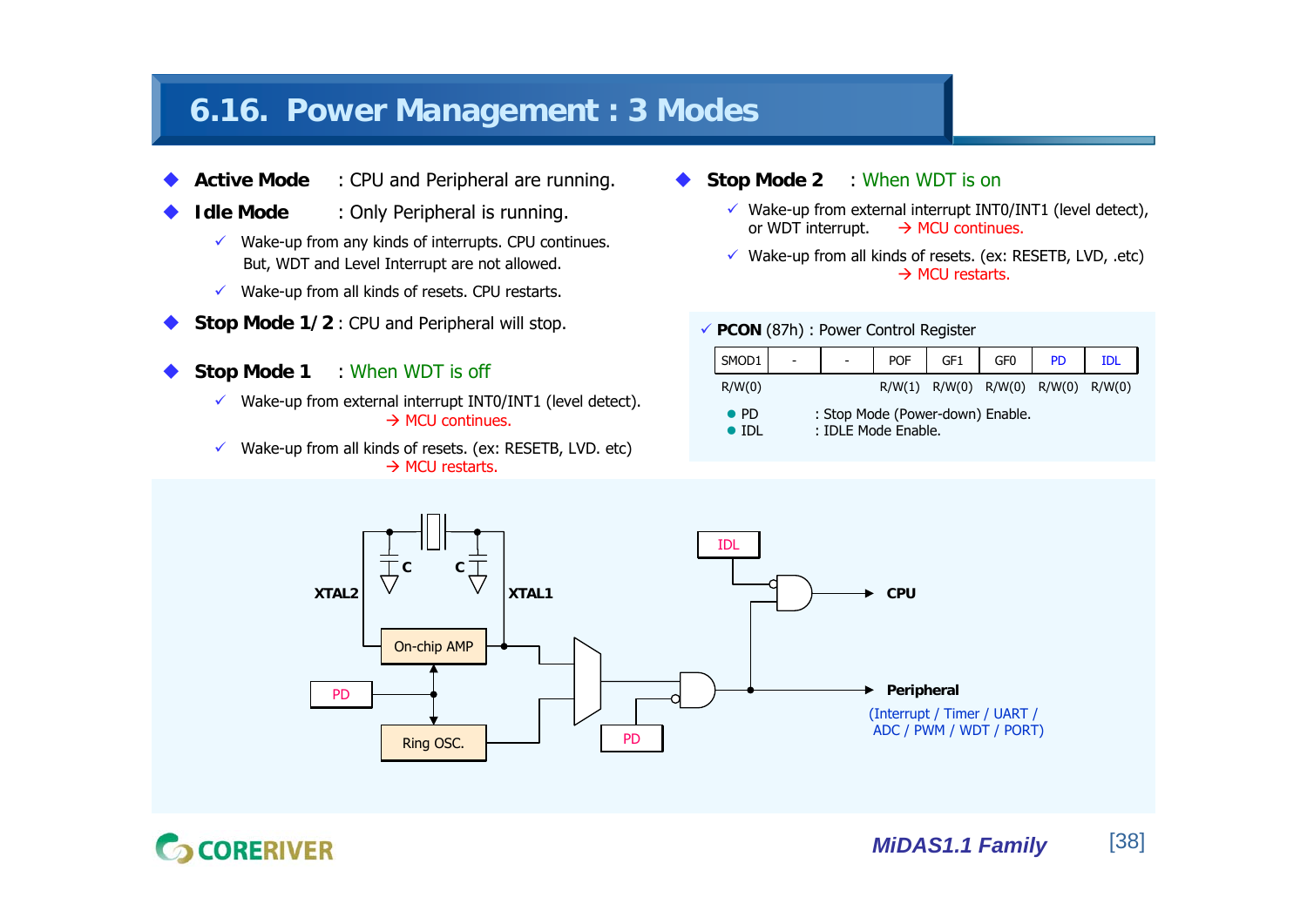# **7. Strong Point : On-Chip POR**

◆ On-Chip POR (Power On Reset) can reduce system cost by removing needless capacitor.



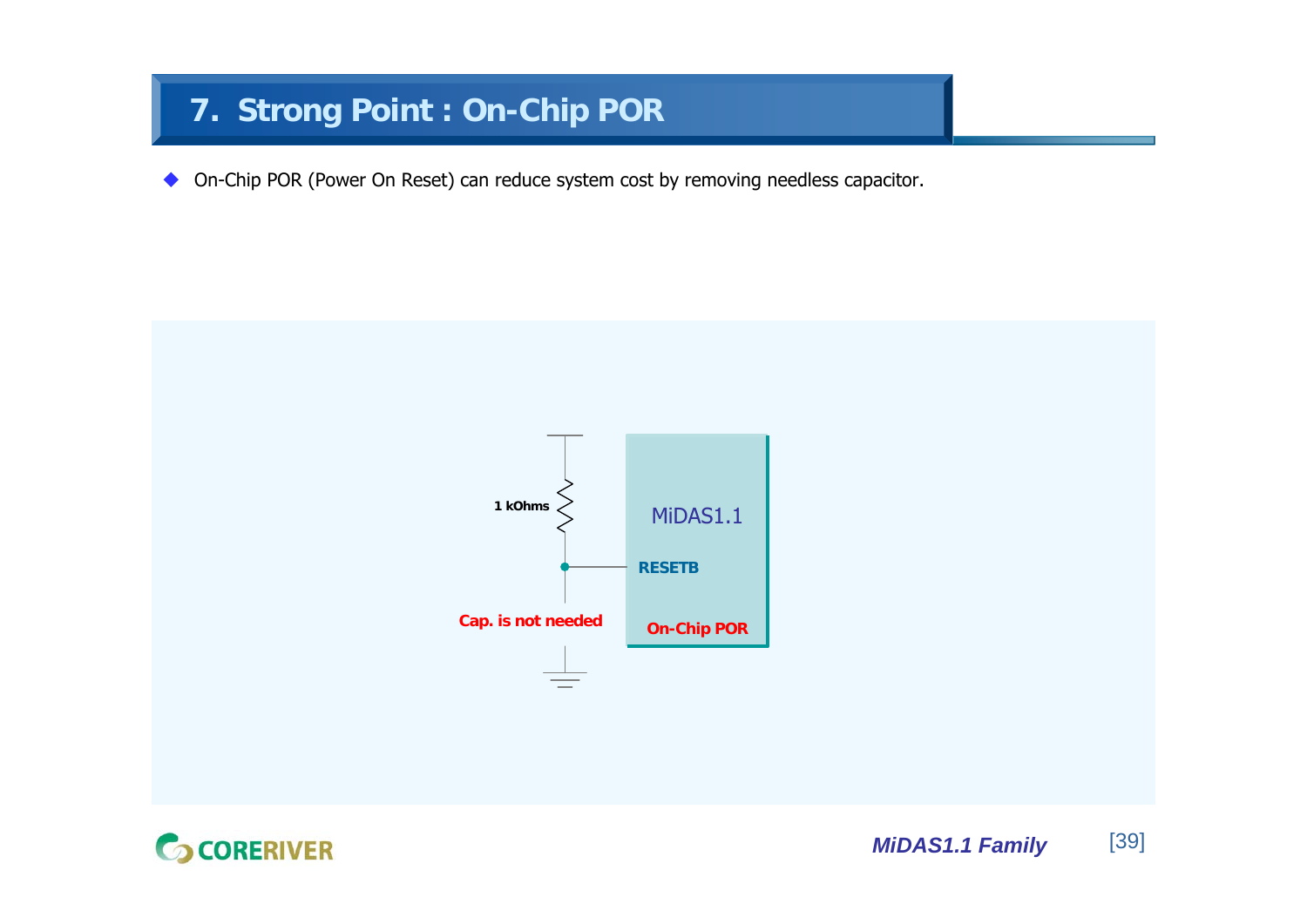## **8. Recommended Power Slope**

◆ The supply voltage slope must be in the range from 0.0V/us to 1.0V/500us. (5V/2.5ms) (That is, the supply voltage should be increasing monotonically until it reaches to the normal range.)



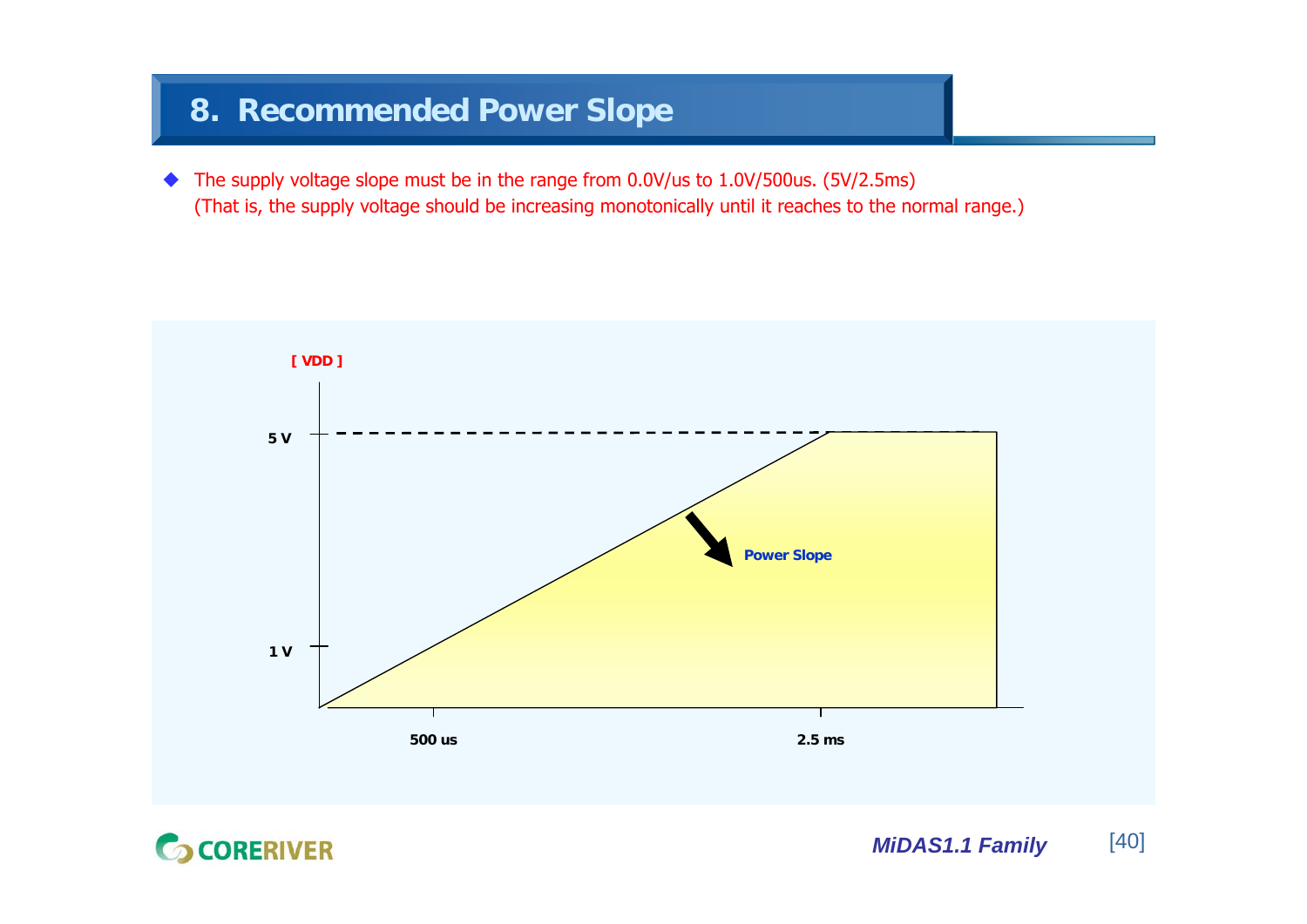| <b>Items</b>                           | <b>Conditions</b>  | <b>Ranges</b>              |  |  |
|----------------------------------------|--------------------|----------------------------|--|--|
| Voltage on any pin relative to Ground  |                    | $-0.5V$ to $(V_{DD}+0.5V)$ |  |  |
| Voltage in $V_{DD}$ relative to Ground |                    | $-0.5V$ to $6.5V$          |  |  |
| <b>Output Voltage</b>                  |                    | $-0.5V$ to $(V_{DD}+0.5V)$ |  |  |
|                                        | One I/O pin active | $-25mA$                    |  |  |
| <b>Output Current High</b>             | All I/O pin active | $-100mA$                   |  |  |
|                                        | One I/O pin active | $+30mA$                    |  |  |
| <b>Output Current Low</b>              | All I/O pin active | $+150mA$                   |  |  |
| <b>Operating Temperature</b>           |                    | -40 °C to 120 °C           |  |  |
| <b>Storage Temperature</b>             |                    | -65 °C to +150 °C          |  |  |
| <b>Soldering Temperature</b>           |                    | 160 °C for 10 seconds      |  |  |

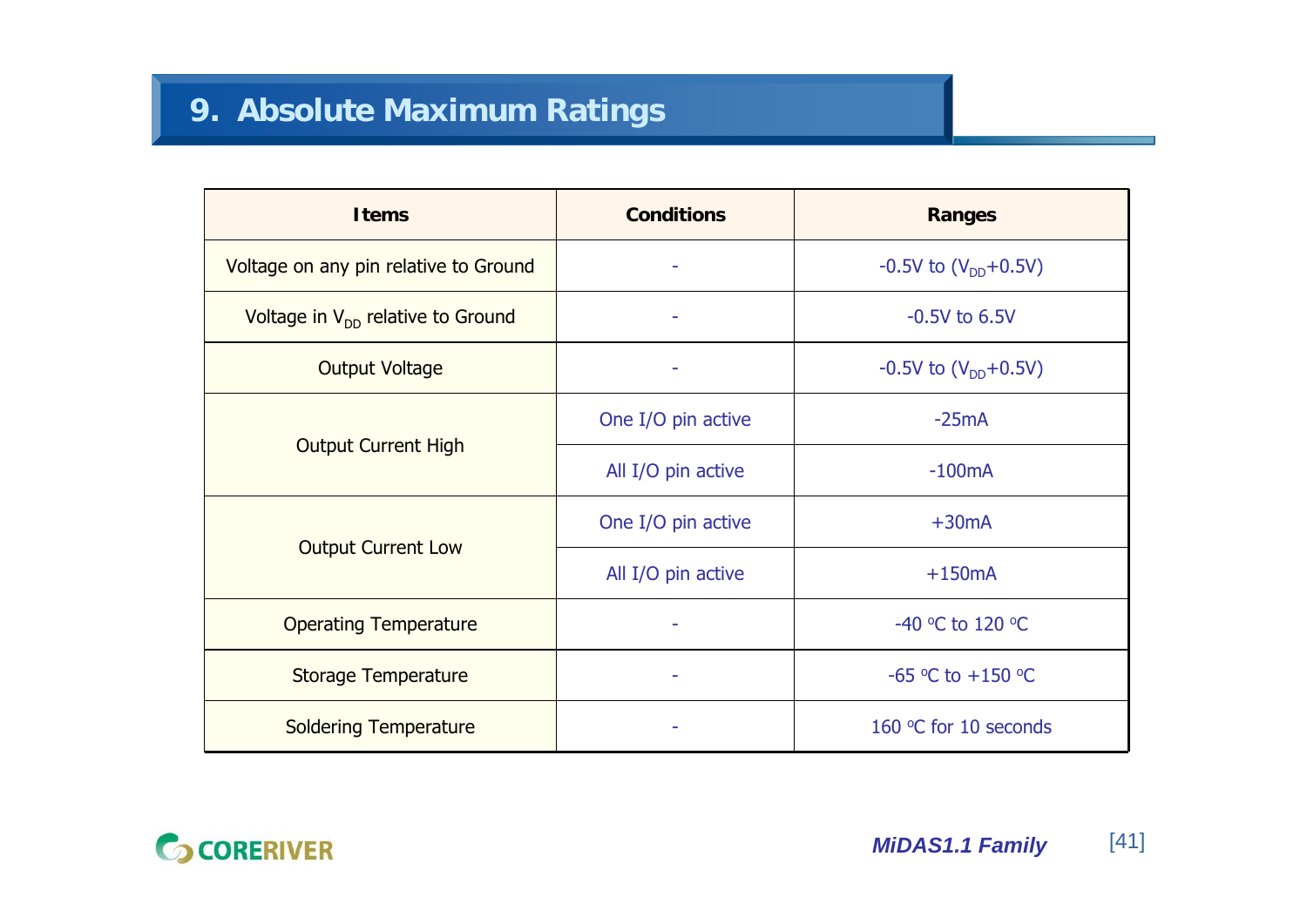#### \* TA = = -20 <sup>o</sup>C ~ +85 <sup>o</sup>C, V<sub>DD</sub> = 2.4V ~ 5.5V unless otherwise specified.

|                                 | Symbol           | Pin                                     | <b>Conditions</b>                                                                                                                                         |                          | Unit                     |                          |    |  |
|---------------------------------|------------------|-----------------------------------------|-----------------------------------------------------------------------------------------------------------------------------------------------------------|--------------------------|--------------------------|--------------------------|----|--|
| Parameter                       |                  |                                         |                                                                                                                                                           | Min.                     | Typ.                     | Max.                     |    |  |
| <b>Input Low Voltage</b>        | $V_{IL1}$        | P0, P2                                  | $V_{DD} = 2.4 V \sim 5.5 V$                                                                                                                               | $-0.5$                   | $\overline{\phantom{a}}$ | $0.2V_{DD} - 0.1$        | v  |  |
|                                 | V <sub>IL2</sub> | XTAL1, XTAL2, RESETB                    |                                                                                                                                                           | $-0.5$                   | $\overline{\phantom{a}}$ | $0.3V_{DD}$              |    |  |
| Input high Voltage              | $V_{IH1}$        | P0, P2                                  | $V_{DD} = 2.4 V \sim 5.5 V$                                                                                                                               | $0.2V_{DD}+1.0$          | $\overline{\phantom{a}}$ | $V_{DD}+0.5$             | ٧  |  |
|                                 | V <sub>IH2</sub> | XTAL1, XTAL2, RESETB                    |                                                                                                                                                           | 0.7V <sub>DD</sub>       |                          | $V_{DD}+0.5$             |    |  |
| <b>Output Low Voltage</b>       | $V_{OL1}$        | XTAL1, XTAL2, P0, P2                    | $I_{\text{OI}} = 20 \text{mA} \text{ @V}_{\text{DD}} = 5 \text{V}$<br>$\overline{\phantom{a}}$<br>$(I_{\text{OL}} = 5 \text{mA } @V_{\text{DD}} = 2.6 V)$ |                          |                          | 0.3V <sub>DD</sub>       | v  |  |
|                                 | $V_{OL2}$        | <b>RESETB</b>                           | $I_{\text{O}} = 10 \text{mA} \text{ @V}_{\text{DD}} = 5 \text{V}$<br>$(I_{\text{OL}} = 2.5 \text{mA } @V_{\text{DD}} = 2.6 \text{V})$                     | $\overline{\phantom{a}}$ |                          | $0.3V_{DD}$              |    |  |
|                                 | $V_{OH}$         | XTAL1, XTAL2, P0, P2                    | $I_{OH} = -15$ mA @V <sub>DD</sub> =5V<br>$(I_{OH} = -2.5mA \text{ @V}_{DD} = 2.6V)$                                                                      | 0.7V <sub>DD</sub>       |                          |                          | V  |  |
| <b>Output High Voltage</b>      | $V_{OHP1}$       | P0, P2 (pull-up resistor only)          | $I_{OH}$ = -140uA @V <sub>DD</sub> =5V<br>$(I_{OH} = -20uA \t\t\t\t@V_{DD} = 2.6V)$                                                                       | 0.7V <sub>DD</sub>       |                          | $\overline{\phantom{a}}$ | v  |  |
|                                 | $V_{OHP2}$       | XTAL1, XTAL2 (pull-up resistor<br>only) | $I_{OH}$ = -10uA @V <sub>DD</sub> =5V<br>$(I_{OH} = -1.5$ uA @V <sub>DD</sub> =2.6V)                                                                      | 0.7V <sub>DD</sub>       |                          | $\overline{\phantom{a}}$ | v  |  |
| <b>Input Leakage</b><br>Current | $I_{IL}$         | All pins except XTAL1, XTAL2            | $V_{IN} = V_{IH}$ or $V_{II}$                                                                                                                             | $\blacksquare$           | $\blacksquare$           | $\pm 1$                  | μA |  |
| <b>Pin Capacitance</b>          | $C_{IO}$         | All                                     | $V_{DD} = 5V$                                                                                                                                             | $\overline{\phantom{a}}$ | 10                       |                          | pF |  |

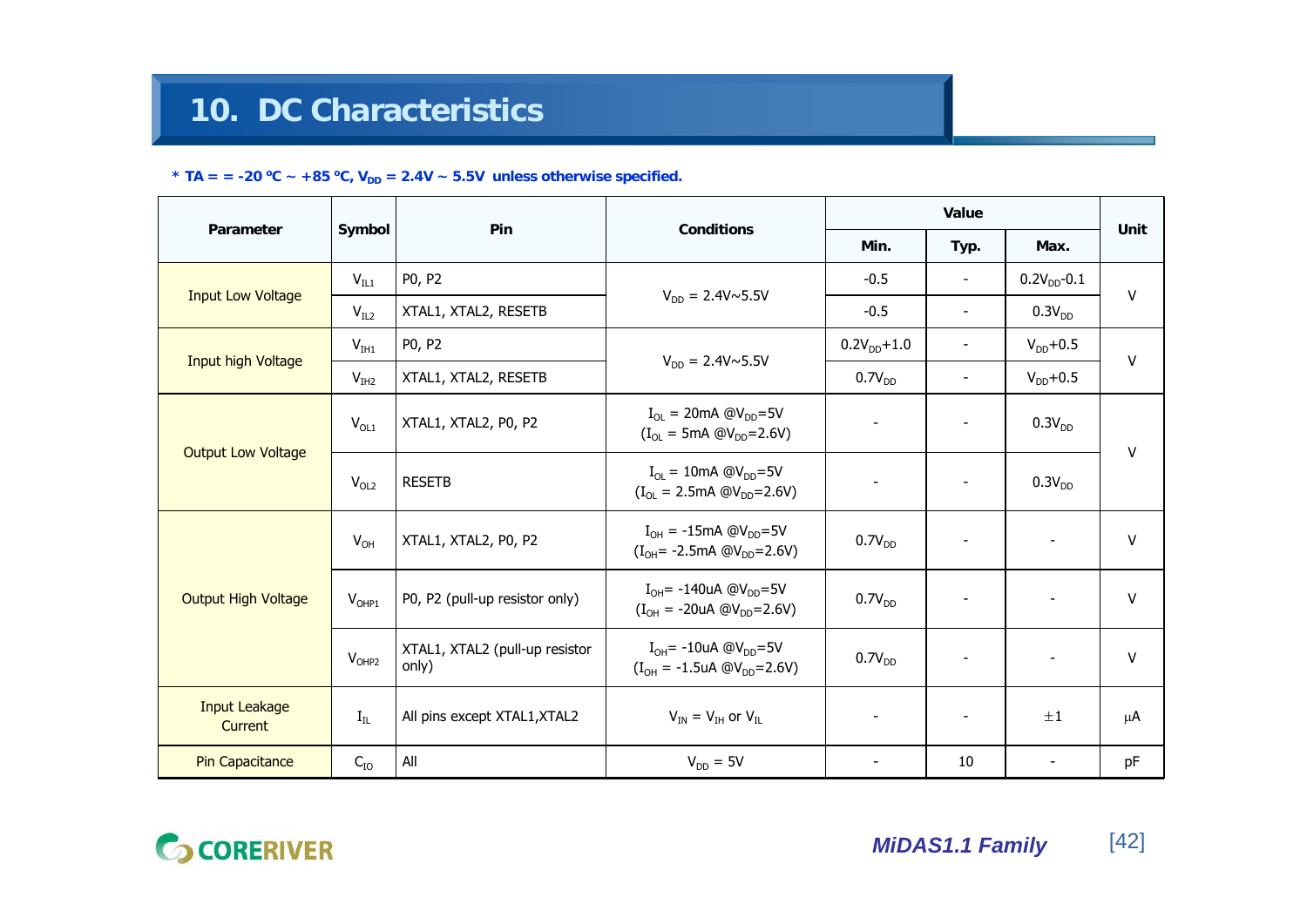#### \* TA =  $-20$  °C  $\sim$   $+85$  °C unless otherwise specified.

| Parameter                  |                  | <b>Pin</b>                             | <b>Conditions</b>      |      | Unit                     |                          |                  |  |
|----------------------------|------------------|----------------------------------------|------------------------|------|--------------------------|--------------------------|------------------|--|
|                            | Symbol           |                                        |                        | Min. | Typ.                     | Max.                     |                  |  |
| <b>Operating Frequency</b> |                  | XTAL1, XTAL2                           | $V_{DD} = 5V \pm 10\%$ |      | $\overline{\phantom{a}}$ | 20                       |                  |  |
|                            | $F_{\text{OSC}}$ |                                        | $V_{DD} = 3V \pm 10\%$ |      | ۰                        | 10                       | <b>MHz</b>       |  |
|                            |                  | <b>RESETB</b>                          | $V_{DD} = 5V \pm 10\%$ | 24   | $\overline{\phantom{0}}$ | $\overline{\phantom{a}}$ |                  |  |
| <b>RESETB Input Width</b>  | $t_{RST}$        |                                        | $V_{DD} = 3V \pm 10\%$ | 24   | $\overline{\phantom{0}}$ | $\overline{\phantom{a}}$ | $F_{\text{osc}}$ |  |
| <b>External Interrupt</b>  |                  | <b>External Interrupt</b><br>$t_{INT}$ | $V_{DD} = 5V \pm 10\%$ | 4    | $\overline{\phantom{0}}$ | $\overline{\phantom{a}}$ | $F_{\text{osc}}$ |  |
| <b>Input Width</b>         |                  |                                        | $V_{DD} = 3V \pm 10\%$ | 4    | $\overline{\phantom{0}}$ | $\overline{\phantom{a}}$ |                  |  |



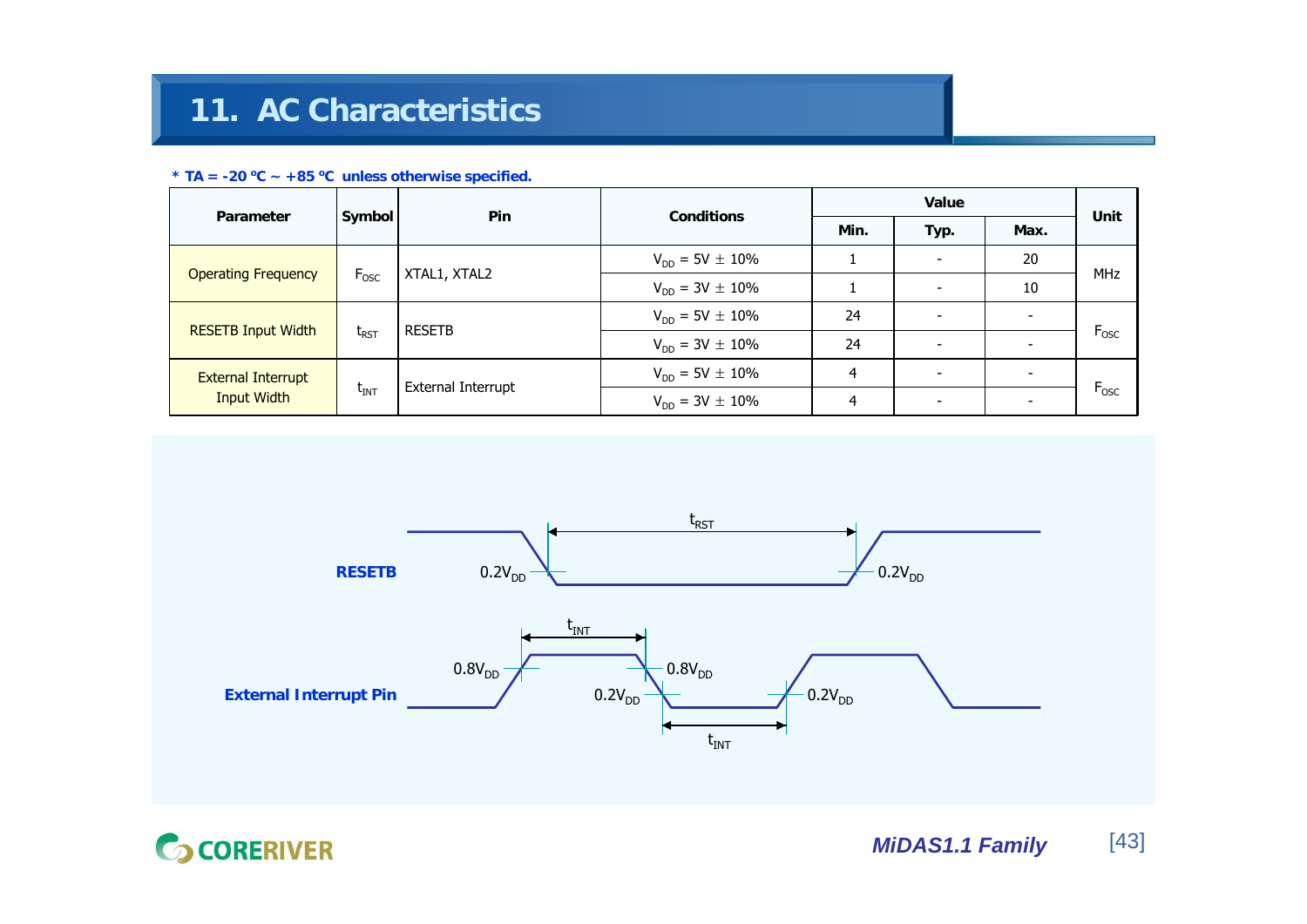|                                  |            |                             |                                                                   |                          |                          | Unit                     |            |
|----------------------------------|------------|-----------------------------|-------------------------------------------------------------------|--------------------------|--------------------------|--------------------------|------------|
| Parameter                        |            | Symbol                      | <b>Conditions</b>                                                 | Min.                     | Typ.                     | Max.                     |            |
| <b>Supply Voltage</b>            |            | $V_{DDADC}$                 | $\overline{\phantom{a}}$                                          | 2.4                      | $\overline{\phantom{a}}$ | 5.5                      | V          |
| <b>Input Voltage</b>             |            | $V_{INADC}$                 |                                                                   | $V_{SS}$                 | $\overline{\phantom{a}}$ | $V_{DD}$                 | V          |
| <b>Resolution</b>                |            | <b>RESADC</b>               |                                                                   | $\overline{\phantom{a}}$ | 10                       | $\overline{\phantom{a}}$ | bit        |
| <b>Operating Frequency</b>       |            | $F_{ADC}$                   | $V_{DD} = 4.5V \sim 5.5V$<br>$V_{DD} = 2.4V \sim 3.3V$            | $\overline{\phantom{a}}$ | $\overline{\phantom{a}}$ | 10<br>5                  | <b>MHz</b> |
| <b>Conversion Time</b>           |            | $t_{ADC}$                   |                                                                   | $\blacksquare$           | 96 / F <sub>ADC</sub>    | $\overline{\phantom{a}}$ | s          |
| <b>Overall Accuracy</b>          |            | OA <sub>ADC</sub>           | $V_{DD}$ =5V, $F_{ADC}$ =10MHz<br>$V_{DD}$ = 3V, $F_{ADC}$ = 5MHz | $\overline{\phantom{a}}$ | $\pm 2$                  | ±4                       | <b>LSB</b> |
| <b>Integral Nonlinearity</b>     |            | $\mathsf{INL}_\mathsf{ADC}$ | $V_{DD}$ =5V, $F_{ADC}$ =10MHz<br>$V_{DD}$ = 3V, $F_{ADC}$ = 5MHz |                          | $\pm 2$                  | ±4                       | <b>LSB</b> |
| <b>Differential Nonlinearity</b> |            | DNL <sub>ADC</sub>          | $V_{DD}$ =5V, $F_{ADC}$ =10MHz<br>$V_{DD}$ = 3V, $F_{ADC}$ = 5MHz | $\overline{\phantom{a}}$ | $\pm 0.5$                | $\pm 1$                  | <b>LSB</b> |
| <b>Zero Input Error</b>          |            | $ZIE_{ADC}$                 | $V_{DD}$ =5V, $F_{ADC}$ =10MHz<br>$V_{DD}$ = 3V, $F_{ADC}$ = 5MHz |                          | $\pm 2$                  | ±4                       | <b>LSB</b> |
| <b>Full Scale Error</b>          |            | <b>FSE<sub>ADC</sub></b>    | $V_{DD}$ =5V, $F_{ADC}$ =10MHz<br>$V_{DD}$ = 3V, $F_{ADC}$ = 5MHz | $\overline{\phantom{a}}$ | $\pm 2$                  | ±4                       | <b>LSB</b> |
| <b>Analog Input Capacitance</b>  |            | $C_{INADC}$                 |                                                                   | $\blacksquare$           | 10                       | 15                       | pF         |
|                                  |            |                             | $V_{DD} = 5V$ , $F_{ADC} = 10MHz$                                 | $\overline{\phantom{a}}$ | $\mathbf{1}$             | $\overline{2}$           | mA         |
| <b>ADC</b><br>Current            | Active     | $I_{ADC}$                   | $V_{DD} = 3V$ , $F_{ADC} = 5MHz$                                  | $\overline{\phantom{a}}$ | 0.3                      | 0.6                      |            |
|                                  | Power-down |                             | $V_{DD} = 5V$                                                     |                          |                          | 100                      | nA         |

**G** CORERIVER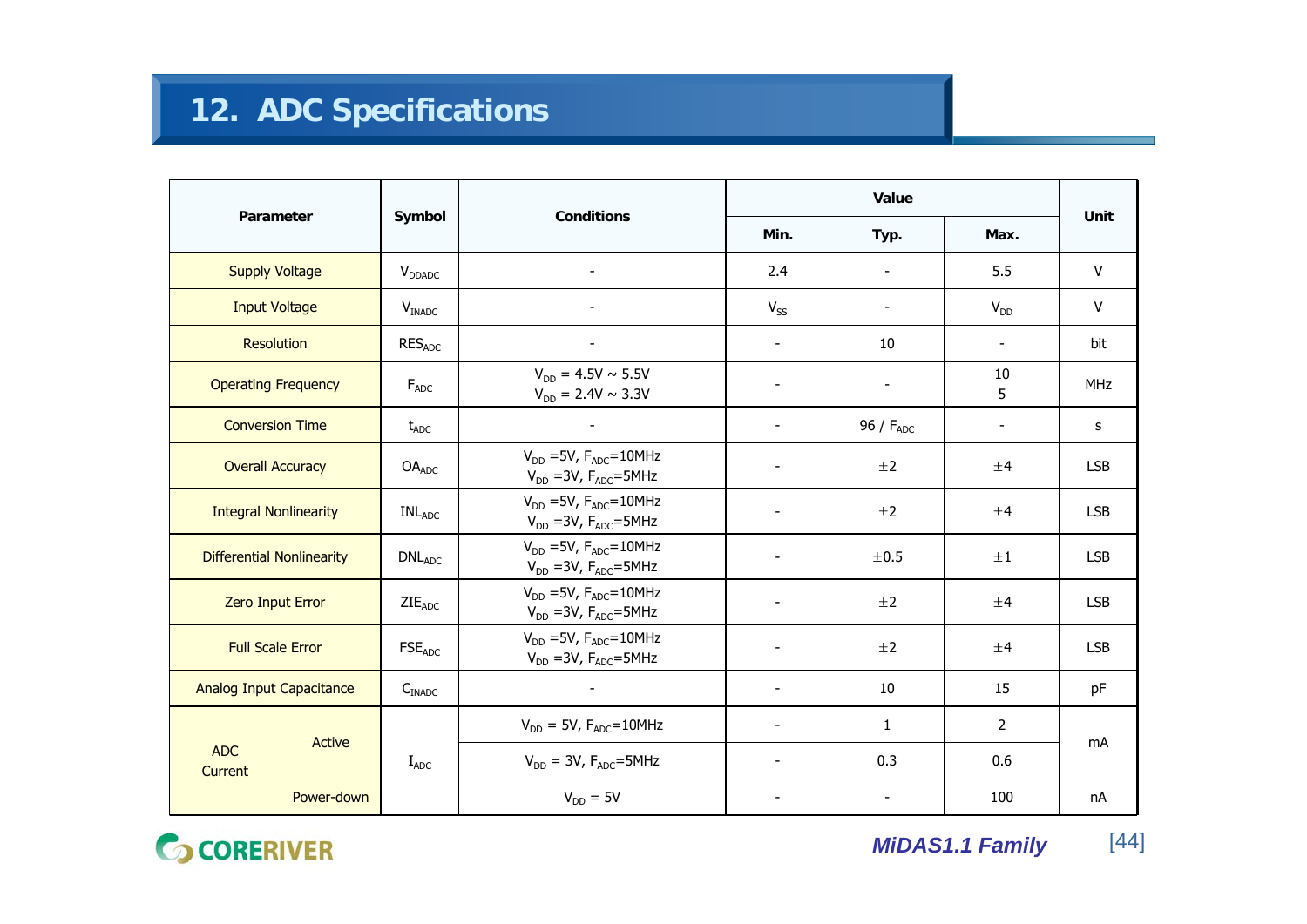## **13. Package Dimensions : 20/16-SPDIP**





e.,

**A1**

**Seating Plane Base Plane**



### **[20-SPDIP]**

| Symbol                          |             | Dimension in Inches |       | Dimension in mm |        |        |  |
|---------------------------------|-------------|---------------------|-------|-----------------|--------|--------|--|
|                                 | Min.        | Nom.                | Max.  | Min.            | Nom.   | Max.   |  |
| Α                               |             |                     | 0.200 |                 |        | 5.080  |  |
| $A_1$                           | 0.015       |                     |       | 0.381           |        |        |  |
| A,                              | 0.150       | 0.155               | 0.160 | 3.810           | 3.937  | 4.064  |  |
| B                               | 0.016       | 0.018               | 0.022 | 0.406           | 0.457  | 0.559  |  |
| $B_1$                           | 0.045       | 0.055               | 0.065 | 1.143           | 1.397  | 1.651  |  |
| c                               | 0.008       | 0.010               | 0.012 | 0.203           | 0.254  | 0.356  |  |
| D                               | 1.045       | 1.055               | 1.075 | 26.543          | 26.797 | 27.305 |  |
| F                               | 0.290       | 0.300               | 0.310 | 7.366           | 7.62   | 7.874  |  |
| $E_1$                           | 0.249       | 0.250               | 0.251 | 6.10            | 6.35   | 6.60   |  |
| e <sub>1</sub>                  | 0.090       | 0.100               | 0.110 | 2.286           | 2.540  | 2.794  |  |
|                                 | 0.120       | 0.130               | 0.140 | 3.048           | 3.302  | 3.556  |  |
| a                               | $0^{\circ}$ |                     | 15°   | $0^{\circ}$     |        | 15°    |  |
| $e_{\scriptscriptstyle\Lambda}$ | 0.330       | 0.350               | 0.370 | 8.382           | 8.89   | 9.398  |  |
| S                               |             |                     | 0.090 |                 |        | 2.286  |  |

**Notes:**

- 1. Dimension D Max. & S include mold flash or tie bar Burns.2. Dimension  $\mathsf{E}_1$  dose not include interlead flash.
- 3. Dimension D &  $\mathsf{E}_1$  include mold mismatch and are determined at the mold parting line.
- 4. Dimension  $B_1$  does not include dambar protrusion/intrusion.
- 5. General appearance spec. should be based on final visual inspection spec.



**S**

**B1**



#### **[16-SPDIP]**

| Symbol         |             | Dimension in Inches |       | Dimension in mm |        |        |
|----------------|-------------|---------------------|-------|-----------------|--------|--------|
|                | Min.        | Nom.                | Max.  | Min.            | Nom.   | Max.   |
| A              |             |                     | 0.200 |                 |        | 5.080  |
| $A_1$          | 0.015       |                     |       | 0.381           |        |        |
| A,             | 0.150       | 0.155               | 0.160 | 3.810           | 3.937  | 4.064  |
| B              | 0.016       | 0.018               | 0.022 | 0.406           | 0.457  | 0.559  |
| $B_1$          | 0.045       | 0.055               | 0.065 | 1.143           | 1.397  | 1.651  |
| c              | 0.008       | 0.010               | 0.012 | 0.203           | 0.254  | 0.356  |
| D              | 0.845       | 0.855               | 0.875 | 21.463          | 21.717 | 22.225 |
| F              | 0.290       | 0.300               | 0.310 | 7.366           | 7.62   | 7.874  |
| $E_1$          | 0.249       | 0.250               | 0.251 | 6.10            | 6.35   | 6.60   |
| e <sub>1</sub> | 0.090       | 0.100               | 0.110 | 2.286           | 2.540  | 2.794  |
|                | 0.120       | 0.130               | 0.140 | 3.048           | 3.302  | 3.556  |
| a              | $0^{\circ}$ |                     | 15°   | $0^{\circ}$     |        | 15°    |
| $e_{A}$        | 0.330       | 0.350               | 0.370 | 8.382           | 8.89   | 9.398  |
| S              |             |                     | 0.090 |                 |        | 2.286  |

#### **Notes:**

- 1. Dimension D Max. & S include mold flash or tie bar Burns.
- 2. Dimension  $\mathsf{E}_1$  dose not include interlead flash.
- 3. Dimension D &  $\mathsf{E}_1$  include mold mismatch and are determined at the mold parting line.
- 4. Dimension  $B_1$  does not include dambar protrusion/intrusion.
- 5. General appearance spec. should be based on final visual inspection spec.

## **GCORERIVER**

**AL**

 $\mathsf{A}_2$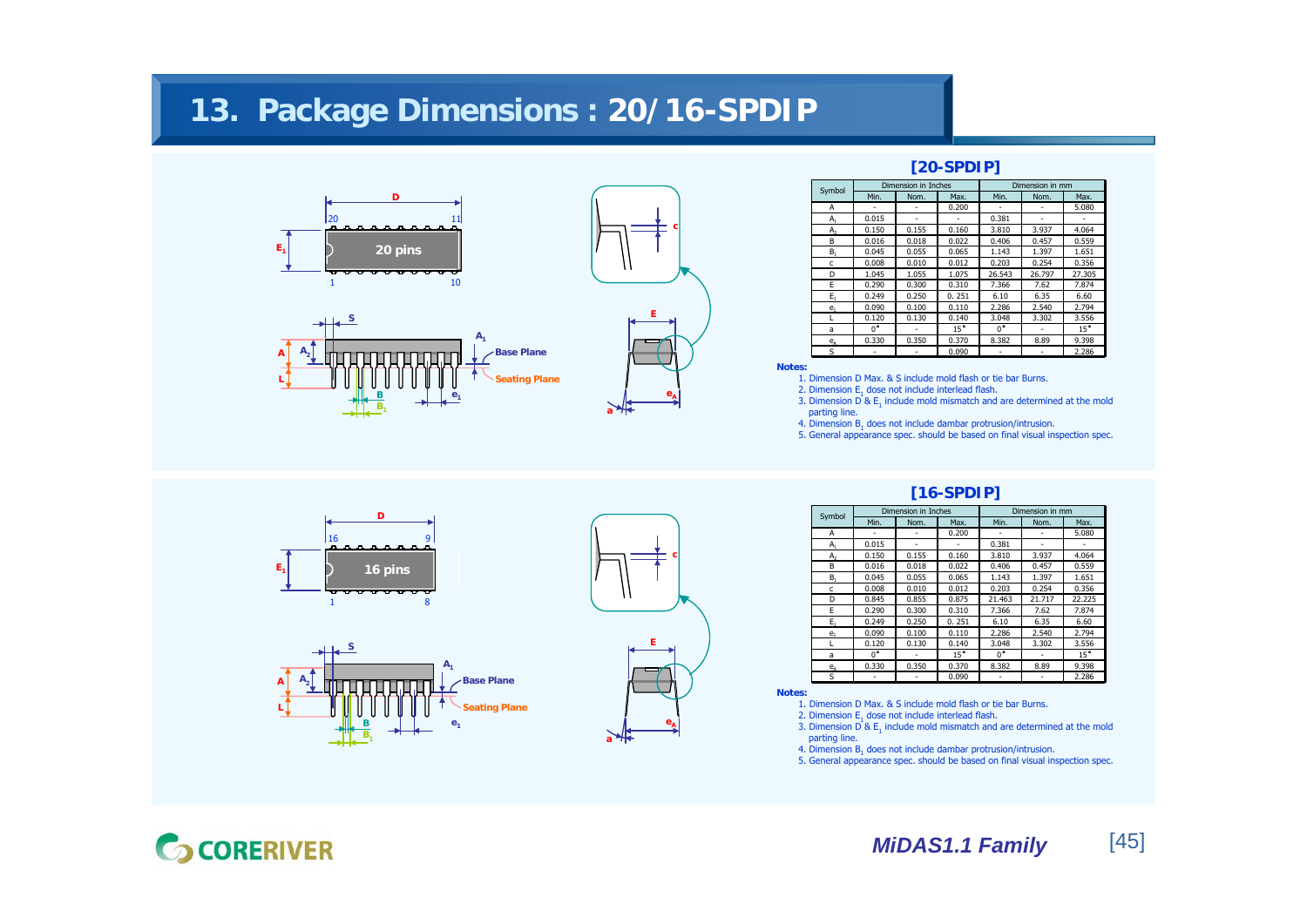# **13. Package Dimensions : 8-SPDIP**







### **[8-SPDIP]**

| Symbol                          |             | Dimension in Inches |       | Dimension in mm |        |        |  |
|---------------------------------|-------------|---------------------|-------|-----------------|--------|--------|--|
|                                 | Min.        | Nom.                | Max.  | Min.            | Nom.   | Max.   |  |
| Α                               |             |                     | 0.200 |                 |        | 5.080  |  |
| A,                              | 0.015       |                     |       | 0.381           |        |        |  |
| A,                              | 0.150       | 0.155               | 0.160 | 3.810           | 3.937  | 4.064  |  |
| B                               | 0.016       | 0.018               | 0.022 | 0.406           | 0.457  | 0.559  |  |
| в.                              | 0.045       | 0.055               | 0.065 | 1.143           | 1.397  | 1.651  |  |
| c                               | 0.008       | 0.010               | 0.012 | 0.203           | 0.254  | 0.356  |  |
| D                               | 0.445       | 0.455               | 0.475 | 11.303          | 11.557 | 12.065 |  |
| F                               | 0.290       | 0.300               | 0.310 | 7.366           | 7.62   | 7.874  |  |
| Ε,                              | 0.249       | 0.250               | 0.251 | 6.10            | 6.35   | 6.60   |  |
| e <sub>1</sub>                  | 0.090       | 0.100               | 0.110 | 2.286           | 2.540  | 2.794  |  |
|                                 | 0.120       | 0.130               | 0.140 | 3.048           | 3.302  | 3.556  |  |
| a                               | $0^{\circ}$ |                     | 15°   | 0°              |        | 15°    |  |
| $e_{\scriptscriptstyle\Lambda}$ | 0.330       | 0.350               | 0.370 | 8.382           | 8.89   | 9.398  |  |
| S                               |             |                     | 0.090 |                 |        | 2.286  |  |

**Notes:**

- 1. Dimension D Max. & S include mold flash or tie bar Burns.2. Dimension  $\mathsf{E}_\mathtt{i}$  dose not include interlead flash.
- 3. Dimension D &  $\mathsf{E}_1$  include mold mismatch and are determined at the mold parting line.
- 4. Dimension  $\mathsf{B}_1$  does not include dambar protrusion/intrusion.
- 5. General appearance spec. should be based on final visual inspection spec.

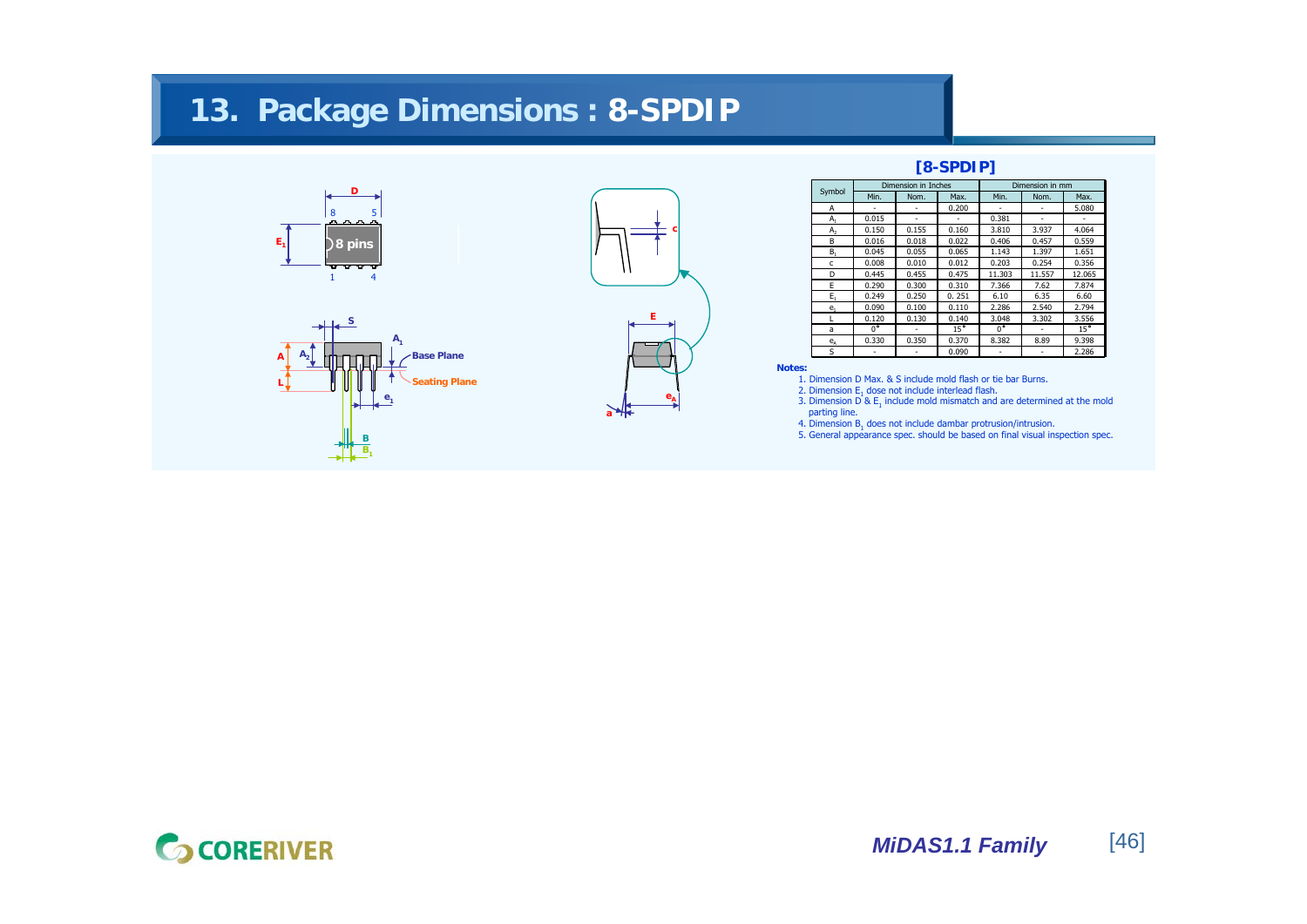## **13. Package Dimensions : 20/16-SOIC**





1 8

<u>AAAAAAAAA</u>

**be**

i populacija pr

**AA1**

**Seating Plane**

**16 pins**

16 9



## **[20-SOIC]**

| Symbol      |             | Dimension in Inches |             | Dimension in mm |       |             |
|-------------|-------------|---------------------|-------------|-----------------|-------|-------------|
|             | Min.        | Nom.                | Max.        | Min.            | Nom.  | Max.        |
| А           | 0.093       | 0.099               | 0.104       | 2.35            | 2.45  | 2.65        |
| $A_1$       | 0.004       | 0.008               | 0.012       | 0.10            | 0.20  | 0.30        |
| b           | 0.014       | 0.016               | 0.019       | 0.35            | 0.42  | 0.49        |
| D           |             | 0.450               |             |                 | 11.43 |             |
| E           | 0.291       | 0.295               | 0.299       | 7.40            | 7.50  | 7.60        |
| $H_{\rm D}$ | 0.496       | 0.504               | 0.512       | 12.60           | 12.80 | 13.00       |
| $H_F$       | 0.404       | 0.411               | 0.419       | 10.26           | 10.45 | 10.65       |
| L           | 0.057       | 0.058               | 0.060       | 1.43            | 1.48  | 1.53        |
|             | 0.034       | 0.038               | 0.042       | 0.86            | 0.96  | 1.07        |
| a           | $0^{\circ}$ |                     | $8^{\circ}$ | $0^{\circ}$     |       | $8^{\circ}$ |
| e           | 0.050 BSC   |                     |             | 1.27 BSC        |       |             |
| m           | 0.020       | 0.025               | 0.030       | 0.50            | 0.62  | 0.75        |

**Notes:**

 1. Dimension D & E include mold mismatch and are determined at the moldparting line.

2. General appearance spec. should be based on final visual inspection spec.



#### **[16-SOIC]**

| Symbol         |             | Dimension in Inches |             | Dimension in mm |       |             |
|----------------|-------------|---------------------|-------------|-----------------|-------|-------------|
|                | Min.        | Nom.                | Max.        | Min.            | Nom.  | Max.        |
| А              | 0.093       | 0.099               | 0.104       | 2.35            | 2.45  | 2.65        |
| А.             | 0.004       | 0.008               | 0.012       | 0.10            | 0.20  | 0.30        |
| b              | 0.014       | 0.016               | 0.019       | 0.35            | 0.42  | 0.49        |
| D              |             | .350                |             | ٠               | 8.89  |             |
| F              | 0.150       | 0.153               | 0.157       | 3.80            | 3.90  | 4.00        |
| H <sub>D</sub> | 0.398       | 0.405               | 0.413       | 10.10           | 10.29 | 10.50       |
| $H_F$          | 0.234       | 0.239               | 0.244       | 5.95            | 6.07  | 6.20        |
|                | 0.038       | 0.043               | 0.048       | 0.97            | 1.08  | 1.2         |
| L,             | 0.022       | 0.027               | 0.032       | 0.58            | 0.70  | 0.82        |
| a              | $0^{\circ}$ |                     | $8^{\circ}$ | $0^{\circ}$     |       | $8^{\circ}$ |
| e              |             | 0.050 BSC           |             | 1.27 BSC        |       |             |
| m              | 0.010       | 0.015               | 0.020       | 0.25            | 0.37  | 0.50        |

**Notes:**

- 1. Dimension D & E include mold mismatch and are determined at the moldparting line.
- 2. General appearance spec. should be based on final visual inspection spec.

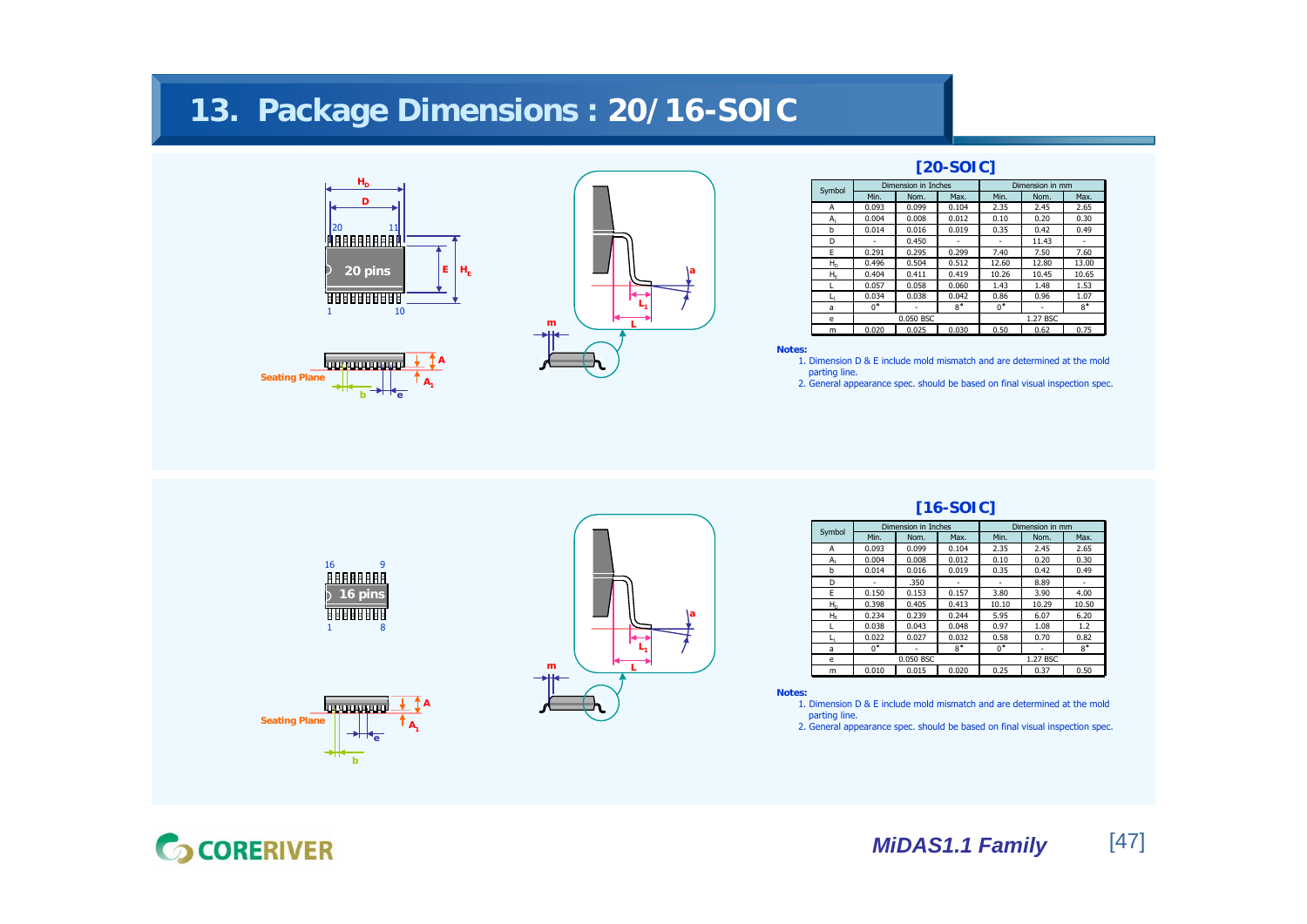# **13. Package Dimensions : 8-SOIC**







## **[8-SOIC]**

| Symbol      |             | Dimension in Inches |             | Dimension in mm |      |             |  |
|-------------|-------------|---------------------|-------------|-----------------|------|-------------|--|
|             | Min.        | Nom.                | Max.        | Min.            | Nom. | Max.        |  |
| А           | 0.093       | 0.099               | 0.104       | 2.35            | 2.45 | 2.65        |  |
| $A_1$       | 0.004       | 0.008               | 0.012       | 0.10            | 0.20 | 0.30        |  |
| h           | 0.014       | 0.016               | 0.019       | 0.35            | 0.42 | 0.49        |  |
| D           |             | 0.150               |             |                 | 3.81 |             |  |
| E           | 0.150       | 0.153               | 0.157       | 3.80            | 3.90 | 4.00        |  |
| $H_{\rm D}$ | 0.189       | 0.193               | 0.197       | 4.80            | 4.90 | 5.00        |  |
| H,          | 0.234       | 0.239               | 0.244       | 5.95            | 6.07 | 6.20        |  |
|             | 0.038       | 0.043               | 0.048       | 0.97            | 1.08 | 1.2         |  |
| L,          | 0.022       | 0.027               | 0.032       | 0.58            | 0.70 | 0.82        |  |
| a           | $0^{\circ}$ |                     | $8^{\circ}$ | $0^{\circ}$     |      | $8^{\circ}$ |  |
| e           | 0.050 BSC   |                     |             | 1.27 BSC        |      |             |  |
| m           | 0.010       | 0.015               | 0.020       | 0.25            | 0.37 | 0.50        |  |

**Notes:**

1. Dimension D & E include mold mismatch and are determined at the moldparting line.

2. General appearance spec. should be based on final visual inspection spec.

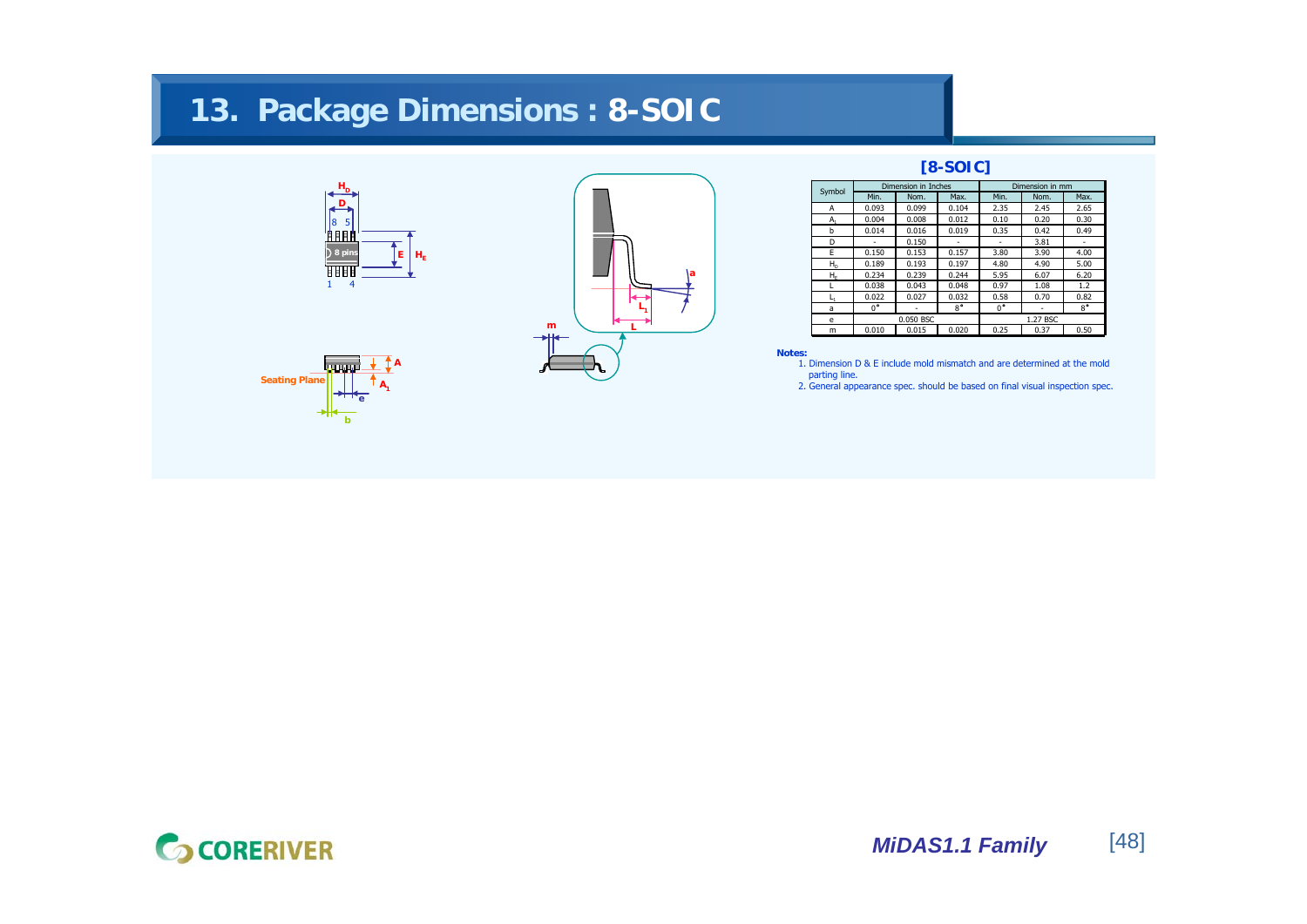# **13. Package Dimensions : 16-TSSOP**









## **[16-TSSOP]**

| Symbol      |              | Dimension in Inches |              | Dimension in mm |              |              |  |
|-------------|--------------|---------------------|--------------|-----------------|--------------|--------------|--|
|             | Min.         | Nom.                | Max.         | Min.            | Nom.         | Max.         |  |
| A           | 0.037        | 0.039               | 0.041        | 0.95            | 1.00         | 1.05         |  |
| $A_1$       | 0.015        | 0.017               | 0.019        | 0.3865          | 0.4365       | 0.4865       |  |
| b           | 0.008        | 0.009               | 0.009        | 0.20            | 0.22         | 0.24         |  |
| D           | 0.176        | 0.179               | 0.182        | 4.47            | 4.55         | 4.63         |  |
| F           | 0.171        | 0.173               | 0.175        | 4.35            | 4.4          | 4.45         |  |
| $H_{\rm D}$ | 0.200        | 0.202               | 0.204        | 5.077           | 5.127        | 5.177        |  |
| $H_F$       | 0.248        | 0.252               | 0.248        | 6.30            | 6.40         | 6.30         |  |
| L           | 0.033        | 0.037               | 0.041        | 0.85            | 0.95         | 1.05         |  |
|             | 0.020        | 0.024               | 0.028        | 0.50            | 0.60         | 0.70         |  |
| a           | $1^{\circ}$  | 3°                  | $5^{\circ}$  | $1^{\circ}$     | 3°           | $5^{\circ}$  |  |
| e           |              | 0.026 BSC           |              | 0.65 BSC        |              |              |  |
| m           | $10^{\circ}$ | $12^{\circ}$        | $14^{\circ}$ | $10^{\circ}$    | $12^{\circ}$ | $14^{\circ}$ |  |

**Notes:**

 1. Dimension D & E include mold mismatch and are determined at the mold parting line.

2. General appearance spec. should be based on final visual inspection spec.

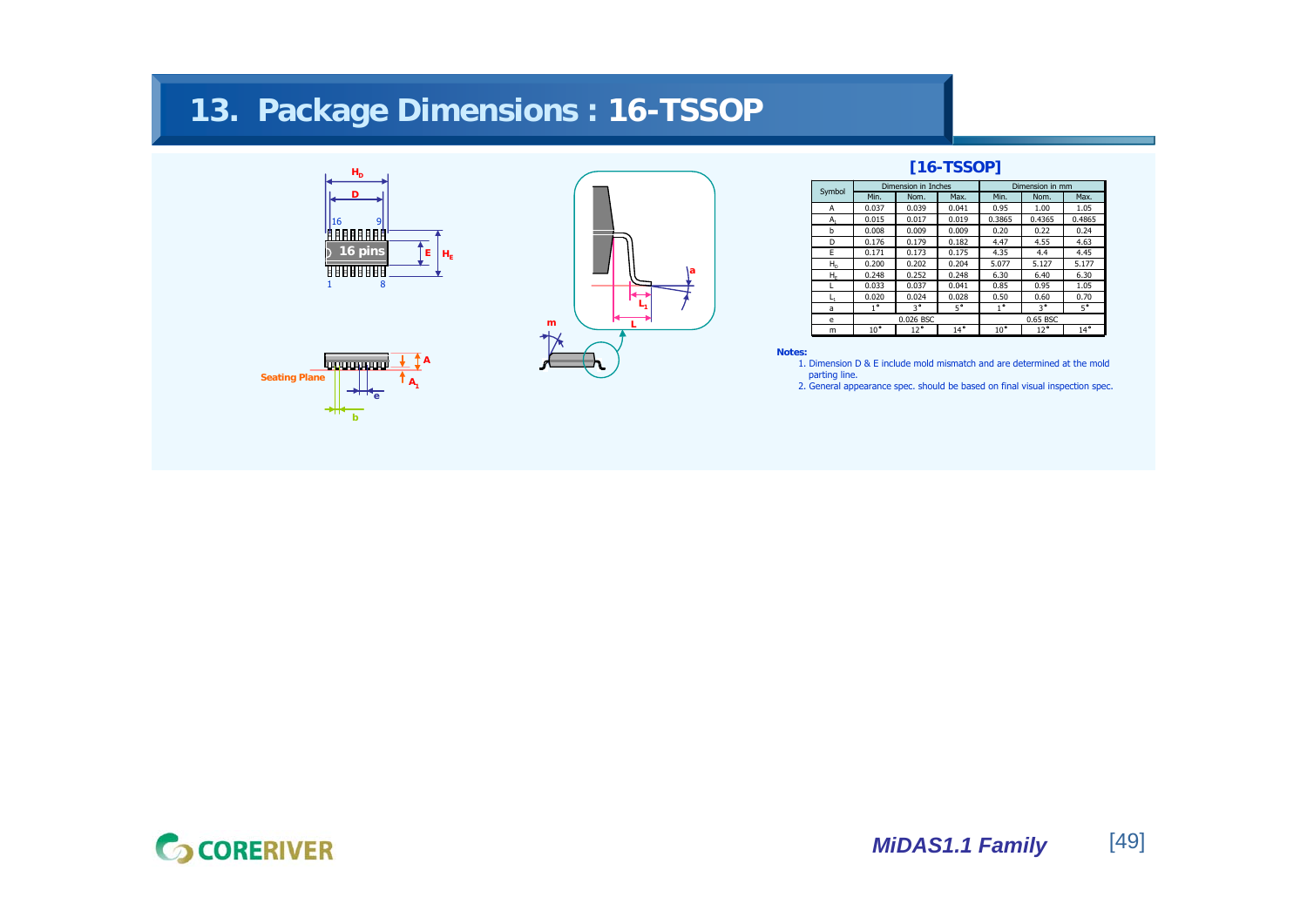## **14. Product Numbering System**



**GCORERIVER**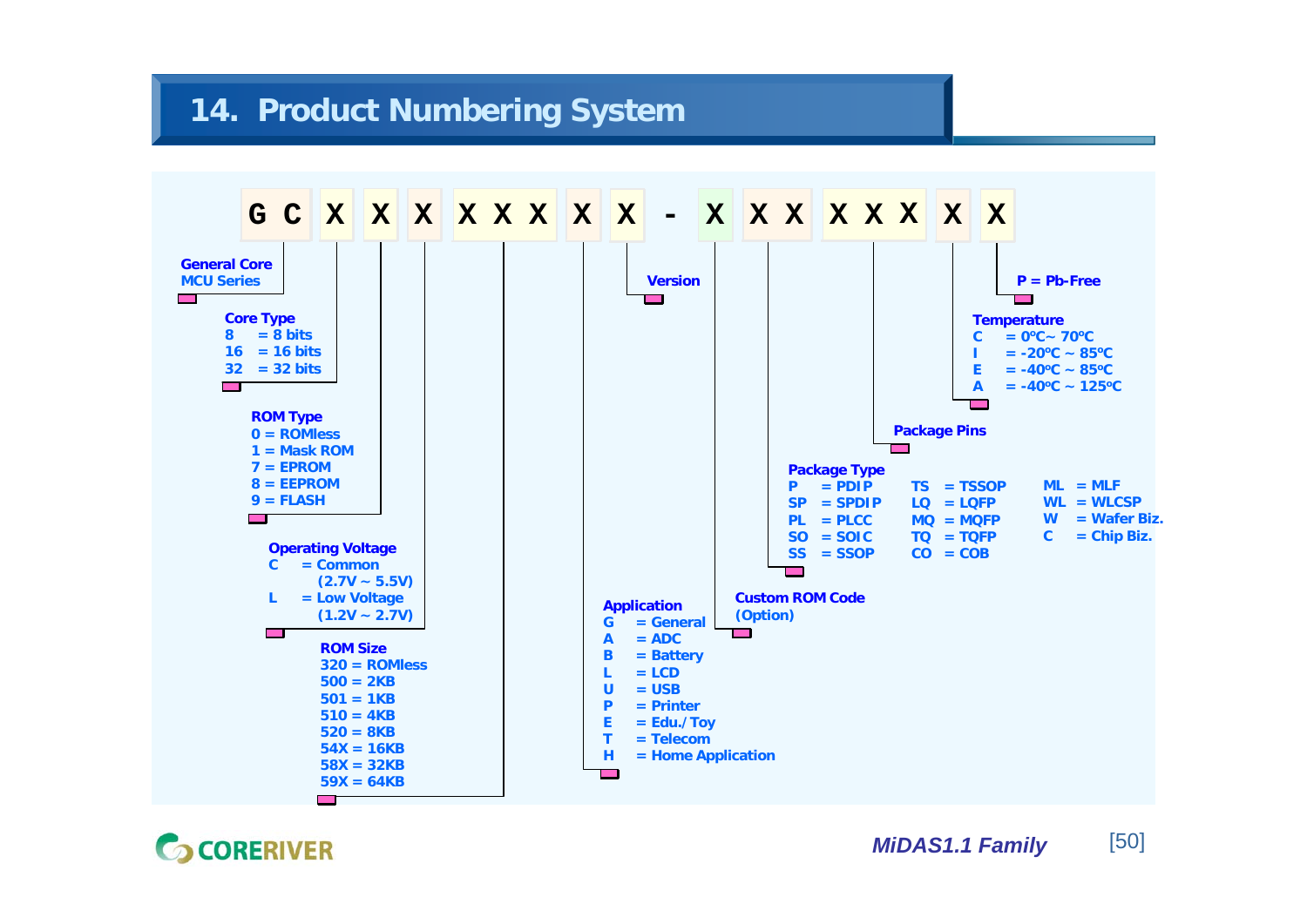

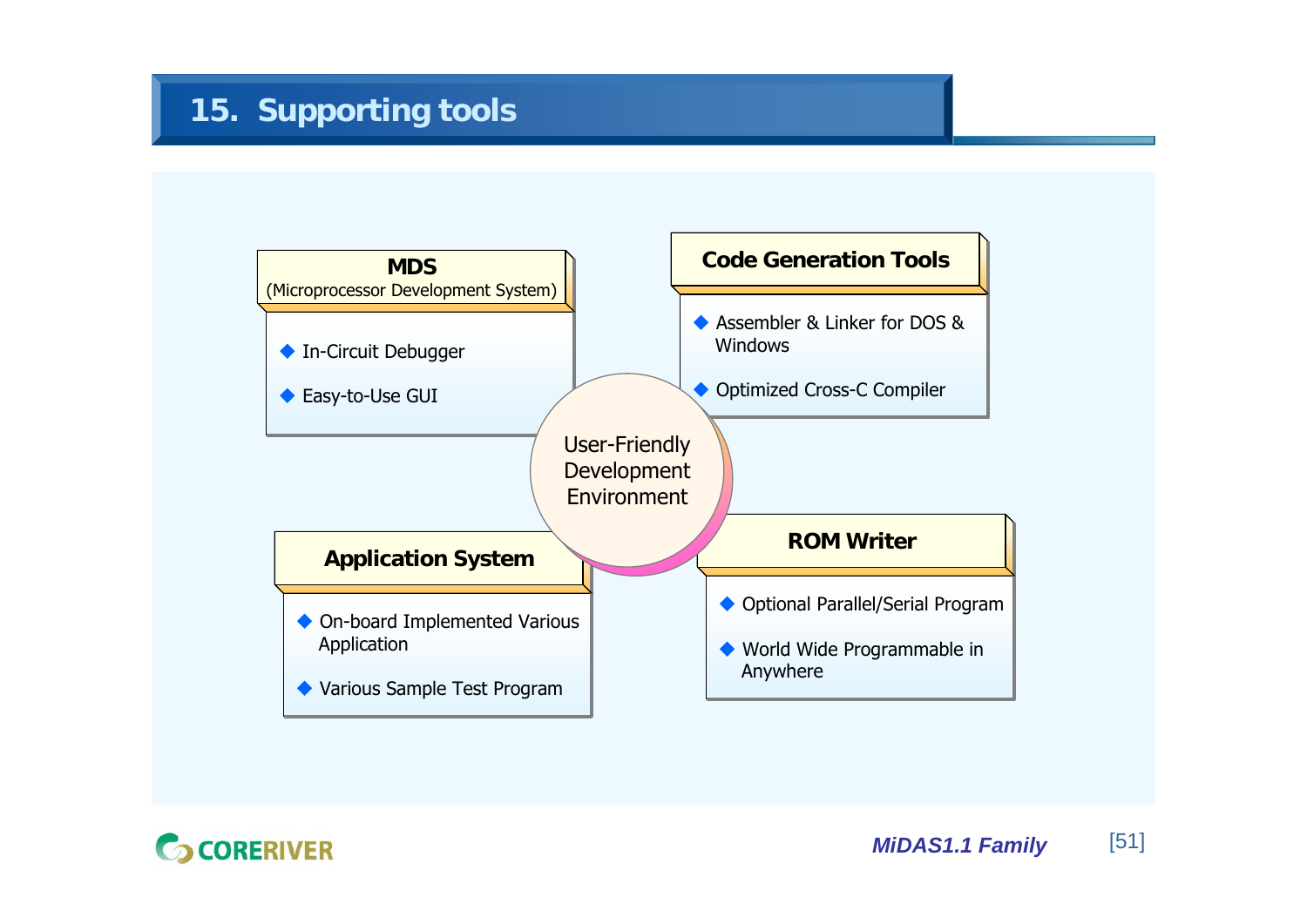#### ◆ Note on Instruction Set and Addressing Modes

| <b>Notation</b> | <b>Descriptions</b>                                                                                                                                                               |
|-----------------|-----------------------------------------------------------------------------------------------------------------------------------------------------------------------------------|
| Rn              | Register R0 $\sim$ R7 of the currently selected Register Bank (RB0 $\sim$ RB3).                                                                                                   |
| direct          | The address of 8-bit internal data location.<br>This could be an IRAM location (0x00 $\sim$ 0x7F; 128 bytes) or a SFR (0x80 $\sim$ 0xFF).                                         |
| @Ri             | 8-bit IRAM location (0x00 $\sim$ 0xFF; 256 bytes) addressed indirectly through register R0 or R1.                                                                                 |
| #data           | 8-bit constant included in instruction.                                                                                                                                           |
| #data16         | 16-bit constant included in instruction.                                                                                                                                          |
| addr16          | 16-bit destination address.<br>Used by LCALL & LJMP. The branch can be anywhere within the 64kbytes program memory address<br>space. (MiDAS1.1 Family: 4kbytes program memory)    |
| addr11          | 11-bit destination address.<br>Used by ACALL & AJMP. The branch will be within the same 2kbytes page of program memory as the<br>first byte of the following instruction.         |
| rel             | Signed (2's complement number) 8-bit offset byte.<br>Used by $sJMP$ and all conditional jumps. Range is -128 to +127 byte relative to first byte of the<br>following instruction. |
| bit             | Direct addressed bit n IRAM of SFR.                                                                                                                                               |

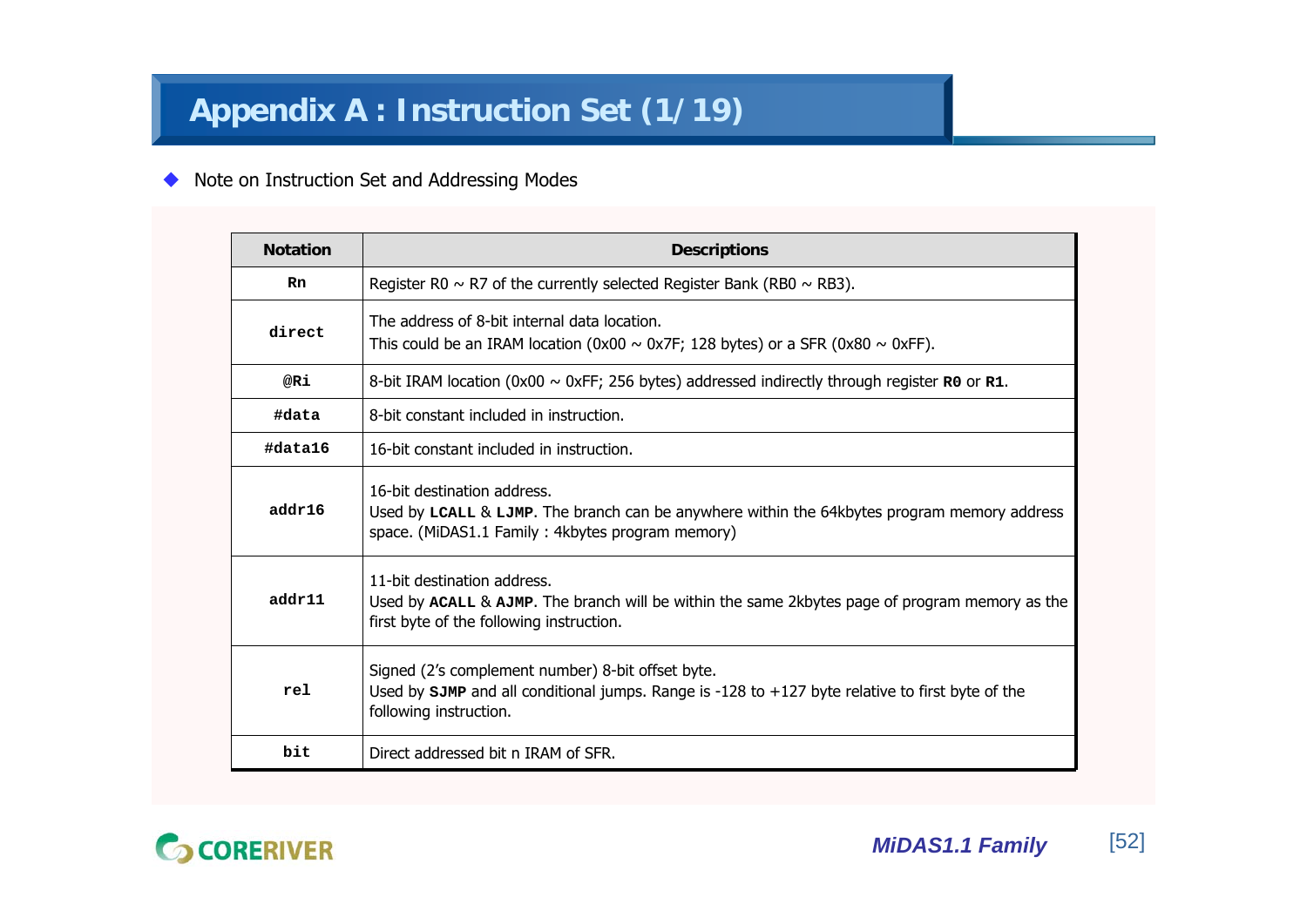# **Appendix A : Instruction Set (2/19)**

| A, <src-byte><br/><b>ADD</b></src-byte>           | 1 Machine Cycle = $4$ Clocks                       |
|---------------------------------------------------|----------------------------------------------------|
| <b>Add</b>                                        |                                                    |
| ADD<br>A, Rn                                      | Encoding:<br>HEX: 28h, #bytes: 1, Cycles: 1        |
| <b>Operation:</b> (A) $\leftarrow$ (A) + (Rn)     | 0 0 1 0 1 r r r                                    |
| A, @Ri<br>ADD                                     | <b>Encoding:</b><br>HEX: 26h, #bytes: 1, Cycles: 1 |
| <b>Operation:</b> (A) $\leftarrow$ (A) + ((Ri))   | 0 0 1 0 0 1 1 1 1                                  |
| A, direct<br>ADD                                  | HEX: 25h, #bytes: 2, Cycles: 2<br><b>Encoding:</b> |
| <b>Operation:</b> (A) $\leftarrow$ (A) + (direct) | 0 0 1 0 0 1<br>0 1 <br>direct addr                 |
| A, #date<br>ADD                                   | HEX: 24h, #bytes: 2, Cycles: 2<br><b>Encoding:</b> |
| <b>Operation:</b> (A) $\leftarrow$ (A) + data     | 0 0 <br>0 0 1 0 0 1 <br>immediate data             |

## **ADDC A, <src-byte>**

## **Add with Carry**

| ADDC                                                         | HEX: 38h, #bytes: 1, Cycles: 1     |
|--------------------------------------------------------------|------------------------------------|
| A, Rn                                                        | <b>Encoding:</b>                   |
| <b>Operation:</b> (A) $\leftarrow$ (A) + (C) + (Rn)          | $0 0 1 1 1 \mathbf{r} \mathbf{r} $ |
| A, @Ri                                                       | HEX: 36h, #bytes: 1, Cycles: 1     |
| ADDC                                                         | Encoding:                          |
| Operation: $(A)$ $\leftarrow (A) + (C) + ((Ri))$             | 0 0 1 1 0 1 1 1 1                  |
| A, direct                                                    | HEX: 35h, #bytes: 2, Cycles: 2     |
| <b>ADDC</b>                                                  | Encoding:                          |
| <b>Operation:</b> (A) $\leftarrow$ (A) + (C) + (direct)      | 0 0 1 1 0 1 0 1 <br>direct addr    |
| <b>ADDC</b>                                                  | HEX: 34h, #bytes: 2, Cycles: 2     |
| A, #date                                                     | Encoding:                          |
| $(A)$ $\leftarrow$ $(A)$ + $(C)$ + data<br><b>Operation:</b> | $0 0 1 1 0 1 0 0 $ immediate data  |

# **G** CORERIVER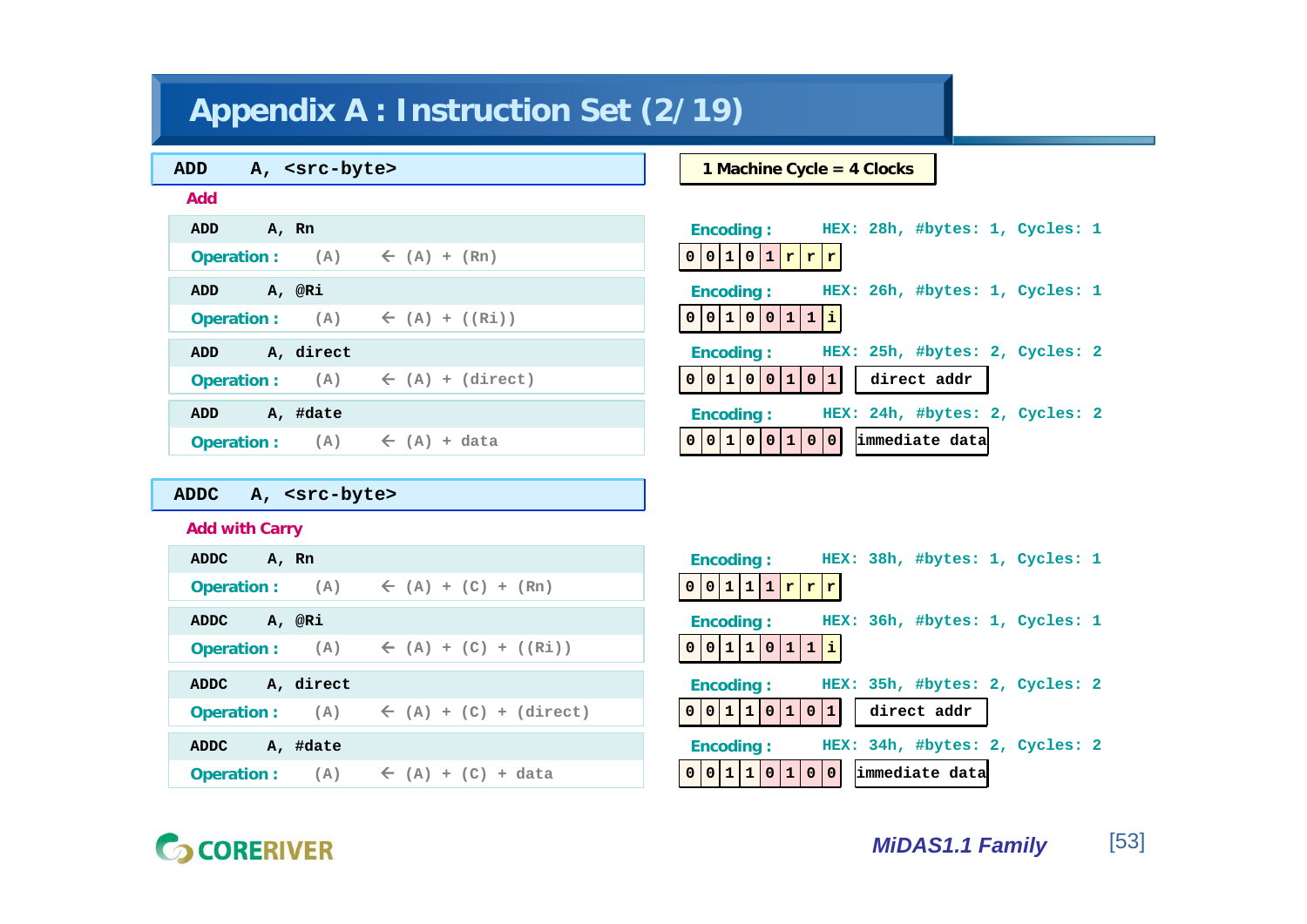# **Appendix A : Instruction Set (3/19)**

**GCORERIVER** 

| <b>SUBB</b><br>A, <src-byte></src-byte>                    |                                                    |
|------------------------------------------------------------|----------------------------------------------------|
| <b>Subtract with Borrow</b>                                |                                                    |
| <b>SUBB</b><br>A, Rn                                       | <b>Encoding:</b><br>HEX: 98h, #bytes: 1, Cycles: 1 |
| <b>Operation:</b> (A) $\leftarrow$ (A) - (C) - (Rn)        | 1 0 0 1 1 r r r                                    |
| A, @Ri<br><b>SUBB</b>                                      | <b>Encoding:</b><br>HEX: 96h, #bytes: 1, Cycles: 1 |
| <b>Operation:</b> (A) $\leftarrow$ (A) - (C) - ((Ri))      | 1 0 0 1 0 1 1 1 1                                  |
| A, direct<br><b>SUBB</b>                                   | <b>Encoding:</b><br>HEX: 95h, #bytes: 2, Cycles: 2 |
| $\leftarrow$ (A) - (C) - (direct)<br><b>Operation:</b> (A) | 1 0 0 1 0 1 0 1 <br>direct addr                    |
| A, #date<br><b>SUBB</b>                                    | <b>Encoding:</b><br>HEX: 94h, #bytes: 2, Cycles: 2 |
| <b>Operation:</b> (A) $\leftarrow$ (A) - (C) - data        | 1 0 0 1 0 1 0 0 <br>immediate data                 |
| <byte><br/><b>INC</b></byte>                               |                                                    |
| <b>Increment</b>                                           |                                                    |
| <b>INC</b><br>$\mathbf{A}$                                 | <b>Encoding:</b><br>HEX: 04h, #bytes: 1, Cycles: 1 |
| Operation: $(A)$ $\leftarrow (A) + 1$                      | 0 0 0 0 0 1 0 0                                    |
|                                                            |                                                    |
| <b>INC</b><br><b>Rn</b>                                    | <b>Encoding:</b><br>HEX: 08h, #bytes: 1, Cycles: 1 |
| <b>Operation:</b> (Rn)<br>$\leftarrow$ (Rn) + 1            | 0 0 0 0 1 r r r                                    |
| @Ri<br><b>INC</b>                                          | <b>Encoding:</b><br>HEX: 06h, #bytes: 1, Cycles: 1 |
| Operation: $((Ri)) \leftarrow ((Ri)) + 1$                  | 0 0 0 0 1 1 1 1                                    |
| direct<br><b>INC</b>                                       | HEX: 05h, #bytes: 2, Cycles: 2<br><b>Encoding:</b> |
| <b>Operation:</b> (direct) $\leftarrow$ (direct) + 1       | 0 0 0 0 0 1 0 1 <br>direct addr                    |
|                                                            |                                                    |
| <b>INC</b><br><b>DPTR</b>                                  | <b>Encoding:</b><br>HEX: A3h, #bytes: 1, Cycles: 1 |

*MiDAS1.1 Family* [54]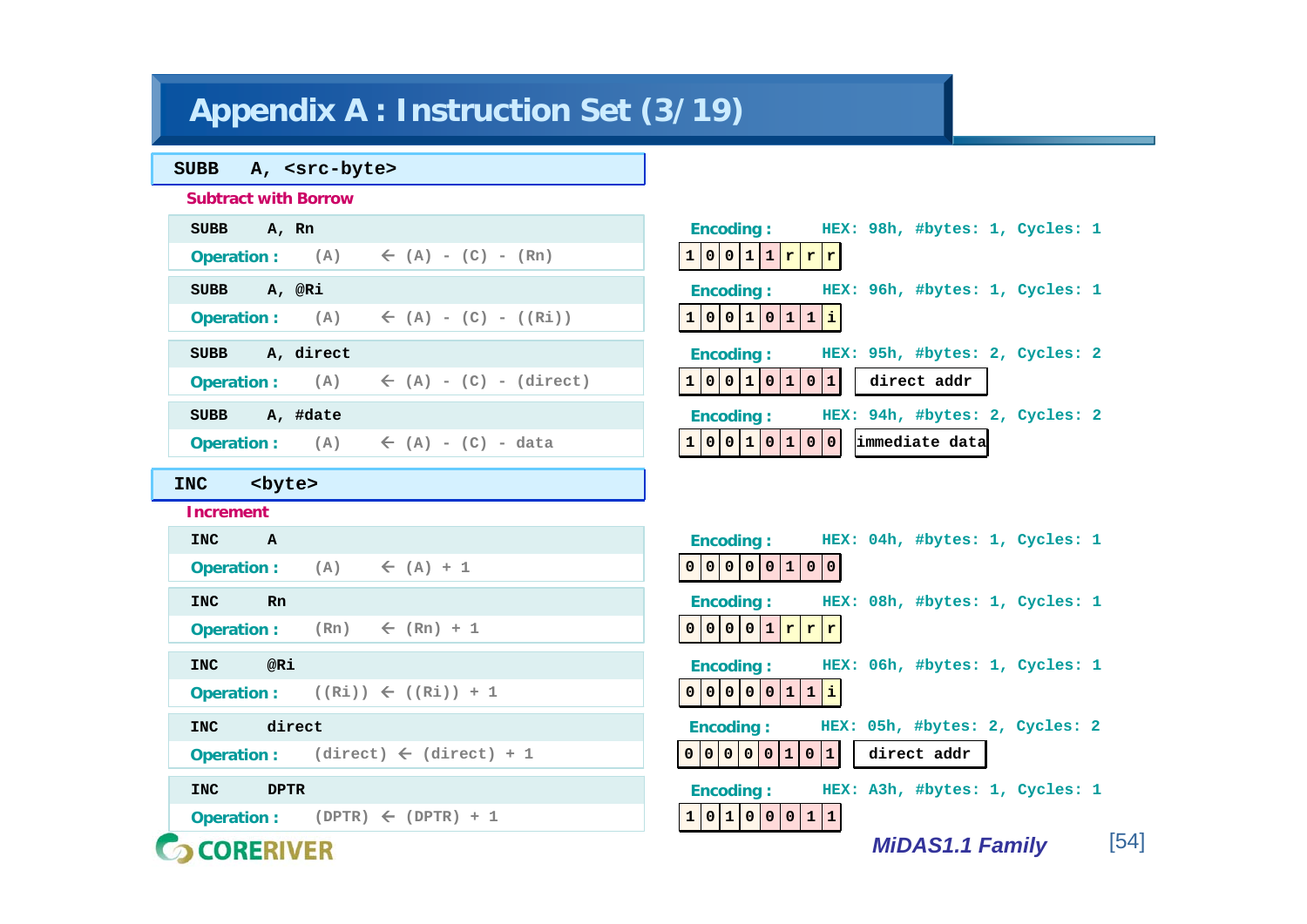# **Appendix A : Instruction Set (4/19)**

Å **(direct) - 1**

| <b>DEC</b><br><byte></byte>                         |                                                    |
|-----------------------------------------------------|----------------------------------------------------|
| <b>Decrement</b>                                    |                                                    |
| <b>DEC</b><br>A                                     | <b>Encoding:</b><br>HEX: 14h, #bytes: 1, Cycles: 1 |
| $(A) \left( A \right) - 1$<br><b>Operation:</b>     | 0 0 0 1 0 1 0 0                                    |
| <b>DEC</b><br>Rn                                    | <b>Encoding:</b><br>HEX: 18h, #bytes: 1, Cycles: 1 |
| $(Rn) \leftarrow (Rn) - 1$<br><b>Operation:</b>     | 0 0 0 1 1 r r r                                    |
| @Ri<br><b>DEC</b>                                   | HEX: 16h, #bytes: 1, Cycles: 1<br><b>Encoding:</b> |
| $((Ri)) \leftarrow ((Ri)) - 1$<br><b>Operation:</b> | 0 0 0 1 0 1 1 1 1                                  |
| direct<br><b>DEC</b>                                | HEX: 15h, #bytes: 1, Cycles: 1<br><b>Encoding:</b> |

| <b>MUL</b><br>AB  |                                                                  |                                                                            |
|-------------------|------------------------------------------------------------------|----------------------------------------------------------------------------|
| <b>Multiply</b>   |                                                                  |                                                                            |
| <b>Operation:</b> | (A) <sub>7-0</sub> $\leftarrow$ (A) x (B)<br>(B) <sub>15-8</sub> | HEX: A4h, #bytes: 1, Cycles: 3<br><b>Encoding:</b><br> 0 1 0 0 1 0 0 <br>1 |
| DIV<br><b>AB</b>  |                                                                  |                                                                            |
| <b>Divide</b>     |                                                                  |                                                                            |
| <b>Operation:</b> | (A) <sub>15-8</sub> $\leftarrow$ (A) / (B)<br>(B) <sub>7-0</sub> | HEX: 84h, #bytes: 1, Cycles: 3<br><b>Encoding:</b><br>100000100100         |

**0 0 1 0 1 10 0**

**direct addr**

**G** CORERIVER

**Operation :**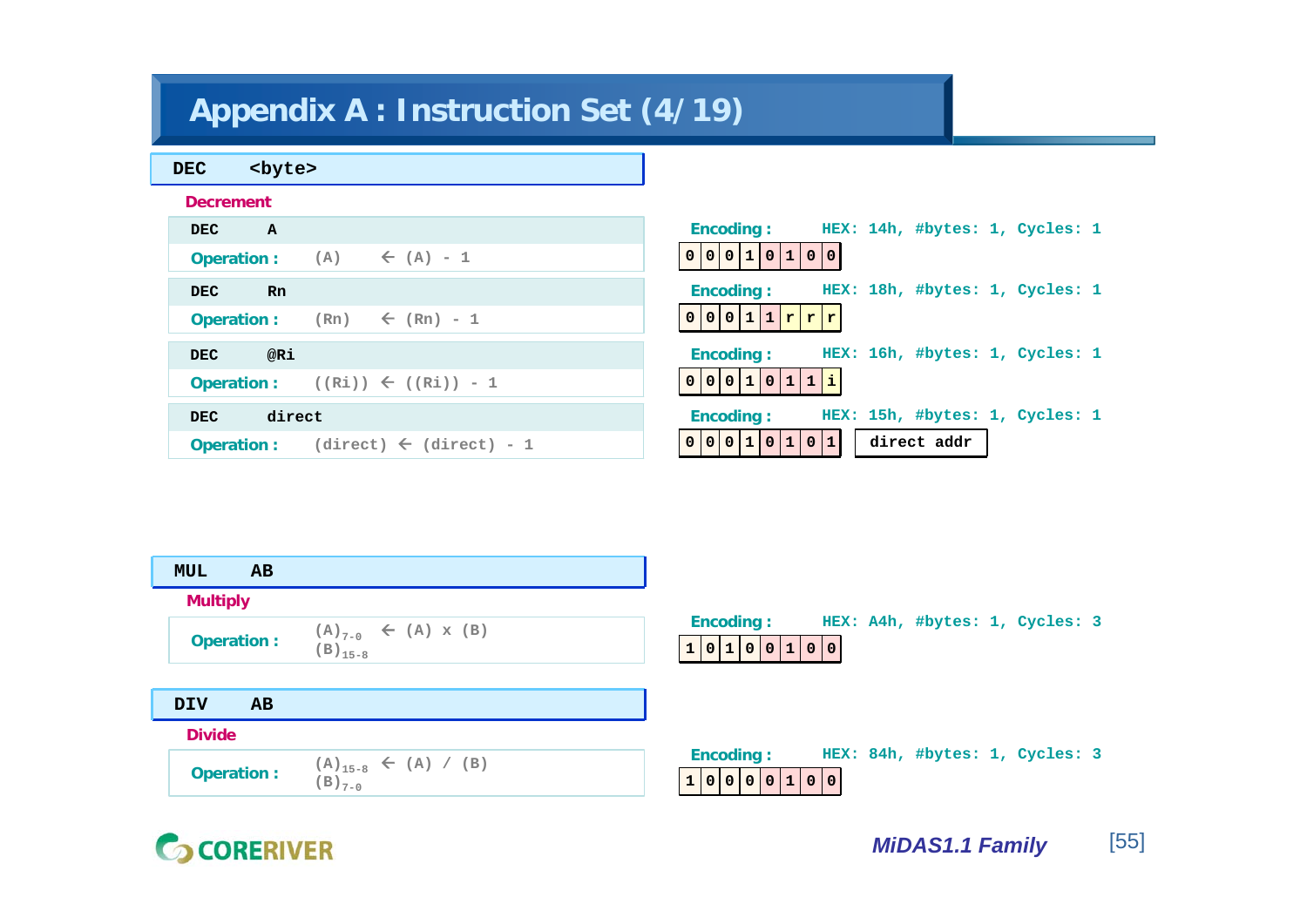# **Appendix A : Instruction Set (5/19)**

#### **DA A**

#### **Decimal-adjust Accumulator for Addition**

**Operation :**

**IF [[(A3-0)>9]**  ∨ **[(AC)=1]] THEN**  $(A_{3-0}) \leftarrow (A_{3-0})+6$ **IF [[(A7-4)>9]**  ∨ **[(C)=1]] THEN**  $(A_{7-4}) \leftarrow (A_{7-4})+6$ 

### **Encoding : HEX: D4h, #bytes: 1, Cycles: 1**



### **ANL <dest-byte>, <src-byte>**

#### **Logical AND for byte variables**

| ANL A, Rn     |                                                      |                                                                |
|---------------|------------------------------------------------------|----------------------------------------------------------------|
|               | <b>Operation:</b> (A) $\leftarrow$ (A) $\wedge$ (Rn) |                                                                |
| ANL A, @Ri    |                                                      |                                                                |
|               |                                                      | <b>Operation:</b> (A) $\leftarrow$ (A) $\wedge$ ((Ri))         |
| ANL A, direct |                                                      |                                                                |
|               |                                                      | <b>Operation:</b> (A) $\leftarrow$ (A) $\wedge$ (direct)       |
| ANL A, #date  |                                                      |                                                                |
|               | <b>Operation:</b> (A) $\leftarrow$ (A) $\land$ data  |                                                                |
| ANL direct, A |                                                      |                                                                |
|               |                                                      | <b>Operation:</b> (direct) $\leftarrow$ (direct) $\wedge$ (A)  |
|               | ANL direct, #data                                    |                                                                |
|               |                                                      | <b>Operation:</b> (direct) $\leftarrow$ (direct) $\wedge$ data |

| <b>Encoding:</b>                         |              |                              |                |                | HEX: 58h, #bytes: 1, Cycles: 1 |  |
|------------------------------------------|--------------|------------------------------|----------------|----------------|--------------------------------|--|
| $\mathbf{1}$<br>0<br>0                   | $\mathbf{1}$ | r r r                        |                |                |                                |  |
| Encoding :                               |              |                              |                |                | HEX: 56h, #bytes: 1, Cycles: 1 |  |
| 1 <sub>1</sub><br>$\mathbf{0}$<br>0<br>1 | $\mathbf 0$  | $\mathbf{1}$<br>$\mathbf{1}$ | E.             |                |                                |  |
| Encoding:                                |              |                              |                |                | HEX: 55h, #bytes: 2, Cycles: 2 |  |
| 11<br>1<br>l 0<br>0                      | $\mathbf 0$  | $\mathbf 0$<br>$\mathbf{1}$  | 1 <sub>1</sub> | direct addr    |                                |  |
| Encoding:                                |              |                              |                |                | HEX: 54h, #bytes: 2, Cycles: 2 |  |
| $\mathbf{1}$<br>1<br>$\mathbf 0$<br>0    | l 0          | $\mathbf{1}$<br>$\mathbf 0$  | 10 I           | immediate data |                                |  |
| <b>Encoding:</b>                         |              |                              |                |                | HEX: 52h, #bytes: 2, Cycles: 2 |  |
| $\mathbf{1}$<br>1<br>0<br>0              | $\mathbf 0$  | 1<br>$\mathbf 0$             | $\overline{0}$ | direct addr    |                                |  |
| <b>Encoding:</b>                         |              |                              |                |                | HEX: 53h, #bytes: 3, Cycles: 3 |  |
| $\mathbf{1}$<br>0                        | $\mathbf 0$  | 1                            | 1 <sup>1</sup> |                | direct addr llimmediate data   |  |

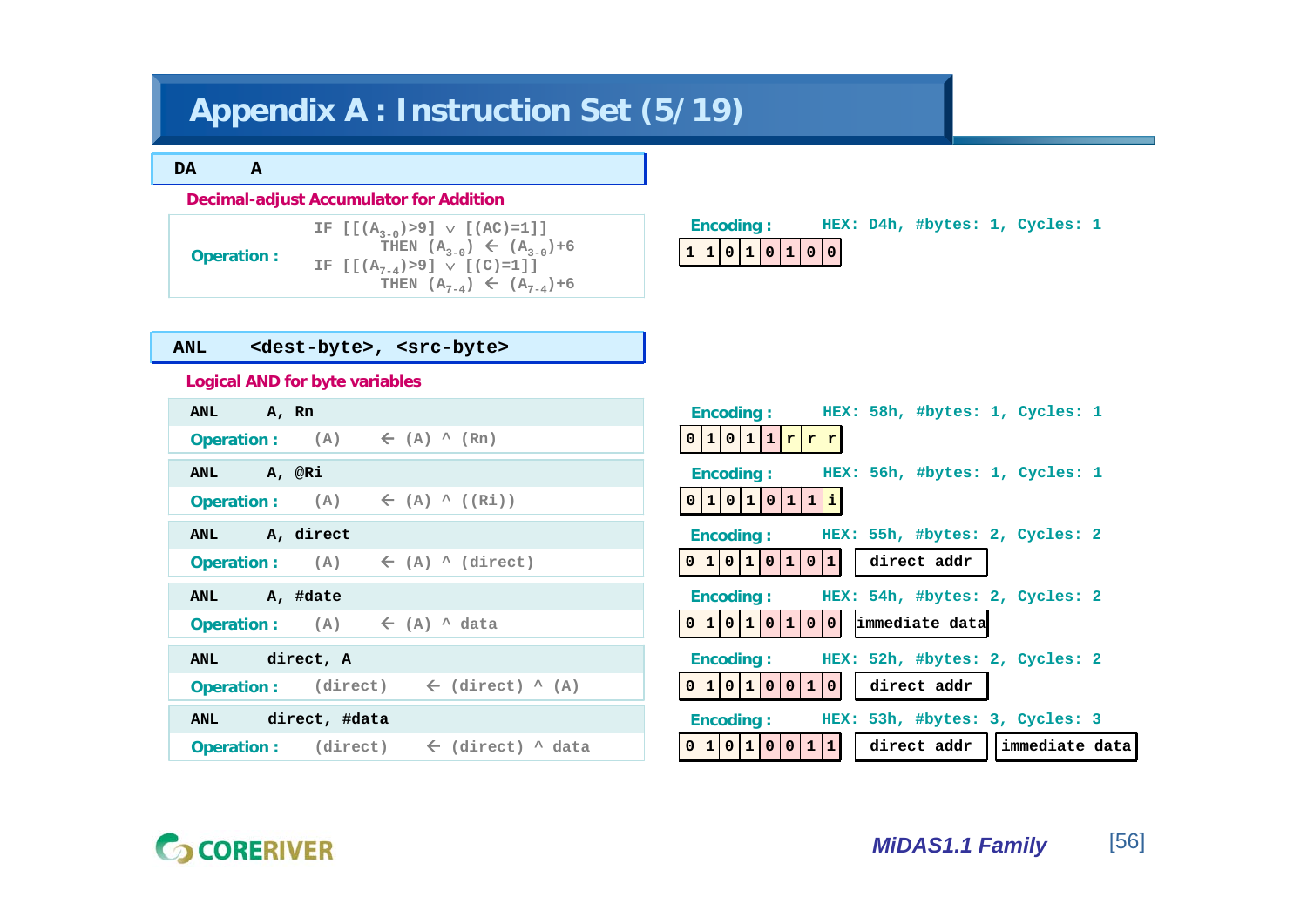# **Appendix A : Instruction Set (6/19)**

| <b>ANL</b> |  | $C,$ <src-bit></src-bit> |
|------------|--|--------------------------|
|------------|--|--------------------------|

#### **Logical AND for bit variables**

| C, bit  |                                                                  |
|---------|------------------------------------------------------------------|
|         | Operation: $(C)$ $\leftarrow$ $(C)$ $\wedge$ $(bit)$             |
|         |                                                                  |
| C, /bit |                                                                  |
|         | <b>Operation:</b> $(C)$ $\leftarrow$ $(C)$ $\sim$ $(\text{bit})$ |
|         |                                                                  |

|  |  | <b>Encoding:</b> |  |                 |  | HEX: 82h, #bytes: 2, Cycles: 2 |  |  |
|--|--|------------------|--|-----------------|--|--------------------------------|--|--|
|  |  |                  |  | 1 0 0 0 0 0 1 0 |  | bit addr                       |  |  |
|  |  | <b>Encoding:</b> |  |                 |  | HEX: BOh, #bytes: 2, Cycles: 2 |  |  |
|  |  |                  |  | 1 0 1 1 0 0 0 0 |  | bit addr                       |  |  |

## **ORL <dest-byte>, <src-byte>**

### **Logical OR for byte variables**

| A, Rn                                                              | HEX: 48h, #bytes: 1, Cycles: 1                       |
|--------------------------------------------------------------------|------------------------------------------------------|
| ORL                                                                | <b>Encoding:</b>                                     |
| $(A) \leftarrow (A) \vee (Rn)$<br><b>Operation:</b>                | 0 1 0 0 1 r r r                                      |
| A, @Ri                                                             | HEX: 46h, #bytes: 1, Cycles: 1                       |
| ORL                                                                | <b>Encoding:</b>                                     |
| $(A) \leftarrow (A) \vee ((Ri))$<br><b>Operation:</b>              | 100011<br>1 i <br>$\overline{0}$                     |
| A, direct                                                          | <b>Encoding:</b>                                     |
| ORL                                                                | HEX: 45h, #bytes: 2, Cycles: 2                       |
| $(A) \leftarrow (A) \vee (direct)$<br><b>Operation:</b>            | 0 1 0 0 0 1 <br>direct addr<br>0 1                   |
| A, #date                                                           | HEX: 44h, #bytes: 2, Cycles: 2                       |
| ORL                                                                | <b>Encoding:</b>                                     |
| $(A)$ $\leftarrow$ $(A)$ $\vee$ data<br><b>Operation:</b>          | immediate data<br>0 1 0 0 0 1 <br>0 0                |
| direct, A                                                          | HEX: 42h, #bytes: 2, Cycles: 2                       |
| ORL                                                                | <b>Encoding:</b>                                     |
| (direct)                                                           | 0 1 0 0 0 0                                          |
| $\leftarrow$ (direct) $\vee$ (A)                                   | direct addr                                          |
| <b>Operation:</b>                                                  | 1 0                                                  |
| direct, #data                                                      | HEX: 43h, #bytes: 3, Cycles: 3                       |
| ORL                                                                | <b>Encoding:</b>                                     |
| (direct)<br>$\leftarrow$ (direct) $\vee$ data<br><b>Operation:</b> | 0 1 0 0 0 0<br>immediate data<br>1 1 <br>direct addr |

# **G** CORERIVER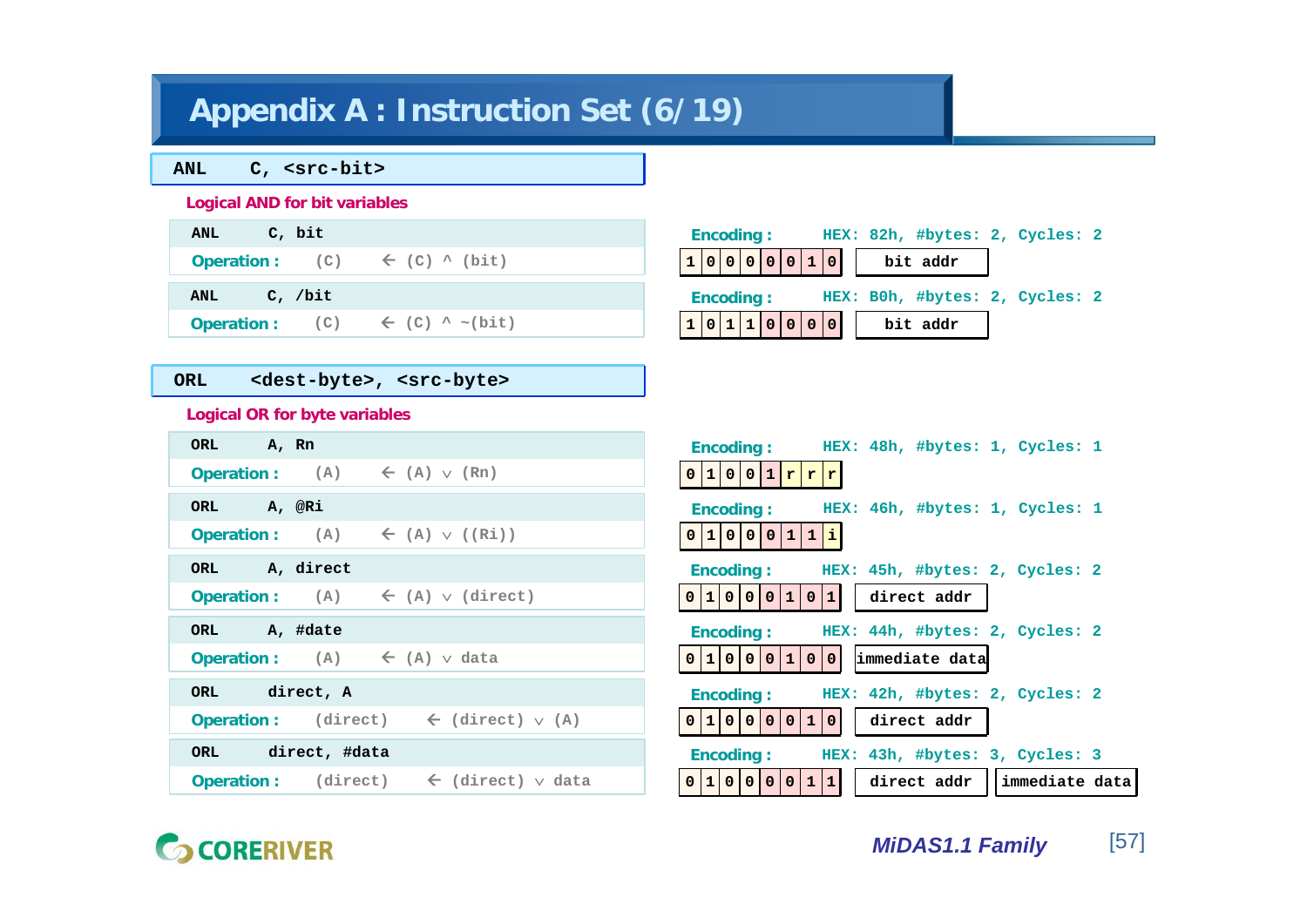# **Appendix A : Instruction Set (7/19)**

**ORL C, <src-byte>**

#### **Logical OR for byte variables**

| C, bit<br>ORL                                        |  |
|------------------------------------------------------|--|
| <b>Operation:</b> $(C) \leftarrow (C) \vee (bit)$    |  |
| C, /bit<br>ORL                                       |  |
| <b>Operation:</b> (C) $\leftarrow$ (C) $\vee$ ~(bit) |  |

### **XRL <dest-byte>, <src-byte>**

### **Logical Exclusive-OR for byte variables**

| A, Rn                                                                    | HEX: 68h, #bytes: 1, Cycles: 1                        |
|--------------------------------------------------------------------------|-------------------------------------------------------|
| XRL                                                                      | <b>Encoding:</b>                                      |
| $(A) \leftarrow (A) \oplus (Rn)$                                         | $0 1 1 0 1 $ r                                        |
| <b>Operation:</b>                                                        | r r                                                   |
| A, @Ri                                                                   | HEX: 66h, #bytes: 1, Cycles: 1                        |
| XRL                                                                      | <b>Encoding:</b>                                      |
| $\leftarrow$ (A) $\oplus$ ((Ri))<br>(A)<br><b>Operation:</b>             | 0 1 1 0 0 1<br>1 i                                    |
| A, direct                                                                | <b>Encoding:</b>                                      |
| XRL                                                                      | HEX: 65h, #bytes: 2, Cycles: 2                        |
| $(A)$ $\leftarrow$ $(A)$ $\oplus$ $(\text{direct})$<br><b>Operation:</b> | 1 <br>0 1 1 0 0 <br>direct addr<br>0 1                |
| A, #date                                                                 | HEX: 64h, #bytes: 2, Cycles: 2                        |
| XRL                                                                      | <b>Encoding:</b>                                      |
| <b>Operation:</b> (A) $\leftarrow$ (A) $\oplus$ data                     | 0 1 1 0 0 1 <br>immediate data<br>0 0                 |
| direct, A                                                                | HEX: 62h, #bytes: 2, Cycles: 2                        |
| XRL                                                                      | <b>Encoding:</b>                                      |
| (direct) $\leftarrow$ (direct) $\oplus$ (A)                              | 0 1 1 0 0 0 1 0                                       |
| <b>Operation:</b>                                                        | direct addr                                           |
| direct, #data                                                            | HEX: 63h, #bytes: 3, Cycles: 3                        |
| XRL                                                                      | <b>Encoding:</b>                                      |
| (direct) $\leftarrow$ (direct) $\oplus$ data<br><b>Operation:</b>        | 0 1 1 0 0 <br>$0111$<br>direct addr<br>immediate Data |

# **GCORERIVER**

**Encoding : HEX: 72h, #bytes: 2, Cycles: 2**

**HEX: A0h, #bytes: 2, Cycles: 2**

**0 1 1 1 0 0 1 0 bit addr**

**0 1 0 0 0 0 bit addr 1 0**

**Encoding :**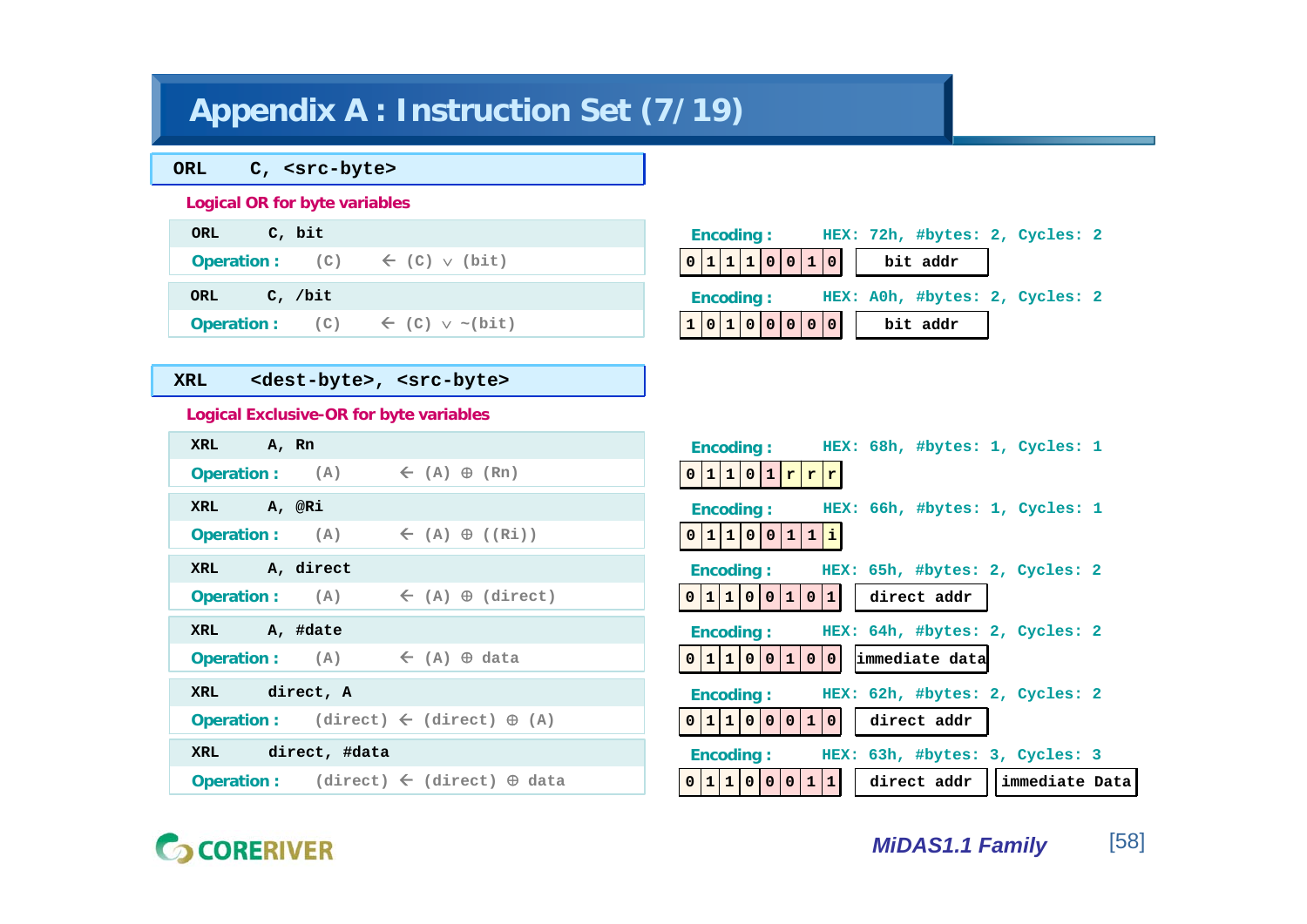# **Appendix A : Instruction Set (8/19)**

| <b>CLR</b><br>$\mathbf{A}$                         |                                                    |
|----------------------------------------------------|----------------------------------------------------|
| <b>Clear Accumulator</b>                           | <b>Encoding:</b><br>HEX: E4h, #bytes: 1, Cycles: 1 |
| $\leftarrow$ 0<br><b>Operation:</b> (A)            | 1 1 1 0 0 1 0 0                                    |
|                                                    |                                                    |
| $<$ bit $>$<br><b>CLR</b>                          |                                                    |
| <b>Clear bit</b>                                   |                                                    |
| $\mathbf C$<br>CLR                                 | <b>Encoding:</b><br>HEX: C3h, #bytes: 1, Cycles: 1 |
| $\leftarrow$ 0<br><b>Operation:</b><br>(C)         | 1 1 0 0 0 0 1 1                                    |
| bit<br><b>CLR</b>                                  | <b>Encoding:</b><br>HEX: C2h, #bytes: 2, Cycles: 2 |
| $(bit) \leftarrow 0$<br><b>Operation:</b>          | 1 1 0 0 0 0 1 0 <br>bit addr                       |
|                                                    |                                                    |
| <b>CPL</b><br>$\mathbf{A}$                         |                                                    |
| <b>Complement Accumulator</b>                      | <b>Encoding:</b><br>HEX: F4h, #bytes: 1, Cycles: 1 |
| <b>Operation:</b> (A)<br>$\leftarrow \sim (A)$     | 1 1 1 1 0 1 0 0                                    |
|                                                    |                                                    |
| $<$ bit $>$<br><b>CPL</b>                          |                                                    |
| <b>Complement bit</b>                              |                                                    |
| <b>CPL</b><br>$\mathbf{C}$                         | <b>Encoding:</b><br>HEX: B3h, #bytes: 1, Cycles: 1 |
| (C)<br>$\leftarrow$ ~(C)<br><b>Operation:</b>      | 1 0 1 1 0 0 1 1                                    |
| bit<br>CPL                                         | <b>Encoding:</b><br>HEX: B2h, #bytes: 2, Cycles: 2 |
| $(bit) \leftarrow \sim (bit)$<br><b>Operation:</b> | 1 0 1 1 0 0 1 0 <br>bit addr                       |

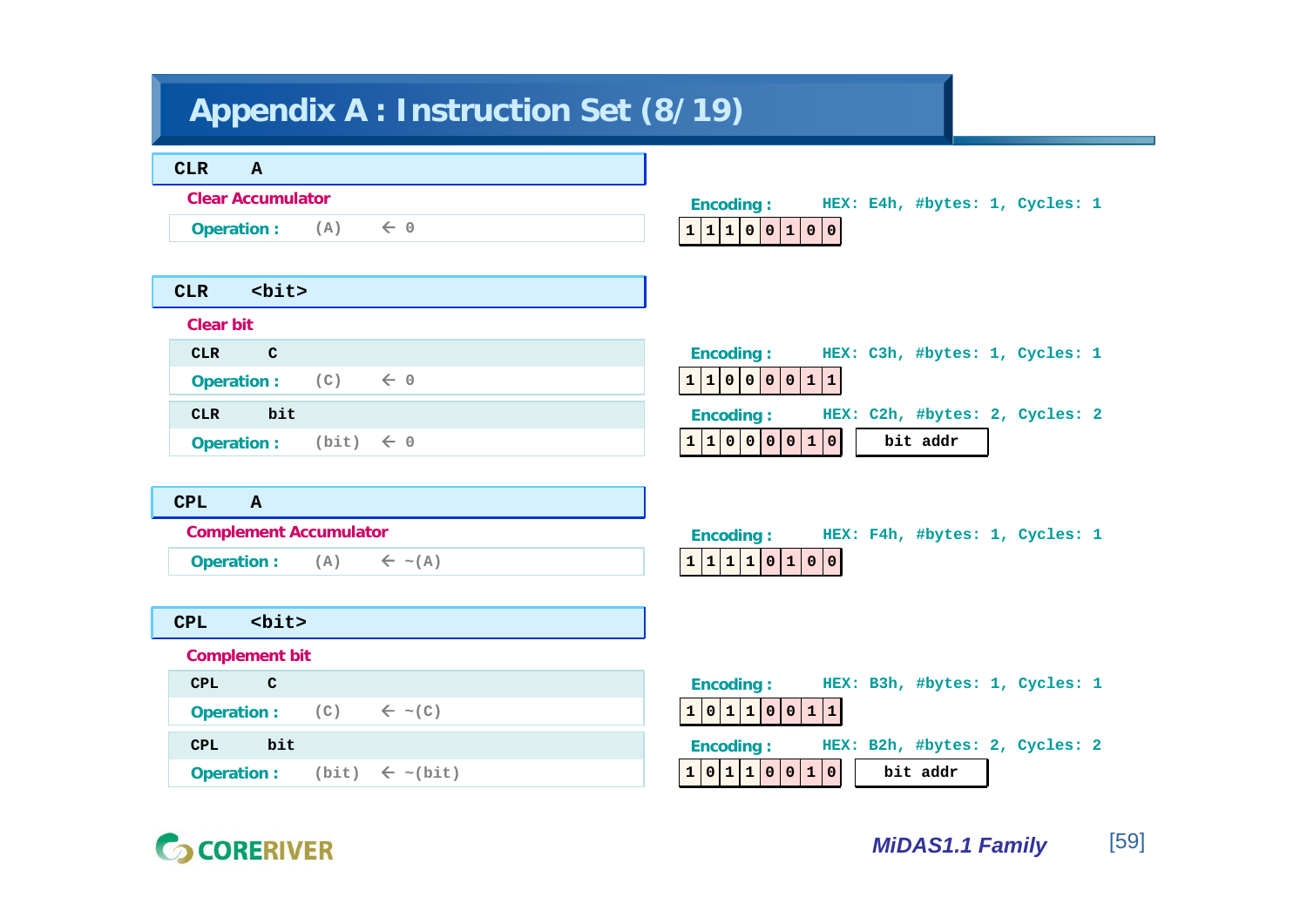## **Appendix A : Instruction Set (9/19)**



# **CORERIVER**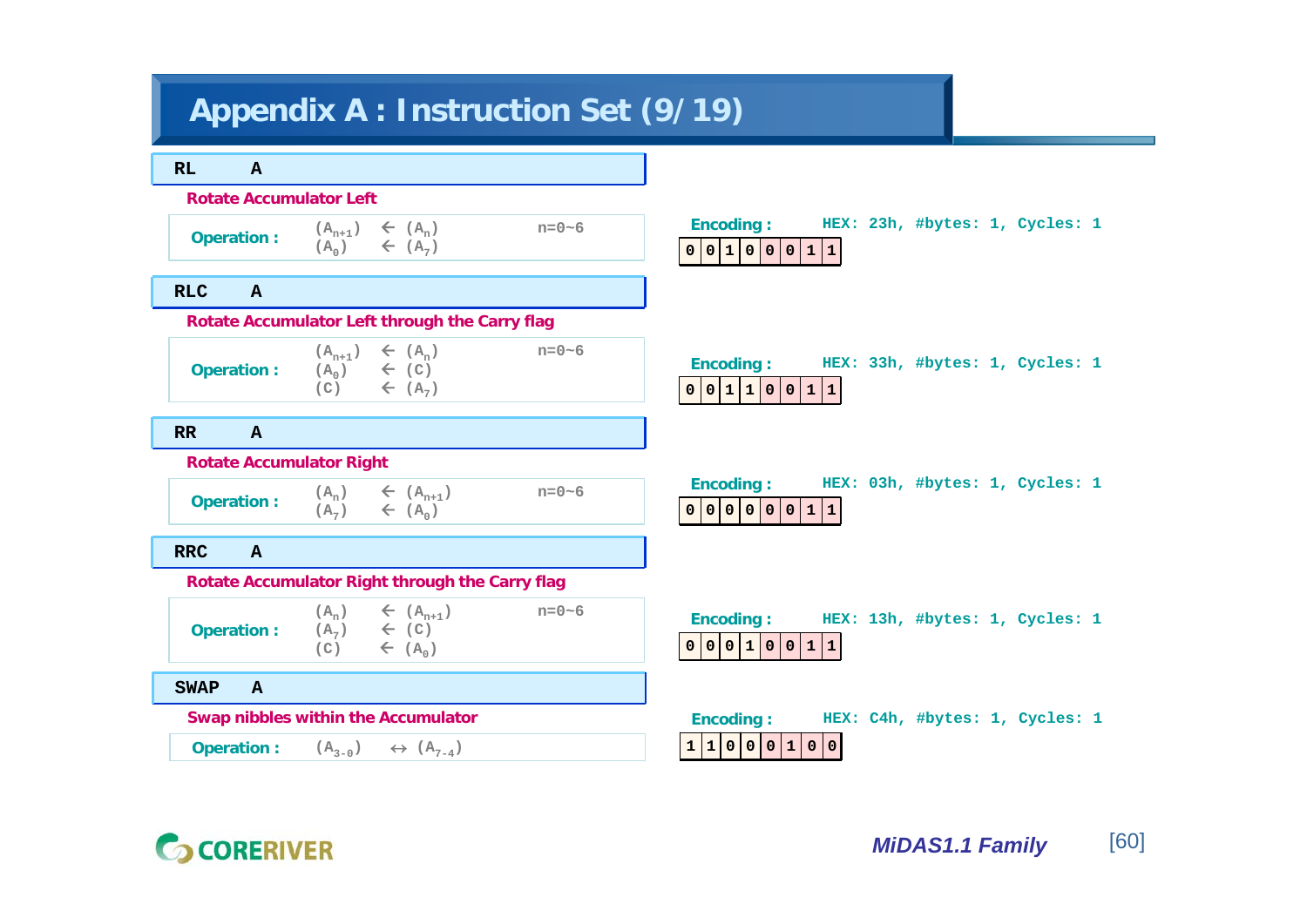# **Appendix A : Instruction Set (10/19)**

## **MOV <dest-byte>, <src-byte>**

**Move byte variable**

| MOV A, Rn                                                                | Encoding: HEX: E8h, #bytes: 1, Cycles: 1           |
|--------------------------------------------------------------------------|----------------------------------------------------|
| <b>Operation:</b> $(A)$ $\leftarrow$ $(Rn)$                              | 1 1 1 0 1 r r r                                    |
| MOV A, @Ri                                                               | Encoding: HEX: E6h, #bytes: 1, Cycles: 1           |
| <b>Operation:</b> $(A)$ $\left(\begin{array}{ccc} Ri \end{array}\right)$ | 1 1 1 0 0 1 1 1                                    |
| MOV A, direct                                                            | Encoding: HEX: E5h, #bytes: 2, Cycles: 2           |
| <b>Operation:</b> $(A)$ $\leftarrow$ (direct)                            | 1 1 1 0 0 1 0 1 <br>direct addr                    |
| MOV A, #date                                                             | Encoding: HEX: 74h, #bytes: 2, Cycles: 2           |
| Operation: $(A)$ $\leftarrow$ data                                       | $0 1 1 1 0 1 0 0 $ immediate data                  |
| MOV Rn, A                                                                | Encoding: HEX: F8h, #bytes: 1, Cycles: 1           |
| <b>Operation:</b> $(Rn)$ $\leftarrow (A)$                                | 1 1 1 1 1 r r r                                    |
| MOV Rn, direct                                                           | Encoding: HEX: A8h, #bytes: 2, Cycles: 2           |
| <b>Operation:</b> $(Rn)$ $\leftarrow$ (direct)                           | $1 0 1 0 1 r r r $ direct addr                     |
| MOV Rn, #date                                                            | Encoding: HEX: 78h, #bytes: 2, Cycles: 2           |
| <b>Operation:</b> $(Rn)$ $\leftarrow$ data                               | $0 1 1 1 1 r r r $ immediate data                  |
| MOV direct, A                                                            | HEX: F5h, #bytes: 2, Cycles: 2<br><b>Encoding:</b> |
| Operation: $(direct) \leftarrow (A)$                                     | $1 1 1 1 0 1 0 1 $ direct addr                     |
| MOV direct, Rn                                                           | Encoding: HEX: 88h, #bytes: 2, Cycles: 2           |
| <b>Operation:</b> (direct) $\leftarrow$ (Rn)                             | 1 0 0 0 1 r r r <br>  direct addr                  |



**G** CORERIVER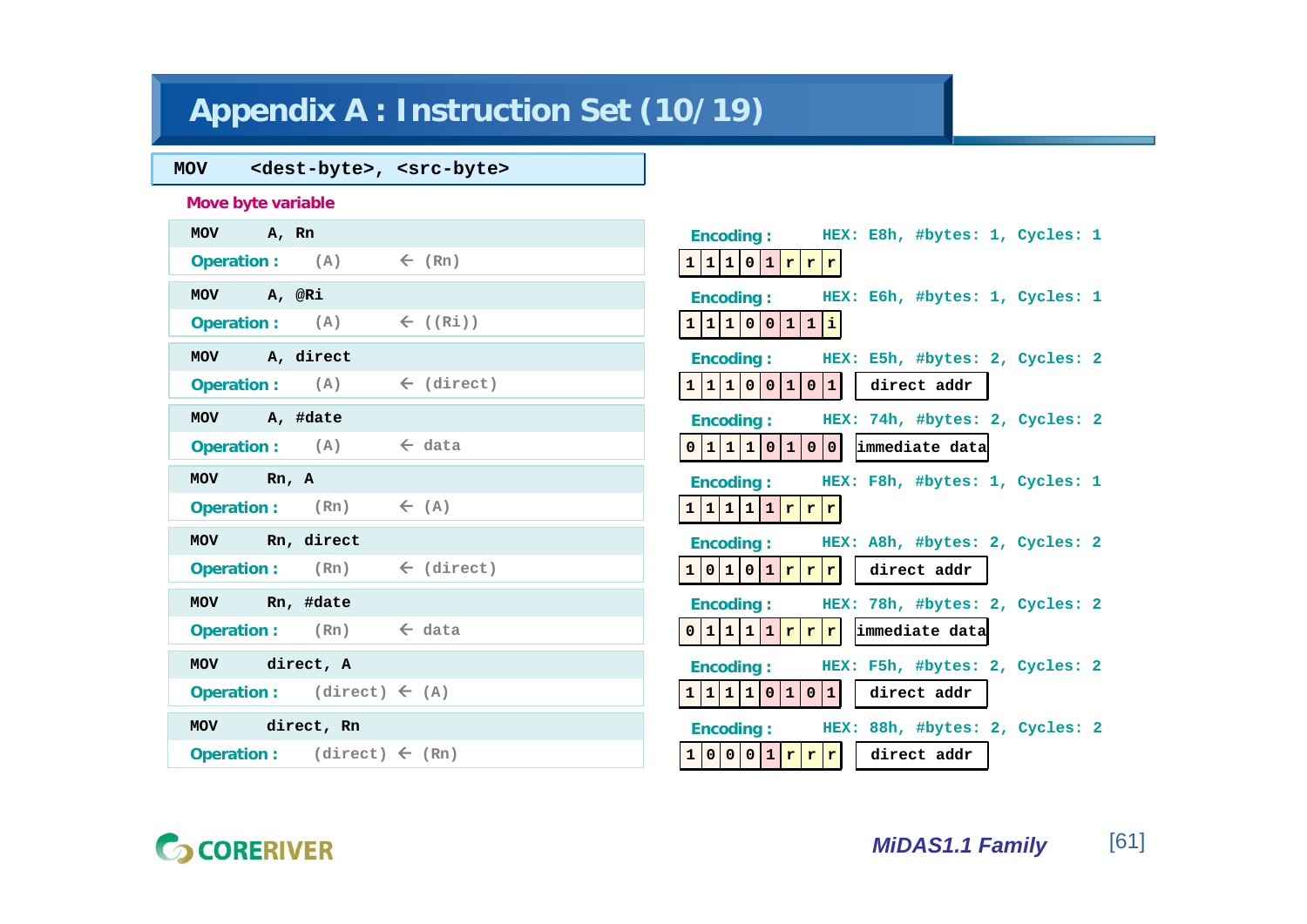# **Appendix A : Instruction Set (11/19)**

| direct, @Ri                                               | HEX: 86h, #bytes: 2, Cycles: 2                       |
|-----------------------------------------------------------|------------------------------------------------------|
| MOV                                                       | <b>Encoding:</b>                                     |
| Operation: $(direct) \leftarrow ((Ri))$                   | 1 0 0 0 0 1 1 1 1<br>direct addr                     |
| direct, direct                                            | HEX: 85h, #bytes: 3, Cycles: 3                       |
| MOV                                                       | <b>Encoding:</b>                                     |
| $(direct) \leftarrow (direct)$                            | direct $addr(src) $ direct $addr(dest) $             |
| <b>Operation:</b>                                         | 1 0 0 0 0 1 0 1                                      |
| direct, #data                                             | HEX: 75h, #bytes: 3, Cycles: 3                       |
| MOV                                                       | <b>Encoding:</b>                                     |
| Operation: $(direct) \leftarrow data$                     | 0 1 1 1 0 1 <br>direct addr<br>immediate data<br>0 1 |
| @Ri, A                                                    | HEX: F6h, #bytes: 1, Cycles: 1                       |
| MOV                                                       | <b>Encoding:</b>                                     |
| <b>Operation:</b> $((Ri)) \leftarrow (A)$                 | 1 1 1 1 0 1 1 1                                      |
| @Ri, direct                                               | <b>Encoding:</b>                                     |
| <b>MOV</b>                                                | HEX: A6h, #bytes: 2, Cycles: 2                       |
| $((Ri)) \leftarrow (direct)$                              | 1 0 1 0 0 1 1 1 1                                    |
| <b>Operation:</b>                                         | direct addr                                          |
| @Ri, #data                                                | HEX: 76h, #bytes: 2, Cycles: 2                       |
| MOV                                                       | <b>Encoding:</b>                                     |
| <b>Operation:</b> $((Ri))$ $\leftarrow$ data              | 0 1 1 1 0 1 1 1 <br>immediate Data                   |
|                                                           |                                                      |
| <dest-bit>, <src-bit><br/><b>MOV</b></src-bit></dest-bit> |                                                      |
| Move bit data                                             |                                                      |
| C, bit                                                    | <b>Encoding:</b>                                     |
| MOV                                                       | HEX: A2h, #bytes: 2, Cycles: 2                       |
| $\leftarrow$ (bit)<br>(C)<br><b>Operation:</b>            | 1 0 1 0 0 0 1 0 <br>bit addr                         |

**Operation : (bit)**

Å **(C)**

**0 0 1 0 0 0 bit addr 1 1 HEX: 92h, #bytes: 2, Cycles: 2 Encoding :**



**MOV bit, C**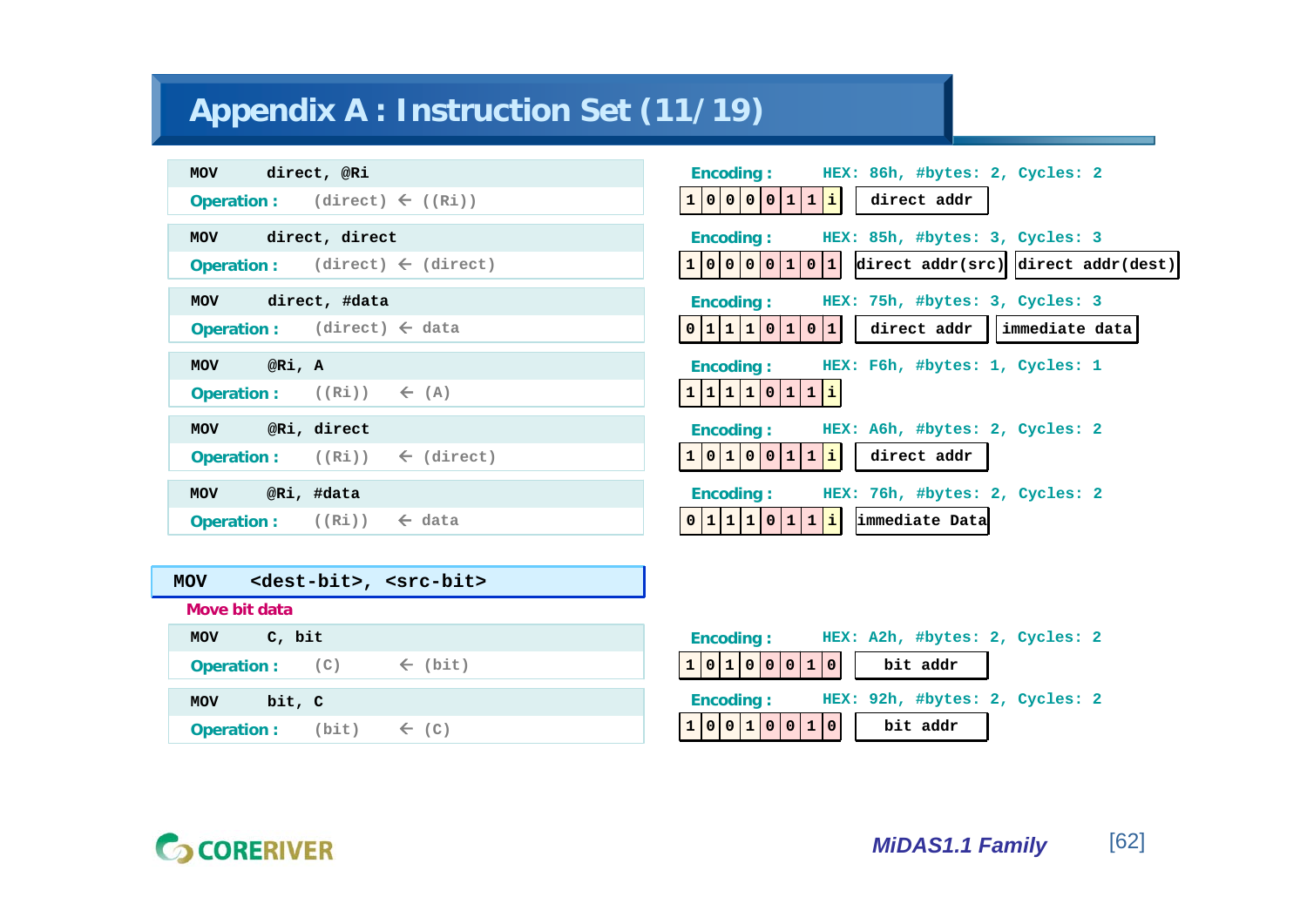# **Appendix A : Instruction Set (12/19)**

**MOV DPTR, #data16**

#### **Load Data Pointer with a 16-bit constant**

**MOVC A, @A + <base-reg>**

**(DPTR)**  $\leftarrow$  data<sub>15-0</sub> **Operation :**  $\overline{CPH, DPL}$   $\leftarrow$   $\overline{data}_{15-8}$ , data<sub>7-0</sub>)

|  | <b>Encoding:</b> |  |  |  |  |  | HEX: 90h, #bytes: 3, Cycles: 3                |  |
|--|------------------|--|--|--|--|--|-----------------------------------------------|--|
|  |                  |  |  |  |  |  | $1000100000$ immed. data 15-8 immed. data 7-0 |  |
|  |                  |  |  |  |  |  |                                               |  |
|  |                  |  |  |  |  |  |                                               |  |

### **Move Code byte**

| MOVC<br>$A$ , $@A + DPTR$                                                              | HEX: 93h, #bytes: 1, Cycles: 2<br><b>Encoding:</b>               |
|----------------------------------------------------------------------------------------|------------------------------------------------------------------|
| <b>Operation:</b> (A) $\leftarrow$ ((A) + (DPTR))                                      | 1000100111                                                       |
| MOVC<br>$A$ , $@A + PC$                                                                |                                                                  |
| $\leftarrow$ (PC) + 1<br>(PC)<br><b>Operation:</b><br>(A)<br>$\leftarrow$ ((A) + (PC)) | HEX: 83h, #bytes: 1, Cycles: 2<br><b>Encoding:</b><br>1000000111 |

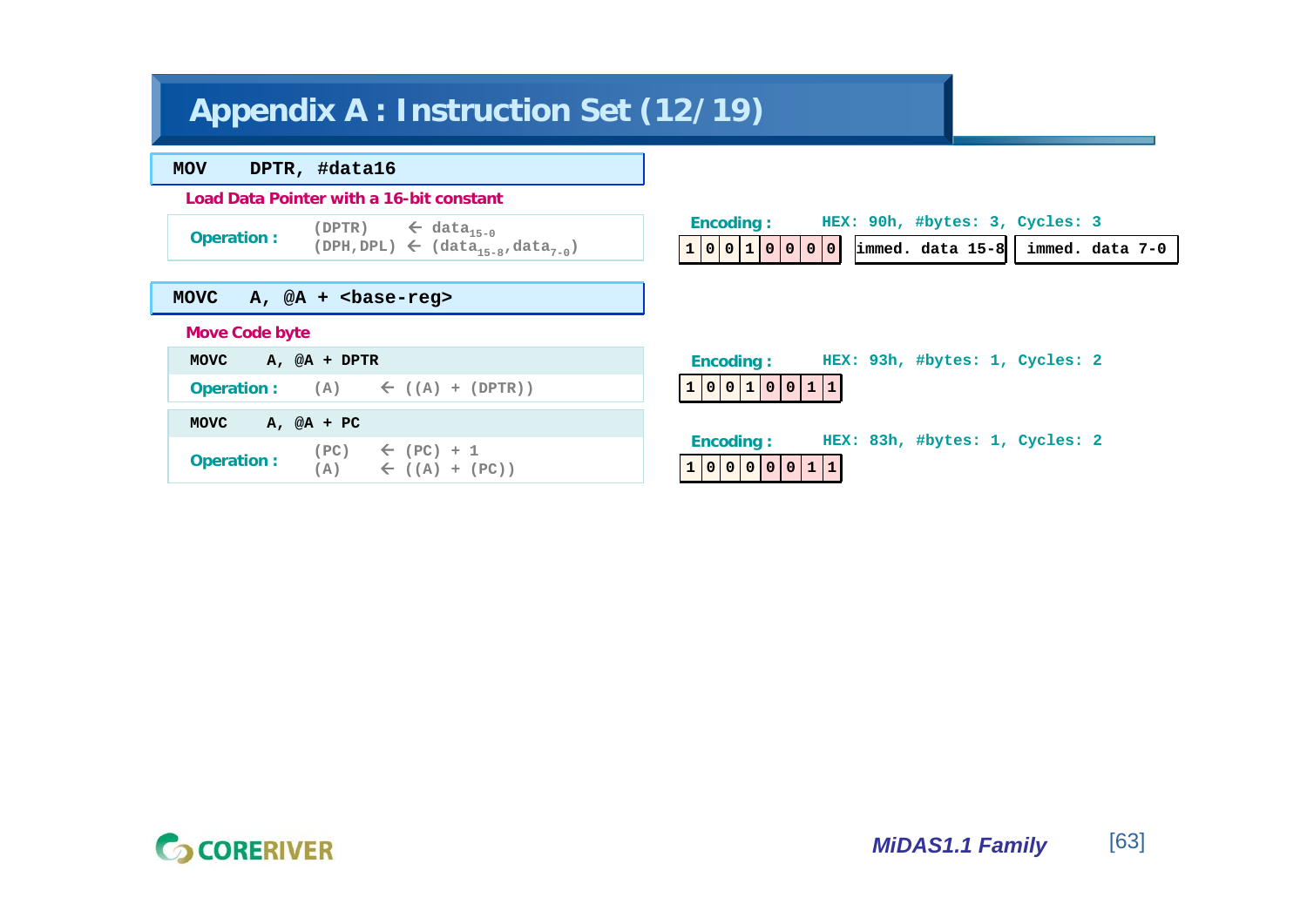# **Appendix A : Instruction Set (13/19)**

**XCH A, <src-byte>**

### **Exchange Accumulator with byte variable**

| A, Rn<br>XCH                                                                        | HEX: C8h, #bytes: 1, Cycles: 1<br><b>Encoding:</b>                                    |
|-------------------------------------------------------------------------------------|---------------------------------------------------------------------------------------|
| <b>Operation:</b> $(A) \leftrightarrow (Rn)$                                        | 1 1 0 0 1 r r r                                                                       |
| A, @Ri<br>XCH                                                                       | <b>Encoding:</b><br>HEX: C6h, #bytes: 1, Cycles: 1                                    |
| <b>Operation:</b> (A) $\leftrightarrow$ ((Ri))                                      | 1 1 0 0 0 1 1 1 1                                                                     |
| A, direct<br>XCH                                                                    | <b>Encoding:</b><br>HEX: C5h, #bytes: 2, Cycles: 2                                    |
| <b>Operation:</b> (A) $\Leftrightarrow$ (direct)                                    | 1 1 0 0 0 1 0 1 <br>direct addr                                                       |
| XCHD A, @Ri                                                                         |                                                                                       |
| <b>Exchange Digit</b>                                                               | <b>Encoding:</b><br>HEX: D6h, #bytes: 1, Cycles: 1                                    |
| <b>Operation:</b> $(A_{3-0}) \leftrightarrow ((Ri))_{3-0}$                          | 1 1 0 1 0 1 1 1 1                                                                     |
|                                                                                     |                                                                                       |
| direct<br>PUSH                                                                      |                                                                                       |
| <b>Push onto stack</b>                                                              |                                                                                       |
| $(SP) \leftarrow (SP) + 1$<br><b>Operation:</b>                                     | <b>Encoding:</b><br>HEX: COh, #bytes: 2, Cycles: 2                                    |
| $((SP)) \leftarrow (direct)$                                                        | 1 1 0 0 0 0 0 0 <br>direct addr                                                       |
| direct<br>POP                                                                       |                                                                                       |
| Pop onto stack                                                                      |                                                                                       |
| $(direct) \leftarrow ((SP))$<br><b>Operation:</b><br>$(SP)$ $\leftarrow$ $(SP) - 1$ | <b>Encoding:</b><br>HEX: DOh, #bytes: 2, Cycles: 2<br>1 1 0 1 0 0 0 0 <br>direct addr |

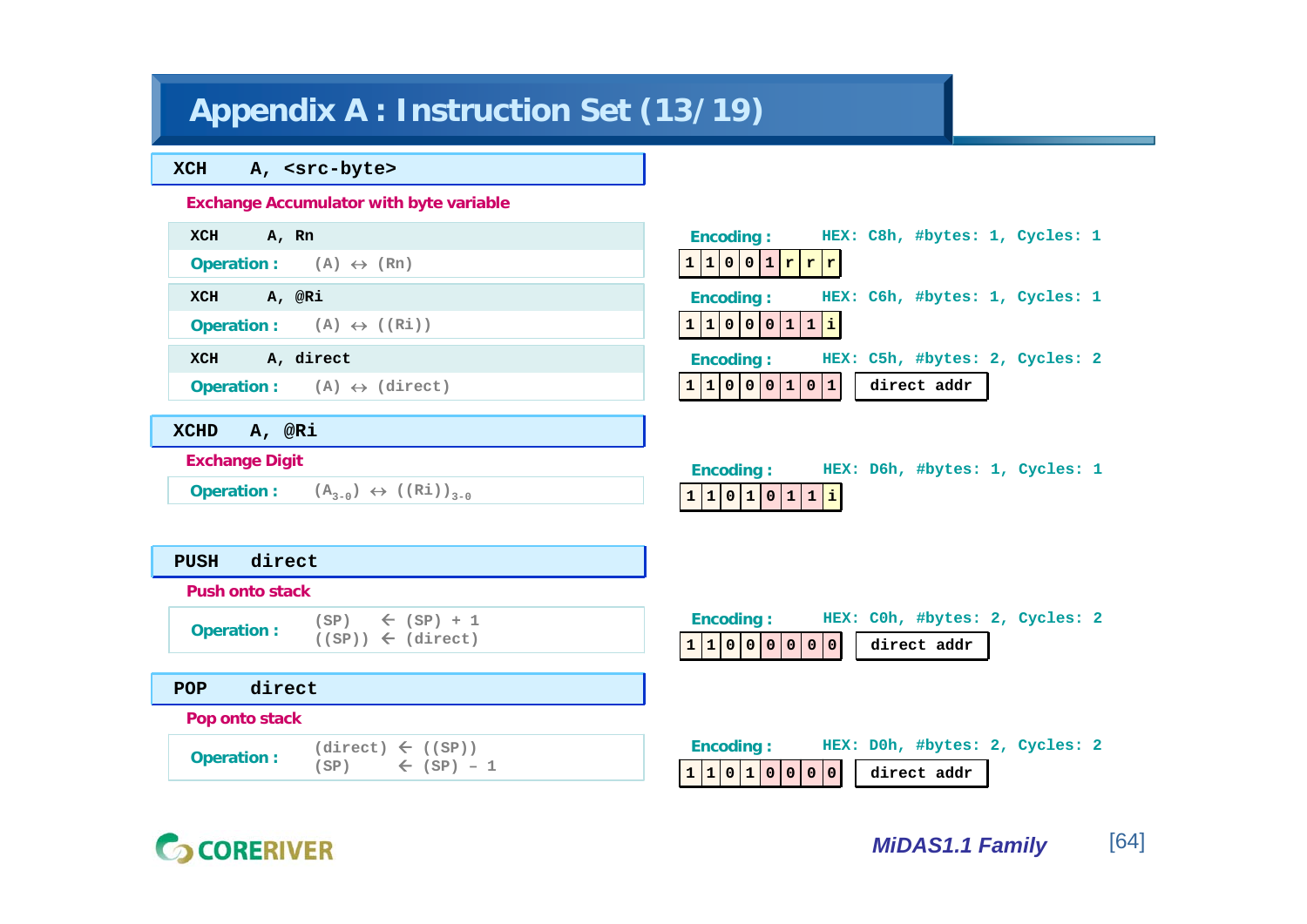# **Appendix A : Instruction Set (14/19)**

| $<$ bit $>$<br><b>SETB</b>  |                                                                                   |                                                                                                               |
|-----------------------------|-----------------------------------------------------------------------------------|---------------------------------------------------------------------------------------------------------------|
| Set bit                     |                                                                                   |                                                                                                               |
| <b>SETB</b><br>$\mathbf{C}$ |                                                                                   | <b>Encoding:</b><br>HEX: D3h, #bytes: 1, Cycles: 1                                                            |
| <b>Operation:</b>           | $\leftarrow$ 1<br>(C)                                                             | 1 1 0 1 0 0 1 1                                                                                               |
| bit<br><b>SETB</b>          |                                                                                   | HEX: D2h, #bytes: 2, Cycles: 2<br><b>Encoding:</b>                                                            |
| <b>Operation:</b>           | $(bit) \leftarrow 1$                                                              | 1 1 0 1 0 0 1 0 <br>bit addr                                                                                  |
| <b>JC</b><br>rel            |                                                                                   |                                                                                                               |
| <b>Jump if Carry is set</b> |                                                                                   |                                                                                                               |
| <b>Operation:</b>           | $\leftarrow$ (PC) + 2<br>(PC)<br>If $(C) = 1$ , then $(PC) \leftarrow (PC) + rel$ | <b>Encoding:</b><br>HEX: 40h, #bytes: 2, Cycles: 3<br>0 1 <br>$\circ$<br>relative addr                        |
| rel<br><b>JNC</b>           |                                                                                   |                                                                                                               |
| Jump if Carry is not set    |                                                                                   |                                                                                                               |
| <b>Operation:</b>           | $\leftarrow$ (PC) + 2<br>(PC)<br>If $(C) = 0$ , then $(PC) \leftarrow (PC) + rel$ | <b>Encoding:</b><br>HEX: 50h, #bytes: 2, Cycles: 3<br>0 1 0 1 0 0 0 0 <br>relative addr                       |
| bit, rel<br>JB              |                                                                                   |                                                                                                               |
| Jump if Bit is set          |                                                                                   |                                                                                                               |
| <b>Operation:</b>           | $\leftarrow$ (PC) + 3<br>(PC)<br>If (bit) = 1, then (PC) $\leftarrow$ (PC)+rel    | HEX: 20h, #bytes: 3, Cycles: 4<br><b>Encoding:</b><br>0 0 1 0 0 0 0 0 <br>bit addr<br>relative addr           |
| bit, rel<br><b>JNB</b>      |                                                                                   |                                                                                                               |
| Jump if Bit is not set      |                                                                                   |                                                                                                               |
| <b>Operation:</b>           | $\leftarrow$ (PC) + 3<br>(PC)<br>If (bit) = 0, then (PC) $\leftarrow$ (PC)+rel    | HEX: 30h, #bytes: 3, Cycles: 4<br><b>Encoding:</b><br>0 0 <br> 1 1 <br> 0 0 0 0 <br>bit addr<br>relative addr |

# **G** CORERIVER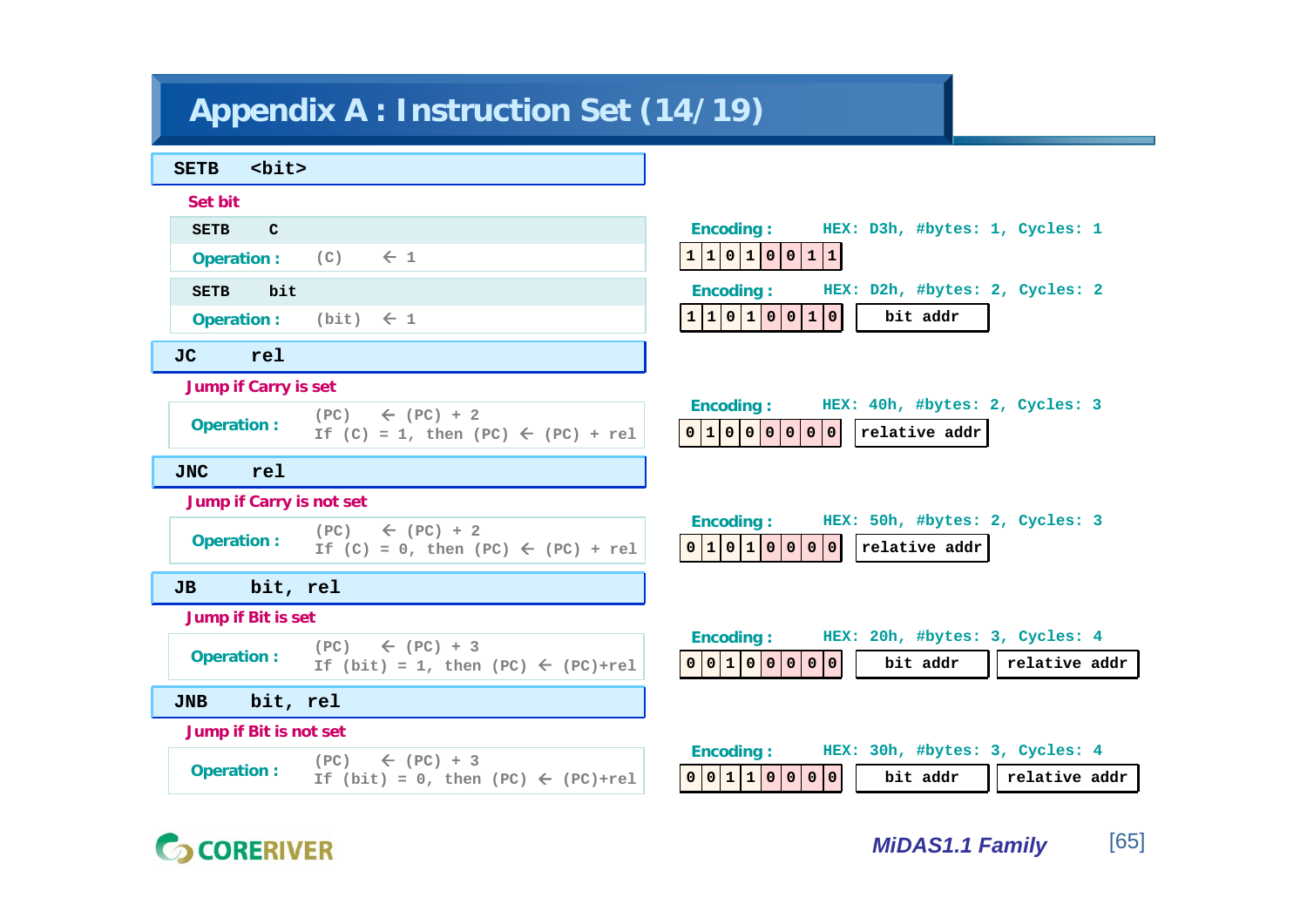## **Appendix A : Instruction Set (15/19)**

**JBC bit, rel**

**Jump if Bit is set and Clear bit**

**Operation :**

**(PC)** Å **(PC) + 3 If (bit) = 1, then (bit)**  Å **0, (PC)**  Å **(PC) + rel**

|  | <b>Encoding:</b> |  |  |  | HEX: 10h, #bytes: 3, Cycles: 4               |  |  |
|--|------------------|--|--|--|----------------------------------------------|--|--|
|  |                  |  |  |  | $0 0 0 1 0 0 0 0 $ bit addr    relative addr |  |  |
|  |                  |  |  |  |                                              |  |  |

#### **ACALL addr11**

**Absolute Subroutine Call**

| <b>Operation:</b> | $(PC)$ $\leftarrow$ $(PC) + 2$<br>$(SP) \leftarrow (SP) + 1$<br>$( (SP)) \leftarrow (PC_{7-0})$<br>$(SP) \leftarrow (SP) + 1$<br>$((SP)) \leftarrow (PC_{15-8})$<br>$(PC_{10-0}) \leftarrow$ page address |
|-------------------|-----------------------------------------------------------------------------------------------------------------------------------------------------------------------------------------------------------|
|-------------------|-----------------------------------------------------------------------------------------------------------------------------------------------------------------------------------------------------------|

| <b>Encoding:</b>                 |  |  |  |  |  |  |  | HEX: 11h, #bytes: 2, Cycles: 3 |  |  |
|----------------------------------|--|--|--|--|--|--|--|--------------------------------|--|--|
| $ a_{10} a_{9} a_{8} 1 0 0 0 1 $ |  |  |  |  |  |  |  | $a_{7-0}$                      |  |  |

### **LCALL addr16**

|                   | <b>Long Subroutine Call</b> |                                                                                                                                                                                                       |  |  |  |  |  |
|-------------------|-----------------------------|-------------------------------------------------------------------------------------------------------------------------------------------------------------------------------------------------------|--|--|--|--|--|
| <b>Operation:</b> |                             | $(PC)$ $\leftarrow$ $(PC) + 3$<br>$(SP) \leftarrow (SP) + 1$<br>$( (SP)) \leftarrow (PC_{7-0})$<br>$(SP) \leftarrow (SP) + 1$<br>$((SP)) \leftarrow (PC_{15-8})$<br>$(PC)$ $\leftarrow$ $addr_{15-0}$ |  |  |  |  |  |

|  | Encoding: |  |                 |  | HEX: 12h, #bytes: 3, Cycles: 4 |      |  |
|--|-----------|--|-----------------|--|--------------------------------|------|--|
|  |           |  | 0 0 0 1 0 0 1 0 |  | $a_{15-8}$                     | 77-0 |  |

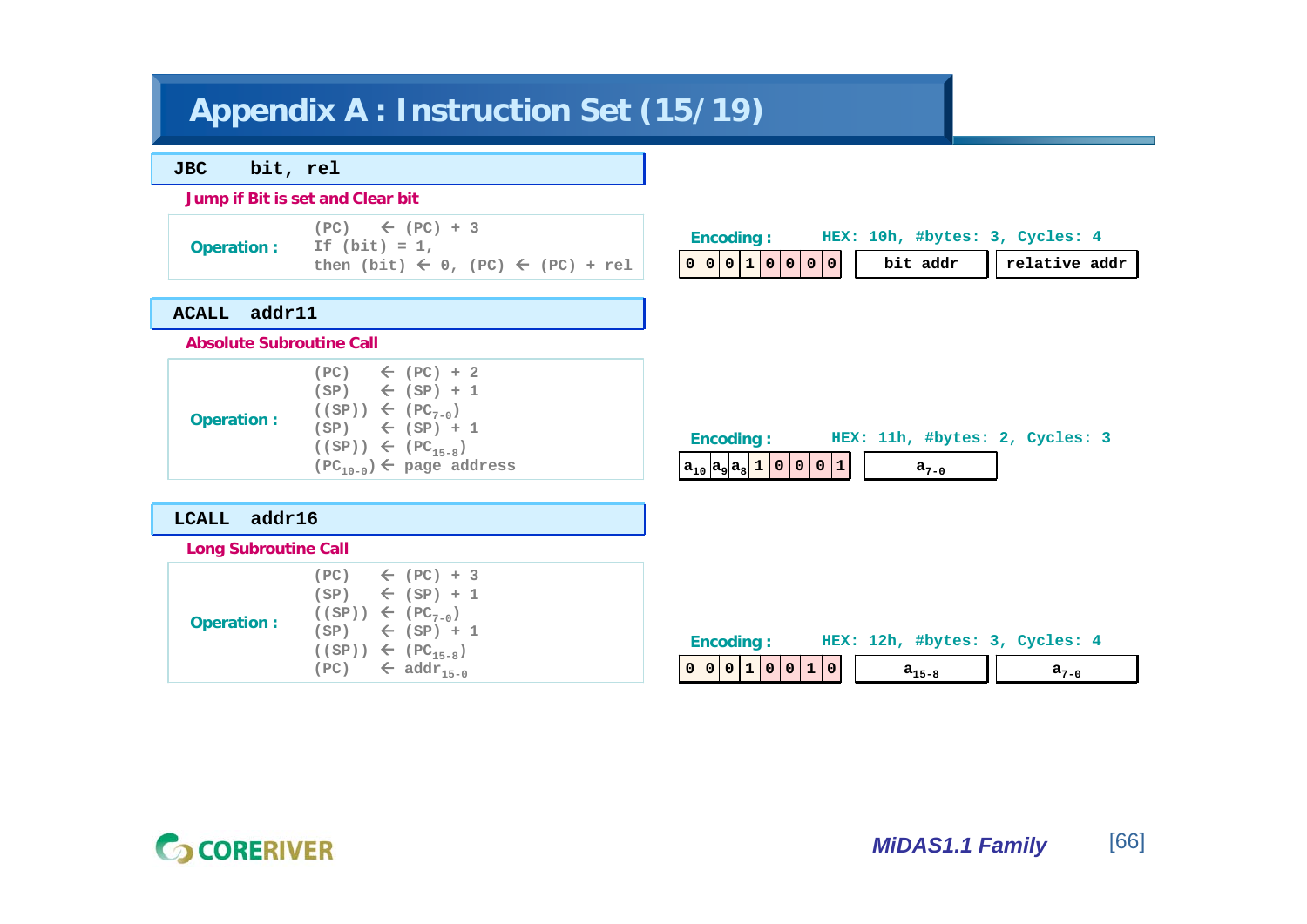## **Appendix A : Instruction Set (16/19)**

#### **RET**

**RETI**

#### **Return from Subroutine**

**Operation :**

 $(PC_{15-8}) \leftarrow ((SP))$ **(SP)**  Å **(SP) - 1 (PC7-0)**  Å **((SP)) (SP)**  Å **(SP) - 1**

## **Encoding : HEX: 22h, #bytes: 1, Cycles: 2 0 0 1 0 0 0 1 0**

## **Return from Interrupt**

 $(PC_{15-8}) \leftarrow ((SP))$ **(SP)**  Å **(SP) - 1 (PC7-0)**  Å **((SP)) (SP)**  Å **(SP) - 1 Operation :**

#### **AJMP addr11**

#### **Absolute Jump**

**(PC)** Å **(PC) + 2 Operation :**  $(FC)$   $(FC) + 2$ <br> $(FC)$   $(FC) + 2$ 

#### **SJMP rel**

#### **Short Jump (Relative address)**

$$
\text{Operation:} \quad \begin{array}{c} (\text{PC}) \quad \leftarrow \quad (\text{PC}) + 2 \\ (\text{PC}_{10-0}) \leftarrow \quad (\text{PC}) + \text{rel} \end{array}
$$

**LJMP addr16**

**Long Jump**

 $\mathsf{Operation}:$  (PC)  $\mathsf{\leftarrow}$   $\mathsf{addr}_{15-0}$ 

|          | Encoding: |  |  |  |  |  |  |  | HEX: 32h, #bytes: 1, Cycles: 2 |  |
|----------|-----------|--|--|--|--|--|--|--|--------------------------------|--|
| 00110010 |           |  |  |  |  |  |  |  |                                |  |

| <b>Encoding:</b>                 |  | HEX: 01h, #bytes: 2, Cycles: 3 |  |  |
|----------------------------------|--|--------------------------------|--|--|
| $ a_{10} a_{9} a_{8} 0 0 0 0 1 $ |  |                                |  |  |

|  | <b>Encoding:</b> |  |  | HEX: 80h, #bytes: 2, Cycles: 3                                                           |  |  |
|--|------------------|--|--|------------------------------------------------------------------------------------------|--|--|
|  |                  |  |  | $\boxed{1\ 0\ 0\ 0\ 0\ 0\ 0\ 0}$ $\boxed{0\ 1}$ relative addr $\boxed{1\ 0\ 0\ 0\ 0\ 0}$ |  |  |
|  |                  |  |  |                                                                                          |  |  |

|  | Encoding: |  |  |                 |  |  | HEX: 02h, #bytes: 3, Cycles: 4 |  |  |
|--|-----------|--|--|-----------------|--|--|--------------------------------|--|--|
|  |           |  |  | 0 0 0 0 0 0 1 0 |  |  | $a_{15-8}$                     |  |  |

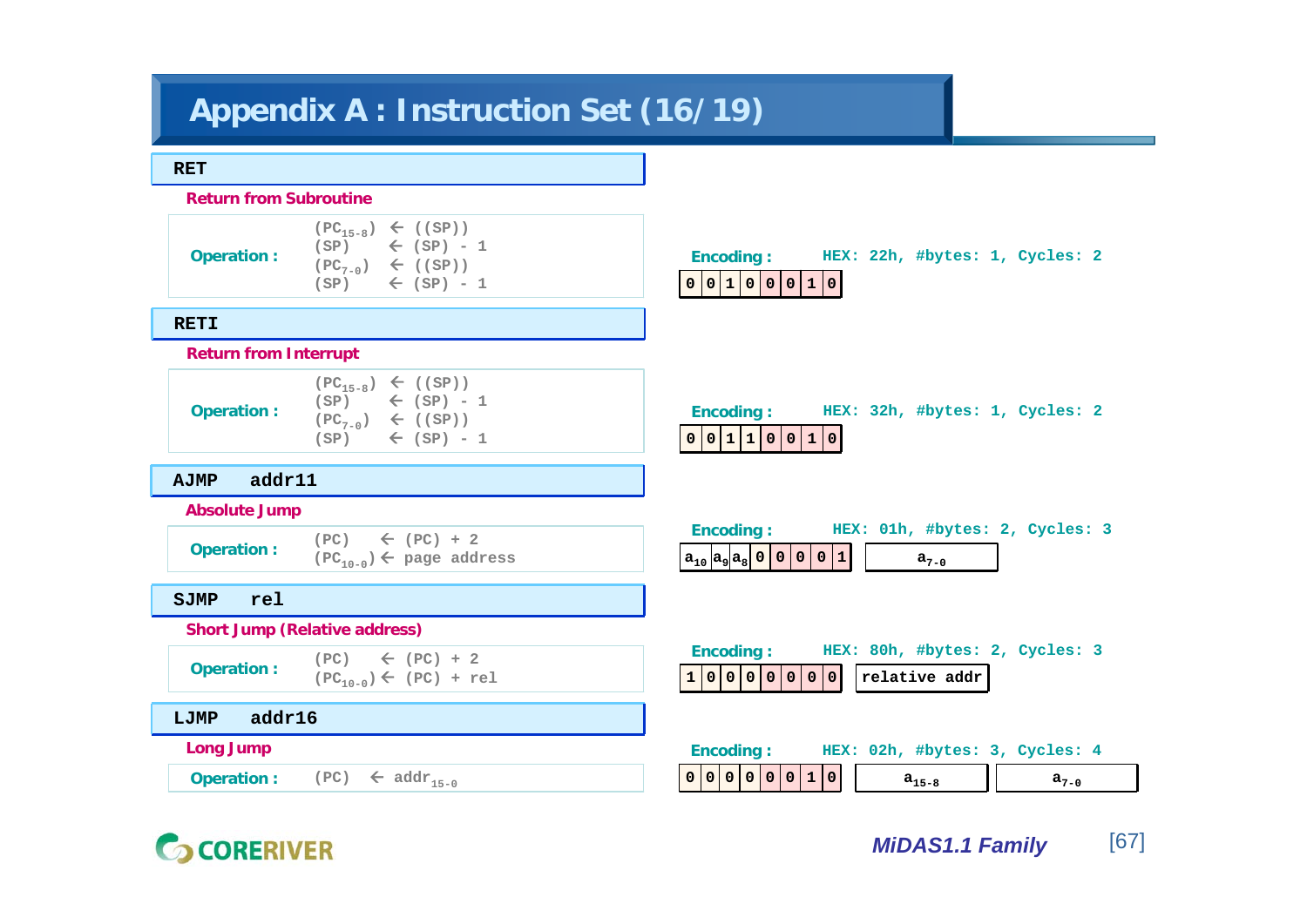# **Appendix A : Instruction Set (17/19)**



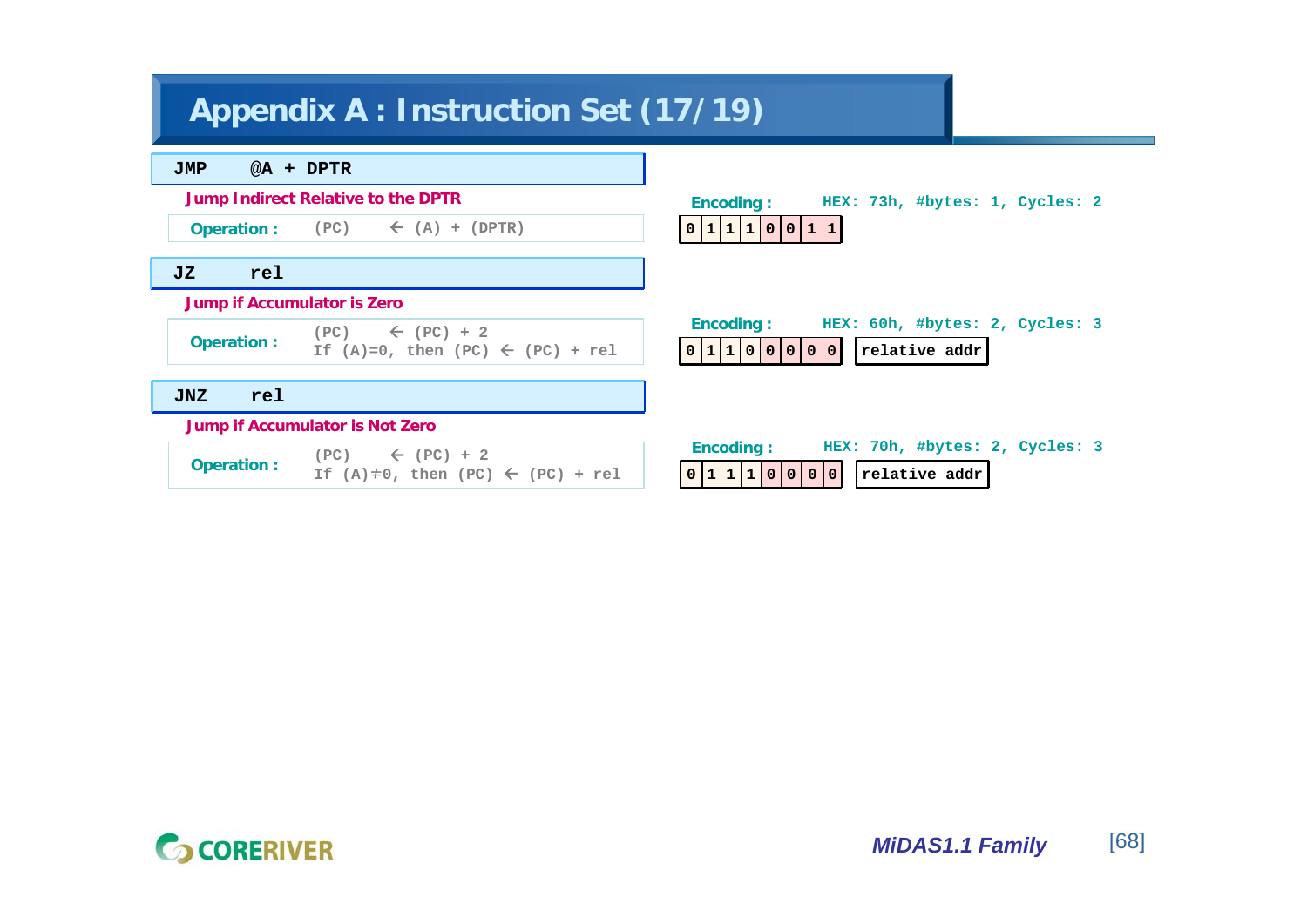## **Appendix A : Instruction Set (18/19)**

## **CJNE <dest-byte>, <src-byte>, rel**

#### **Compare and Jump if Not Equal**

| $(PC) \leftarrow (PC) + 3$<br>If $(A) \neq (direct)$ ,<br>then $(PC) \leftarrow (PC) + rel$<br><b>Operation:</b><br>If (A) < (direct), then (C) $\leftarrow$ 1<br>$(C) \leftarrow 0$<br>Else | <b>CJNE</b> | A, direct, rel |
|----------------------------------------------------------------------------------------------------------------------------------------------------------------------------------------------|-------------|----------------|
|                                                                                                                                                                                              |             |                |

|                   |      | $(PC) \leftarrow (PC) + 3$<br>If $(A) \neq data$ , |
|-------------------|------|----------------------------------------------------|
| <b>Operation:</b> |      | then $(PC) \leftarrow (PC) + rel$                  |
|                   |      | If (A) < data, then (C) $\leftarrow$ 1             |
|                   | Else | $(C) \leftarrow 0$                                 |

#### **CJNE Rn, #data, rel**

**CJNE A, #data, rel**

|                   | $(PC)$ $\leftarrow$ $(PC) + 3$<br>If $(Rn) \neq data$ , |                    |
|-------------------|---------------------------------------------------------|--------------------|
| <b>Operation:</b> | then $(PC) \leftarrow (PC) + rel$                       |                    |
|                   | If $(Rn) <$ data, then $(C) \leftarrow 1$               |                    |
|                   | Else                                                    | $(C) \leftarrow 0$ |

| CJNE | @Ri, #data, rel |  |
|------|-----------------|--|
|      |                 |  |

|                   | $(PC) \leftarrow (PC) + 3$<br>If $((Ri))^{\#}$ data, |
|-------------------|------------------------------------------------------|
| <b>Operation:</b> | then $(PC) \leftarrow (PC) + rel$                    |
|                   | If $((Ri)) < data$ , then $(C) \leftarrow 1$         |
|                   | $(C) \leftarrow 0$<br>Else                           |



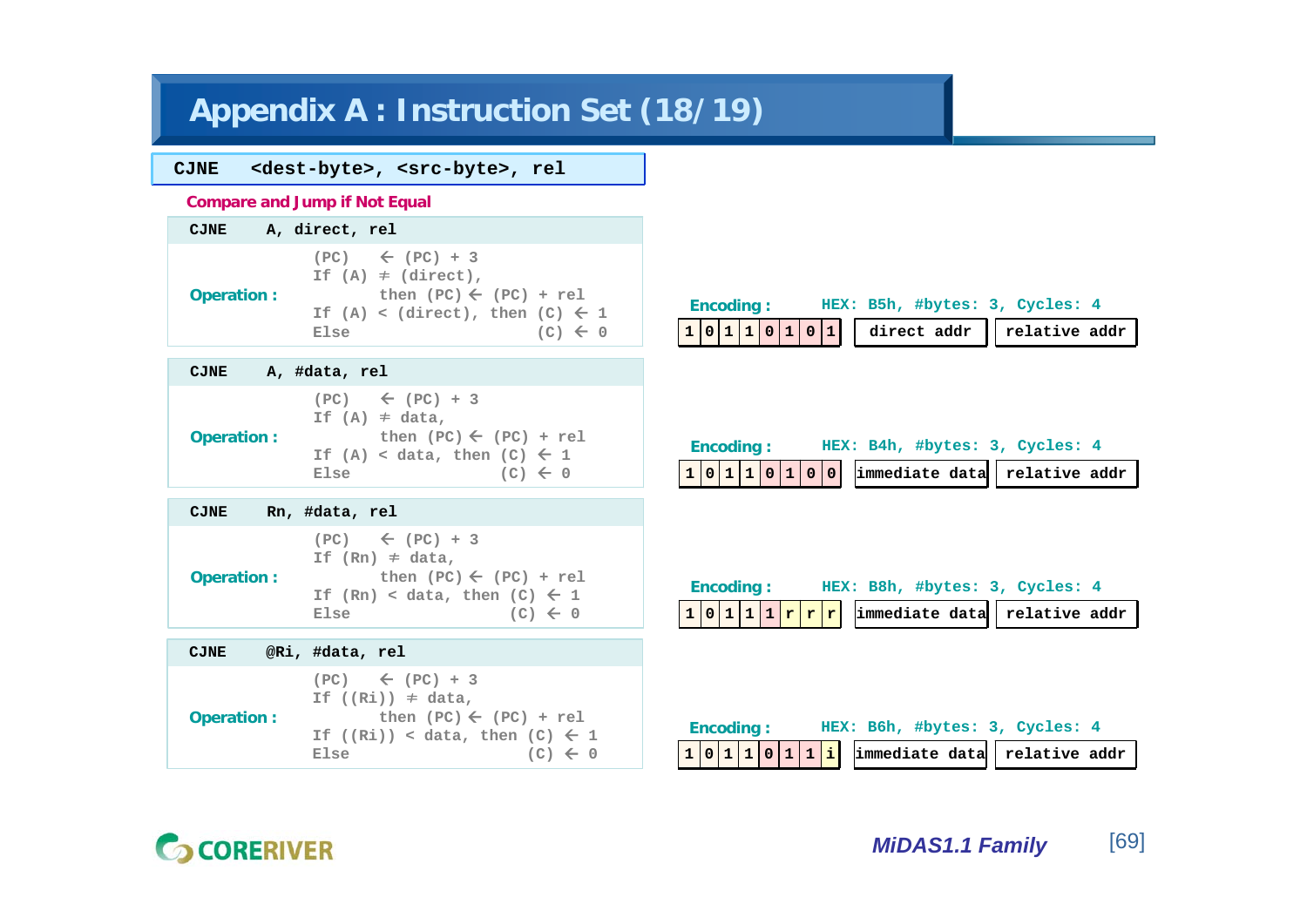# **Appendix A : Instruction Set (19/19)**

## **DJNZ <byte>, rel**

**Decrement and Jump if Not Zero**

| Rn, rel<br><b>DJNZ</b> |                                                                                                                      |
|------------------------|----------------------------------------------------------------------------------------------------------------------|
| <b>Operation:</b>      | $(PC)$ $\leftarrow$ $(PC) + 2$<br>$(Rn) \leftarrow (Rn) - 1$<br>If $(Rn) \neq 0$ , then $(PC) \leftarrow (PC) + rel$ |

|  | <b>Encoding:</b> |  |  |                                  |  | HEX: D8h, #bytes: 2, Cycles: 3 |  |
|--|------------------|--|--|----------------------------------|--|--------------------------------|--|
|  |                  |  |  | $1 1 0 1 1 r r r $ relative addr |  |                                |  |

| <b>DJNZ</b> | direct, rel                                                                                                                         |
|-------------|-------------------------------------------------------------------------------------------------------------------------------------|
| Operation : | $(PC)$ $\leftarrow$ $(PC) + 3$<br>$(direct) \leftarrow (direct) - 1$<br>If $(direct) \neq 0$ ,<br>then $(PC) \leftarrow (PC) + rel$ |

|  | <b>Encoding:</b> |  |  |  |  | HEX: D5h, #bytes: 3, Cycles: 4                                      |  |
|--|------------------|--|--|--|--|---------------------------------------------------------------------|--|
|  |                  |  |  |  |  | $\boxed{1\,1\,0\,1\,0\,1\,0\,1\,0\,1}$ direct addr    relative addr |  |

| <b>NOP</b> |                     |      |                       |               |  |  |                                |  |
|------------|---------------------|------|-----------------------|---------------|--|--|--------------------------------|--|
|            | <b>No Operation</b> |      |                       | Encoding:     |  |  | HEX: 00h, #bytes: 1, Cycles: 1 |  |
|            | <b>Operation:</b>   | (PC) | $\leftarrow$ (PC) + 1 | 0 0 0 0 0 0 0 |  |  |                                |  |

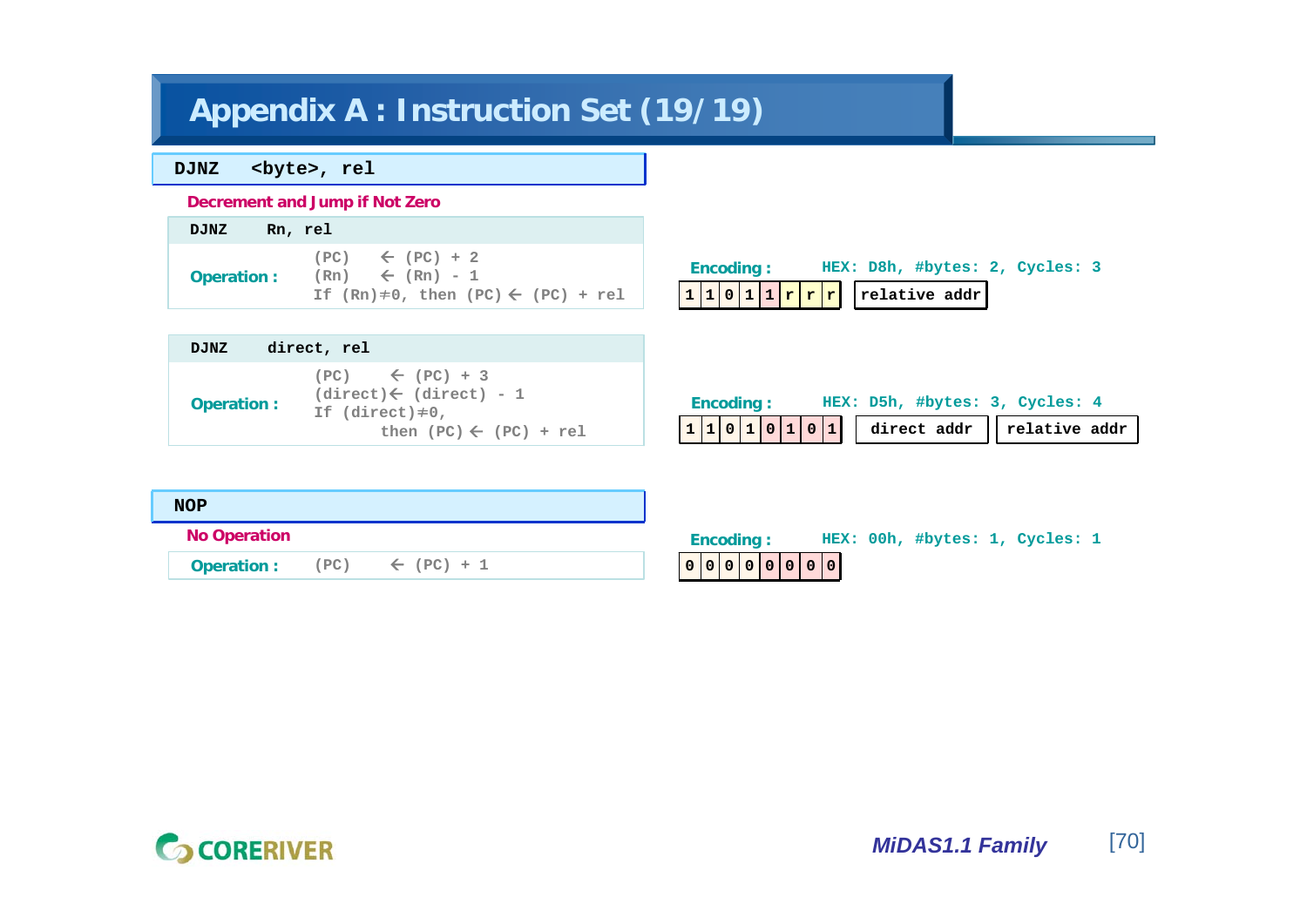## **Appendix B : SFR Description [80h ~ 87h] (1/7)**

### **[How to Read a SFR Descriptions]**



#### **P0** (80h) : Port 0 Register

| R/W(1) R/W(1) R/W(1) R/W(1) R/W(1) R/W(1) R/W(1) R/W(1) |  |  |  |  |
|---------------------------------------------------------|--|--|--|--|

◆ Port 0 Register

#### ■ **SP** (81h) : Stack Pointer Register



- R/W(0) R/W(0) R/W(0) R/W(0) R/W(0) R/W(1) R/W(1) R/W(1)
- ◆ Indicate where stack will start.
- ◆ Increment by PUSH and decrement by POP.

#### **DPL** (82h) : Data Pointer Low Register

| DPL.7 DPL.6 DPL.5 DPL.4 DPL.3 DPL.2 DPL.1 DPL.0 |                                                         |  |  |  |
|-------------------------------------------------|---------------------------------------------------------|--|--|--|
|                                                 | R/W(0) R/W(0) R/W(0) R/W(0) R/W(0) R/W(0) R/W(0) R/W(0) |  |  |  |

#### **DPH** (83h) : Data Pointer High Register

| DPH.7 DPH.6 DPH.5 DPH.4 DPH.3 DPH.2 DPH.1 DPH.0         |  |  |  |  |
|---------------------------------------------------------|--|--|--|--|
| R/W(0) R/W(0) R/W(0) R/W(0) R/W(0) R/W(0) R/W(0) R/W(0) |  |  |  |  |

#### **PCON** (87h) : Power Control Register

| SMOD1                                          |                                       | <b>POF</b> | GF <sub>1</sub>                                                                          | GF <sub>0</sub>            | <b>PD</b> | <b>IDL</b> |
|------------------------------------------------|---------------------------------------|------------|------------------------------------------------------------------------------------------|----------------------------|-----------|------------|
| R/W(0)                                         |                                       | R/W(1)     |                                                                                          | $R/W(0)$ $R/W(0)$ $R/W(0)$ |           | R/W(0)     |
| $\blacktriangleright$ SMOD1<br>$\triangle$ POF | : Power off flag.                     |            | : Timer 1 baudrate double in UART mode 1.<br>When power-on, this bit will be set by H/W. |                            |           |            |
|                                                | ◆ GF1, GF0: General purpose flag bit. |            |                                                                                          |                            |           |            |
| $\bullet$ PD                                   |                                       |            | : Power-down (Stop) mode enable.                                                         |                            |           |            |
| $\blacklozenge$ IDL                            | : IDLE mode enable.                   |            |                                                                                          |                            |           |            |
|                                                |                                       |            |                                                                                          |                            |           |            |

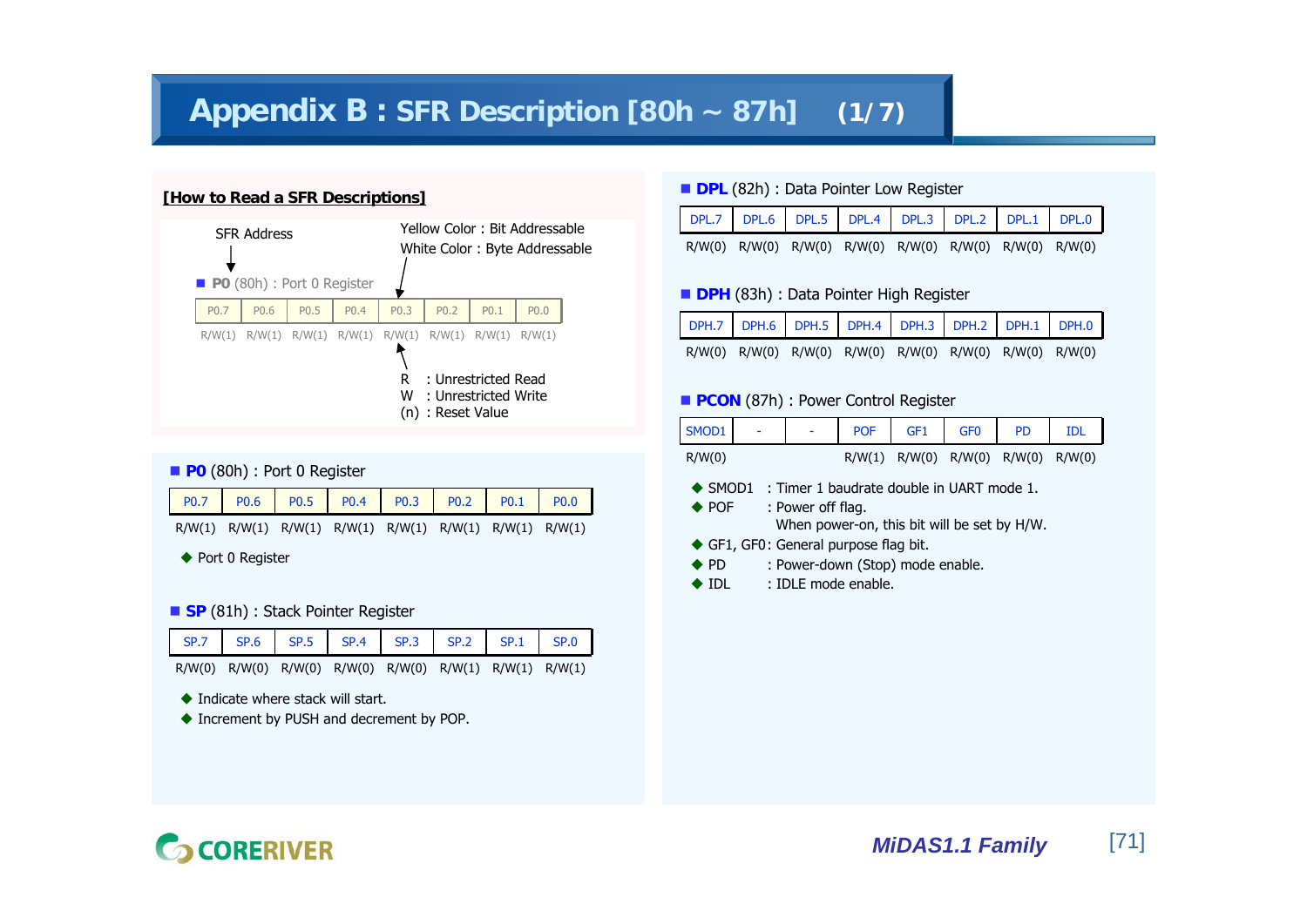## **Appendix B : SFR Description [88h ~ 90h] (2/7)**

| <b>TCON</b> (88h): Timer/Counter 0/1 Control Register                               |                                                                                                                                                                                         |                                                                               |                 |                                                                                                     |                 |                 |                                                       |  |  |  |  |  |
|-------------------------------------------------------------------------------------|-----------------------------------------------------------------------------------------------------------------------------------------------------------------------------------------|-------------------------------------------------------------------------------|-----------------|-----------------------------------------------------------------------------------------------------|-----------------|-----------------|-------------------------------------------------------|--|--|--|--|--|
| TF <sub>1</sub>                                                                     | TR <sub>1</sub>                                                                                                                                                                         | TF <sub>0</sub>                                                               | TR <sub>0</sub> | IE1                                                                                                 | IT <sub>1</sub> | IE <sub>0</sub> | IT <sub>0</sub>                                       |  |  |  |  |  |
| R/W(0)                                                                              |                                                                                                                                                                                         |                                                                               |                 | R/W(0) R/W(0) R/W(0) R/W(0) R/W(0) R/W(0)                                                           |                 |                 | R/W(0)                                                |  |  |  |  |  |
| $\blacktriangleright$ TF1<br>$\blacktriangleright$ TR1<br>$\blacktriangleright$ TF0 |                                                                                                                                                                                         | : Timer 1 overflow flag.<br>: Timer 1 run enable.<br>: Timer 0 overflow flag. |                 |                                                                                                     |                 |                 |                                                       |  |  |  |  |  |
| $\bullet$ IE1                                                                       | $\blacktriangleright$ TRO<br>: Timer 0 run enable.<br>: External interrupt 1 flag.<br>If IT1 = 0, cleared by $S/W$ (software).<br>If IT1 = 1, cleared automatically when go to routine. |                                                                               |                 |                                                                                                     |                 |                 |                                                       |  |  |  |  |  |
| $\blacktriangleright$ IT1                                                           |                                                                                                                                                                                         |                                                                               |                 | : External interrupt 1 type select flag.<br>Edge detect $(IT1=1)$ / Level detect $(IT1=0;$ Default) |                 |                 |                                                       |  |  |  |  |  |
| $\blacktriangleright$ IEO                                                           |                                                                                                                                                                                         | : External interrupt 0 flag.                                                  |                 | If ITO = 0, cleared by $S/W$ (software).                                                            |                 |                 | If ITO = 1, cleared automatically when go to routine. |  |  |  |  |  |
| ITO                                                                                 |                                                                                                                                                                                         |                                                                               |                 | : External interrupt 0 type select flag.<br>Edge detect (IT0=1) / Level detect (IT0=0; Default)     |                 |                 |                                                       |  |  |  |  |  |

**TMOD** (89h) : Timer/Counter 0 Mode Control Register

| - | - | - | <b>GATE</b> | CT     |        | M <sub>0</sub> |
|---|---|---|-------------|--------|--------|----------------|
|   |   |   | R/W(0)      | R/W(0) | R/W(0) | R/W(0)         |

◆ GATE[3] : Timer 0 gate control.

- ◆ C/T[2] : Timer 0 Counter/Timer select.  $0 =$  Timer by  $F_{OSC}/12$ . (Default)  $1 =$  Counter by  $\tilde{T}0$  pin.
- ◆ M1, M0 : Timer 0 mode selection. [0,0] : Mode0, 13-bit T/C [0,1] : Mode1, 16-bit T/C [1,0] : Mode2, 8-bit T/C with auto-reload [1,1] : Mode3, Two 8-bit T/C

### ■ **TLO** (8Ah) : Timer/Counter 0 Low Byte Register

|  |  |  | R/W(0) R/W(0) R/W(0) R/W(0) R/W(0) R/W(0) R/W(0) R/W(0) |  |
|--|--|--|---------------------------------------------------------|--|

#### ■ TL1 (8Bh) : Timer/Counter 1 Low Byte Register

|                                                         |  |  | TL1.7   TL1.6   TL1.5   TL1.4   TL1.3   TL1.2   TL1.1   TL1.0 |  |
|---------------------------------------------------------|--|--|---------------------------------------------------------------|--|
| R/W(0) R/W(0) R/W(0) R/W(0) R/W(0) R/W(0) R/W(0) R/W(0) |  |  |                                                               |  |

#### **THO** (8Ch): Timer/Counter 0 High Byte Register

| TH0.7 TH0.6 TH0.5 TH0.4 TH0.3 TH0.2 TH0.1 TH0.0         |  |  |  |  |
|---------------------------------------------------------|--|--|--|--|
| R/W(0) R/W(0) R/W(0) R/W(0) R/W(0) R/W(0) R/W(0) R/W(0) |  |  |  |  |

#### ■ TH1 (8Dh) : Timer/Counter 1 High Byte Register

| TH1.7 TH1.6 TH1.5 TH1.4 TH1.3 TH1.2 TH1.1 TH1.0         |  |  |  |
|---------------------------------------------------------|--|--|--|
| R/W(0) R/W(0) R/W(0) R/W(0) R/W(0) R/W(0) R/W(0) R/W(0) |  |  |  |

#### **P1** (90h) : Port 1 Register



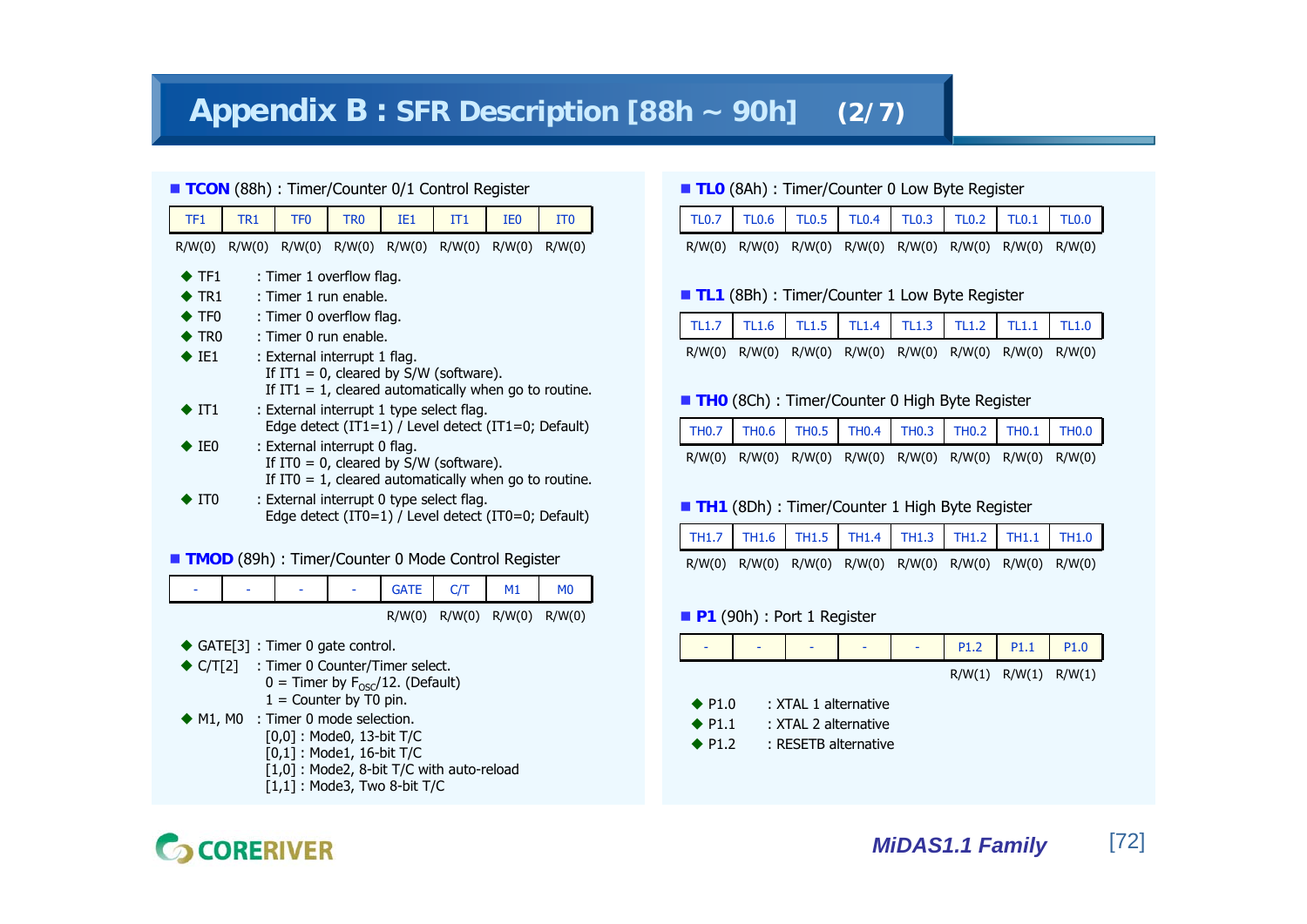## **Appendix B : SFR Description [91h ~ A8h] (3/7)**

#### **EXIF** (91h) : External Interrupt Flag Register

|                             | IE3                                                   | IE <sub>2</sub>            | <b>XT/RG</b>                                                                                                                                                                                         | <b>RGMD</b> | <b>RGSL</b> | <b>BGS</b> |
|-----------------------------|-------------------------------------------------------|----------------------------|------------------------------------------------------------------------------------------------------------------------------------------------------------------------------------------------------|-------------|-------------|------------|
|                             |                                                       | $R/W(0)$ $R/W(0)$ $R/W(0)$ |                                                                                                                                                                                                      | R(1)        | R/W(0)      | R/W(1)     |
| $\blacktriangleright$ IE3   |                                                       |                            | : External interrupt 3 flag. Cleared by S/W.                                                                                                                                                         |             |             |            |
| $\bullet$ IE2               |                                                       |                            | : External interrupt 2 flag. Cleared by S/W.                                                                                                                                                         |             |             |            |
| $\blacktriangleright$ XT/RG | : System clock selection                              |                            | $0 =$ Internal Ring oscillator is selected as system clock.<br>$1 =$ External clock is selected as system clock.                                                                                     |             |             |            |
| $\blacktriangleright$ RGMD  |                                                       |                            | : Ring mode. Now system clock is Ring or XTAL.<br>Generally RGMD is the invert of XT/RG.                                                                                                             |             |             |            |
| <b>RGSL</b>                 | XTAI clocks.                                          |                            | : Ring select bit when power-down wake-up.<br>1 = When wake-up from power-down mode in XTAL<br>clock, use Ring oscillator as system clock during 65,536                                              |             |             |            |
| <b>BGS</b>                  | down mode.                                            |                            | : Band-gap select. (Default $= 1$ )<br>$0 =$ Band-gap block (LVD) will do not run in power-down<br>mode, but function during normal mode.<br>It will support the significant power savings in power- |             |             |            |
|                             | 1 = Band-gap block (LVD) will run in power-down mode. |                            |                                                                                                                                                                                                      |             |             |            |

#### **SCON** (98h) : Serial Port Control Register of UART0

| ٠ | ۰ | ۰ | <b>REN</b> | ٠ | ٠ |        | RI     |
|---|---|---|------------|---|---|--------|--------|
|   |   |   | R/W(0)     |   |   | R/W(0) | R/W(0) |

- $\triangle$  REN : Serial reception enable.
- $+TI$ : Transmission interrupt flag. Must be cleared by S/W.
- $\triangle$  RT : Reception interrupt flag. Must be cleared by S/W.

#### **SBUF** (99h) : Serial Data Buffer Register

|                                                         |  |  |  | SBUF.7 SBUF.6 SBUF.5 SBUF.4 SBUF.3 SBUF.2 SBUF.1 SBUF.0 |
|---------------------------------------------------------|--|--|--|---------------------------------------------------------|
| R/W(0) R/W(0) R/W(0) R/W(0) R/W(0) R/W(0) R/W(0) R/W(0) |  |  |  |                                                         |

- Transmission buffer and reception buffer are separated.
- Read and write address are same.

#### **P2** (A0h) : Port 2 Register



◆ Port 2 Register

#### **IE** (A8h) : Interrupt Enable Register

|                   | EA EADC - |  |  |                                    | ES ET1 EX1 ET0 EX0 |
|-------------------|-----------|--|--|------------------------------------|--------------------|
| $R/W(0)$ $R/W(0)$ |           |  |  | R/W(0) R/W(0) R/W(0) R/W(0) R/W(0) |                    |

- $\triangle$ FA : Global interrupt enable.
- $\triangle$  EADC : ADC interrupt enable.
- $\triangle$  ES : Serial port interrupt enable.
- $\triangle$  ET1 : Timer 1 interrupt enable.
- $\triangle$  FX1 : External interrupt 1 enable.
- $\triangle$  ET0 : Timer0 interrupt enable.
- $\triangle$  EX<sub>0</sub> : External interrupt 0 enable.

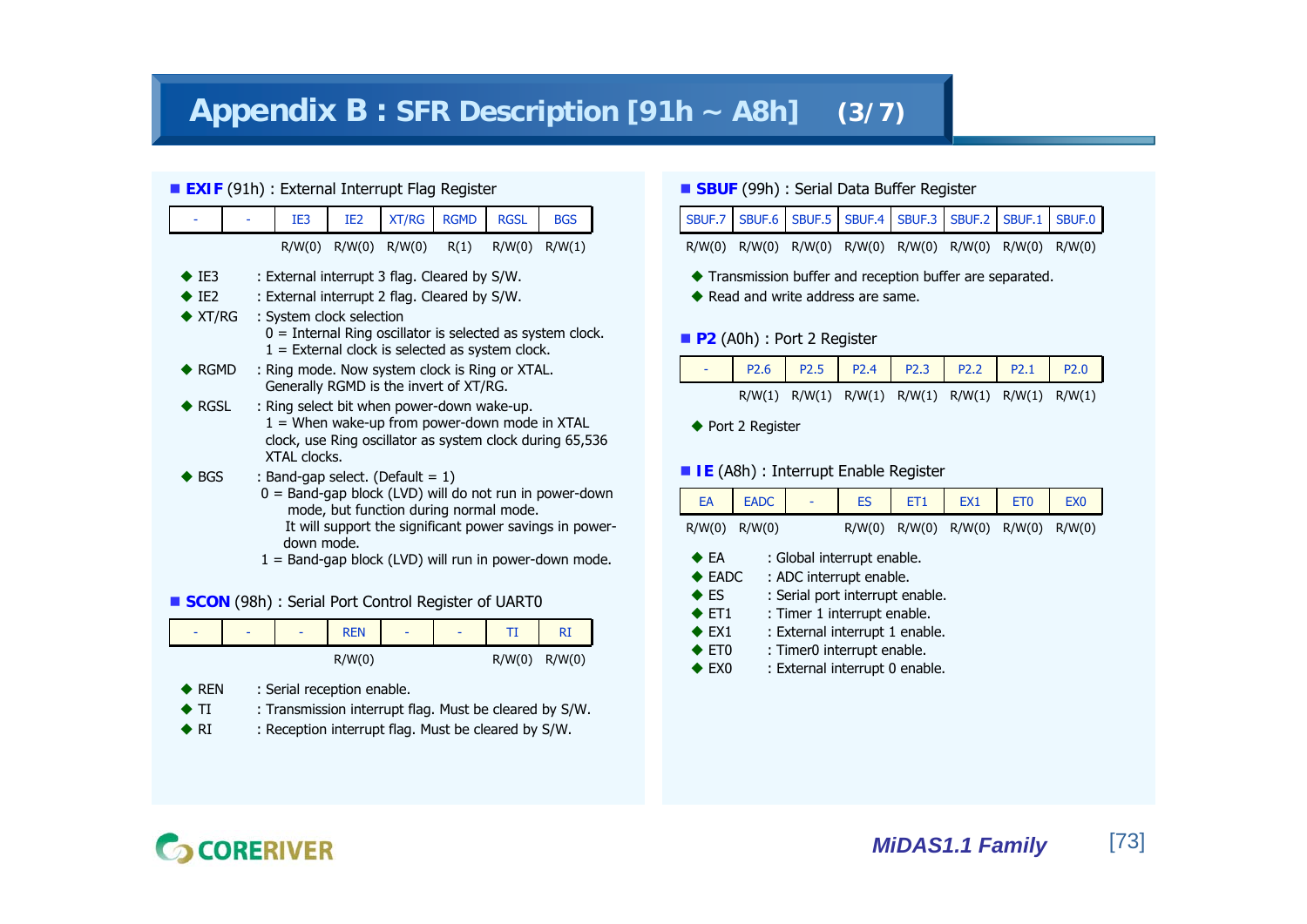## **Appendix B : SFR Description [B8h ~ D4h] (4/7)**

#### **IP** (B8h) : Interrupt Priority Register

|                                                       | <b>PADC</b>                                                                                                                                                                                                                                                                                                                                          |  | <b>PS</b>                                                                                                                             | PT <sub>1</sub>                           | PX1                                                                                             | PT <sub>0</sub> | PX <sub>0</sub> |  |  |  |
|-------------------------------------------------------|------------------------------------------------------------------------------------------------------------------------------------------------------------------------------------------------------------------------------------------------------------------------------------------------------------------------------------------------------|--|---------------------------------------------------------------------------------------------------------------------------------------|-------------------------------------------|-------------------------------------------------------------------------------------------------|-----------------|-----------------|--|--|--|
| R(1)                                                  | R/W(0)                                                                                                                                                                                                                                                                                                                                               |  |                                                                                                                                       | $R/W(0)$ $R/W(0)$                         | R/W(0)                                                                                          | R/W(0)          | R/W(0)          |  |  |  |
| <b>PS</b><br>$\cdot$ PT1<br>$\blacktriangleright$ PX1 | <b>PADC</b><br>: ADC interrupt priority.<br>: Serial port interrupt priority.<br>: Timer 1 interrupt priority.<br>: External interrupt 1 priority.<br>$\blacktriangleright$ PT0<br>: Timer 0 interrupt priority.<br>$\blacktriangleright$ PX0<br>: External interrupt 0 priority.<br><b>OSCICN</b> (BEh) : Internal Ring Oscillator Control Register |  |                                                                                                                                       |                                           |                                                                                                 |                 |                 |  |  |  |
|                                                       | <b>RINGON</b><br>DIV <sub>0</sub><br>DIV1                                                                                                                                                                                                                                                                                                            |  |                                                                                                                                       |                                           |                                                                                                 |                 |                 |  |  |  |
| $R/W(1)$ $R/W(0)$<br>R/W(0)                           |                                                                                                                                                                                                                                                                                                                                                      |  |                                                                                                                                       |                                           |                                                                                                 |                 |                 |  |  |  |
|                                                       |                                                                                                                                                                                                                                                                                                                                                      |  | DIV1, DIV0 : Ring oscillator divider.<br>$[0,0] = 3.65$ MHz/1<br>$[0,1] = 3.65$ MHz/2<br>$[1,0] = 3.65$ MHz/4<br>$[1,1] = 3.65$ Mhz/8 | $0 =$ Internal ring oscillator is killed. | RINGON : $1 =$ Internal ring oscillator is running.<br>Don't clear RINGON bit when $XTRG = 0$ . |                 |                 |  |  |  |
|                                                       |                                                                                                                                                                                                                                                                                                                                                      |  |                                                                                                                                       |                                           | <b>PMR</b> (C4h) : Power Management Control Register                                            |                 |                 |  |  |  |
|                                                       |                                                                                                                                                                                                                                                                                                                                                      |  |                                                                                                                                       | <b>XTOFF</b>                              |                                                                                                 |                 |                 |  |  |  |

R/W(0)

- ◆ XTOFF : Internal amplifier disable for external crystal oscillator.
	- $1 =$  External crystal will be killed.
	- 0 = External crystal will run (Default).

Don't set XTOFF bit when  $XT/RG = 1$ .

#### **STATUS** (C5h) : Crystal Status Register



 $\triangle$  XTUP : Crystal oscillator warm-up status. It represents the crystal clock is stable (1) or not (0). Cleared by H/W when Power-on reset and all kinds of reset. Cleared by H/W when XTOFF bit is set. Cleared by during Power-down wake-up when  $XT/RG = 1$ . Set by H/W after XTAL stabilization time.

#### **PSW** (D0h) : Program Status Word Register

| <b>CY</b>                                                                                                                                | <b>AC</b>                        | F <sub>0</sub>                       | RS <sub>1</sub>         | R <sub>S0</sub> | <b>OV</b>                            | F <sub>1</sub> | P    |
|------------------------------------------------------------------------------------------------------------------------------------------|----------------------------------|--------------------------------------|-------------------------|-----------------|--------------------------------------|----------------|------|
| R/W(0)                                                                                                                                   | R/W(0)                           |                                      | $R/W(0)$ $R/W(0)$       |                 | $R/W(0)$ $R/W(0)$                    | R/W(0)         | R(0) |
| $\bullet$ CY<br>$\triangle$ AC                                                                                                           |                                  | : Carry flag.                        |                         |                 |                                      |                |      |
| $\triangle$ F <sub>0</sub>                                                                                                               |                                  | : User flag 0.                       | : Auxiliary carry flag. |                 |                                      |                |      |
|                                                                                                                                          | ◆ RS1, RS0: Register bank select | $[0,0]$ : Bank 0<br>$[0,1]$ : Bank 1 |                         |                 | $[1,0]$ : Bank 2<br>$[1,1]$ : Bank 3 |                |      |
| : Overflow flag.<br>$\bullet$ OV<br>$\bullet$ F1<br>: User flag 1.<br>: Parity bit. Set/clear by H/W according to ACC odd parity.<br>♦ P |                                  |                                      |                         |                 |                                      |                |      |

#### **POTYPE** (D4h) : Port 0 Type Control Register

| POTYPE.7 POTYPE.6 POTYPE.5 POTYPE.4 POTYPE.3 POTYPE.2 POTYPE.1 POTYPE.0 |  |                                                                         |  |  |
|-------------------------------------------------------------------------|--|-------------------------------------------------------------------------|--|--|
|                                                                         |  | $R/W(0)$ $R/W(0)$ $R/W(0)$ $R/W(0)$ $R/W(0)$ $R/W(0)$ $R/W(0)$ $R/W(0)$ |  |  |
|                                                                         |  | $\bullet$ 0 = Push-pull Output (Default)                                |  |  |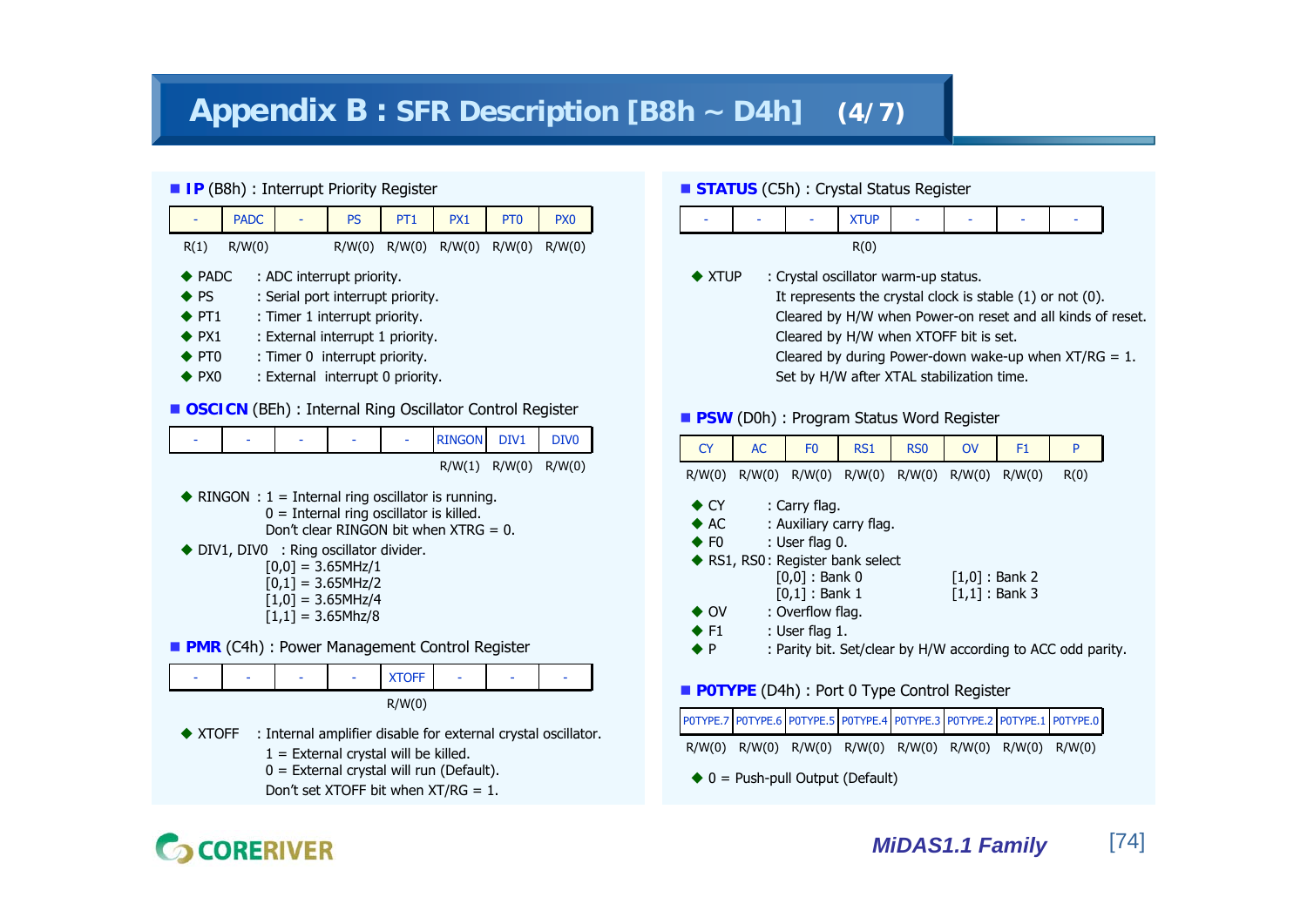## **Appendix B : SFR Description [D5h ~ E0h] (5/7)**



#### **P2TYPE** (D6h) : Port 2 Type Control Register

- P2TYPE.6 P2TYPE.5 P2TYPE.4 P2TYPE.3 P2TYPE.2 P2TYPE.1 P2TYPE.0
	- R/W(0) R/W(0) R/W(0) R/W(0) R/W(0) R/W(0) R/W(0)
- $\blacklozenge$  0 = Push-pull Output (Default)

#### **WDCON** (D8h) : Watchdog Timer Control Register

| WD1 WD0                                                 |  |  | WDIF WTRF EWT RWT |  |
|---------------------------------------------------------|--|--|-------------------|--|
| R/W(1) R/W(1) R/W(0) R/W(1) R/W(0) R/W(0) R/W(0) R/W(0) |  |  |                   |  |

- ◆ WD1. WD0: Watchdog timer mode select
	- $[0.0]$ :  $1 \times 2^{16}$  clocks (interrupt) + 256 clocks (reset)  $[0,1]$  : 4 x 2<sup>16</sup> clocks (interrupt) + 256 clocks (reset)  $[1,0]$  : 16 x 2<sup>16</sup> clocks (interrupt) + 256 clocks (reset)  $[1,1]$  : 32 x 2<sup>16</sup> clocks (interrupt) + 256 clocks (reset)
- $\blacklozenge$  WDIF : Watchdog timer interrupt flag.
- $\blacklozenge$  WTRF : Watchdog timer reset flag. Cleared by S/W.
- $\triangle$  EWT : Watchdog timer reset enable.
- $\triangle$  RWT : Restart watchdog tier.

|              |                             | <b>PWMCON</b> (DCh): PWM Control Register                                                    |            |                            |                    |  |
|--------------|-----------------------------|----------------------------------------------------------------------------------------------|------------|----------------------------|--------------------|--|
| <b>POSEL</b> |                             | PS2_P0 PS1_P0 PS0_P0                                                                         | $\sim 100$ |                            | PWMF CLR_PO RUN_PO |  |
|              | R/W(0) R/W(0) R/W(0) R/W(0) |                                                                                              |            | $R/W(0)$ $R/W(0)$ $R/W(0)$ |                    |  |
|              |                             | $\blacklozenge$ POSEL : PWM waveform output enable to P0.6.                                  |            |                            |                    |  |
|              |                             | ◆ PS2_P0, PS1_P0, PS0_P0: Pre-scaled Clock Selection.                                        |            |                            |                    |  |
|              |                             | $[0,0,0] = F_{\text{osc}}/1$ , $[0,0,1] = F_{\text{osc}}/2$ , $[0,1,0] = F_{\text{osc}}/4$ , |            |                            |                    |  |
|              |                             | $[0,1,1] = F_{OSC}/8$ , $[1,0,0] = F_{OSC}/16$ , $[1,0,1] = F_{OSC}/32$ ,                    |            |                            |                    |  |
|              |                             | $[1,1,0] = F_{OSC}/64$ , $[1,1,1] = F_{OSC}/128$                                             |            |                            |                    |  |
|              |                             |                                                                                              |            |                            |                    |  |

- $*$  PWM Clock (F<sub>PWM</sub>) to ADC should not be set to Fosc/1.
- ◆ PWMF : PWM interrupt flag. Cleared by S/W.
- ◆ CLR\_P0 : Counter reset enable. Cleared by H/W.
- ◆ RUN\_P0 : Counter start enable.

#### **PWMD** (DEh) : PWM Duty Data Register

|  |  | PWMD.7 PWMD.6 PWMD.5 PWMD.4 PWMD.3 PWMD.2 PWMD.1 PWMD.0 |  |  |
|--|--|---------------------------------------------------------|--|--|
|  |  | R/W(0) R/W(0) R/W(0) R/W(0) R/W(0) R/W(0) R/W(0) R/W(0) |  |  |

#### **ACC/A** (E0h) : Accumulator

| ACC.7   ACC.6   ACC.5   ACC.4   ACC.3   ACC.2   ACC.1   ACC.0 |  |  |  |  |
|---------------------------------------------------------------|--|--|--|--|
| R/W(0) R/W(0) R/W(0) R/W(0) R/W(0) R/W(0) R/W(0) R/W(0)       |  |  |  |  |

# **CORERIVER**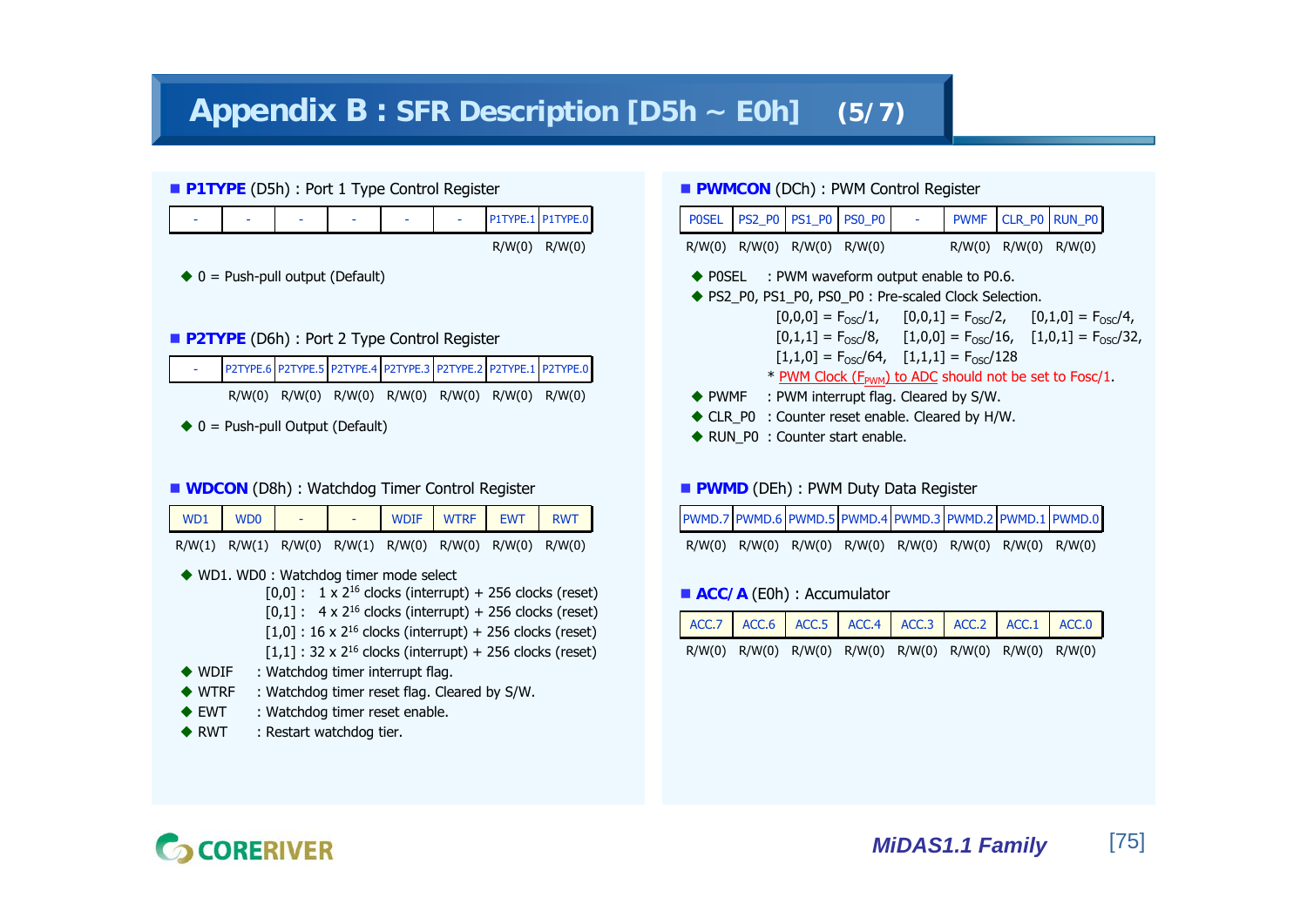## **Appendix B : SFR Description [E1h ~ E6h] (6/7)**

|              |                   |       |                     | <b>ADCSELH</b> (E1h) : ADC Channel Selection High Register               |                 |                 |                                                                                                                                          |  |
|--------------|-------------------|-------|---------------------|--------------------------------------------------------------------------|-----------------|-----------------|------------------------------------------------------------------------------------------------------------------------------------------|--|
|              | ADC11B ADC10B     | ADC9B | ADC8B               | ADC7B                                                                    | ADC6B           | ADC5B           | ADC4B                                                                                                                                    |  |
|              | $R/W(1)$ $R/W(1)$ |       |                     | $R/W(1)$ $R/W(1)$ $R/W(1)$ $R/W(1)$                                      |                 | R/W(1)          | R/W(1)                                                                                                                                   |  |
|              |                   |       |                     |                                                                          |                 |                 | ADC11B : $0 =$ ADC11 input enable & digital input disable at P2.2.<br>ADC10B : $0 = ADC10$ input enable & digital input disable at P2.3. |  |
| ADC9B        |                   |       |                     |                                                                          |                 |                 | $: 0 = ADC9$ input enable & digital input disable at P2.4.                                                                               |  |
|              | ADC8B             |       |                     |                                                                          |                 |                 | $: 0 = ADC8$ input enable & digital input disable at P2.5.                                                                               |  |
| ADC7B        |                   |       |                     |                                                                          |                 |                 | $: 0 = ADC7$ input enable & digital input disable at P2.6.                                                                               |  |
| ADC6B        | ADC5B             |       |                     |                                                                          |                 |                 | $: 0 = ADC6$ input enable & digital input disable at P0.7.<br>$: 0 = ADC5$ input enable & digital input disable at P0.6.                 |  |
| ADC4B        |                   |       |                     |                                                                          |                 |                 | : 0 = ADC4 input enable & digital input disable at P0.5.                                                                                 |  |
|              |                   |       |                     |                                                                          |                 |                 |                                                                                                                                          |  |
|              |                   |       | Register            |                                                                          |                 |                 | <b>ADCSEL</b> (E2h) : ADC Channel Selection Low & MUX Selection                                                                          |  |
| ADC3B        |                   |       |                     |                                                                          |                 |                 |                                                                                                                                          |  |
|              | ADC2B             | ADC1B | <b>ADC0B</b>        | CH <sub>3</sub>                                                          | Ch <sub>2</sub> | CH <sub>1</sub> | CH <sub>0</sub>                                                                                                                          |  |
| R/W(1)       | R/W(1)            |       |                     | $R/W(1)$ $R/W(1)$ $R/W(1)$ $R/W(1)$                                      |                 | R/W(1)          | R/W(1)                                                                                                                                   |  |
| ADC3B        |                   |       |                     |                                                                          |                 |                 | : $0 = ADC3 / AV_{REF}$ input enable & digital input disable at P0.4                                                                     |  |
| ADC2B        |                   |       |                     |                                                                          |                 |                 | : $0 = ADC2$ input enable & digital input disable at P0.3                                                                                |  |
| ADC1B        |                   |       |                     |                                                                          |                 |                 | $: 0 = ADC1$ input enable & digital input disable at P0.2                                                                                |  |
| <b>ADC0B</b> |                   |       |                     |                                                                          |                 |                 | $: 0 = ADC0$ input enable & digital input disable at P0.1                                                                                |  |
| CH[3:0]      |                   |       | : ADC MUX Selection |                                                                          |                 |                 |                                                                                                                                          |  |
|              |                   |       |                     | $[0,0,0,0] = ADC0$ Selection (=0h)                                       |                 |                 |                                                                                                                                          |  |
|              |                   |       |                     | $[0,0,0,1] = ADC1 Selection (=1h)$<br>$[0,0,1,0] = ADC2 Selection (=2h)$ |                 |                 |                                                                                                                                          |  |

 $[1,0,1,1] =$  ADC11 Selection (=Bh)

\* Ch, Dh, Eh, Fh : All ADC input disable

|  |  | <b>ALTSEL</b> (E3h) : Alternative Function Control Register |
|--|--|-------------------------------------------------------------|
|--|--|-------------------------------------------------------------|

|                                                                                                                            |                                                   | $\sim$ (2011) Theorem and the control of the set of $\sim$ |              |                                                   |           |         |                |  |  |  |
|----------------------------------------------------------------------------------------------------------------------------|---------------------------------------------------|------------------------------------------------------------|--------------|---------------------------------------------------|-----------|---------|----------------|--|--|--|
| <b>IOXEN</b>                                                                                                               | <b>IORSTEN</b>                                    | <b>CLO</b>                                                 | <b>PWM00</b> | <b>TVO</b>                                        | <b>TX</b> |         |                |  |  |  |
| R/W(0) R/W(0) R/W(0) R/W(0) R/W(0)<br>R/W(0)                                                                               |                                                   |                                                            |              |                                                   |           |         |                |  |  |  |
| <b>IOXEN</b>                                                                                                               |                                                   | : $1 = XTAL$ and XTAL2 is configured as I/O.               |              | Must be XTOFF (PMR.3) = $1$ (Oscillator Amp. Off) |           |         |                |  |  |  |
|                                                                                                                            | IORSTEN : $1 = RESETB$ is configured as I/O.      |                                                            |              |                                                   |           |         |                |  |  |  |
| $\bullet$ CLO                                                                                                              | PWMD0 : $1 =$ PWM waveform output enable to P0.0. | $: 1 =$ System clock output to P2.6.                       |              |                                                   |           |         |                |  |  |  |
| TVO                                                                                                                        |                                                   | $: 1 =$ Timer 0 overflow clock to P0.0.                    |              |                                                   |           |         |                |  |  |  |
| $\blacktriangleright$ TX $\blacktriangleright$<br>$: 1 = UARTTX$ data output to P0.2.<br>User must set TX bit to use UART. |                                                   |                                                            |              |                                                   |           |         |                |  |  |  |
| <b>POSEL</b> (E4h) : Port 0 Pull-up Control Register                                                                       |                                                   |                                                            |              |                                                   |           |         |                |  |  |  |
| POSEL.6   POSEL.5   POSEL.4   POSEL.3   POSEL.2   POSEL.1   POSEL.0<br>P0SEL.7                                             |                                                   |                                                            |              |                                                   |           |         |                |  |  |  |
| R/W(0)                                                                                                                     |                                                   | R/W(0) R/W(0) R/W(0) R/W(0) R/W(0) R/W(0)                  |              |                                                   |           |         | R/W(0)         |  |  |  |
| $\blacklozenge$ 0 = Internal Pull-up resistor is ON (Default)                                                              |                                                   |                                                            |              |                                                   |           |         |                |  |  |  |
| $\blacklozenge$ 1 = Internal Pull-up resistor is OFF when ADC_EN (ADCON[7]) = 1                                            |                                                   |                                                            |              |                                                   |           |         |                |  |  |  |
| P1SEL (E5h): Port 1 Pull-up Control Register                                                                               |                                                   |                                                            |              |                                                   |           |         |                |  |  |  |
|                                                                                                                            |                                                   |                                                            |              |                                                   |           | P1SEL.1 | <b>P1SEL.0</b> |  |  |  |
|                                                                                                                            |                                                   |                                                            |              |                                                   |           | R/W(1)  | R/W(1)         |  |  |  |
| $\blacklozenge$ 0 = Internal Pull-up resistor is ON / 1 = OFF (Default)                                                    |                                                   |                                                            |              |                                                   |           |         |                |  |  |  |
|                                                                                                                            |                                                   |                                                            |              |                                                   |           |         |                |  |  |  |
|                                                                                                                            | P2SEL (E6h) : Port 2 Pull-up Control Register     |                                                            |              |                                                   |           |         |                |  |  |  |
|                                                                                                                            |                                                   | P2SEL.6   P2SEL.5   P2SEL.4   P2SEL.3   P2SEL.2   P2SEL.1  |              |                                                   |           |         | <b>P2SEL.0</b> |  |  |  |
|                                                                                                                            | R/W(0)                                            | R/W(0)                                                     | R/W(0)       | R/W(0)                                            | R/W(0)    | R/W(0)  | R/W(0)         |  |  |  |

- $\blacklozenge$  0 = Internal Pull-up resistor is ON (Default)
- $\blacklozenge$  1 = Internal Pull-up resistor is OFF when ADC\_EN (ADCON[7]) = 1

# **GCORERIVER**

: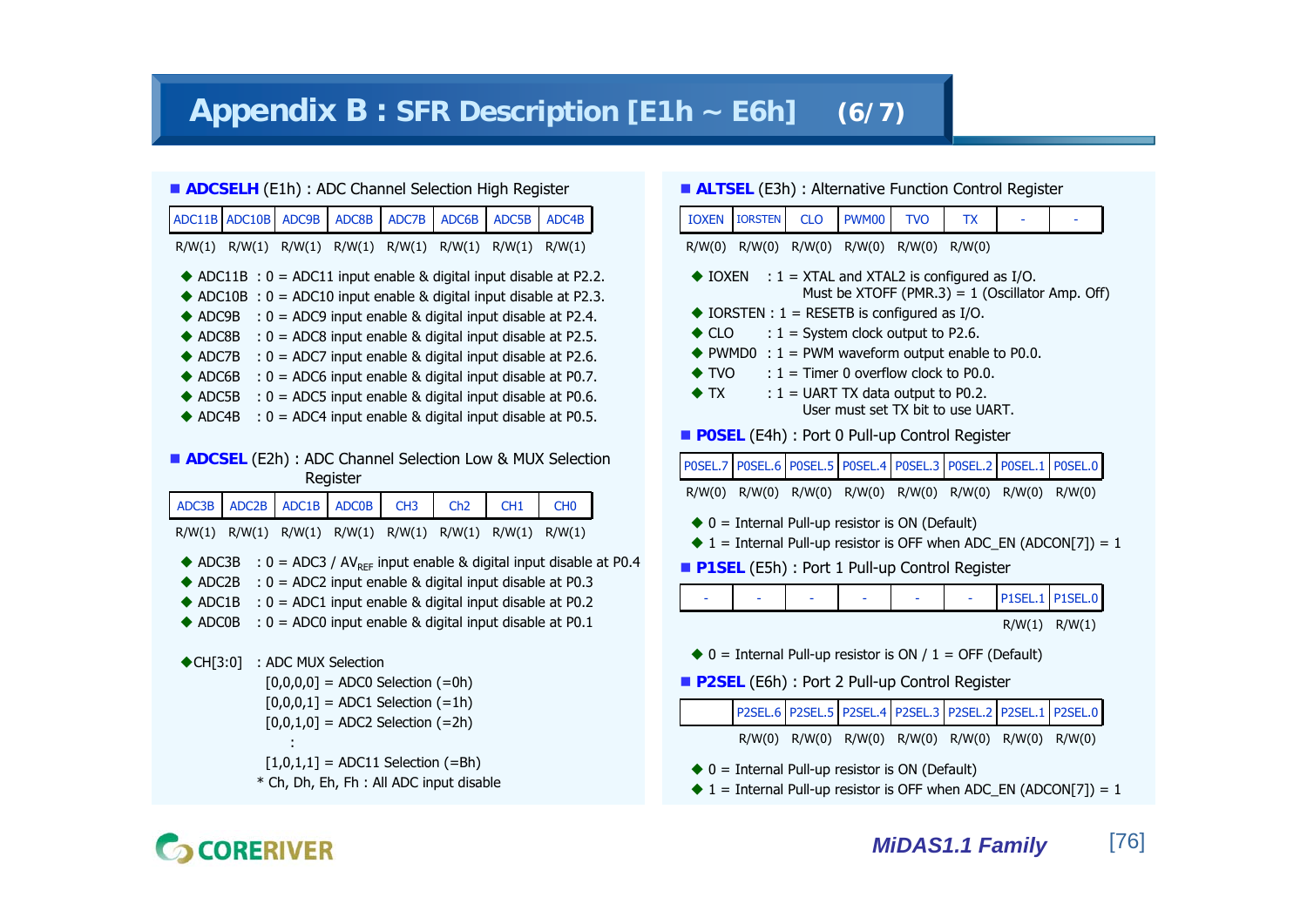## **Appendix B : SFR Description [E8h ~ F8h] (7/7)**

#### ■ **EIE** (E8h) : Extended Interrupt Enable Register

| ۰                | <b>EPWM</b>                    | <b>EWDT</b> |  | EX <sub>3</sub> | EX <sub>2</sub> |
|------------------|--------------------------------|-------------|--|-----------------|-----------------|
|                  | R/W(0)                         | R/W(0)      |  | R/W(0)          | R/W(0)          |
| $\triangle$ EPWM | : PWM interrupt enable.        |             |  |                 |                 |
| $\triangle$ EWDT | : Watchdog interrupt enable.   |             |  |                 |                 |
| $\triangle$ EX3  | : External 3 interrupt enable. |             |  |                 |                 |
| EX <sub>2</sub>  | : External 2 interrupt enable. |             |  |                 |                 |

#### **ADCR** (EEh) : ADC Result High Register : Value[9:2]

| SAR9 SAR8 SAR7 SAR6 SAR5 SAR4 SAR3 SAR2                 |  |  |  |  |
|---------------------------------------------------------|--|--|--|--|
| R/W(0) R/W(0) R/W(0) R/W(0) R/W(0) R/W(0) R/W(0) R/W(0) |  |  |  |  |

#### **ADCON** (EFh) : ADC Control & ADC Result Low Register : Value[1:0]

| AD_EN                                                                                              | AD REQ AD END                                |                                                                                                                  | <b>ADCF</b> | <b>AVREF</b>                                 | <b>ADIV</b>       | SAR1   | <b>SAR0</b> |  |  |  |
|----------------------------------------------------------------------------------------------------|----------------------------------------------|------------------------------------------------------------------------------------------------------------------|-------------|----------------------------------------------|-------------------|--------|-------------|--|--|--|
| R/W(0)                                                                                             | R/W(0)                                       | R(1)                                                                                                             | R/W(0)      |                                              | $R/W(0)$ $R/W(0)$ | R/W(0) | R/W(0)      |  |  |  |
|                                                                                                    |                                              | $\blacklozenge$ AD EN : ADC ready enable.<br>$\blacklozenge$ AD REQ : ADC start.<br>AD END : Current ADC status. |             | Cleared by H/W when AD END goes to 1 from 0. |                   |        |             |  |  |  |
| $0 = ADC$ is running now.<br>: ADC interrupt flag. Must be cleared by S/W.<br>$\blacklozenge$ adcf |                                              |                                                                                                                  |             |                                              |                   |        |             |  |  |  |
| $\blacktriangleright$ AVREF : 1 = ADC reference voltage enable from P0.4.                          |                                              |                                                                                                                  |             |                                              |                   |        |             |  |  |  |
| $\blacklozenge$ adiv<br>: ADC input clock select                                                   |                                              |                                                                                                                  |             |                                              |                   |        |             |  |  |  |
| $0 =$ System clock ( $F_{\text{OSC}}$ ) / 2. (Default)                                             |                                              |                                                                                                                  |             |                                              |                   |        |             |  |  |  |
| $1 =$ PWM input clock ( $F_{\text{PWM}}$ )                                                         |                                              |                                                                                                                  |             |                                              |                   |        |             |  |  |  |
|                                                                                                    | ◆ SAR1, SAR0 : Low bits of ADC result value. |                                                                                                                  |             |                                              |                   |        |             |  |  |  |

#### **B** (F0h) : B Register

|  |                                                         | B.6   B.5   B.4   B.3   B.2   B.1   B.0 |  |  |  |
|--|---------------------------------------------------------|-----------------------------------------|--|--|--|
|  | R/W(0) R/W(0) R/W(0) R/W(0) R/W(0) R/W(0) R/W(0) R/W(0) |                                         |  |  |  |

#### **P0DIR** (F4h) : Port 0 Input/Output Control Register

| PODIR.7 PODIR.6 PODIR.5 PODIR.4 PODIR.3 PODIR.2 PODIR.1 PODIR.0 |  |  |  |
|-----------------------------------------------------------------|--|--|--|
| R/W(1) R/W(1) R/W(1) R/W(1) R/W(1) R/W(1) R/W(1) R/W(1)         |  |  |  |

 $\blacklozenge$  1 = Input (Default) / 0 = Output

#### **P1DIR** (F5h) : Port 1 Input/Output Control Register

|  |  |  |  |  |  |  | $PIDIR.2$ $PIDIR.1$ $PIDIR.0$ |  |
|--|--|--|--|--|--|--|-------------------------------|--|
|--|--|--|--|--|--|--|-------------------------------|--|

R/W(1) R/W(1) R/W(1)

 $\blacklozenge$  1 = Input (Default) / 0 = Output

#### **P2DIR** (F6h) : Port 2 Input/Output Control Register

| P2DIR.6 P2DIR.5 P2DIR.4 P2DIR.3 P2DIR.2 P2DIR.1 P2DIR.0 |  |                                                                |  |  |
|---------------------------------------------------------|--|----------------------------------------------------------------|--|--|
|                                                         |  | $R/W(1)$ $R/W(1)$ $R/W(1)$ $R/W(1)$ $R/W(1)$ $R/W(1)$ $R/W(1)$ |  |  |

 $\blacklozenge$  1 = Input (Default) / 0 = Output

#### **EIP** (F8h) : Extended Interrupt Priority Register

| ٠ | $\overline{\phantom{a}}$ | PPWM   PWDT       | ۰ | ٠ | PX3               | PX <sub>2</sub> |
|---|--------------------------|-------------------|---|---|-------------------|-----------------|
|   |                          | $R/W(0)$ $R/W(0)$ |   |   | $R/W(0)$ $R/W(0)$ |                 |

- $\blacklozenge$  PPWM : PWM interrupt priority bit.
- $\blacklozenge$  PWDT : Watchdog timer interrupt priority bit.
- $\triangle$  PX3 : External interrupt 3 priority bit.
- $\blacklozenge$  PX2 : External interrupt 2 priority bit.

# **CORERIVER**